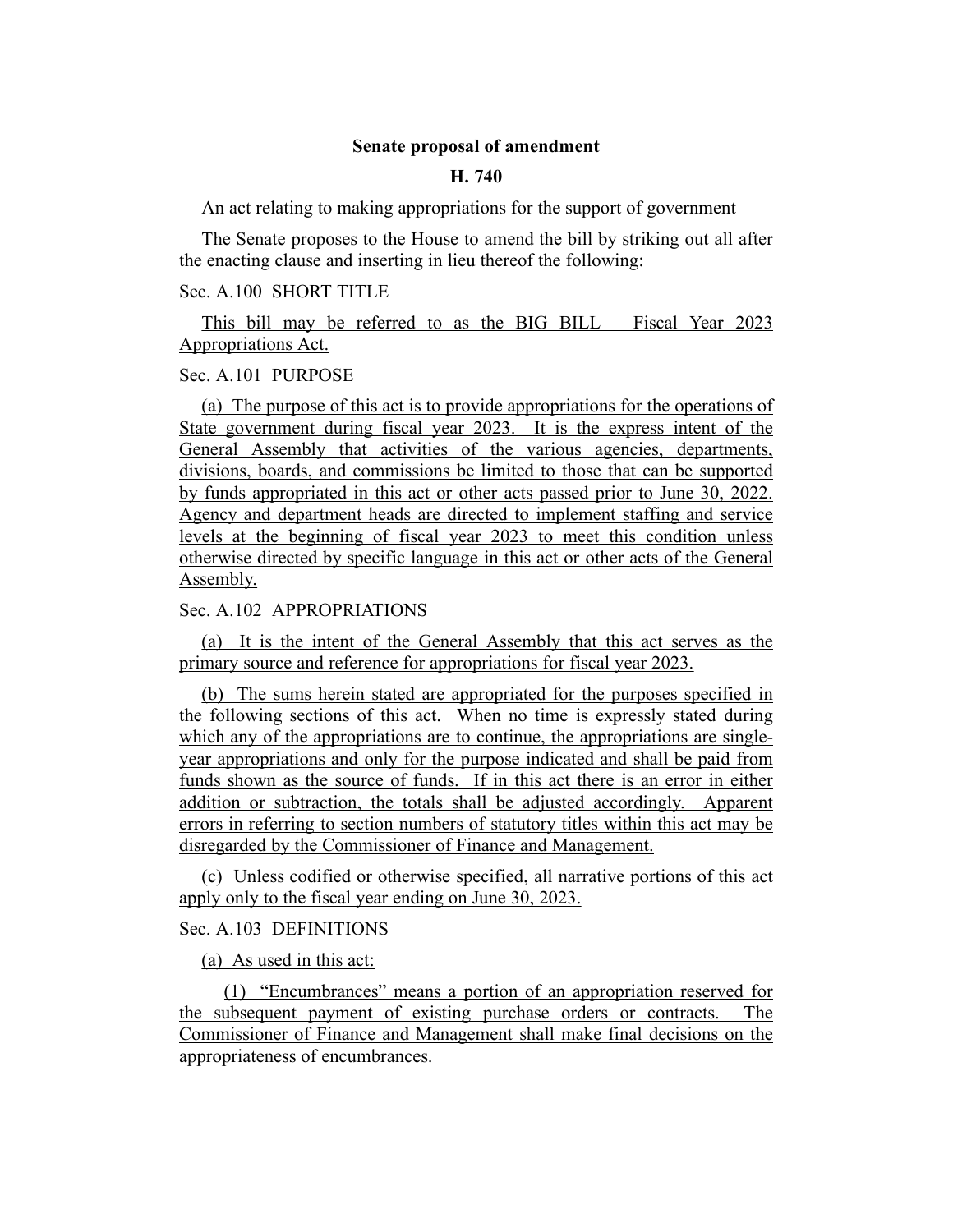(2) "Grants" means subsidies, aid, or payments to local governments, to community and quasi-public agencies for providing local services, and to persons who are not wards of the State for services or supplies and means cash or other direct assistance, including pension contributions.

(3) "Operating expenses" means property management; repair and maintenance; rental expenses; insurance; postage; travel; energy and utilities; office and other supplies; equipment, including motor vehicles, highway materials, and construction; expenditures for the purchase of land and construction of new buildings and permanent improvements; and similar items.

(4) "Personal services" means wages and salaries, fringe benefits, per diems, contracted third-party services, and similar items.

# Sec. A.104 RELATIONSHIP TO EXISTING LAWS

(a) Except as specifically provided, this act shall not be construed in any way to negate or impair the full force and effect of existing laws.

# Sec. A.105 OFFSETTING APPROPRIATIONS

(a) In the absence of specific provisions to the contrary in this act, when total appropriations are offset by estimated receipts, the State appropriations shall control, notwithstanding receipts being greater or less than anticipated.

## Sec. A.106 FEDERAL FUNDS

(a) In fiscal year 2023, the Governor, with the approval of the General Assembly or the Joint Fiscal Committee if the General Assembly is not in session, may accept federal funds available to the State of Vermont, including block grants in lieu of or in addition to funds herein designated as federal. The Governor, with the approval of the General Assembly or the Joint Fiscal Committee if the General Assembly is not in session, may allocate all or any portion of such federal funds for any purpose consistent with the purposes for which the basic appropriations in this act have been made.

(b) If, during fiscal year 2023, federal funds available to the State of Vermont and designated as federal in this and other acts of the 2022 session of the Vermont General Assembly are converted into block grants or are abolished under their current title in federal law and reestablished under a new title in federal law, the Governor may continue to accept such federal funds for any purpose consistent with the purposes for which the federal funds were appropriated. The Governor may spend such funds for such purposes for not more than 45 days prior to Legislative or Joint Fiscal Committee approval. Notice shall be given to the Joint Fiscal Committee without delay if the Governor intends to use the authority granted by this section, and the Joint Fiscal Committee shall meet in an expedited manner to review the Governor's request for approval.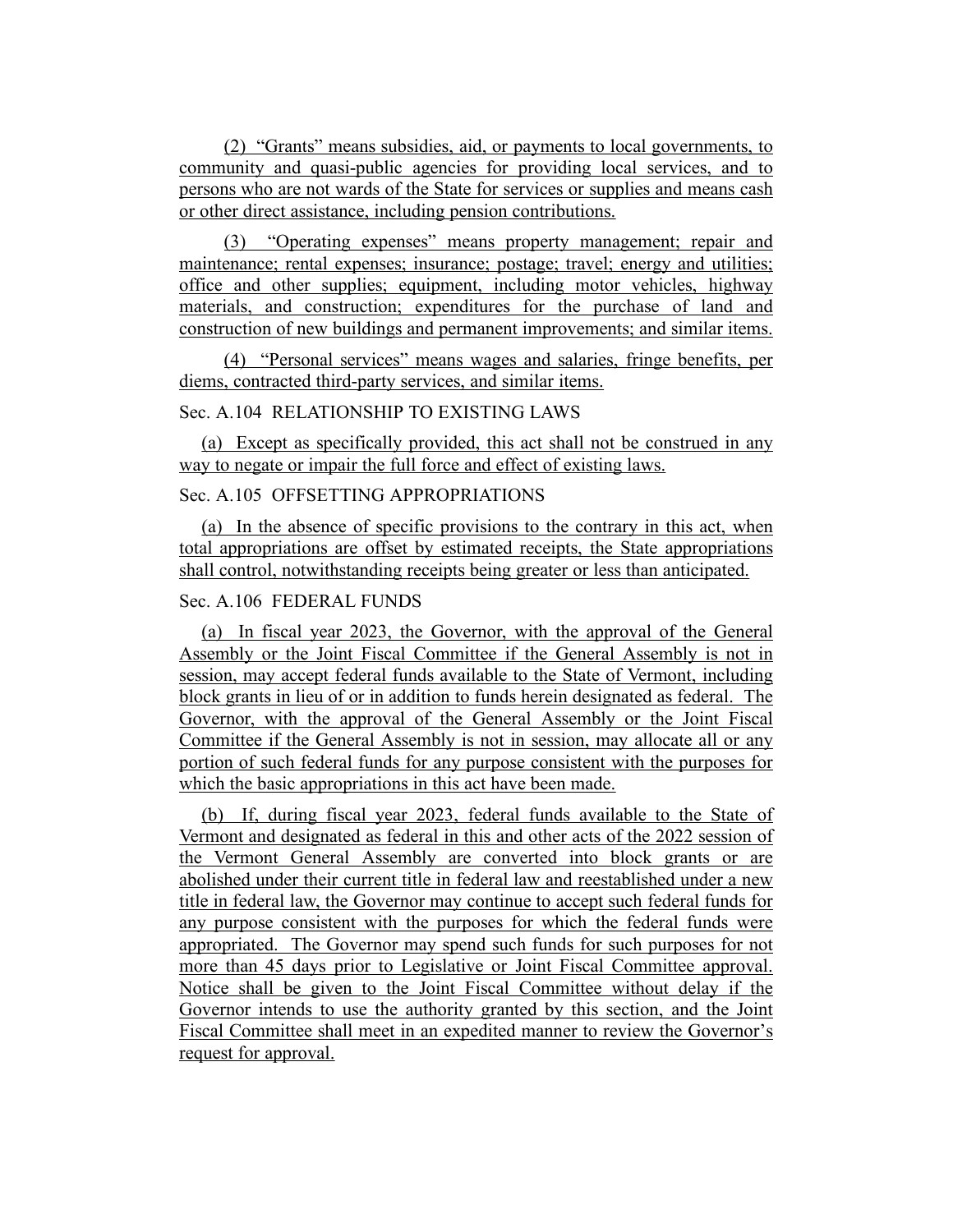## Sec. A.107 NEW POSITIONS

(a) Notwithstanding any other provision of law, the total number of authorized State positions, both classified and exempt, excluding temporary positions as defined in 3 V.S.A. § 311(11), shall not be increased during fiscal year 2023 except for new positions authorized by the 2022 session. Limitedservice positions approved pursuant to 32 V.S.A. § 5 shall not be subject to this restriction.

### Sec. A.108 LEGEND

(a) The bill is organized by functions of government. The sections between B.100 and B.9999 contain appropriations of funds for the upcoming budget year. The sections between E.100 and E.9999 contain language that relates to specific appropriations or government functions, or both. The function areas by section numbers are as follows:

| B.100-B.199 and E.100-E.199     | General Government                          |
|---------------------------------|---------------------------------------------|
| B.200-B.299 and E.200-E.299     | Protection to Persons and Property          |
| B.300–B.399 and E.300–E.399     | Human Services                              |
| B.400–B.499 and E.400–E.499     | Labor                                       |
| B.500–B.599 and E.500–E.599     | <b>General Education</b>                    |
| B.600-B.699 and E.600-E.699     | <b>Higher Education</b>                     |
| B.700–B.799 and E.700–E.799     | <b>Natural Resources</b>                    |
| B.800-B.899 and E.800-E.899     | Commerce and Community<br>Development       |
| B.900-B.999 and E.900-E.999     | Transportation                              |
| B.1000–B.1099 and E.1000–E.1099 | Debt Service                                |
| B.1100–B.1199 and E.1100–E.1199 | One-time and other appropriation<br>actions |

(b) The C sections contain amendments to the current fiscal year, the D sections contain fund transfers and reserve allocations for the upcoming budget year, the F sections contain Pay Act appropriations, and the G sections contain provisions relating to the American Rescue Plan Act of 2021, Pub. L. No 117- 2 (ARPA) – Coronavirus State Fiscal Recovery Fund expenditures and other related funding.

Sec. B.100 Secretary of administration - secretary's office

| Personal services  | 1,652,252 |
|--------------------|-----------|
| Operating expenses | 111,750   |
| <b>Grants</b>      | 25,000    |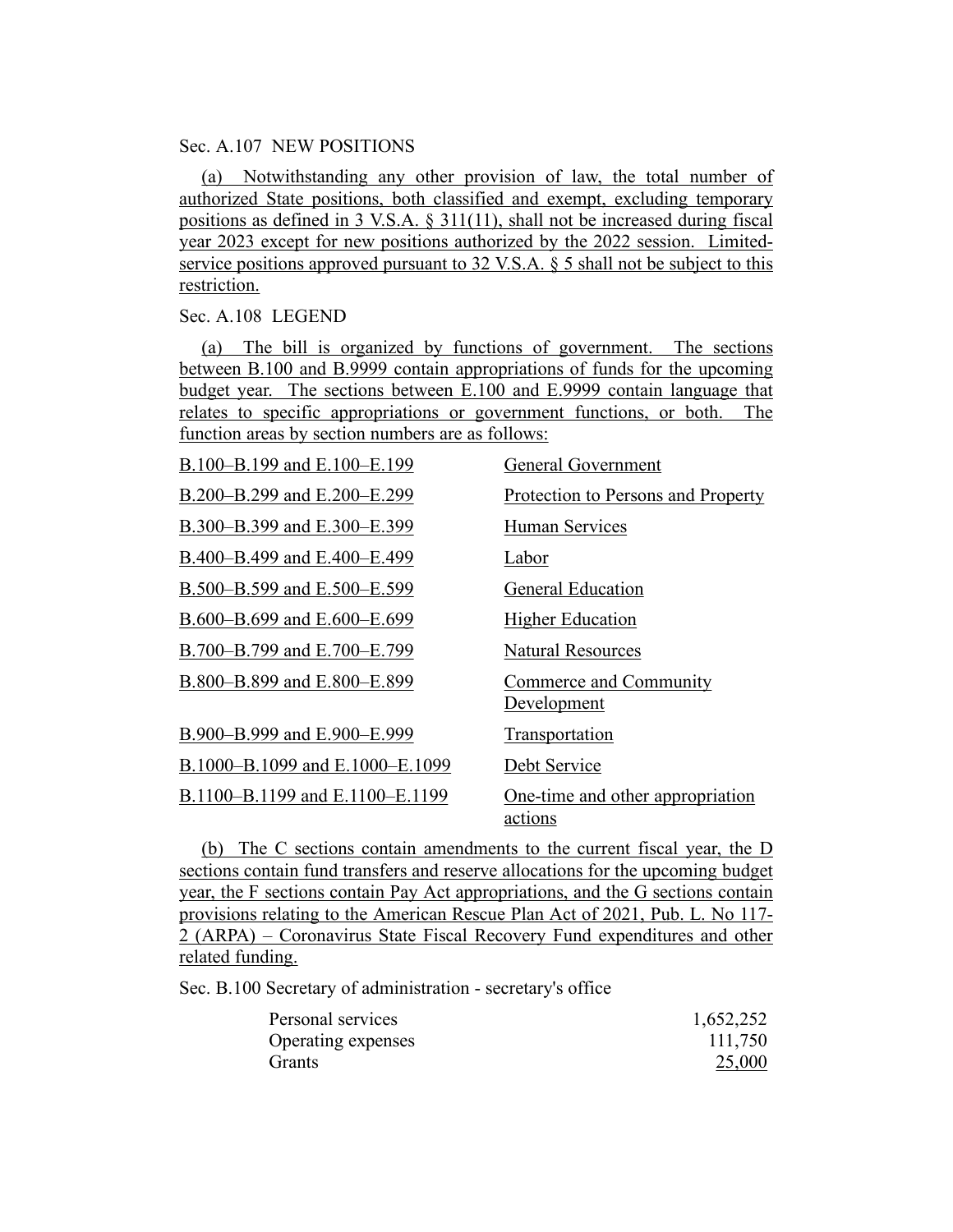| Total                                                                                                              | 1,789,002                                                 |
|--------------------------------------------------------------------------------------------------------------------|-----------------------------------------------------------|
| Source of funds<br>General fund<br>Special funds<br>Internal service funds<br>Interdepartmental transfers<br>Total | 1,092,614<br>25,000<br>440,610<br>230,778<br>1,789,002    |
| Sec. B.101 Secretary of administration - finance                                                                   |                                                           |
| Personal services<br>Operating expenses<br>Total<br>Source of funds                                                | 1,256,805<br>113,453<br>1,370,258                         |
| Interdepartmental transfers<br>Total                                                                               | 1,370,258<br>1,370,258                                    |
| Sec. B.102 Secretary of administration - workers' compensation insurance                                           |                                                           |
| Personal services<br>Operating expenses<br>Total<br>Source of funds<br>Internal service funds                      | 831,338<br>115,218<br>946,556<br>946,556                  |
| Total                                                                                                              | 946,556                                                   |
| Sec. B.103 Secretary of administration - general liability insurance<br>Personal services                          |                                                           |
| Operating expenses<br>Total<br>Source of funds<br>Internal service funds<br>Total                                  | 507,371<br><u>38,155</u><br>545,526<br>545,526<br>545,526 |
| Sec. B.104 Secretary of administration - all other insurance                                                       |                                                           |
| Personal services<br>Operating expenses<br>Total<br>Source of funds<br>Internal service funds<br>Total             | 192,702<br>17,643<br>210,345<br>210,345<br>210,345        |
| Sec. B.105 Agency of digital services - communications and information<br>technology                               |                                                           |
| Personal services<br>Operating expenses                                                                            | 99, 364, 395<br><u>34,833,539</u>                         |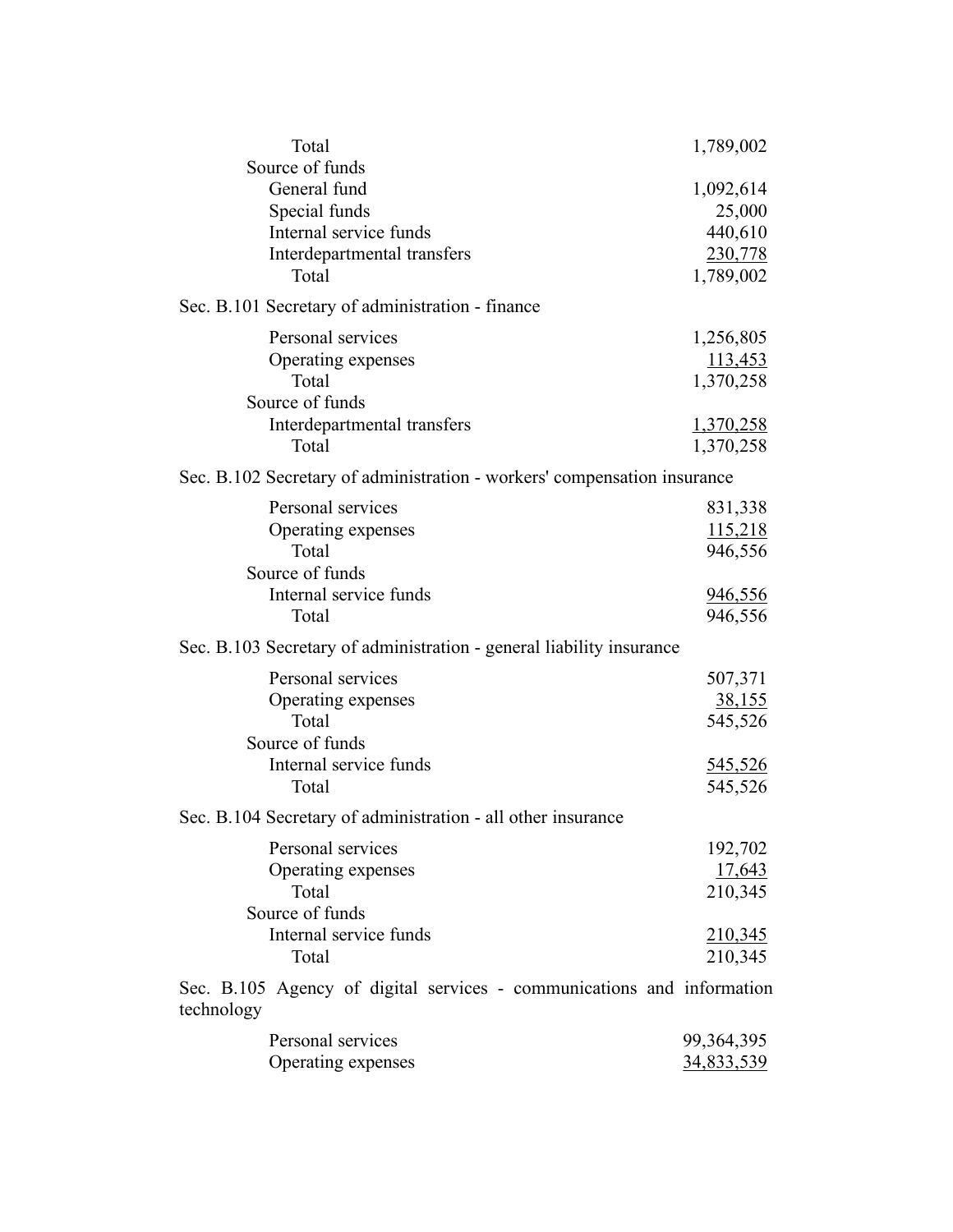| Total                                                     | 134, 197, 934  |
|-----------------------------------------------------------|----------------|
| Source of funds                                           |                |
| General fund                                              | 179,572        |
| Special funds<br>Internal service funds                   | 17,159,341     |
| Total                                                     | 116,859,021    |
|                                                           | 134, 197, 934  |
| Sec. B.106 Finance and management - budget and management |                |
| Personal services                                         | 1,560,869      |
| Operating expenses                                        | <u>328,431</u> |
| Total                                                     | 1,889,300      |
| Source of funds                                           |                |
| General fund                                              | 1,287,210      |
| Internal service funds                                    | 602,090        |
| Total                                                     | 1,889,300      |
| Sec. B.107 Finance and management - financial operations  |                |
| Personal services                                         | 2,258,652      |
| Operating expenses                                        | 729,477        |
| Total                                                     | 2,988,129      |
| Source of funds                                           |                |
| Internal service funds                                    | 2,988,129      |
| Total                                                     | 2,988,129      |
| Sec. B.108 Human resources - operations                   |                |
| Personal services                                         | 9,623,786      |
| Operating expenses                                        | 1,337,649      |
| Total                                                     | 10,961,435     |
| Source of funds                                           |                |
| General fund                                              | 1,645,579      |
| Special funds                                             | 263,589        |
| Internal service funds                                    | 8,582,668      |
| Interdepartmental transfers                               | 469,599        |
| Total                                                     | 10,961,435     |
| Sec. B.108.1 Human resources - VTHR operations            |                |
| Personal services                                         | 1,795,870      |
| Operating expenses                                        | 712,551        |
| Total                                                     | 2,508,421      |
| Source of funds                                           |                |
| Internal service funds                                    | 2,508,421      |
| Total                                                     | 2,508,421      |
|                                                           |                |

Sec. B.109 Human resources - employee benefits & wellness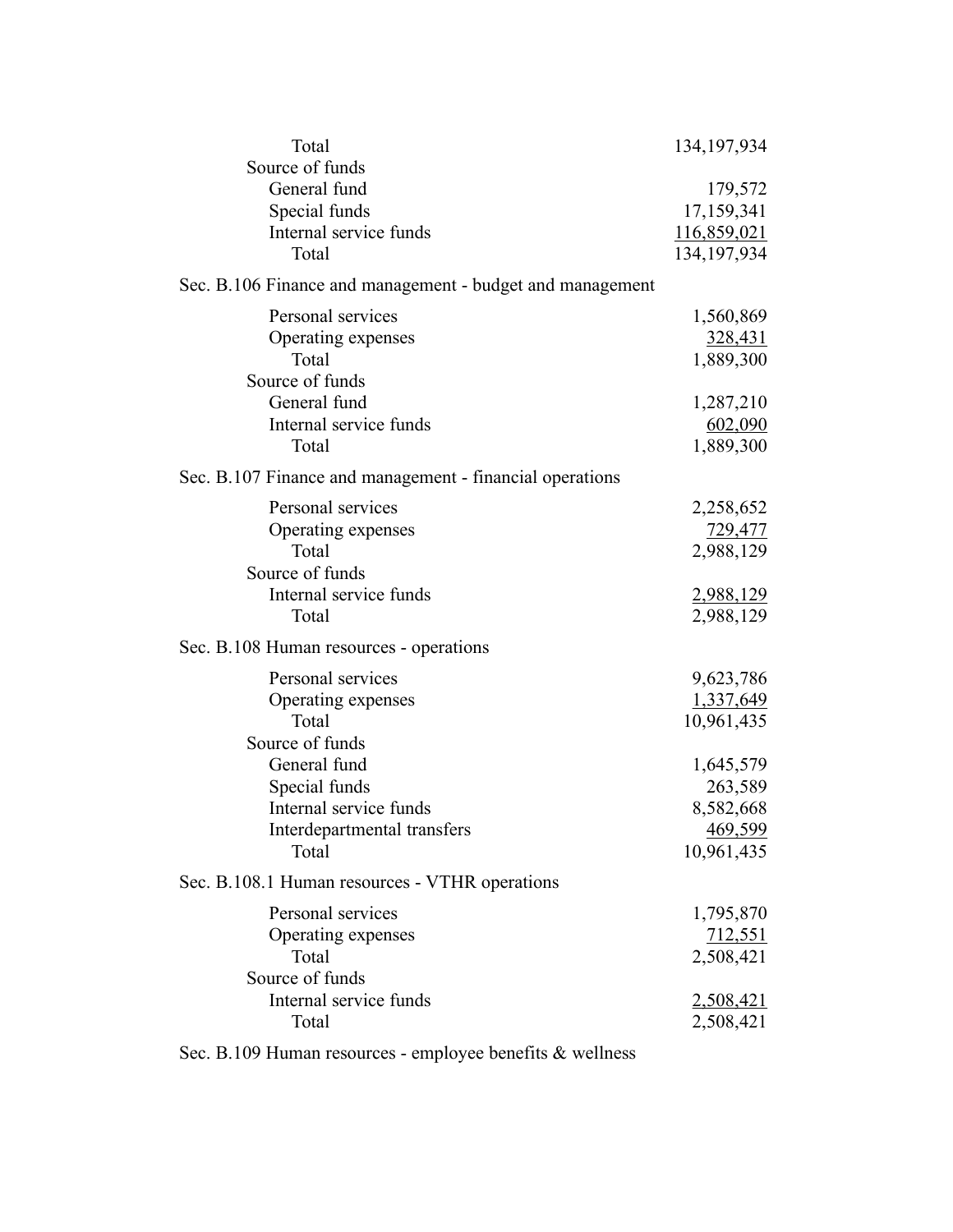| Personal services                                          | 1,109,145     |
|------------------------------------------------------------|---------------|
| Operating expenses                                         | 601,415       |
| Total                                                      | 1,710,560     |
| Source of funds                                            |               |
| Internal service funds                                     | 1,710,560     |
| Total                                                      | 1,710,560     |
| Sec. B.110 Libraries                                       |               |
| Personal services                                          | 2,362,959     |
| Operating expenses                                         | 892,587       |
| Grants                                                     | 201,900       |
| Total                                                      | 3,457,446     |
| Source of funds                                            |               |
| General fund                                               | 2,004,119     |
| Special funds                                              | 35,276        |
| Federal funds                                              | 1,308,858     |
| Interdepartmental transfers                                | 109,193       |
| Total                                                      | 3,457,446     |
| Sec. B.111 Tax - administration/collection                 |               |
| Personal services                                          | 17,831,398    |
| Operating expenses                                         | 5,790,925     |
| Total                                                      | 23,622,323    |
| Source of funds                                            |               |
| General fund                                               | 21,409,826    |
| Special funds                                              | 2,178,388     |
| Interdepartmental transfers                                | <u>34,109</u> |
| Total                                                      | 23,622,323    |
| Sec. B.112 Buildings and general services - administration |               |
| Personal services                                          | 1,080,924     |
| Operating expenses                                         | 153,965       |
| Total                                                      | 1,234,889     |
| Source of funds                                            |               |
| Interdepartmental transfers                                | 1,234,889     |
| Total                                                      | 1,234,889     |
| Sec. B.113 Buildings and general services - engineering    |               |
| Personal services                                          | 96,274        |
| Operating expenses                                         | 1,535,829     |
| Total                                                      | 1,632,103     |
| Source of funds                                            |               |
| General fund                                               | 1,132,103     |
| Interdepartmental transfers                                | 500,000       |
|                                                            |               |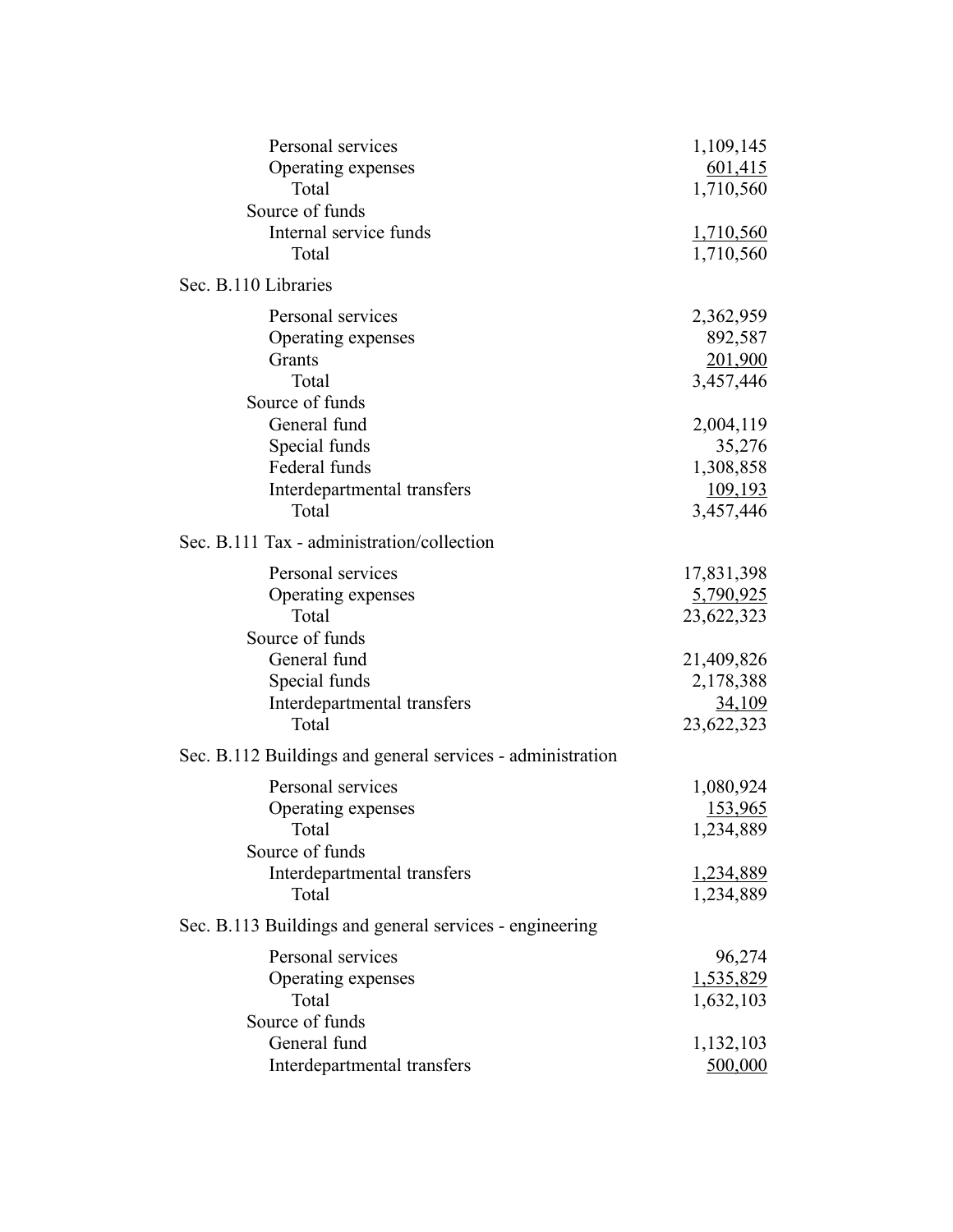| Total                                                                                        | 1,632,103                                                          |
|----------------------------------------------------------------------------------------------|--------------------------------------------------------------------|
| Sec. B.113.1 Buildings and General Services Engineering - Capital Projects                   |                                                                    |
| Personal services<br>Total<br>Source of funds                                                | <u>2,756,153</u><br>2,756,153                                      |
| General fund<br>Total                                                                        | <u>2,756,153</u><br>2,756,153                                      |
| Sec. B.114 Buildings and general services - information centers                              |                                                                    |
| Personal services<br>Operating expenses<br>Total<br>Source of funds                          | 3,320,126<br>1,821,549<br>5,141,675                                |
| General fund<br>Transportation fund<br>Special funds<br>Total                                | 649,572<br>4,059,343<br>432,760<br>5,141,675                       |
| Sec. B.115 Buildings and general services - purchasing                                       |                                                                    |
| Personal services<br>Operating expenses<br>Total<br>Source of funds<br>General fund<br>Total | 1,134,262<br><u>222,957</u><br>1,357,219<br>1,357,219<br>1,357,219 |
| Sec. B.116 Buildings and general services - postal services                                  |                                                                    |
| Personal services<br>Operating expenses<br>Total<br>Source of funds                          | 757,054<br>249,683<br>1,006,737                                    |
| General fund<br>Internal service funds<br>Total                                              | 84,986<br><u>921,751</u><br>1,006,737                              |
| Sec. B.117 Buildings and general services - copy center                                      |                                                                    |
| Personal services<br>Operating expenses<br>Total<br>Source of funds                          | 853,534<br><u>171,957</u><br>1,025,491                             |
| Internal service funds<br>Total                                                              | <u>1,025,491</u><br>1,025,491                                      |

Sec. B.118 Buildings and general services - fleet management services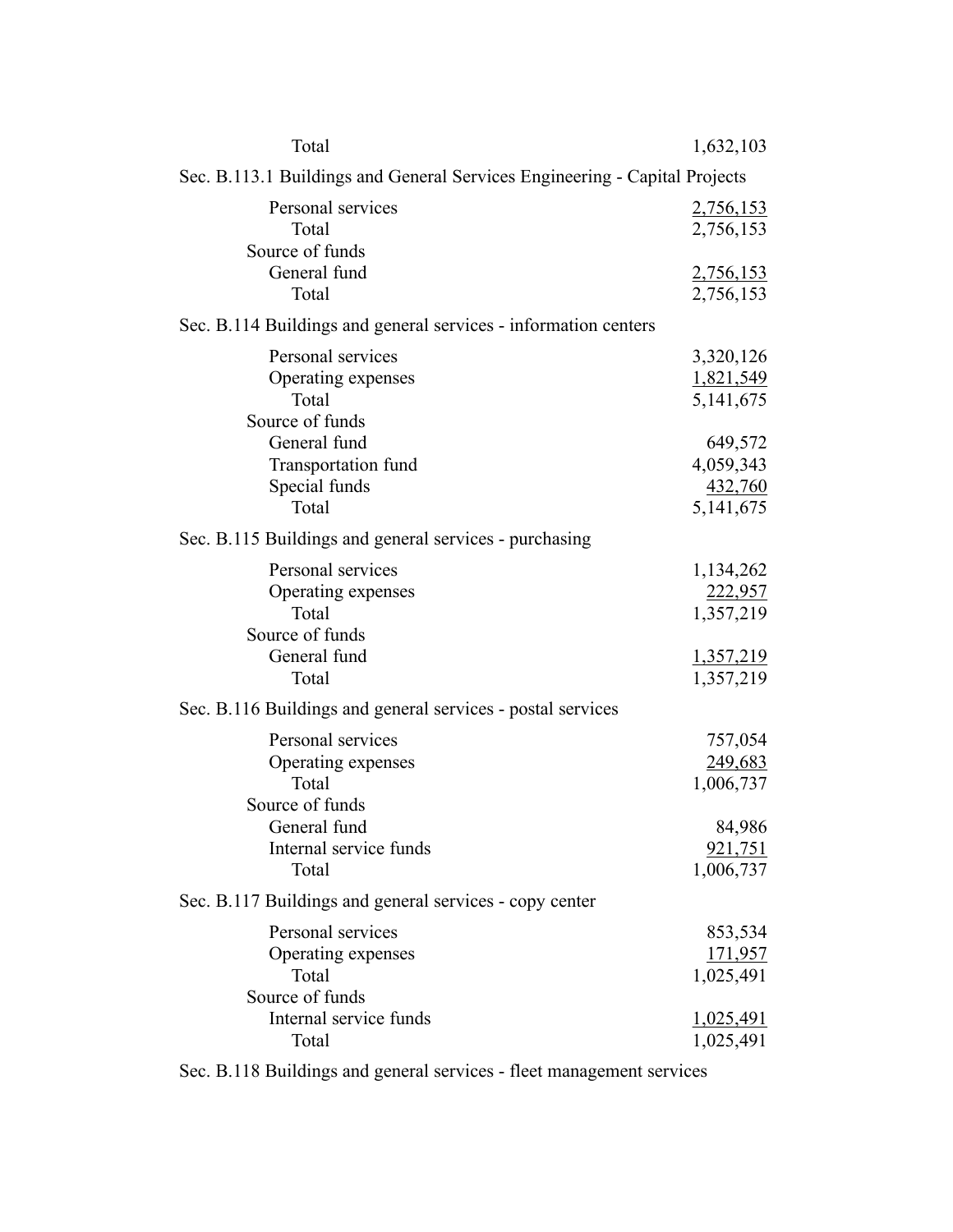| Personal services<br>Operating expenses<br>Total<br>Source of funds<br>Internal service funds<br>Total | 777,083<br>250,909<br>1,027,992<br><u>1,027,992</u><br>1,027,992              |
|--------------------------------------------------------------------------------------------------------|-------------------------------------------------------------------------------|
| Sec. B.119 Buildings and general services - federal surplus property                                   |                                                                               |
| Operating expenses<br>Total<br>Source of funds<br>Enterprise funds<br>Total                            | 6,979<br>6,979<br>6,979<br>6,979                                              |
| Sec. B.120 Buildings and general services - state surplus property                                     |                                                                               |
| Personal services<br>Operating expenses<br>Total<br>Source of funds<br>Internal service funds<br>Total | 343,550<br>125,259<br>468,809<br>468,809<br>468,809                           |
| Sec. B.121 Buildings and general services - property management                                        |                                                                               |
| Personal services<br>Operating expenses<br>Total<br>Source of funds<br>Internal service funds<br>Total | 1,467,576<br>508,707<br>1,976,283<br><u>1,976,283</u><br>1,976,283            |
| Sec. B.122 Buildings and general services - fee for space                                              |                                                                               |
| Personal services<br>Operating expenses<br>Total<br>Source of funds<br>Internal service funds<br>Total | 18,711,733<br>14,636,007<br>33, 347, 740<br><u>33,347,740</u><br>33, 347, 740 |
| Sec. B.124 Executive office - governor's office                                                        |                                                                               |
| Personal services<br>Operating expenses<br>Total<br>Source of funds<br>General fund                    | 1,487,507<br>459,623<br>1,947,130<br>1,716,379                                |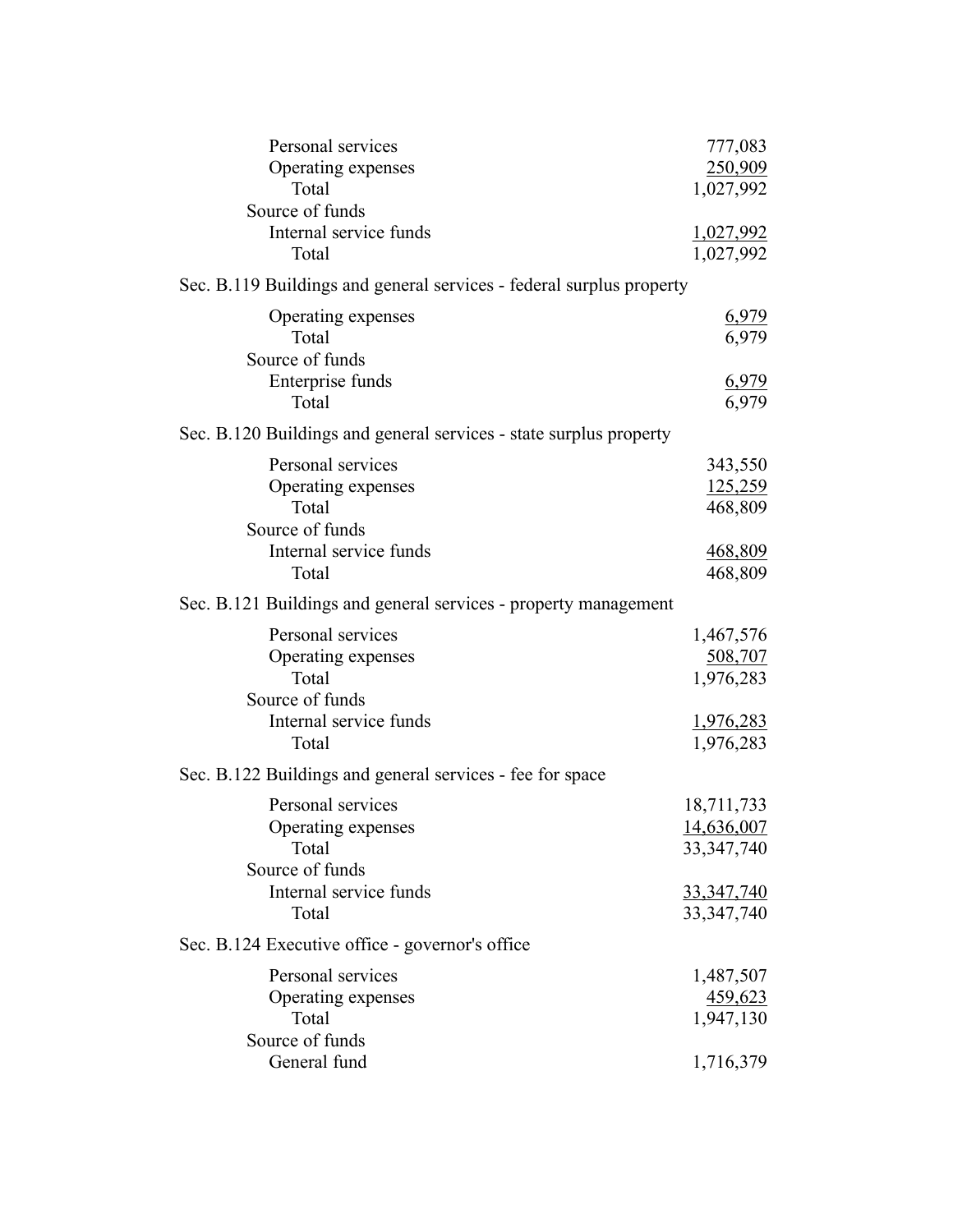| Interdepartmental transfers<br>Total                                | 230,751<br>1,947,130              |
|---------------------------------------------------------------------|-----------------------------------|
| Sec. B.125 Legislative counsel                                      |                                   |
| Personal services<br>Operating expenses<br>Total<br>Source of funds | 3,401,294<br>255,108<br>3,656,402 |
| General fund<br>Total                                               | 3,656,402<br>3,656,402            |
|                                                                     |                                   |
| Sec. B.126 Legislature<br>Personal services                         |                                   |
| Operating expenses                                                  | 5,790,208<br>4,510,892            |
| Total                                                               | 10,301,100                        |
| Source of funds                                                     |                                   |
| General fund                                                        | 10,301,100                        |
| Total                                                               | 10,301,100                        |
| Sec. B.126.1 Legislative information technology                     |                                   |
| Personal services                                                   | 1,141,119                         |
| Operating expenses                                                  | 564,119                           |
| Total                                                               | 1,705,238                         |
| Source of funds<br>General fund                                     | <u>1,705,238</u>                  |
| Total                                                               | 1,705,238                         |
| Sec. B.127 Joint fiscal committee                                   |                                   |
| Personal services                                                   | 2,551,475                         |
| Operating expenses                                                  | 170,638                           |
| Total<br>Source of funds                                            | 2,722,113                         |
| General fund                                                        | 2,722,113                         |
| Total                                                               | 2,722,113                         |
| Sec. B.128 Sergeant at arms                                         |                                   |
| Personal services                                                   | 1,063,777                         |
| Operating expenses                                                  | 109,829                           |
| Total                                                               | 1,173,606                         |
| Source of funds<br>General fund                                     |                                   |
| Total                                                               | 1,173,606<br>1,173,606            |
|                                                                     |                                   |

Sec. B.129 Lieutenant governor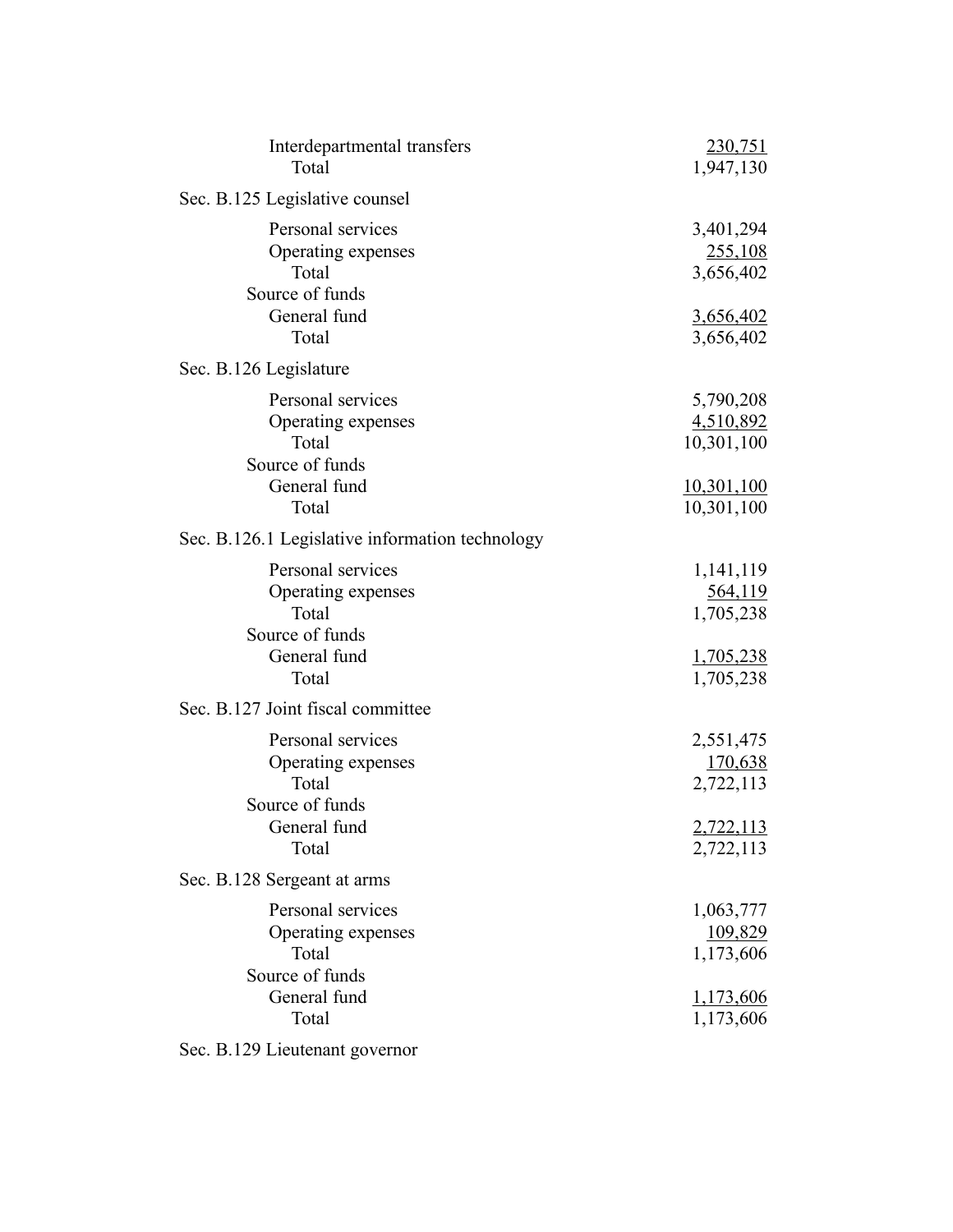| Personal services<br>Operating expenses<br>Total                                                            | 206,253<br>42,999<br>249,252                                |
|-------------------------------------------------------------------------------------------------------------|-------------------------------------------------------------|
| Source of funds<br>General fund<br>Total                                                                    | 249,252<br>249,252                                          |
| Sec. B.130 Auditor of accounts                                                                              |                                                             |
| Personal services<br>Operating expenses<br>Total<br>Source of funds                                         | 3,985,879<br>179,191<br>4,165,070                           |
| General fund<br>Special funds<br>Internal service funds<br>Total                                            | 357,074<br>53,145<br><u>3,754,851</u><br>4,165,070          |
| Sec. B.131 State treasurer                                                                                  |                                                             |
| Personal services<br>Operating expenses<br>Total<br>Source of funds<br>General fund<br>Special funds        | 4,215,443<br>214,594<br>4,430,037<br>1,409,658<br>2,803,034 |
| Interdepartmental transfers<br>Total                                                                        | 217,345<br>4,430,037                                        |
| Sec. B.132 State treasurer - unclaimed property                                                             |                                                             |
| Personal services<br>Operating expenses<br>Total<br>Source of funds<br>Private purpose trust funds<br>Total | 829,638<br>326,937<br>1,156,575<br>1,156,575<br>1,156,575   |
| Sec. B.133 Vermont state retirement system                                                                  |                                                             |
| Personal services<br>Operating expenses<br>Total<br>Source of funds                                         | 180,911<br><u>1,399,555</u><br>1,580,466                    |
| Pension trust funds<br>Total                                                                                | 1,580,466<br>1,580,466                                      |

Sec. B.134 Municipal employees' retirement system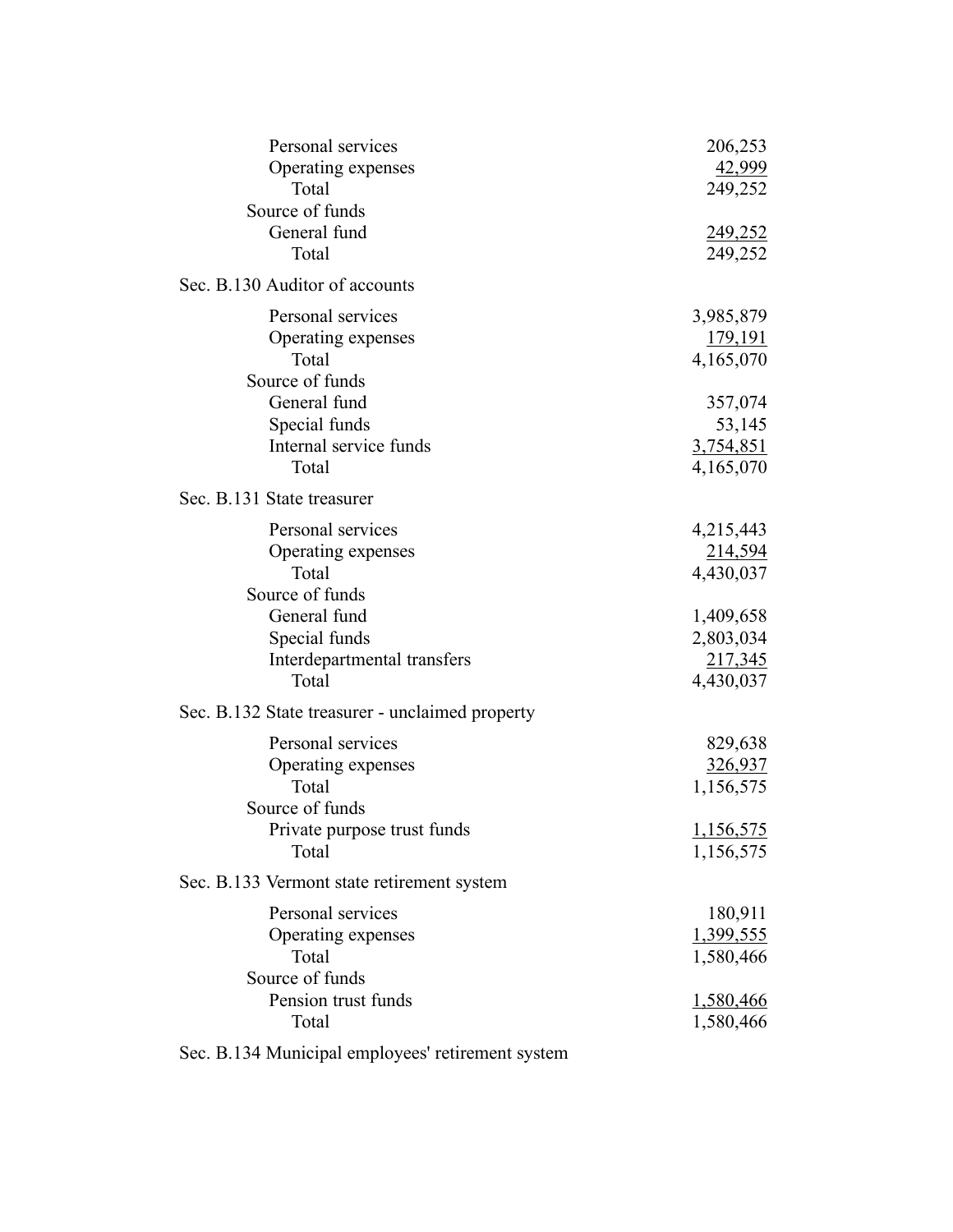| Personal services                                  | 198,399          |
|----------------------------------------------------|------------------|
| Operating expenses                                 | 890,207          |
| Total                                              | 1,088,606        |
| Source of funds                                    |                  |
| Pension trust funds                                | <u>1,088,606</u> |
| Total                                              | 1,088,606        |
| Sec. B.134.1 Vermont Pension Investment Commission |                  |
| Personal services                                  | 1,909,994        |
| Operating expenses                                 | 226,691          |
| Total                                              | 2,136,685        |
| Source of funds                                    |                  |
| Special funds                                      | <u>2,136,685</u> |
| Total                                              | 2,136,685        |
| Sec. B.135 State labor relations board             |                  |
| Personal services                                  | 236,763          |
| Operating expenses                                 | <u>58,324</u>    |
| Total                                              | 295,087          |
| Source of funds                                    |                  |
| General fund                                       | 285,511          |
| Special funds                                      | 6,788            |
| Interdepartmental transfers                        | 2,788            |
| Total                                              | 295,087          |
| Sec. B.136 VOSHA review board                      |                  |
| Personal services                                  | 81,139           |
| Operating expenses                                 | 14,783           |
| Total                                              | 95,922           |
| Source of funds                                    |                  |
| General fund                                       | 47,961           |
| Interdepartmental transfers                        | <u>47,961</u>    |
| Total                                              | 95,922           |
| Sec. B.136.1 Ethics Commission                     |                  |
| Personal services                                  | 89,979           |
| Operating expenses                                 | <u>26,596</u>    |
| Total                                              | 116,575          |
| Source of funds                                    |                  |
| Internal service funds                             | 116,575          |
| Total                                              | 116,575          |
| Sec. B.137 Homeowner rebate                        |                  |
| Grants                                             | 16,500,000       |
|                                                    |                  |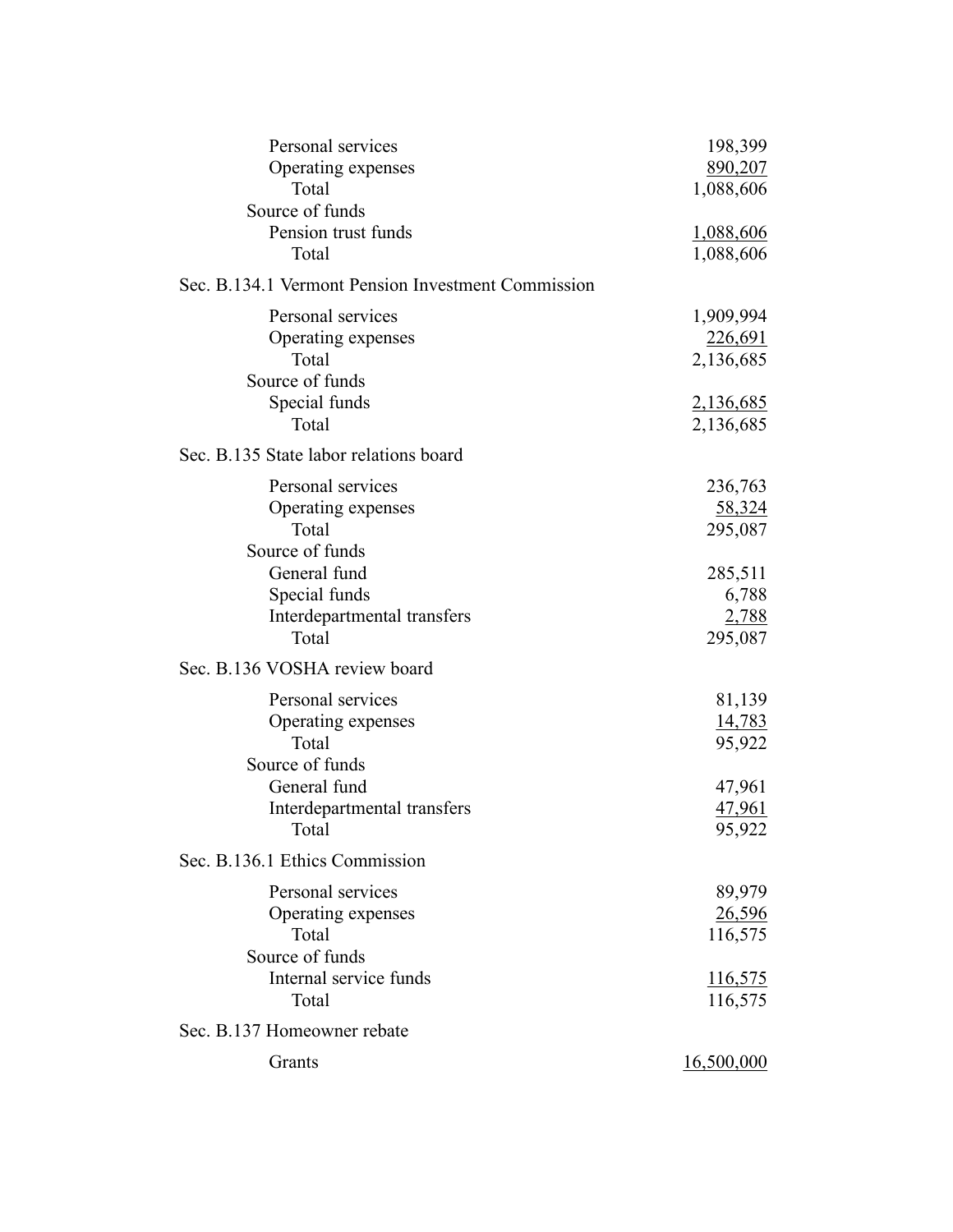| 16,500,000                |
|---------------------------|
|                           |
| 16,500,000<br>16,500,000  |
|                           |
|                           |
| 9,500,000                 |
| 9,500,000                 |
| 9,500,000                 |
| 9,500,000                 |
|                           |
| 4,238,000                 |
| 4,238,000                 |
|                           |
| 4,238,000                 |
| 4,238,000                 |
|                           |
| <u>17,800,000</u>         |
| 17,800,000                |
|                           |
| 17,800,000<br>17,800,000  |
|                           |
|                           |
| 10,575,000<br>10,575,000  |
|                           |
| 10,575,000                |
| 10,575,000                |
|                           |
| 184,000                   |
| 184,000                   |
|                           |
| <u>184,000</u><br>184,000 |
|                           |
|                           |
| 40,000<br>40,000          |
|                           |
|                           |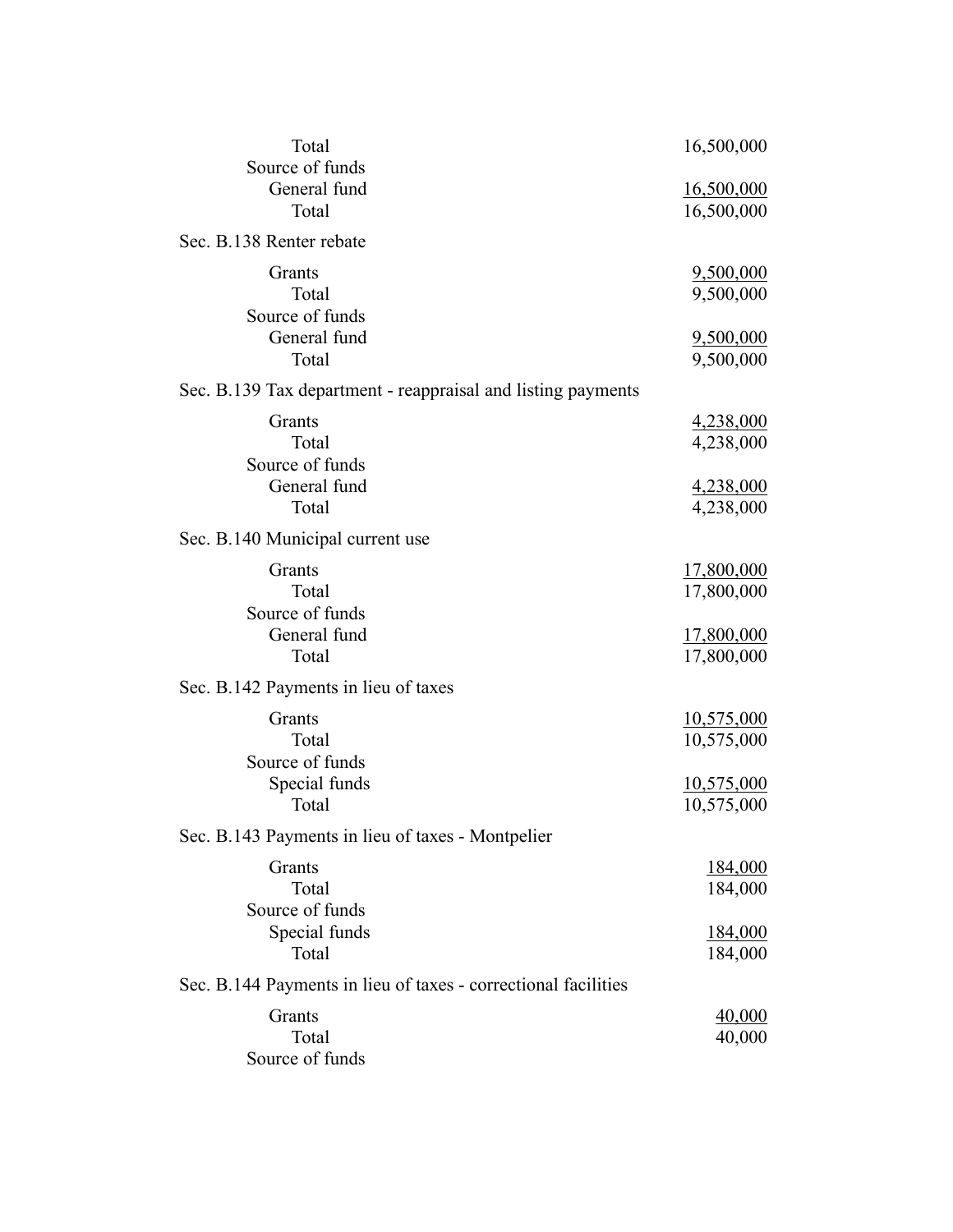| Special funds<br>Total                                                                                                                                                                                                               | 40,000<br>40,000                                                                                                                  |
|--------------------------------------------------------------------------------------------------------------------------------------------------------------------------------------------------------------------------------------|-----------------------------------------------------------------------------------------------------------------------------------|
| Sec. B.145 Total general government                                                                                                                                                                                                  |                                                                                                                                   |
| Source of funds<br>General fund<br>Transportation fund<br>Special funds<br>Federal funds<br>Internal service funds<br>Interdepartmental transfers<br>Enterprise funds<br>Pension trust funds<br>Private purpose trust funds<br>Total | 105,261,247<br>4,059,343<br>35,893,006<br>1,308,858<br>178,033,418<br>4,447,671<br>6,979<br>2,669,072<br>1,156,575<br>332,836,169 |
| Sec. B.200 Attorney general                                                                                                                                                                                                          |                                                                                                                                   |
| Personal services<br>Operating expenses<br>Grants<br>Total<br>Source of funds<br>General fund<br>Special funds<br>Tobacco fund<br>Federal funds<br>Interdepartmental transfers                                                       | 12,222,872<br>1,615,595<br><u>20,000</u><br>13,858,467<br>6,533,053<br>2,030,838<br>348,000<br>1,490,970<br>3,455,606             |
| Total                                                                                                                                                                                                                                | 13,858,467                                                                                                                        |
| Sec. B.201 Vermont court diversion<br>Personal services<br>Grants<br>Total<br>Source of funds<br>General fund<br>Special funds<br>Total                                                                                              | 1,250<br>3,006,479<br>3,007,729<br>2,749,732<br>257,997<br>3,007,729                                                              |
| Sec. B.202 Defender general - public defense                                                                                                                                                                                         |                                                                                                                                   |
| Personal services<br>Operating expenses<br>Total<br>Source of funds<br>General fund                                                                                                                                                  | 13,536,180<br><u>1,168,458</u><br>14,704,638<br>14,114,985                                                                        |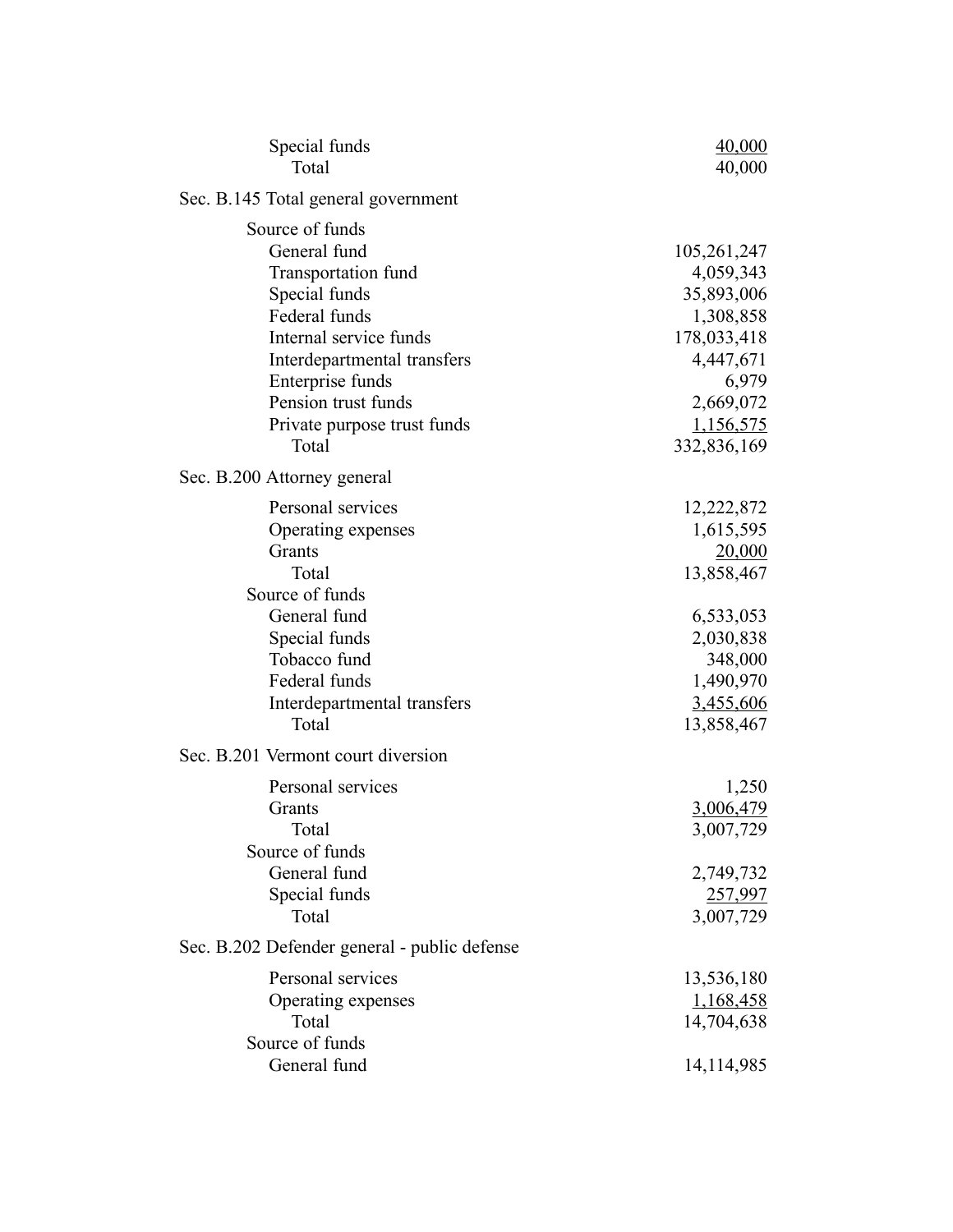| Special funds<br>Total                         | <u>589,653</u><br>14,704,638 |
|------------------------------------------------|------------------------------|
| Sec. B.203 Defender general - assigned counsel |                              |
| Personal services                              | 6,337,191                    |
| Operating expenses                             | 49,500                       |
| Total<br>Source of funds                       | 6,386,691                    |
| General fund                                   | <u>6,386,691</u>             |
| Total                                          | 6,386,691                    |
| Sec. B.204 Judiciary                           |                              |
| Personal services                              | 47,987,874                   |
| Operating expenses                             | 11,198,662                   |
| Grants                                         | 121,030                      |
| Total                                          | 59,307,566                   |
| Source of funds<br>General fund                | 52,997,805                   |
| Special funds                                  | 3,260,434                    |
| Federal funds                                  | 953,928                      |
| Interdepartmental transfers                    | 2,095,399                    |
| Total                                          | 59,307,566                   |
| Sec. B.205 State's attorneys                   |                              |
| Personal services                              | 12,905,446                   |
| Operating expenses                             | 1,980,473                    |
| Total                                          | 14,885,919                   |
| Source of funds                                |                              |
| General fund                                   | 14,358,352                   |
| Special funds<br>Federal funds                 | 101,442<br>224,319           |
| Interdepartmental transfers                    | 201,806                      |
| Total                                          | 14,885,919                   |
| Sec. B.206 Special investigative unit          |                              |
| Personal services                              | 86,487                       |
| Grants                                         | 2,077,230                    |
| Total                                          | 2,163,717                    |
| Source of funds                                |                              |
| General fund                                   | 2,163,717                    |
| Total                                          | 2,163,717                    |
| Sec. B.206.1 Crime Victims Advocates           |                              |
| Personal services                              | <u>2,562,572</u>             |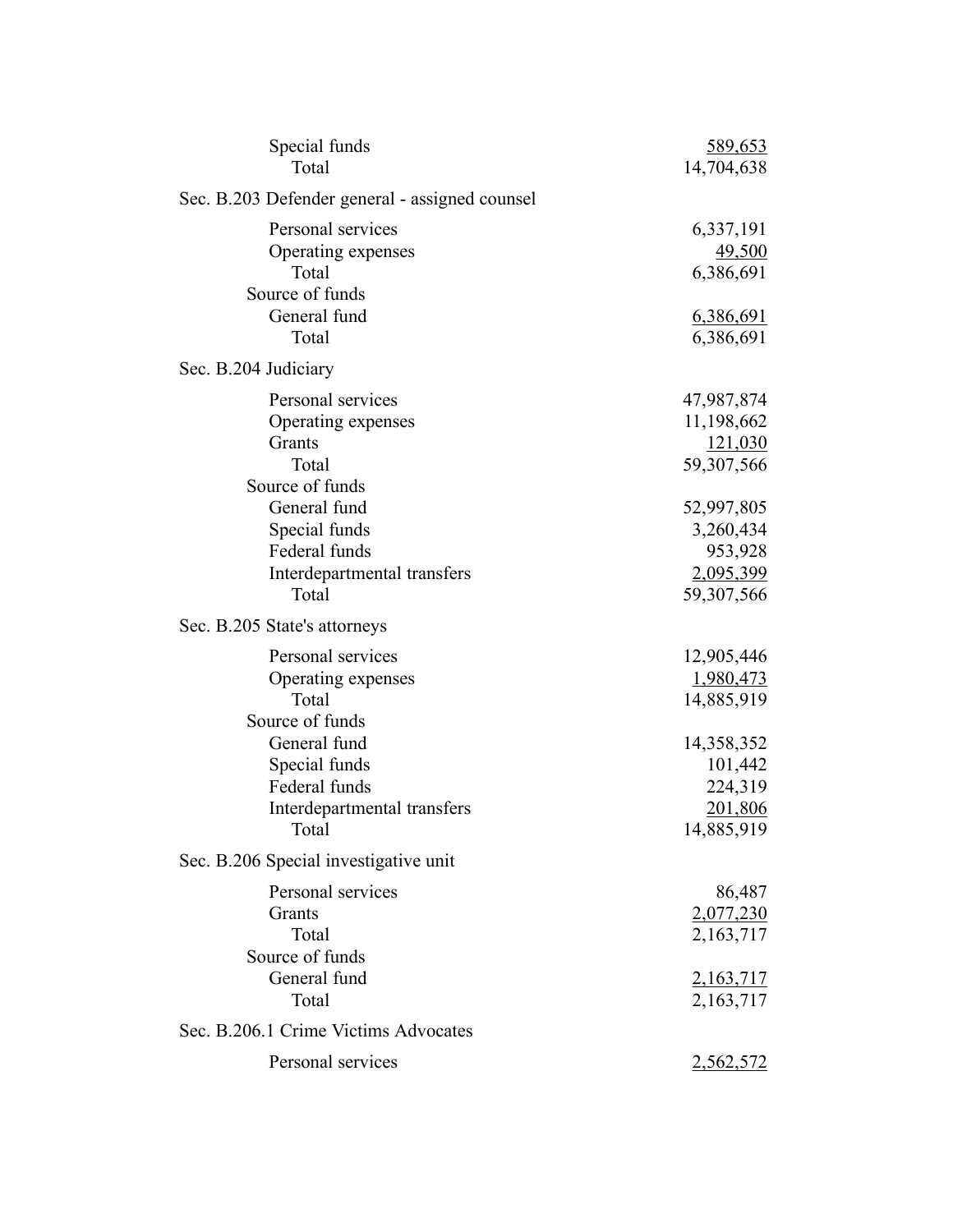| Total<br>Source of funds                             | 2,562,572                     |
|------------------------------------------------------|-------------------------------|
| General fund<br>Total                                | <u>2,562,572</u><br>2,562,572 |
| Sec. B.207 Sheriffs                                  |                               |
| Personal services                                    | 4,440,864                     |
| Operating expenses                                   | 415,366                       |
| Total<br>Source of funds                             | 4,856,230                     |
| General fund                                         | <u>4,856,230</u>              |
| Total                                                | 4,856,230                     |
| Sec. B.208 Public safety - administration            |                               |
| Personal services                                    | 4,517,183                     |
| Operating expenses                                   | 5,076,934                     |
| Total                                                | 9,594,117                     |
| Source of funds<br>General fund                      | 5,743,935                     |
| Special funds                                        | 4,105                         |
| Federal funds                                        | 536,792                       |
| Interdepartmental transfers                          | 3,309,285                     |
| Total                                                | 9,594,117                     |
| Sec. B.209 Public safety - state police              |                               |
| Personal services                                    | 62,598,426                    |
| Operating expenses                                   | 12,660,950                    |
| Grants                                               | <u>1,467,153</u>              |
| Total                                                | 76,726,529                    |
| Source of funds<br>General fund                      |                               |
| Transportation fund                                  | 46,676,421<br>20,250,000      |
| Special funds                                        | 3,116,711                     |
| Federal funds                                        | 4,820,645                     |
| Interdepartmental transfers                          | 1,862,752                     |
| Total                                                | 76,726,529                    |
| Sec. B.210 Public safety - criminal justice services |                               |
| Personal services                                    | 5,055,792                     |
| Operating expenses                                   | 1,448,367                     |
| Total                                                | 6,504,159                     |
| Source of funds<br>General fund                      |                               |
| Special funds                                        | 1,423,477<br>4,646,634        |
|                                                      |                               |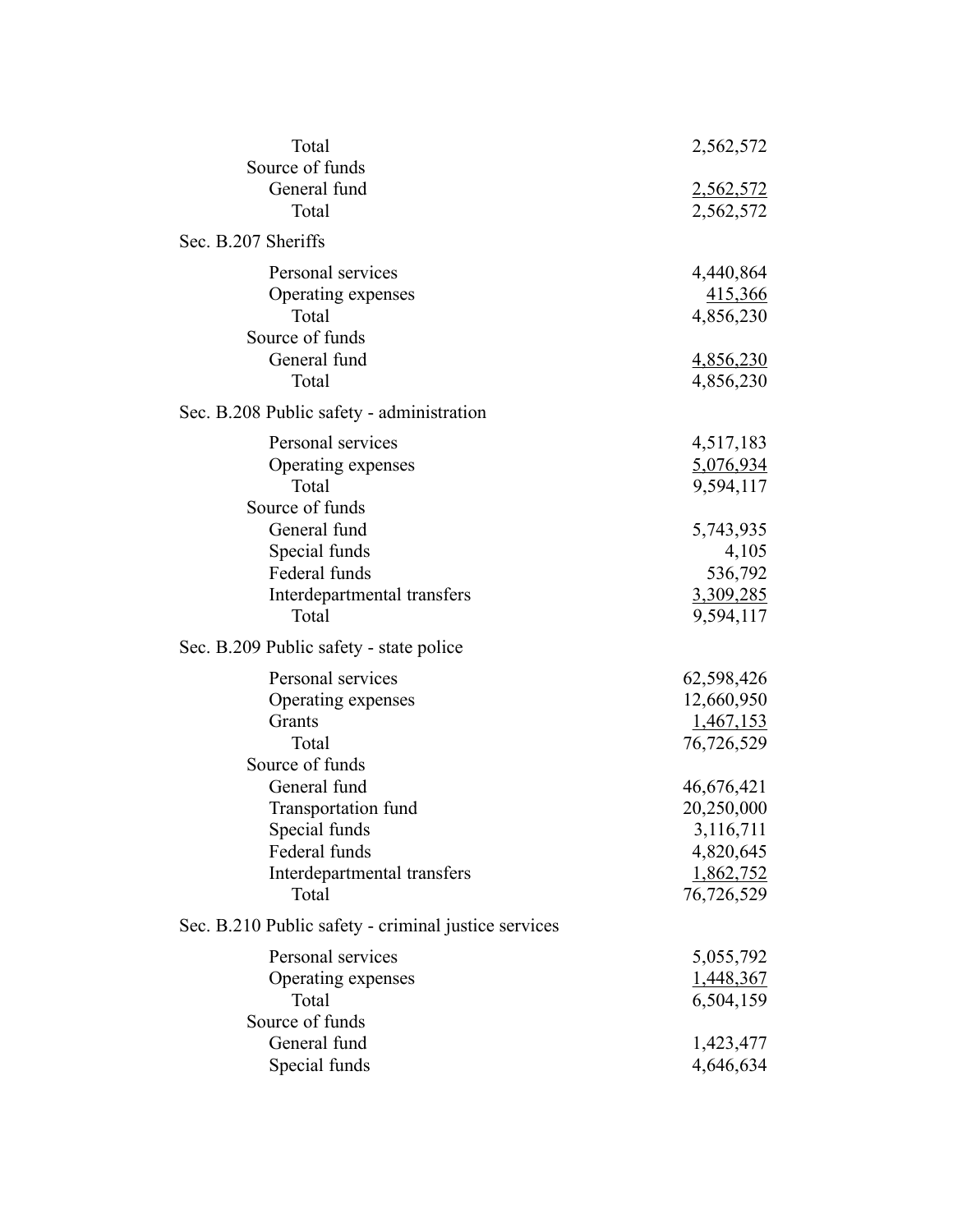| Federal funds<br>Total                                                                                                                                                                                          | 434,048<br>6,504,159                                                                                       |
|-----------------------------------------------------------------------------------------------------------------------------------------------------------------------------------------------------------------|------------------------------------------------------------------------------------------------------------|
| Sec. B.211 Public safety - emergency management                                                                                                                                                                 |                                                                                                            |
| Personal services<br>Operating expenses<br>Grants<br>Total<br>Source of funds                                                                                                                                   | 3,778,940<br>1,213,431<br>35,889,332<br>40,881,703                                                         |
| General fund<br>Special funds<br>Federal funds<br>Interdepartmental transfers<br>Total<br>Sec. B.212 Public safety - fire safety                                                                                | 627,088<br>710,000<br>39,537,389<br><u>7,226</u><br>40,881,703                                             |
| Personal services<br>Operating expenses<br>Grants<br>Total<br>Source of funds<br>General fund<br>Special funds<br>Federal funds<br>Interdepartmental transfers<br>Total                                         | 7,549,948<br>2,677,499<br>107,000<br>10,334,447<br>740,787<br>8,998,928<br>549,732<br>45,000<br>10,334,447 |
| Sec. B.213 Public safety - Forensic Laboratory<br>Personal services<br>Operating expenses<br>Total<br>Source of funds<br>General fund<br>Special funds<br>Federal funds<br>Interdepartmental transfers<br>Total | 3,219,911<br>938,253<br>4,158,164<br>3,407,657<br>62,782<br>320,000<br>367,725<br>4,158,164                |
| Sec. B.215 Military - administration<br>Personal services<br>Operating expenses<br>Grants<br>Total<br>Source of funds                                                                                           | 887,895<br>656,621<br>1,319,834<br>2,864,350                                                               |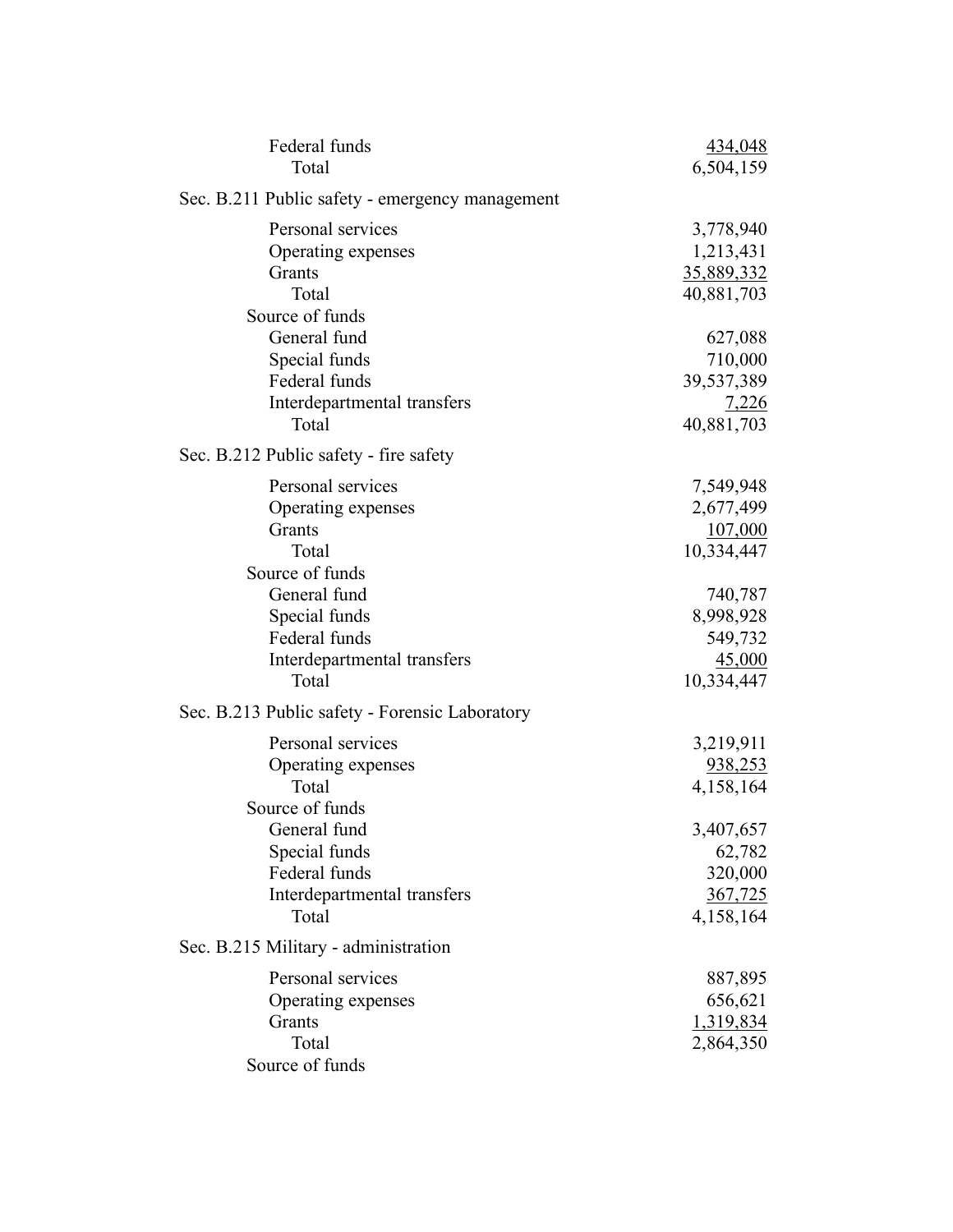| General fund<br>Total                                                                                         | 2,864,350<br>2,864,350                                                   |
|---------------------------------------------------------------------------------------------------------------|--------------------------------------------------------------------------|
| Sec. B.216 Military - air service contract                                                                    |                                                                          |
| Personal services<br>Operating expenses<br>Total<br>Source of funds                                           | 7,981,247<br>1,200,811<br>9,182,058                                      |
| General fund<br>Federal funds<br>Total                                                                        | 636,623<br>8,545,435<br>9,182,058                                        |
| Sec. B.217 Military - army service contract                                                                   |                                                                          |
| Personal services<br>Operating expenses<br>Total<br>Source of funds<br>Federal funds<br>Total                 | 40,946,121<br>7,301,437<br>48,247,558<br><u>48,247,558</u><br>48,247,558 |
| Sec. B.218 Military - building maintenance                                                                    |                                                                          |
| Personal services<br>Operating expenses<br>Total<br>Source of funds<br>General fund<br>Special funds<br>Total | 779,881<br>869,698<br>1,649,579<br>1,587,079<br>62,500<br>1,649,579      |
| Sec. B.219 Military - veterans' affairs                                                                       |                                                                          |
| Personal services<br>Operating expenses<br>Grants<br>Total                                                    | 1,023,293<br>154,362<br>41,300<br>1,218,955                              |
| Source of funds<br>General fund<br>Special funds<br>Federal funds<br>Total                                    | 956,280<br>162,675<br>100,000<br>1,218,955                               |
| Sec. B.220 Center for crime victim services                                                                   |                                                                          |
| Personal services<br>Operating expenses<br>Grants                                                             | 1,644,629<br>386,431<br>7,819,312                                        |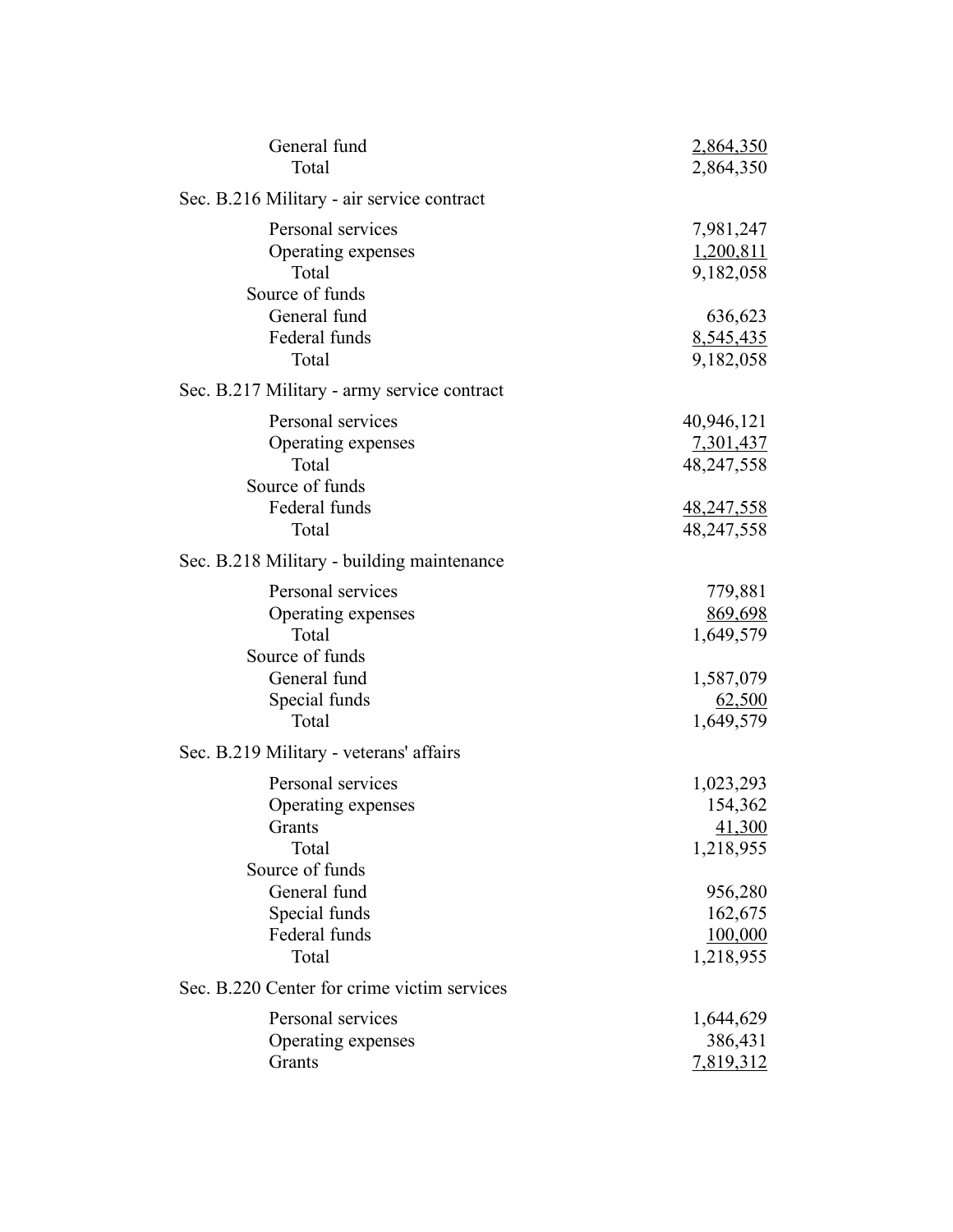| Total                                                                             | 9,850,372              |
|-----------------------------------------------------------------------------------|------------------------|
| Source of funds<br>General fund                                                   |                        |
|                                                                                   | 1,382,712              |
| Special funds<br>Federal funds                                                    | 3,461,971              |
| Total                                                                             | 5,005,689<br>9,850,372 |
|                                                                                   |                        |
| Sec. B.221 Criminal justice council                                               |                        |
| Personal services                                                                 | 1,980,066              |
| Operating expenses                                                                | 1,480,716              |
| Total                                                                             | 3,460,782              |
| Source of funds                                                                   |                        |
| General fund                                                                      | 3,130,282              |
| Interdepartmental transfers                                                       | 330,500                |
| Total                                                                             | 3,460,782              |
| Sec. B.222 Agriculture, food and markets - administration                         |                        |
| Personal services                                                                 | 1,979,598              |
| Operating expenses                                                                | 537,899                |
| Grants                                                                            | 227,972                |
| Total                                                                             | 2,745,469              |
| Source of funds                                                                   |                        |
| General fund                                                                      | 1,234,172              |
| Special funds                                                                     | 988,397                |
| Federal funds                                                                     | 522,900                |
| Total                                                                             | 2,745,469              |
| Sec. B.223 Agriculture, food and markets - food safety and consumer<br>protection |                        |
| Personal services                                                                 | 4,459,775              |
| Operating expenses                                                                | 844,913                |
| Grants                                                                            | 2,780,000              |
| Total                                                                             | 8,084,688              |
| Source of funds                                                                   |                        |
| General fund                                                                      | 2,945,168              |
| Special funds                                                                     | 3,765,425              |
| Federal funds                                                                     | 1,362,095              |
| Interdepartmental transfers                                                       | 12,000                 |
| Total                                                                             | 8,084,688              |
|                                                                                   |                        |

Sec. B.224 Agriculture, food and markets - agricultural development

| Personal services  | 5,521,540 |
|--------------------|-----------|
| Operating expenses | 586,011   |
| <b>Grants</b>      | 5,042,425 |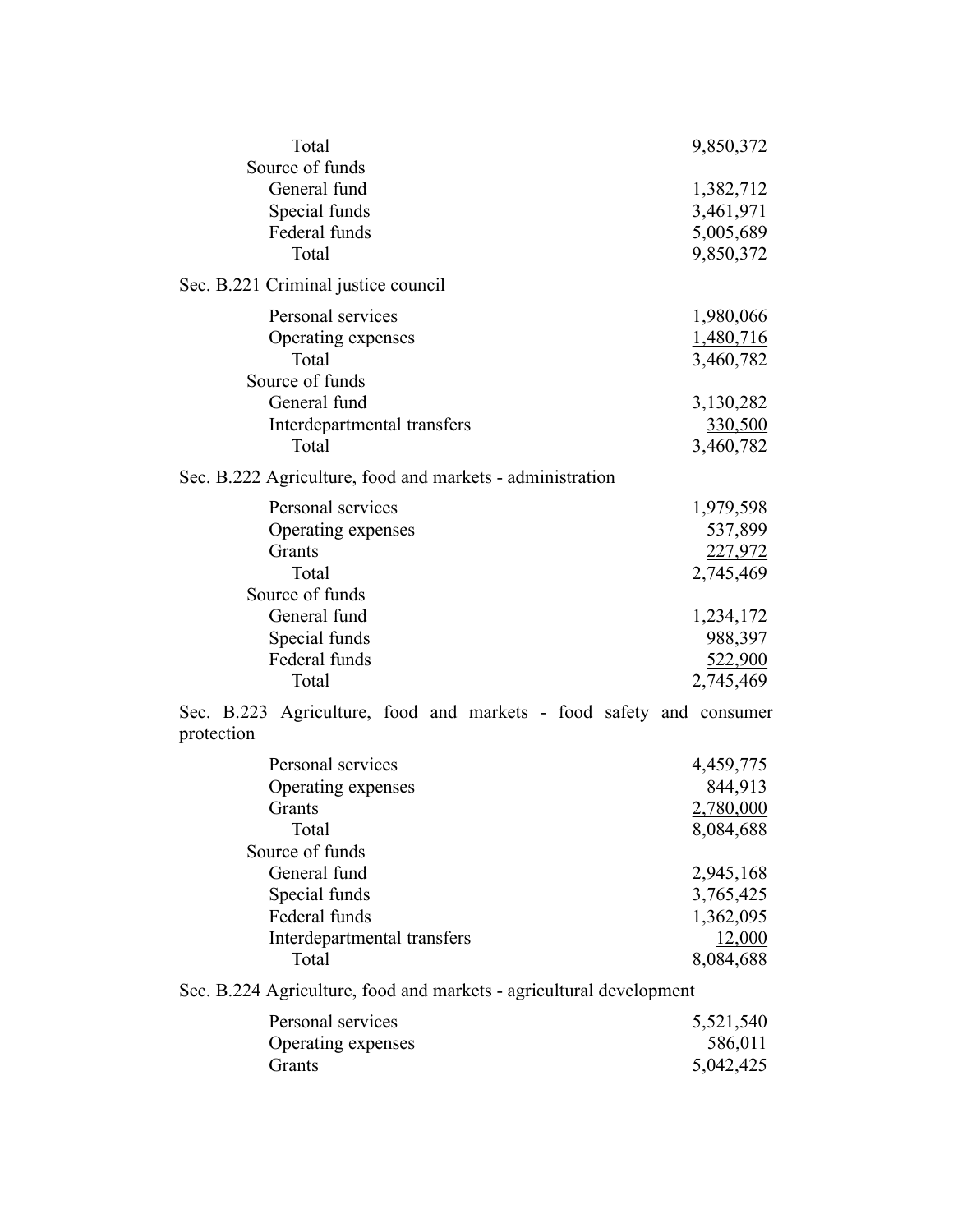| Total           | 11,149,976 |
|-----------------|------------|
| Source of funds |            |
| General fund    | 3,034,777  |
| Special funds   | 545,738    |
| Federal funds   | 7,569,461  |
| Total           | 11,149,976 |

Sec. B.225 Agriculture, food and markets - agricultural resource management and environmental stewardship

| Personal services           | 2,830,318 |
|-----------------------------|-----------|
| Operating expenses          | 950,906   |
| Grants                      | 295,334   |
| Total                       | 4,076,558 |
| Source of funds             |           |
| General fund                | 941,645   |
| Special funds               | 2,325,153 |
| Federal funds               | 472,695   |
| Interdepartmental transfers | 337,065   |
| Total                       | 4,076,558 |

Sec. B.225.1 Agriculture, food and markets - Vermont Agriculture and Environmental Lab

| Personal services           | 1,622,126 |
|-----------------------------|-----------|
| Operating expenses          | 1,237,280 |
| Total                       | 2,859,406 |
| Source of funds             |           |
| General fund                | 1,051,709 |
| Special funds               | 1,732,793 |
| Interdepartmental transfers | 74,904    |
| Total                       | 2,859,406 |
| $\overline{O}$              |           |

Sec. B.225.2 Agriculture, Food and Markets - Clean Water

| Personal services           | 3,351,394 |
|-----------------------------|-----------|
| Operating expenses          | 518,202   |
| <b>Grants</b>               | 5,253,111 |
| Total                       | 9,122,707 |
| Source of funds             |           |
| General fund                | 1,100,802 |
| Special funds               | 7,266,122 |
| Federal funds               | 441,907   |
| Interdepartmental transfers | 313,876   |
| Total                       | 9,122,707 |
|                             |           |

Sec. B.226 Financial regulation - administration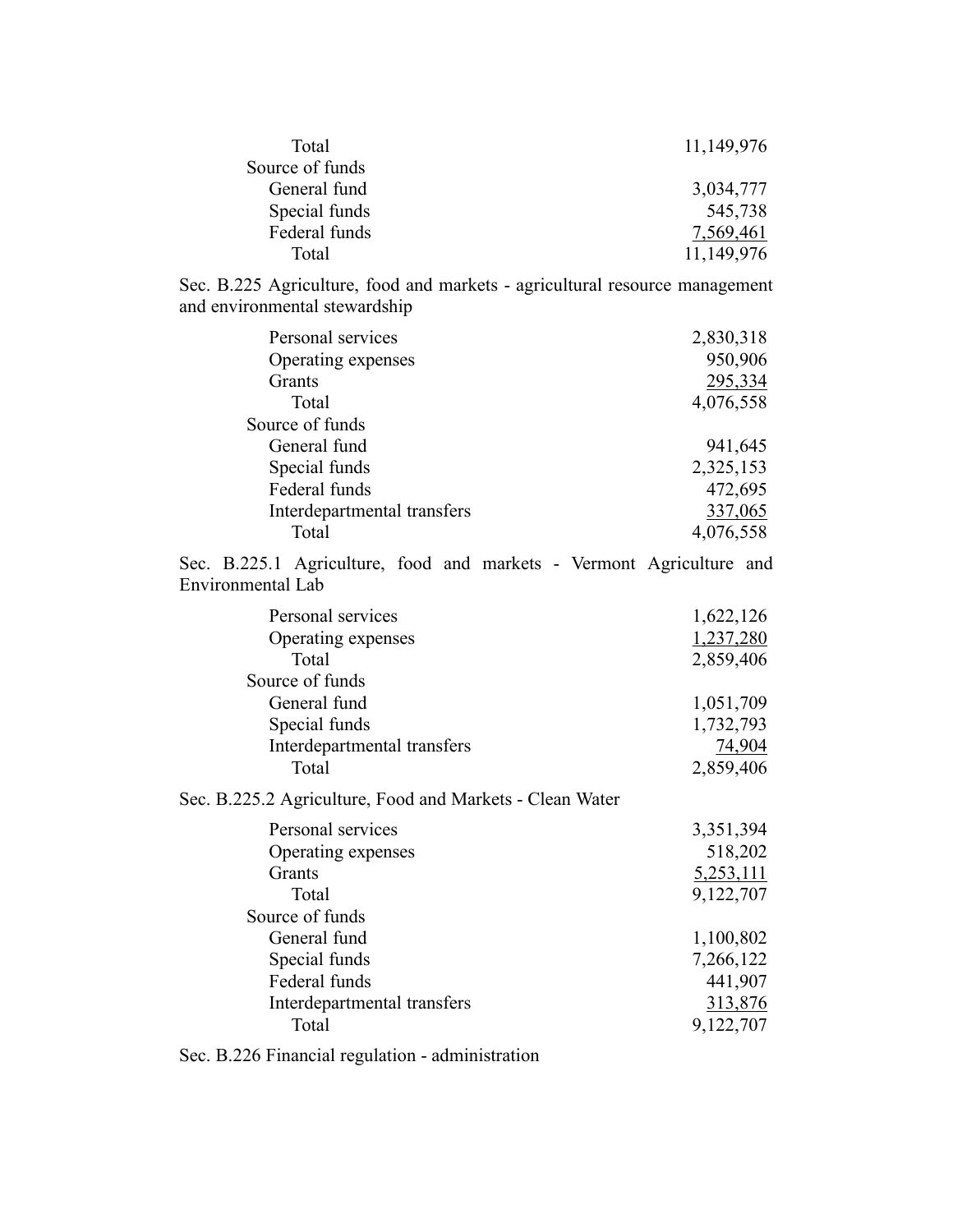| Personal services<br>Operating expenses<br>Total<br>Source of funds<br>Special funds<br>Total | 2,395,168<br>159,635<br>2,554,803<br>2,554,803<br>2,554,803        |
|-----------------------------------------------------------------------------------------------|--------------------------------------------------------------------|
| Sec. B.227 Financial regulation - banking                                                     |                                                                    |
| Personal services<br>Operating expenses<br>Total<br>Source of funds<br>Special funds          | 2,099,711<br>481,536<br>2,581,247                                  |
| Total                                                                                         | 2,581,247<br>2,581,247                                             |
| Sec. B.228 Financial regulation - insurance                                                   |                                                                    |
| Personal services<br>Operating expenses<br>Total<br>Source of funds<br>Special funds<br>Total | 4,586,782<br>678,282<br>5,265,064<br>5,265,064<br>5,265,064        |
| Sec. B.229 Financial regulation - captive insurance                                           |                                                                    |
| Personal services<br>Operating expenses<br>Total<br>Source of funds<br>Special funds<br>Total | 4,748,621<br>693,529<br>5,442,150<br><u>5,442,150</u><br>5,442,150 |
| Sec. B.230 Financial regulation - securities                                                  |                                                                    |
| Personal services<br>Operating expenses<br>Total<br>Source of funds                           | 1,177,808<br>274,059<br>1,451,867                                  |
| Special funds<br>Total                                                                        | <u>1,451,867</u><br>1,451,867                                      |
| Sec. B.232 Secretary of state                                                                 |                                                                    |
| Personal services<br>Operating expenses<br>Total<br>Source of funds                           | 13,335,882<br>4,364,977<br>17,700,859                              |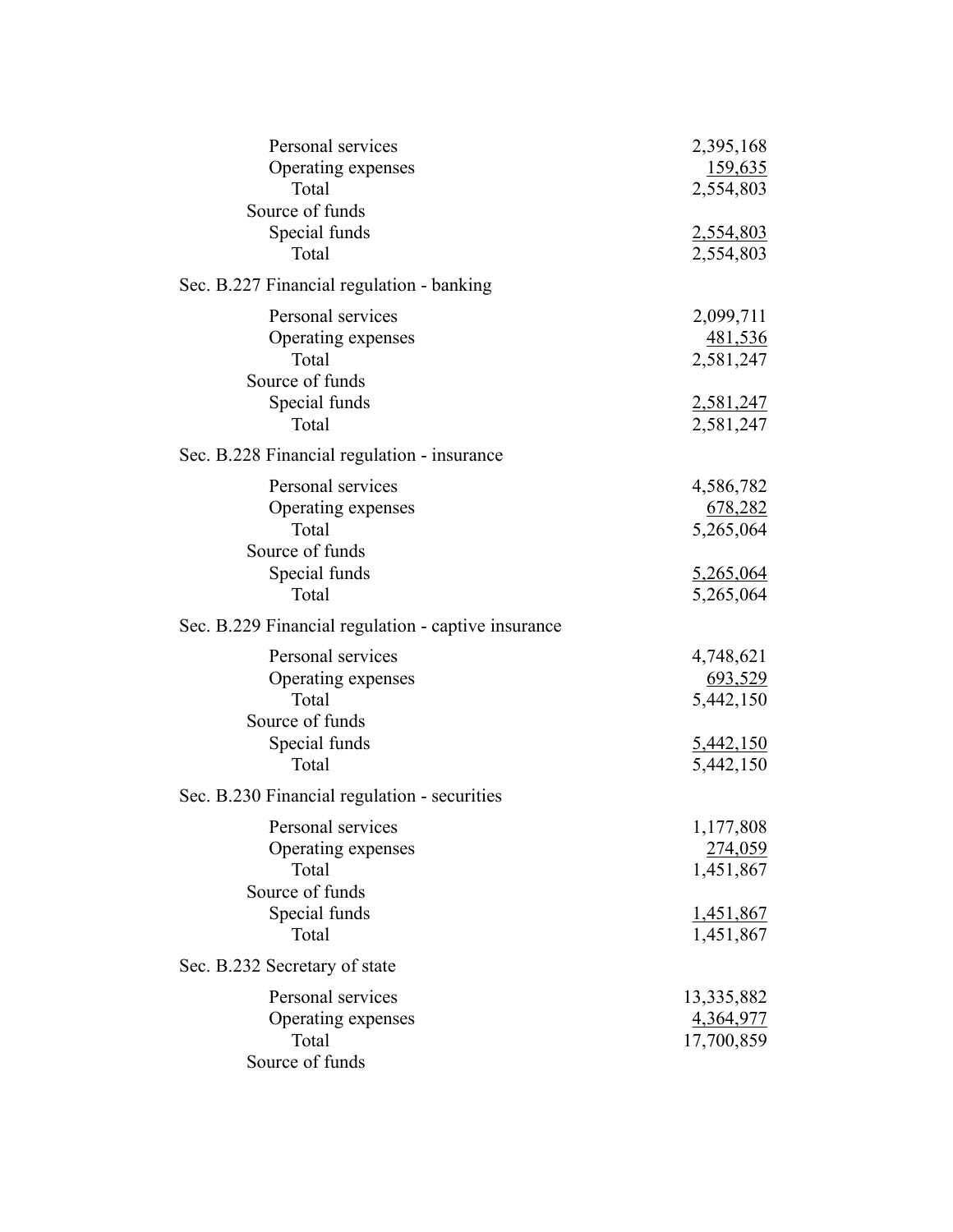| Special funds<br>Federal funds                    | 13,042,272<br>4,658,587 |
|---------------------------------------------------|-------------------------|
| Total                                             | 17,700,859              |
| Sec. B.233 Public service - regulation and energy |                         |
| Personal services                                 | 10,741,089              |
| Operating expenses                                | 1,153,898               |
| Grants                                            | 1,346,948               |
| Total                                             | 13,241,935              |
| Source of funds                                   |                         |
| Special funds<br>Federal funds                    | 11,632,917<br>1,056,721 |
| <b>ARRA</b> funds                                 | 510,535                 |
| Enterprise funds                                  | 41,762                  |
| Total                                             | 13,241,935              |
| Sec. B.234 Public utility commission              |                         |
| Personal services                                 | 3,597,784               |
| Operating expenses                                | 501,906                 |
| Total                                             | 4,099,690               |
| Source of funds                                   |                         |
| Special funds                                     | 4,099,690               |
| Total                                             | 4,099,690               |
| Sec. B.235 Enhanced 9-1-1 Board                   |                         |
| Personal services                                 | 4,144,834               |
| Operating expenses                                | 443,064                 |
| Total                                             | 4,587,898               |
| Source of funds                                   |                         |
| General fund                                      | $\theta$                |
| Special funds<br>Total                            | 4,587,898<br>4,587,898  |
| Sec. B.236 Human rights commission                |                         |
| Personal services                                 |                         |
| Operating expenses                                | 691,710<br>88,837       |
| Total                                             | 780,547                 |
| Source of funds                                   |                         |
| General fund                                      | 700,290                 |
| Federal funds                                     | 80,257                  |
| Total                                             | 780,547                 |
| Sec. B.236.1 Liquor & Lottery Comm. Office        |                         |
| Personal services                                 | 452,118                 |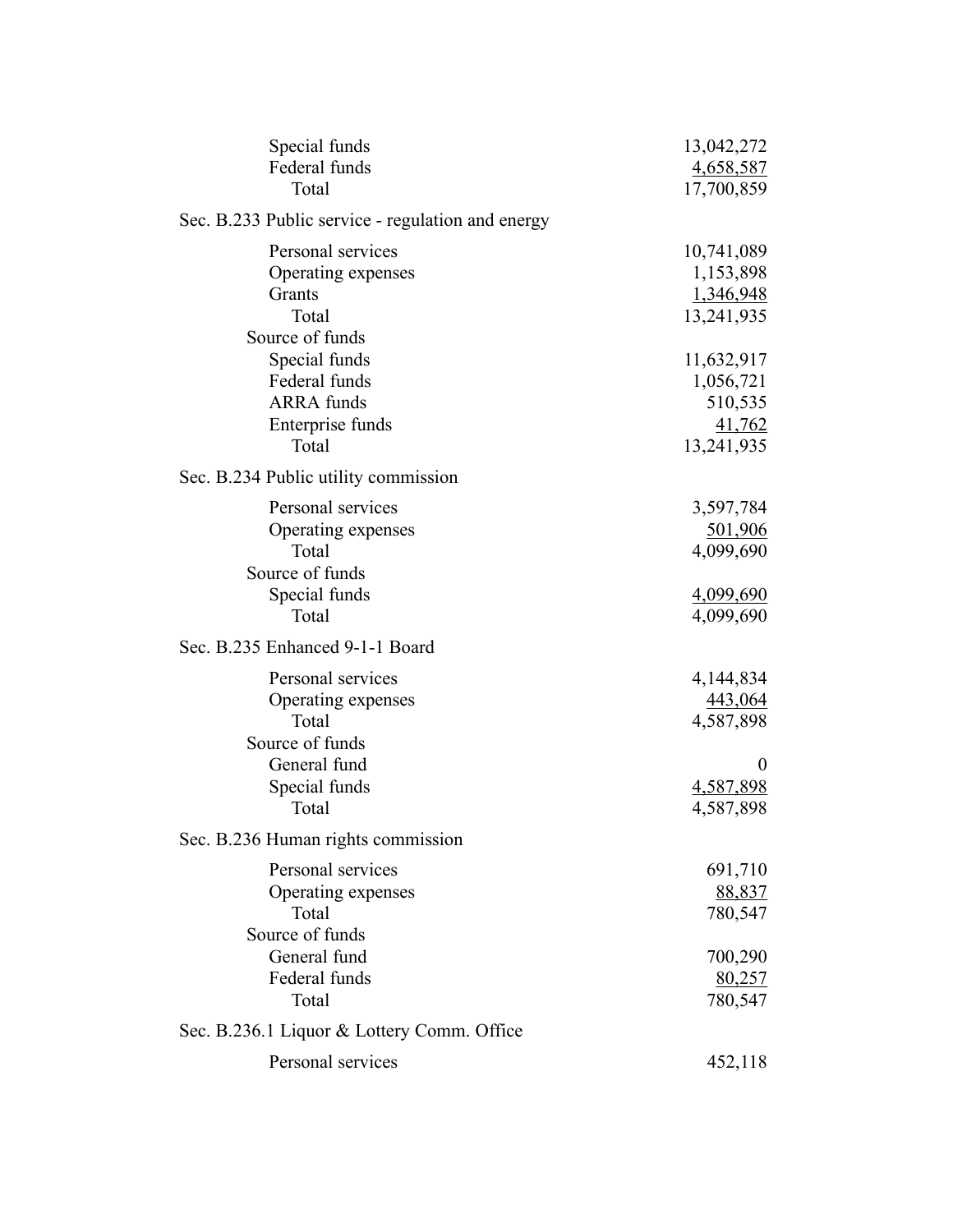| Operating expenses<br>Total                              | <u>20,306</u><br>472,424  |
|----------------------------------------------------------|---------------------------|
| Source of funds                                          |                           |
| Enterprise funds<br>Total                                | <u>472,424</u><br>472,424 |
| Sec. B.236.2 Lottery Operations                          |                           |
| Personal services                                        | 2,325,309                 |
| Operating expenses                                       | 1,625,023                 |
| Grants                                                   | 250,000                   |
| Total                                                    | 4,200,332                 |
| Source of funds                                          |                           |
| Enterprise funds                                         | <u>4,200,332</u>          |
| Total                                                    | 4,200,332                 |
| Sec. B.237 Liquor control - administration               |                           |
| Personal services                                        | 3,894,882                 |
| Operating expenses                                       | 1,386,666                 |
| Total                                                    | 5,281,548                 |
| Source of funds                                          |                           |
| Tobacco fund                                             | 213,843                   |
| Enterprise funds                                         | 5,067,705                 |
| Total                                                    | 5,281,548                 |
| Sec. B.238 Liquor control - enforcement and licensing    |                           |
| Personal services                                        | 2,031,174                 |
| Operating expenses                                       | 415,495                   |
| Total                                                    | 2,446,669                 |
| Source of funds                                          |                           |
| Federal funds                                            | 184,484                   |
| Enterprise funds                                         | 2,262,185                 |
| Total                                                    | 2,446,669                 |
| Sec. B.239 Liquor control - warehousing and distribution |                           |
| Personal services                                        | 1,076,103                 |
| Operating expenses                                       | 498,696                   |
| Total                                                    | 1,574,799                 |
| Source of funds                                          |                           |
| Enterprise funds                                         | <u>1,574,799</u>          |
| Total                                                    | 1,574,799                 |
| Sec. B.240 Cannabis Control Board                        |                           |
| Personal services                                        | 3,211,914                 |
| Operating expenses                                       | 278,608                   |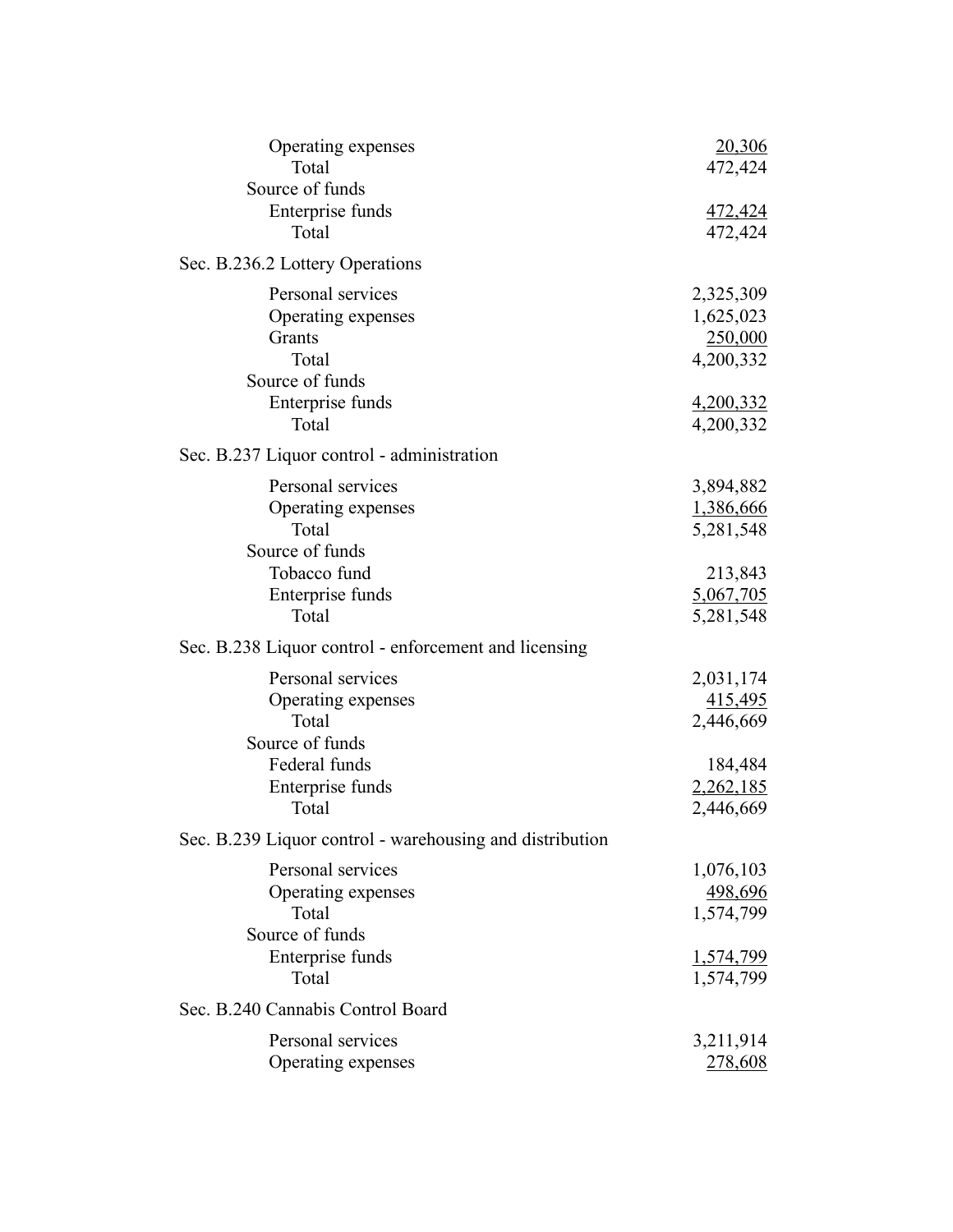| Total                                                                                                                                                                            | 3,490,522                                                                                                         |
|----------------------------------------------------------------------------------------------------------------------------------------------------------------------------------|-------------------------------------------------------------------------------------------------------------------|
| Source of funds<br>Special funds<br>Total                                                                                                                                        | <u>3,490,522</u><br>3,490,522                                                                                     |
| Sec. B.241 Total protection to persons and property                                                                                                                              |                                                                                                                   |
| Source of funds<br>General fund<br>Transportation fund<br>Special funds<br>Tobacco fund<br>Federal funds<br><b>ARRA</b> funds<br>Interdepartmental transfers<br>Enterprise funds | 186,908,391<br>20,250,000<br>98,238,728<br>561,843<br>127, 115, 612<br>510,535<br>12,413,144<br>13,619,207        |
| Total                                                                                                                                                                            | 459,617,460                                                                                                       |
| Sec. B.300 Human services - agency of human services - secretary's office                                                                                                        |                                                                                                                   |
| Personal services<br>Operating expenses<br>Grants<br>Total<br>Source of funds<br>General fund<br>Special funds<br>Federal funds<br>Interdepartmental transfers<br>Total          | 12,157,314<br>5,340,825<br>2,895,202<br>20,393,341<br>9,242,962<br>135,517<br>10,233,551<br>781,311<br>20,393,341 |
| Sec. B.301 Secretary's office - global commitment                                                                                                                                |                                                                                                                   |
| Grants<br>Total<br>Source of funds<br>General fund                                                                                                                               | <u>1,833,642,970</u><br>1,833,642,970<br>607,567,996                                                              |
| Special funds<br>Tobacco fund<br>State health care resources fund<br>Federal funds<br>Interdepartmental transfers<br>Total                                                       | 33, 384, 536<br>21,049,373<br>17,078,501<br>1,150,528,394<br>4,034,170<br>1,833,642,970                           |
| Sec. B.303 Developmental disabilities council                                                                                                                                    |                                                                                                                   |
| Personal services<br>Operating expenses                                                                                                                                          | 424,008<br>95,289                                                                                                 |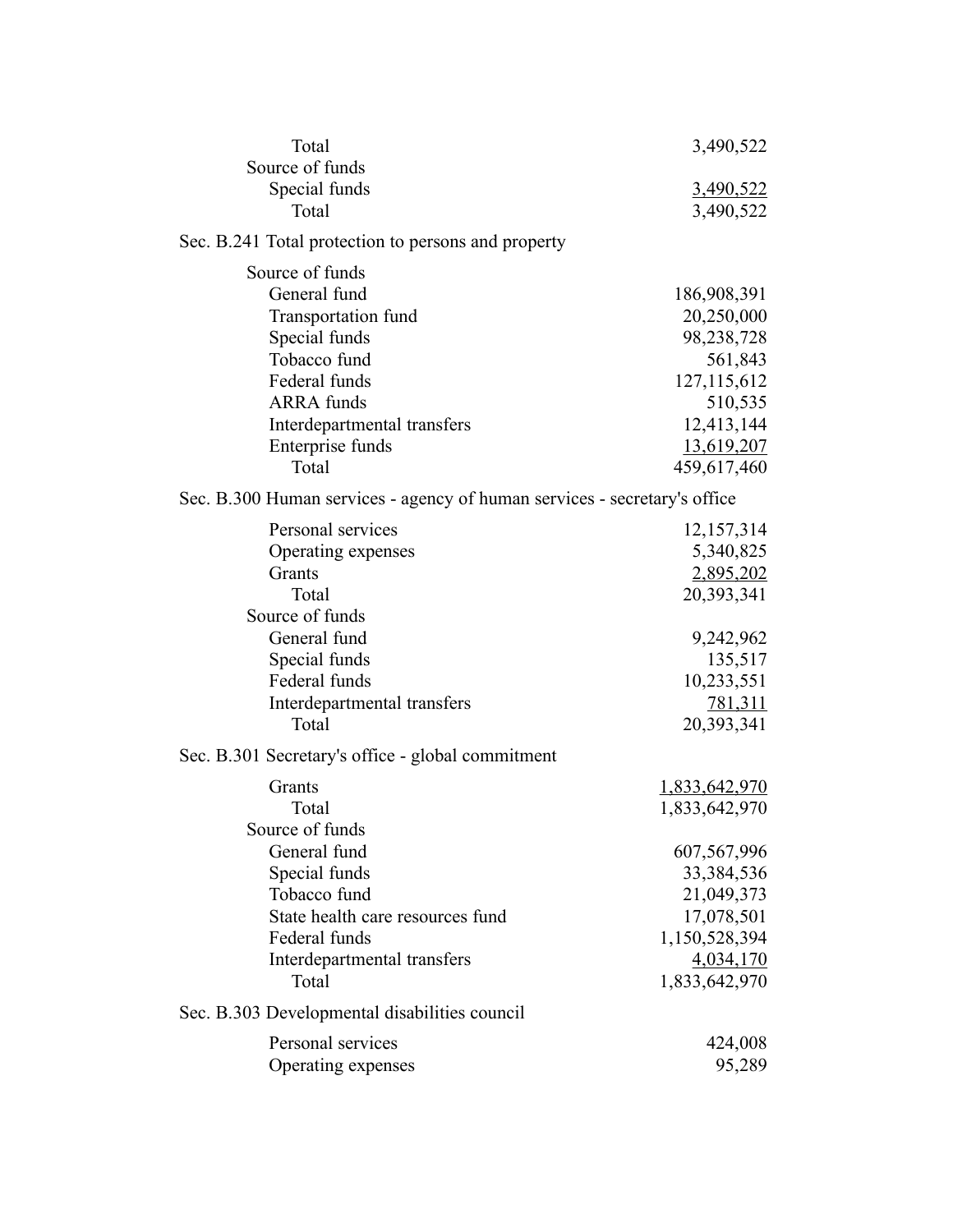| Grants<br>Total                                                                          | <u>191,595</u> |
|------------------------------------------------------------------------------------------|----------------|
| Source of funds                                                                          | 710,892        |
|                                                                                          |                |
| Special funds<br>Federal funds                                                           | 12,000         |
| Total                                                                                    | 698,892        |
|                                                                                          | 710,892        |
| Sec. B.304 Human services board                                                          |                |
| Personal services                                                                        | 766,312        |
| Operating expenses                                                                       | 89,396         |
| Total                                                                                    | 855,708        |
| Source of funds                                                                          |                |
| General fund                                                                             | 490,779        |
| Federal funds                                                                            | 364,929        |
| Total                                                                                    | 855,708        |
| Sec. B.305 AHS - administrative fund                                                     |                |
| Personal services                                                                        | 330,000        |
| Operating expenses                                                                       | 13,170,000     |
| Total                                                                                    | 13,500,000     |
| Source of funds                                                                          |                |
| Interdepartmental transfers                                                              | 13,500,000     |
| Total                                                                                    | 13,500,000     |
| Sec. B.306 Department of Vermont health access - administration                          |                |
| Personal services                                                                        | 133,258,216    |
| Operating expenses                                                                       | 27,050,784     |
| Grants                                                                                   | 2,912,301      |
| Total                                                                                    | 163,221,301    |
| Source of funds                                                                          |                |
| General fund                                                                             | 34,666,169     |
| Special funds                                                                            | 4,738,197      |
| Federal funds                                                                            | 114,997,590    |
| Global Commitment fund                                                                   | 3,986,316      |
| Interdepartmental transfers                                                              | 4,833,029      |
| Total                                                                                    | 163,221,301    |
|                                                                                          |                |
| Sec. B.307 Department of Vermont health access - Medicaid program - global<br>commitment |                |
| Personal services                                                                        | 547,983        |
| Grants                                                                                   | 836, 337, 225  |
| Total                                                                                    | 836,885,208    |
| Source of funds                                                                          |                |
| Global Commitment fund                                                                   | 836,885,208    |
|                                                                                          |                |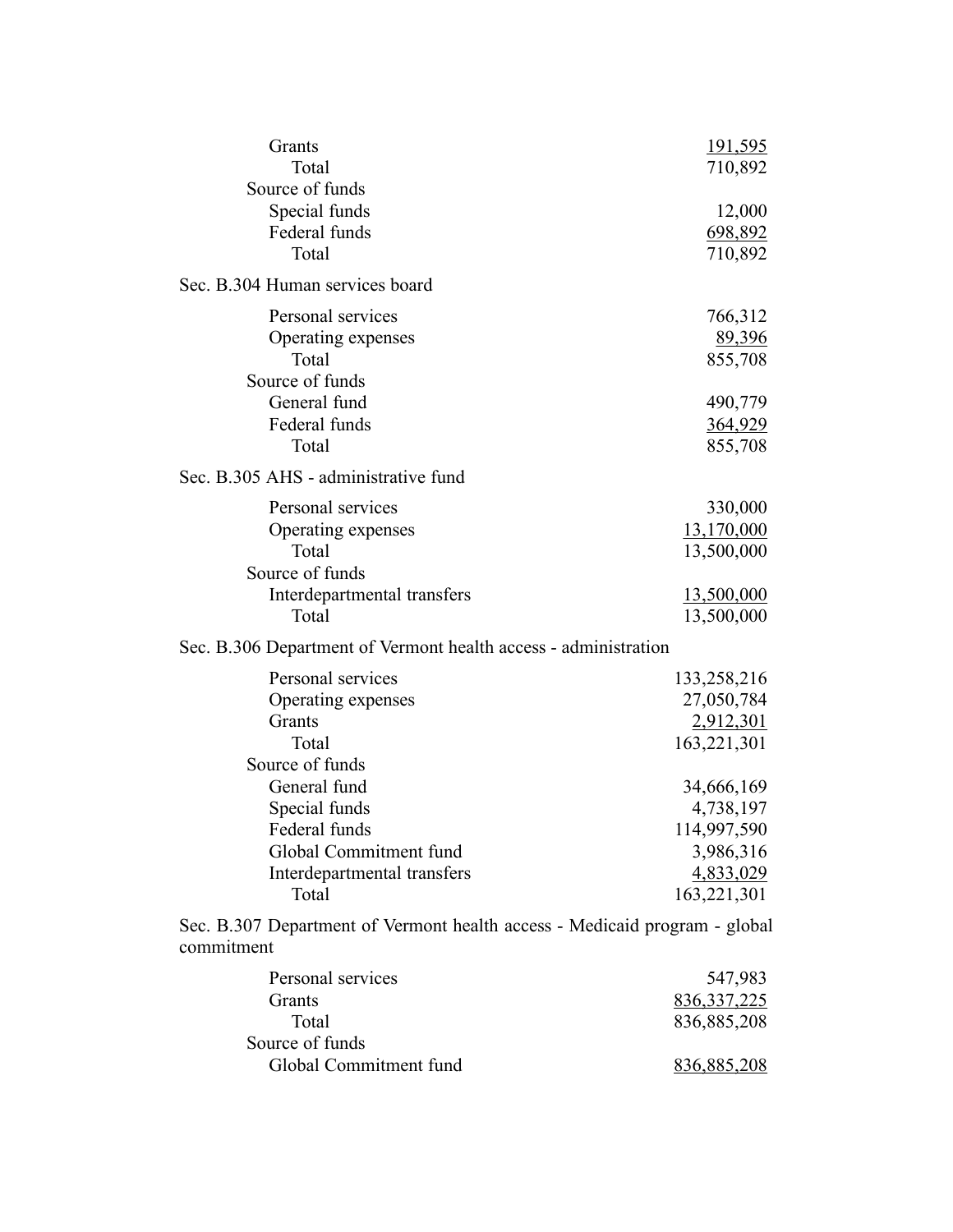836,885,208

Sec. B.309 Department of Vermont health access - Medicaid program - state only

| <b>Grants</b>          | 54, 104, 191 |
|------------------------|--------------|
| Total                  | 54, 104, 191 |
| Source of funds        |              |
| General fund           | 44,533,864   |
| Global Commitment fund | 9,570,327    |
| Total                  | 54, 104, 191 |

Sec. B.310 Department of Vermont health access - Medicaid non-waiver matched

| Grants                                         | 35,125,592   |
|------------------------------------------------|--------------|
| Total                                          | 35,125,592   |
| Source of funds                                |              |
| General fund                                   | 12,736,699   |
| Federal funds                                  | 22,388,893   |
| Total                                          | 35,125,592   |
| Sec. B.311 Health - administration and support |              |
| Personal services                              | 7,880,051    |
| Operating expenses                             | 7,161,896    |
| Grants                                         | 15,313,608   |
| Total                                          | 30, 355, 555 |
| Source of funds                                |              |
| General fund                                   | 3,017,738    |
| Special funds                                  | 2,123,150    |
| Federal funds                                  | 19,371,027   |
| Global Commitment fund                         | 5,779,334    |
| Interdepartmental transfers                    | 64,306       |
| Total                                          | 30, 355, 555 |
| Sec. B.312 Health - public health              |              |
| Personal services                              | 58, 557, 637 |
| Operating expenses                             | 10,504,324   |
| Grants                                         | 45,239,861   |
| Total                                          | 114,301,822  |
| Source of funds                                |              |
| General fund                                   | 12,220,271   |
| Special funds                                  | 22,422,908   |
| Tobacco fund                                   | 1,088,918    |
| Federal funds                                  | 61,398,428   |
| Global Commitment fund                         | 16,159,672   |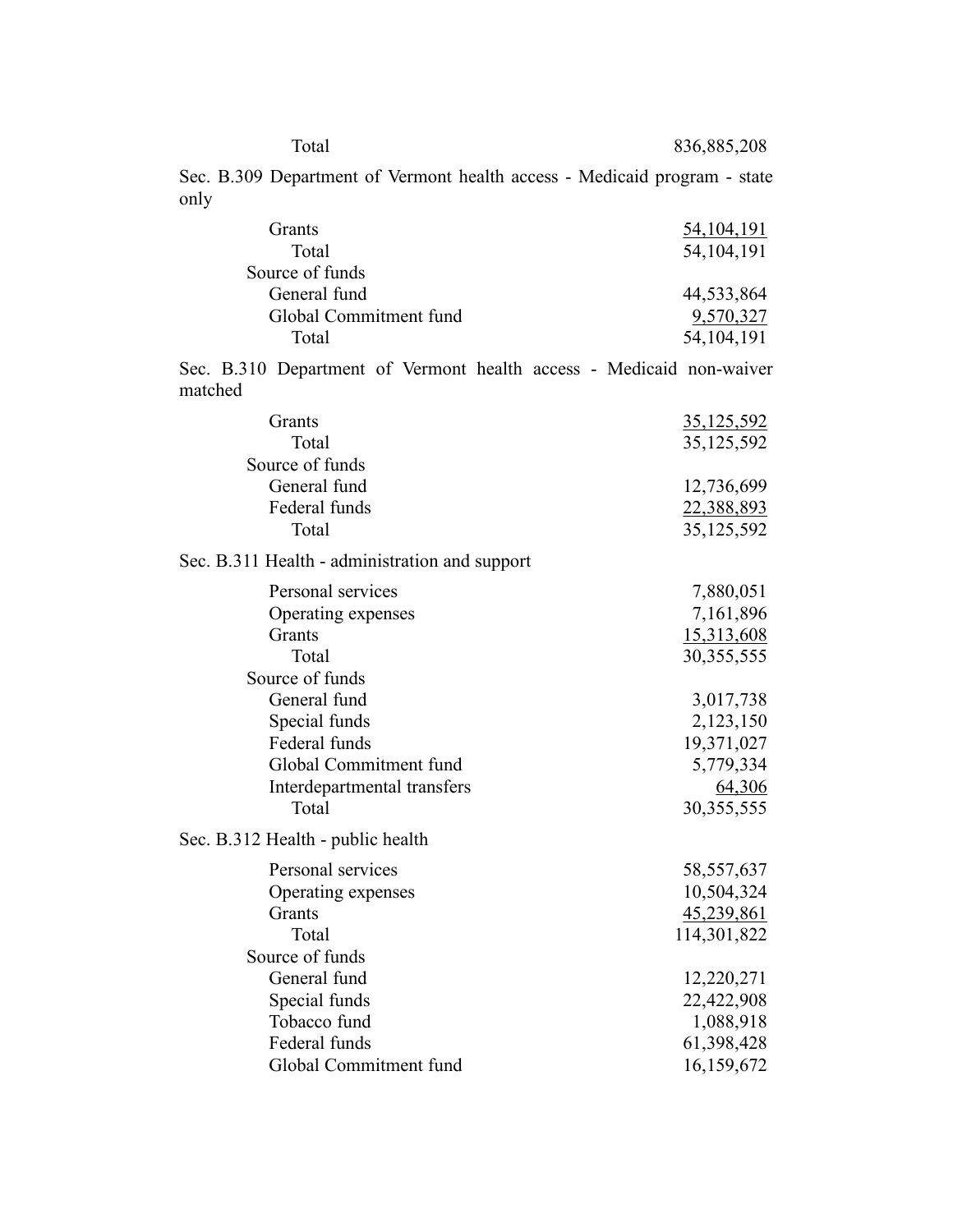| Interdepartmental transfers                         | 986,625     |
|-----------------------------------------------------|-------------|
| Permanent trust funds                               | 25,000      |
| Total                                               | 114,301,822 |
| Sec. B.313 Health - alcohol and drug abuse programs |             |
| Personal services                                   | 5,533,379   |
| Operating expenses                                  | 511,500     |
| Grants                                              | 55,313,374  |
| Total                                               | 61,358,253  |
| Source of funds                                     |             |
| General fund                                        | 5,686,142   |
| Special funds                                       | 1,392,101   |
| Tobacco fund                                        | 949,917     |
| Federal funds                                       | 21,131,903  |
| Global Commitment fund                              | 32,198,190  |
| Total                                               | 61,358,253  |
| Sec. B.314 Mental health - mental health            |             |
| Personal services                                   | 37,550,464  |
| Operating expenses                                  | 5,023,808   |
| Grants                                              | 251,958,650 |
| Total                                               | 294,532,922 |
| Source of funds                                     |             |
| General fund                                        | 12,966,387  |
| Special funds                                       | 1,690,187   |
| Federal funds                                       | 10,279,911  |
| Global Commitment fund                              | 269,471,344 |
| Interdepartmental transfers                         | 125,093     |
| Total                                               | 294,532,922 |
|                                                     |             |

Sec. B.316 Department for children and families - administration & support services

| Personal services           | 41,932,610 |
|-----------------------------|------------|
| Operating expenses          | 17,284,575 |
| <b>Grants</b>               | 3,819,106  |
| Total                       | 63,036,291 |
| Source of funds             |            |
| General fund                | 36,020,845 |
| Special funds               | 2,789,842  |
| Federal funds               | 22,463,191 |
| Global Commitment fund      | 1,409,481  |
| Interdepartmental transfers | 352,932    |
| Total                       | 63,036,291 |
|                             |            |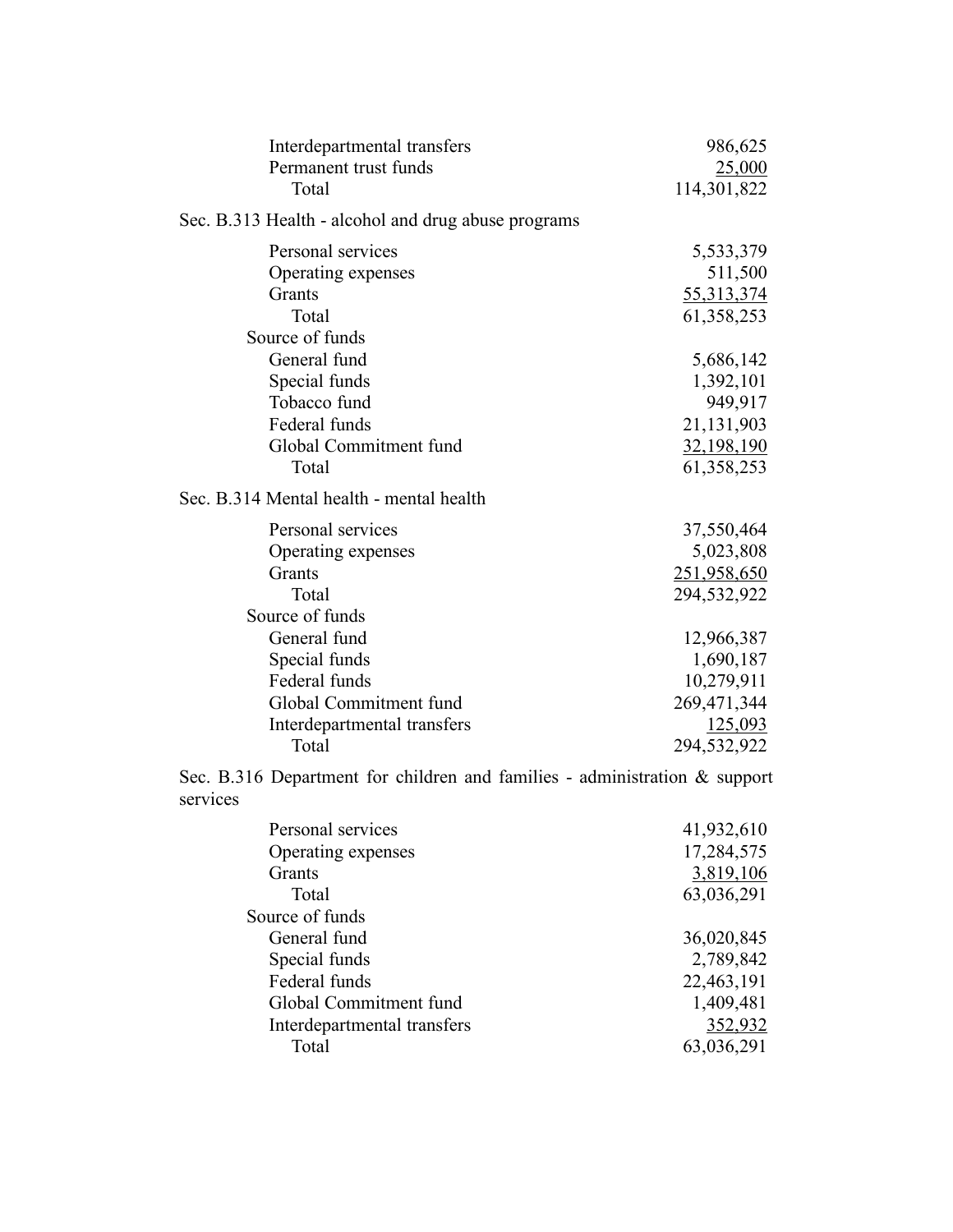| Sec. B.317 Department for children and families - family services                    |               |
|--------------------------------------------------------------------------------------|---------------|
| Personal services                                                                    | 41, 455, 253  |
| Operating expenses                                                                   | 5,392,584     |
| Grants                                                                               | 88,614,318    |
| Total                                                                                | 135,462,155   |
| Source of funds                                                                      |               |
| General fund                                                                         | 55,778,109    |
| Special funds                                                                        | 729,587       |
| Federal funds                                                                        | 32,206,285    |
| Global Commitment fund                                                               | 46,710,437    |
| Interdepartmental transfers                                                          | <u>37,737</u> |
| Total                                                                                | 135,462,155   |
| Sec. B.318 Department for children and families - child development                  |               |
| Personal services                                                                    | 5,487,235     |
| Operating expenses                                                                   | 860,622       |
| Grants                                                                               | 106,205,300   |
| Total                                                                                | 112,553,157   |
| Source of funds                                                                      |               |
| General fund                                                                         | 33,449,566    |
| Special funds                                                                        | 16,820,011    |
| Federal funds                                                                        | 50,849,478    |
| Global Commitment fund                                                               | 11,434,061    |
| Interdepartmental transfers                                                          | 41            |
| Total                                                                                | 112,553,157   |
| Sec. B.319 Department for children and families - office of child support            |               |
| Personal services                                                                    | 11,906,476    |
| Operating expenses                                                                   | 3,745,167     |
| Total                                                                                | 15,651,643    |
| Source of funds                                                                      |               |
| General fund                                                                         | 4,718,623     |
| Special funds                                                                        | 455,719       |
| Federal funds                                                                        | 10,089,701    |
| Interdepartmental transfers                                                          | 387,600       |
| Total                                                                                | 15,651,643    |
| Sec. B.320 Department for children and families - aid to aged, blind and<br>disabled |               |
| Personal services                                                                    | 2,252,206     |
| Grants                                                                               | 10,431,118    |
| Total                                                                                | 12,683,324    |
| Source of funds                                                                      |               |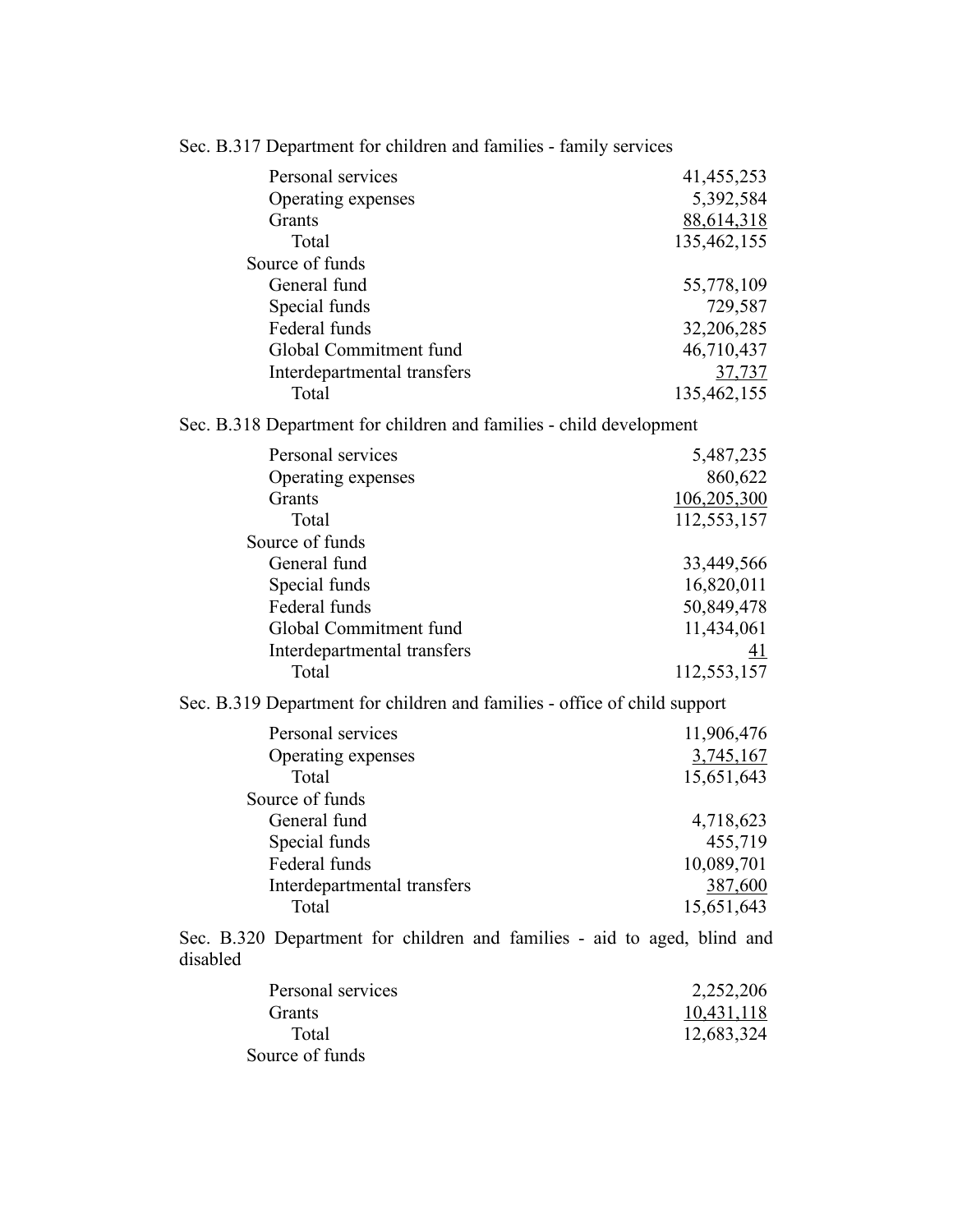| General fund<br>Global Commitment fund<br>Total                                          | 7,533,333<br>5,149,991<br>12,683,324                            |
|------------------------------------------------------------------------------------------|-----------------------------------------------------------------|
| Sec. B.321 Department for children and families - general assistance                     |                                                                 |
| Personal services<br>Grants<br>Total<br>Source of funds<br>General fund                  | 15,000<br>2,823,574<br>2,838,574<br>2,541,239                   |
| Federal funds<br>Global Commitment fund                                                  | 11,320<br>286,015                                               |
| Total                                                                                    | 2,838,574                                                       |
| Sec. B.322 Department for children and families - 3SquaresVT                             |                                                                 |
| Grants<br>Total<br>Source of funds                                                       | <u>44,377,812</u><br>44,377,812                                 |
| Federal funds                                                                            | <u>44,377,812</u>                                               |
| Total                                                                                    | 44, 377, 812                                                    |
| Sec. B.323 Department for children and families - reach up                               |                                                                 |
| Operating expenses<br>Grants<br>Total<br>Source of funds                                 | 30,633<br>27,235,606<br>27,266,239                              |
| General fund<br>Special funds<br>Federal funds<br>Global Commitment fund<br>Total        | 15,097,457<br>5,955,834<br>3,531,330<br>2,681,618<br>27,266,239 |
| Sec. B.324 Department for children and families - home heating fuel<br>assistance/LIHEAP |                                                                 |
| Grants<br>Total<br>Source of funds<br>Special funds                                      | <u>16,019,953</u><br>16,019,953<br>1,480,395                    |
| Federal funds<br>Total                                                                   | <u>14,539,558</u><br>16,019,953                                 |
| Sec. B 325 Department for children and families - office of economic                     |                                                                 |

Sec. B.325 Department for children and families - office of economic opportunity

| Personal services | 707,738 |
|-------------------|---------|
|                   |         |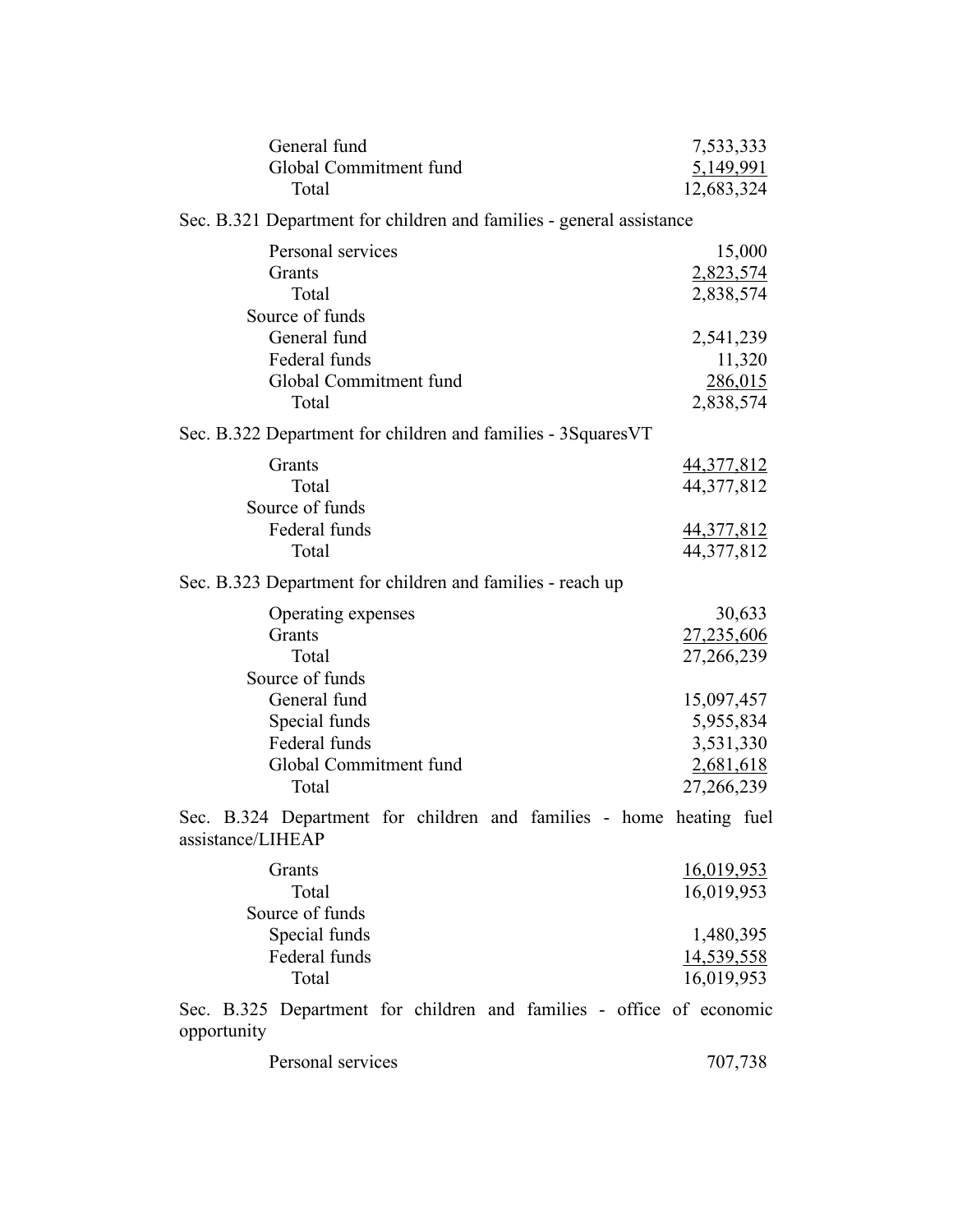| Operating expenses                                                     | 80,979     |
|------------------------------------------------------------------------|------------|
| Grants                                                                 | 19,896,892 |
| Total                                                                  | 20,685,609 |
| Source of funds                                                        |            |
| General fund                                                           | 14,328,930 |
| Special funds                                                          | 58,135     |
| Federal funds                                                          | 4,942,559  |
| Global Commitment fund                                                 | 1,355,985  |
| Total                                                                  | 20,685,609 |
| Sec. B.326 Department for children and families - OEO - weatherization |            |

assistance

| Personal services  | 376,286    |
|--------------------|------------|
| Operating expenses | 47,090     |
| <b>Grants</b>      | 12,038,018 |
| Total              | 12,461,394 |
| Source of funds    |            |
| Special funds      | 7,643,920  |
| Federal funds      | 4,817,474  |
| Total              | 12,461,394 |
|                    |            |

Sec. B.327 Department for Children and Families - Secure Residential Treatment

| Personal services      | 258,100   |
|------------------------|-----------|
| Operating expenses     | 441,999   |
| Grants                 | 3,476,862 |
| Total                  | 4,176,961 |
| Source of funds        |           |
| General fund           | 4,146,961 |
| Global Commitment fund | 30,000    |
| Total                  | 4,176,961 |

Sec. B.328 Department for children and families - disability determination services

| Personal services  | 7,271,721 |
|--------------------|-----------|
| Operating expenses | 472,446   |
| Total              | 7,744,167 |
| Source of funds    |           |
| General fund       | 115,885   |
| Federal funds      | 7,628,282 |
| Total              | 7,744,167 |
|                    |           |

Sec. B.329 Disabilities, aging, and independent living - administration & support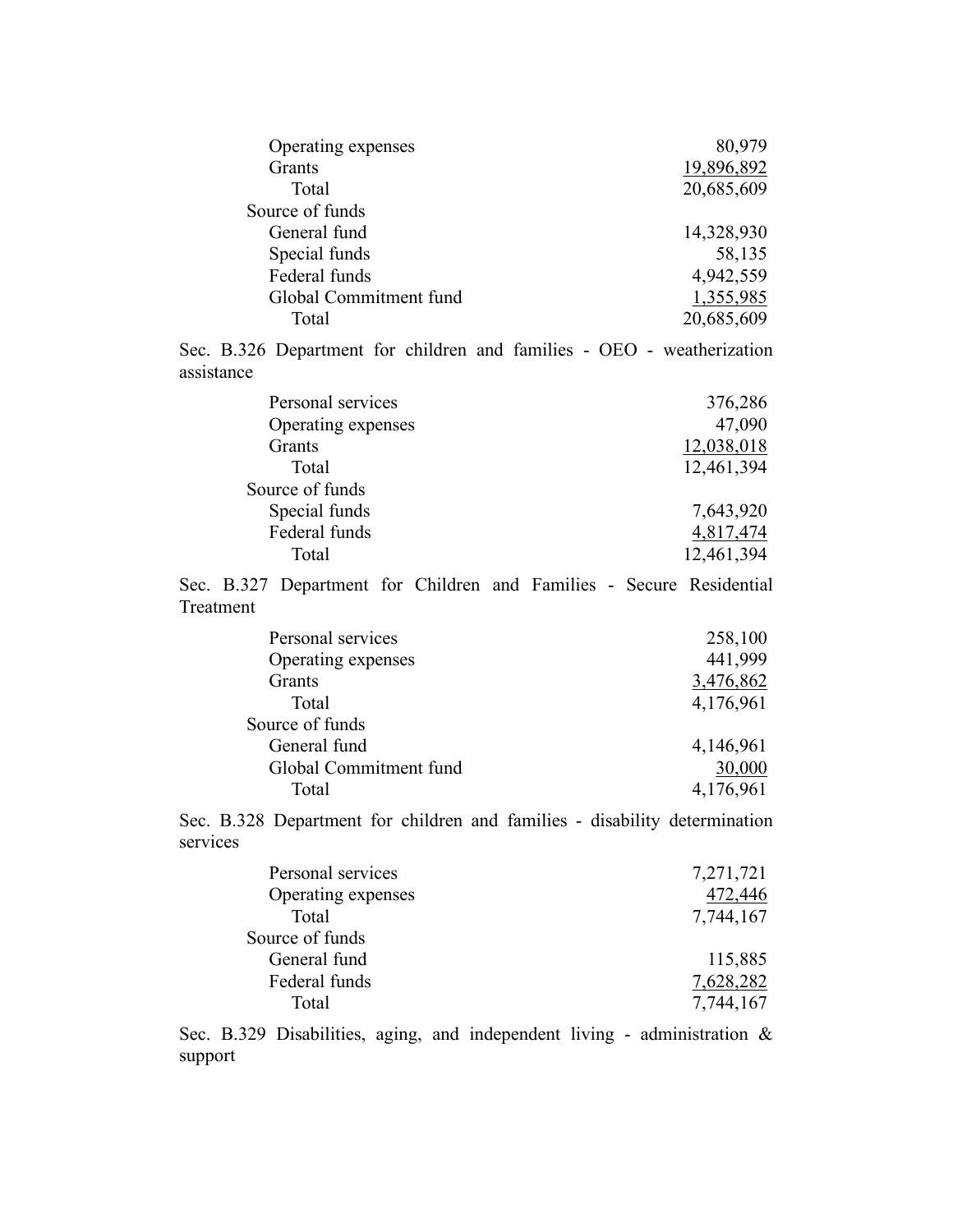| Personal services           | 37, 398, 355                                                          |
|-----------------------------|-----------------------------------------------------------------------|
| Operating expenses          | 6,178,888                                                             |
| Total                       | 43,577,243                                                            |
| Source of funds             |                                                                       |
| General fund                | 19,725,270                                                            |
| Special funds               | 1,390,457                                                             |
| Federal funds               | 21,360,232                                                            |
| Global Commitment fund      | 35,000                                                                |
| Interdepartmental transfers | 1,066,284                                                             |
| Total                       | 43,577,243                                                            |
| independent living grants   | Sec. B.330 Disabilities, aging, and independent living - advocacy and |
| <b>Grants</b>               | 19,709,925                                                            |
| Total                       | 19,709,925                                                            |
| Source of funds             |                                                                       |
| General fund                | 7,754,865                                                             |
| Federal funds               | 7,148,466                                                             |
| Global Commitment fund      | 4,806,594                                                             |

Sec. B.331 Disabilities, aging, and independent living - blind and visually impaired

| <b>Grants</b>          | 1,761,457 |
|------------------------|-----------|
| Total                  | 1,761,457 |
| Source of funds        |           |
| General fund           | 489,154   |
| Special funds          | 223,450   |
| Federal funds          | 743,853   |
| Global Commitment fund | 305,000   |
| Total                  | 1,761,457 |
|                        |           |

Total 19,709,925

Sec. B.332 Disabilities, aging, and independent living - vocational rehabilitation

| <b>Grants</b>               | 7,024,368 |
|-----------------------------|-----------|
| Total                       | 7,024,368 |
| Source of funds             |           |
| General fund                | 1,371,845 |
| Federal funds               | 4,402,523 |
| Interdepartmental transfers | 1,250,000 |
| Total                       | 7,024,368 |
|                             |           |

Sec. B.333 Disabilities, aging, and independent living - developmental services

| Grants | 282,169,830 |
|--------|-------------|
|        |             |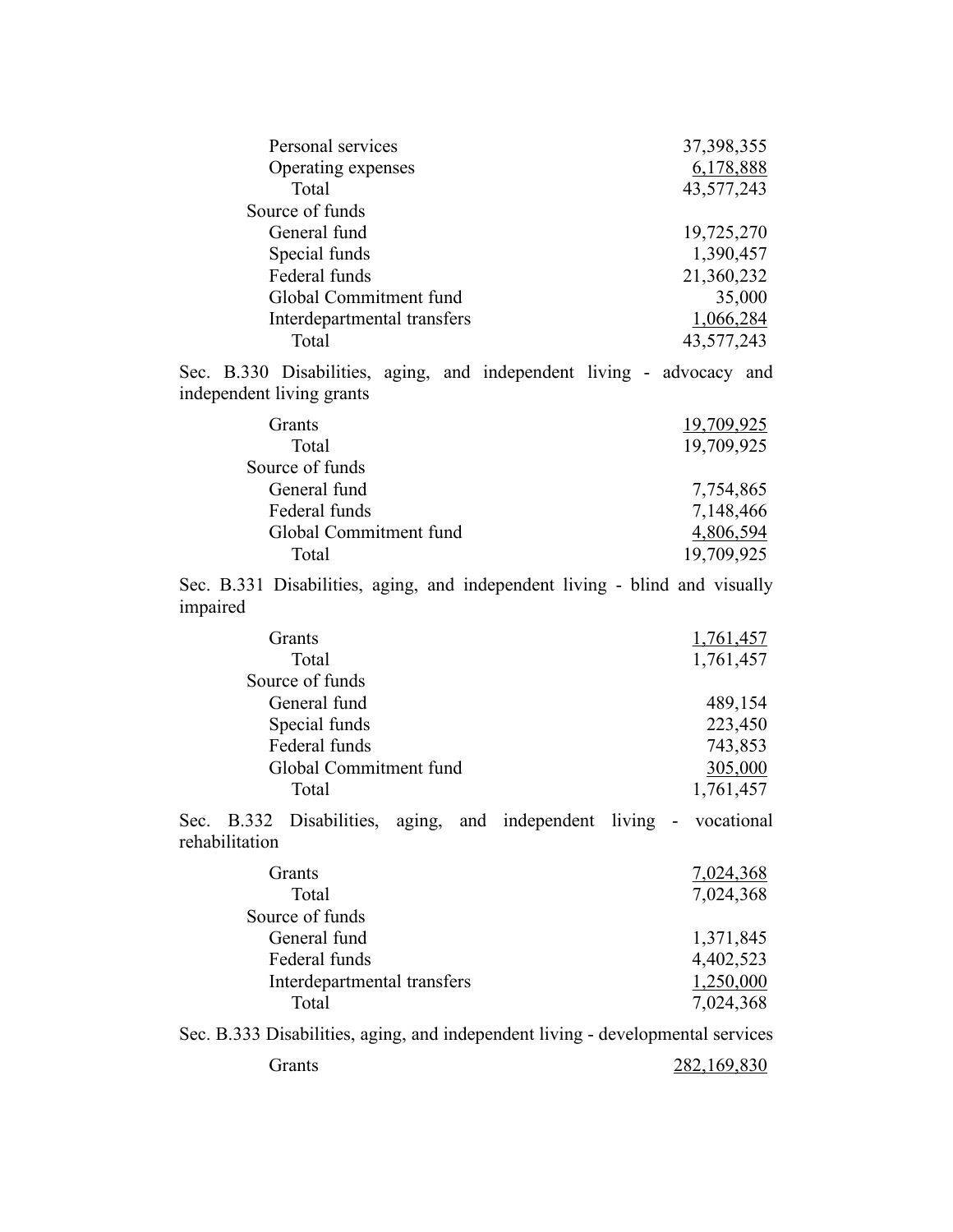| Total                       | 282,169,830 |
|-----------------------------|-------------|
| Source of funds             |             |
| General fund                | 155,125     |
| Special funds               | 15,463      |
| Federal funds               | 359,857     |
| Global Commitment fund      | 281,589,385 |
| Interdepartmental transfers | 50,000      |
| Total                       | 282,169,830 |

Sec. B.334 Disabilities, aging, and independent living - Brain injury home and community based waiver

| Grants                                                                   | 6,163,669      |
|--------------------------------------------------------------------------|----------------|
| Total                                                                    | 6,163,669      |
| Source of funds                                                          |                |
| Global Commitment fund                                                   | 6,163,669      |
| Total                                                                    | 6,163,669      |
| Sec. B.334.1 Disabilities, aging and independent living - Long Term Care |                |
| Grants                                                                   | 247, 242, 665  |
| Total                                                                    | 247, 242, 665  |
| Source of funds                                                          |                |
| General fund                                                             | 498,579        |
| Federal funds                                                            | 2,083,333      |
| Global Commitment fund                                                   | 244,660,753    |
| Total                                                                    | 247, 242, 665  |
| Sec. B.335 Corrections - administration                                  |                |
| Personal services                                                        | 3,370,381      |
| Operating expenses                                                       | 238,644        |
| Total                                                                    | 3,609,025      |
| Source of funds                                                          |                |
| General fund                                                             | 3,609,025      |
| Total                                                                    | 3,609,025      |
| Sec. B.336 Corrections - parole board                                    |                |
| Personal services                                                        | 385,959        |
| Operating expenses                                                       | 59,216         |
| Total                                                                    | 445,175        |
| Source of funds                                                          |                |
| General fund                                                             | <u>445,175</u> |
| Total                                                                    | 445,175        |
| Sec. B.337 Corrections - correctional education                          |                |
| Personal services                                                        | 3,504,641      |
|                                                                          |                |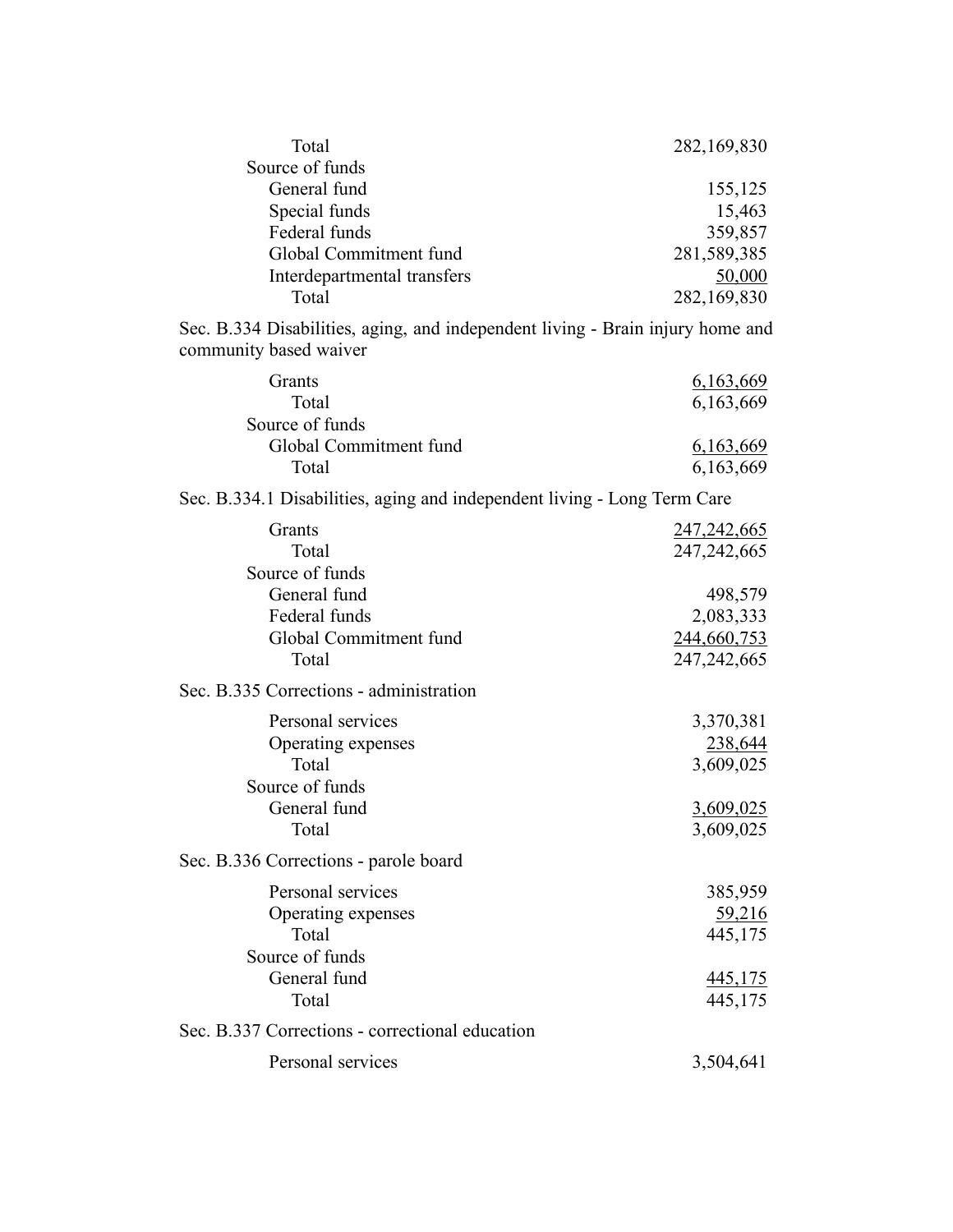| Operating expenses                                               | <u>244,932</u>   |
|------------------------------------------------------------------|------------------|
| Total                                                            | 3,749,573        |
| Source of funds                                                  |                  |
| General fund                                                     | 3,600,789        |
| <b>Education</b> fund                                            | $_{0}$           |
| Interdepartmental transfers                                      | 148,784          |
| Total                                                            | 3,749,573        |
| Sec. B.338 Corrections - correctional services                   |                  |
| Personal services                                                | 125,443,984      |
| Operating expenses                                               | 24,337,405       |
| Grants                                                           | 9,558,427        |
| Total                                                            | 159,339,816      |
| Source of funds                                                  |                  |
| General fund                                                     | 152,223,219      |
| Special funds                                                    | 935,963          |
| Federal funds                                                    | 473,523          |
| Global Commitment fund                                           | 5,310,796        |
| Interdepartmental transfers                                      | 396,315          |
| Total                                                            | 159,339,816      |
| Sec. B.339 Corrections - Correctional services-out of state beds |                  |
| Personal services                                                | 4,490,518        |
| Total                                                            | 4,490,518        |
| Source of funds                                                  |                  |
| General fund                                                     | <u>4,490,518</u> |
| Total                                                            | 4,490,518        |
| Sec. B.340 Corrections - correctional facilities - recreation    |                  |
| Personal services                                                | 549,029          |
| Operating expenses                                               | 455,845          |
| Total                                                            | 1,004,874        |
| Source of funds                                                  |                  |
| Special funds                                                    | <u>1,004,874</u> |
| Total                                                            | 1,004,874        |
| Sec. B.341 Corrections - Vermont offender work program           |                  |
| Personal services                                                | 1,173,281        |
| Operating expenses                                               | <u>525,784</u>   |
| Total                                                            | 1,699,065        |
| Source of funds                                                  |                  |
| Internal service funds                                           | <u>1,699,065</u> |
| Total                                                            | 1,699,065        |
|                                                                  |                  |

Sec. B.342 Vermont veterans' home - care and support services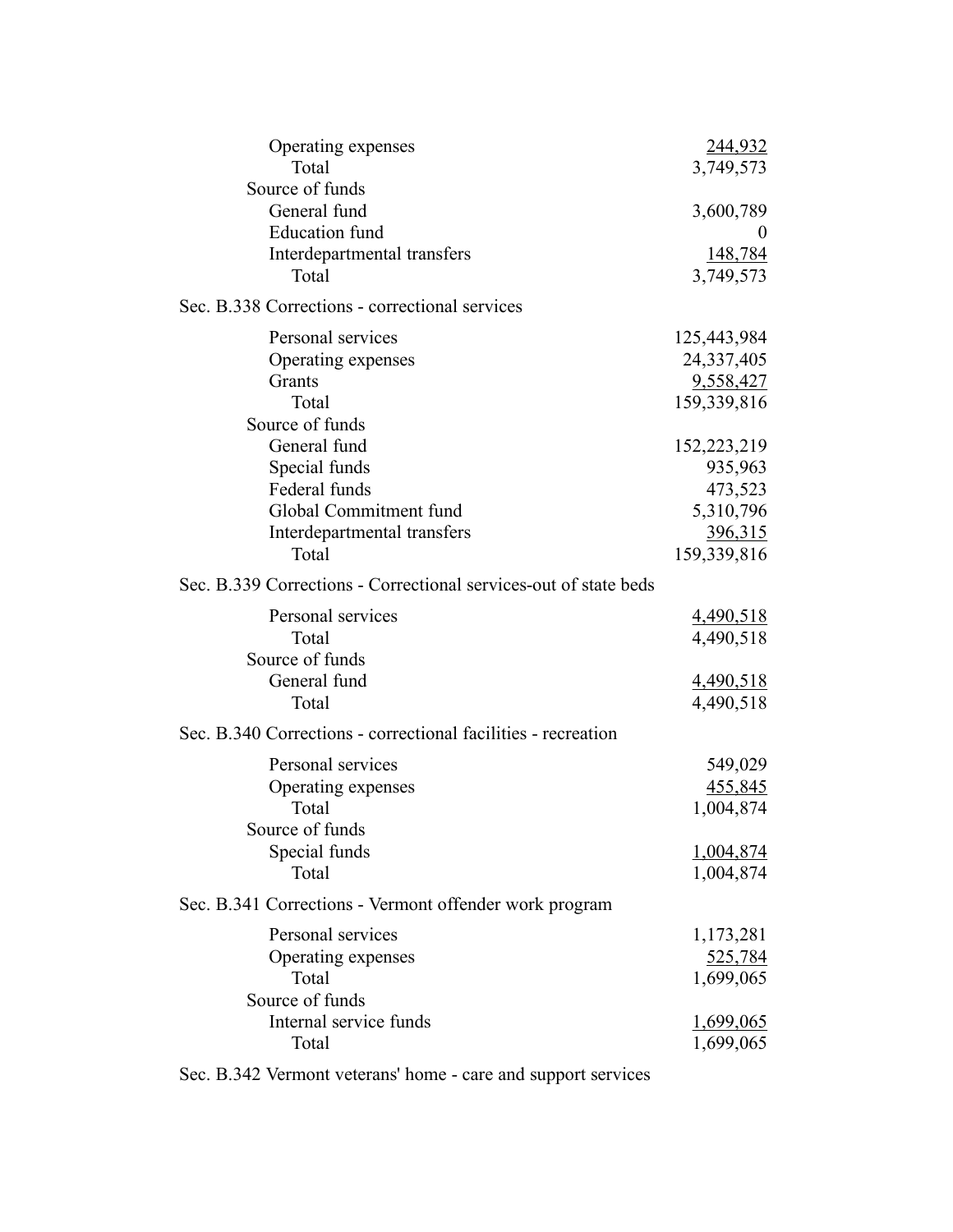| Personal services                           | 18,693,897     |
|---------------------------------------------|----------------|
| Operating expenses                          | 4,698,211      |
| Total                                       | 23,392,108     |
| Source of funds                             |                |
| General fund                                | 4,068,733      |
| Special funds                               | 11,892,624     |
| Federal funds                               | 7,430,751      |
| Total                                       | 23,392,108     |
| Sec. B.343 Commission on women              |                |
| Personal services                           | 364,225        |
| Operating expenses                          | 70,416         |
| Total                                       | 434,641        |
| Source of funds                             |                |
| General fund                                | 430,793        |
| Special funds                               | 3,848          |
| Total                                       | 434,641        |
| Sec. B.344 Retired senior volunteer program |                |
| Grants                                      | <u>150,961</u> |
| Total                                       | 150,961        |
| Source of funds                             |                |
| General fund                                | <u>150,961</u> |
| Total                                       | 150,961        |
| Sec. B.345 Green Mountain Care Board        |                |
| Personal services                           | 7,816,704      |
| Operating expenses                          | <u>395,026</u> |
| Total                                       | 8,211,730      |
| Source of funds                             |                |
| General fund                                | 3,261,362      |
| Special funds                               | 4,950,368      |
| Total                                       | 8,211,730      |
| Sec. B.346 Total human services             |                |
| Source of funds                             |                |
| General fund                                | 1,119,135,368  |
| Special funds                               | 122,249,086    |
| Tobacco fund                                | 23,088,208     |
| State health care resources fund            | 17,078,501     |
| <b>Education</b> fund                       | 0              |
| Federal funds                               | 1,650,772,929  |
| Global Commitment fund                      | 1,786,024,401  |
| Internal service funds                      | 1,699,065      |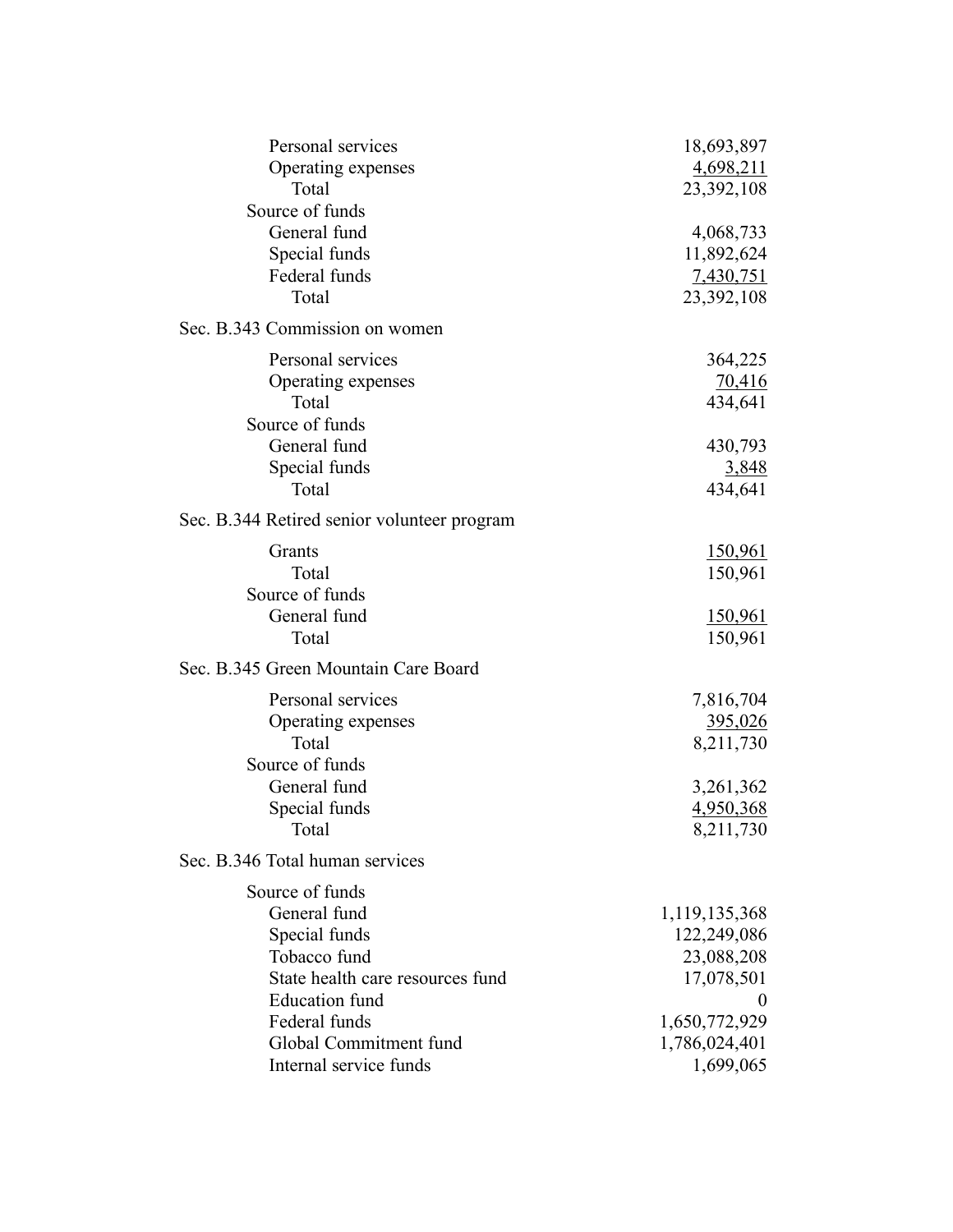| Interdepartmental transfers                       | 28,014,227    |
|---------------------------------------------------|---------------|
| Permanent trust funds                             | 25,000        |
| Total                                             | 4,748,086,785 |
| Sec. B.400 Labor - programs                       |               |
| Personal services                                 | 40,893,754    |
| Operating expenses                                | 5,784,394     |
| Grants                                            | 15,432,900    |
| Total                                             | 62,111,048    |
| Source of funds                                   |               |
| General fund                                      | 10,449,258    |
| Special funds                                     | 10,772,259    |
| Federal funds                                     | 40,639,531    |
| Interdepartmental transfers                       | 250,000       |
| Total                                             | 62, 111, 048  |
| Sec. B.401 Total labor                            |               |
| Source of funds                                   |               |
| General fund                                      | 10,449,258    |
| Special funds                                     | 10,772,259    |
| Federal funds                                     | 40,639,531    |
| Interdepartmental transfers                       | 250,000       |
| Total                                             | 62, 111, 048  |
| Sec. B.500 Education - finance and administration |               |
| Personal services                                 | 16,916,498    |
| Operating expenses                                | 4, 121, 123   |
| Grants                                            | 14,770,700    |
| Total                                             | 35,808,321    |
| Source of funds                                   |               |
| General fund                                      | 6,044,058     |
| Special funds                                     | 16,441,181    |
| <b>Education</b> fund                             | 3,444,471     |
| Federal funds                                     | 9,253,287     |
| Global Commitment fund                            | 260,000       |
| Interdepartmental transfers                       | 365,324       |
| Total                                             | 35,808,321    |
| Sec. B.501 Education - education services         |               |
| Personal services                                 | 28,826,010    |
| Operating expenses                                | 1,073,385     |
| Grants                                            | 481,143,571   |
| Total                                             | 511,042,966   |
| Source of funds                                   |               |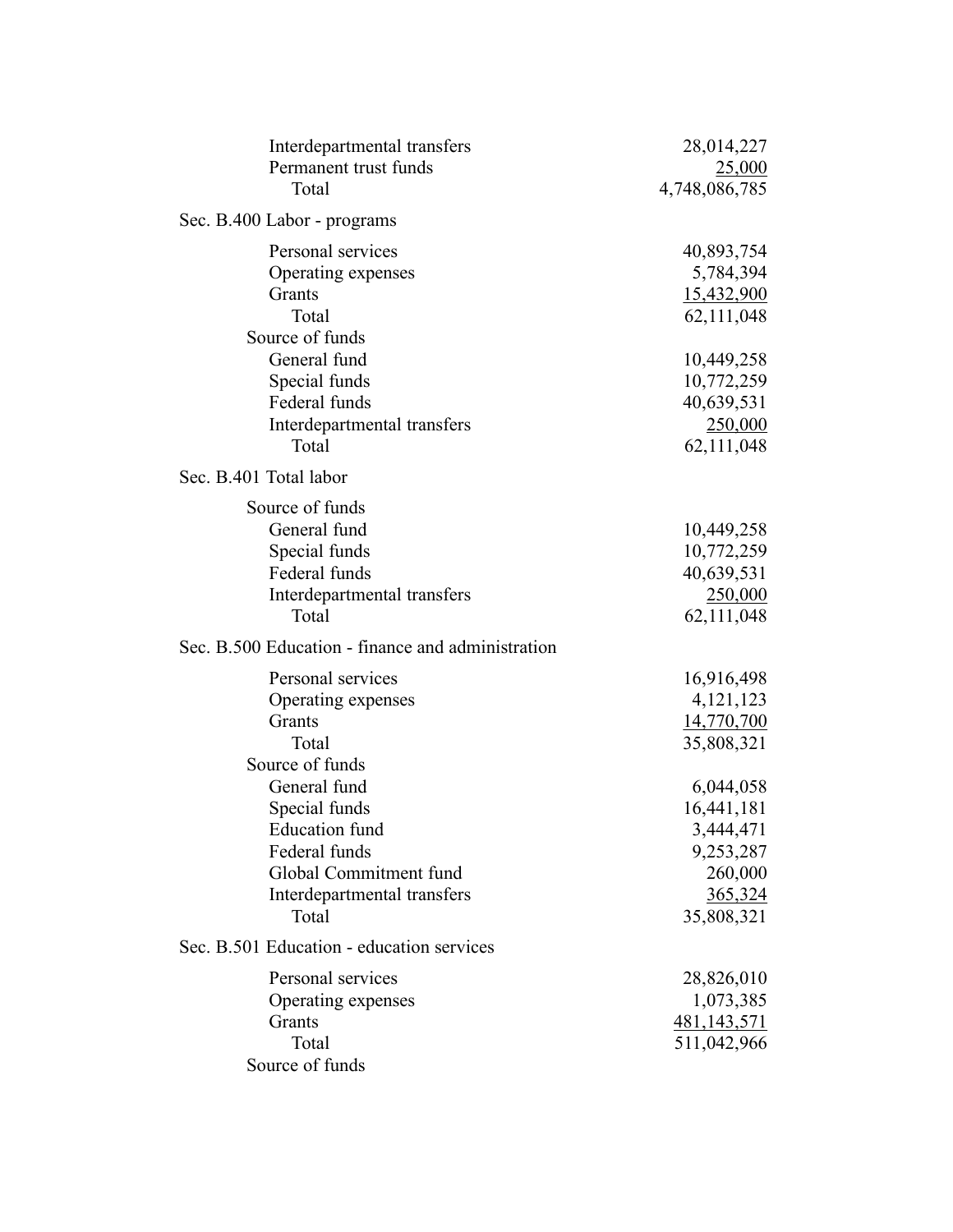| General fund                                             | 4,880,340         |
|----------------------------------------------------------|-------------------|
| Special funds                                            | 3,009,310         |
| Tobacco fund                                             | 750,388           |
| Federal funds                                            | 502,402,928       |
|                                                          |                   |
| Total                                                    | 511,042,966       |
| Sec. B.502 Education - special education: formula grants |                   |
| Grants                                                   | 208,073,400       |
| Total                                                    | 208,073,400       |
| Source of funds                                          |                   |
| <b>Education</b> fund                                    | 208,073,400       |
| Total                                                    |                   |
|                                                          | 208,073,400       |
| Sec. B.503 Education - state-placed students             |                   |
| Grants                                                   | 17,500,000        |
| Total                                                    | 17,500,000        |
| Source of funds                                          |                   |
| <b>Education</b> fund                                    | <u>17,500,000</u> |
| Total                                                    | 17,500,000        |
|                                                          |                   |
| Sec. B.504 Education - adult education and literacy      |                   |
| Grants                                                   | 4,412,900         |
| Total                                                    | 4,412,900         |
| Source of funds                                          |                   |
| General fund                                             | 3,496,850         |
| Federal funds                                            |                   |
|                                                          | 916,050           |
| Total                                                    | 4,412,900         |
| Sec. B.504.1 Education - Flexible Pathways               |                   |
| Grants                                                   | 9,293,000         |
| Total                                                    | 9,293,000         |
| Source of funds                                          |                   |
| General fund                                             | 996,500           |
|                                                          |                   |
| <b>Education</b> fund                                    | 8,296,500         |
| Total                                                    | 9,293,000         |
| Sec. B.505 Education - adjusted education payment        |                   |
| Grants                                                   | 1,561,661,000     |
| Total                                                    | 1,561,661,000     |
| Source of funds                                          |                   |
| <b>Education</b> fund                                    | 1,561,661,000     |
| Total                                                    |                   |
|                                                          | 1,561,661,000     |
| Sec. B.506 Education - transportation                    |                   |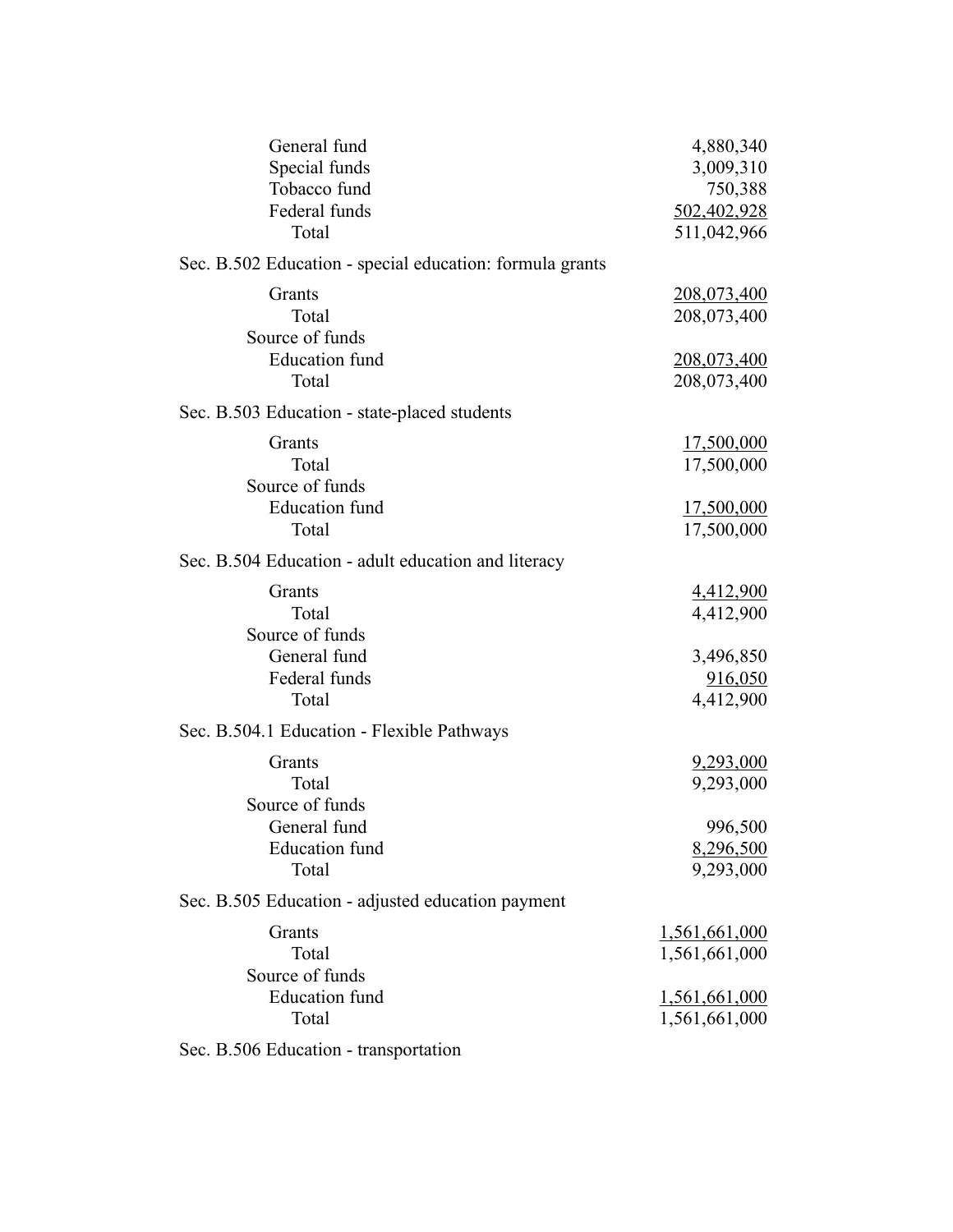| Grants<br>Total                                                                              | 21,786,000<br>21,786,000                                    |
|----------------------------------------------------------------------------------------------|-------------------------------------------------------------|
| Source of funds<br><b>Education</b> fund<br>Total                                            | <u>21,786,000</u><br>21,786,000                             |
| Sec. B.507 Education - small school grants                                                   |                                                             |
| Grants<br>Total<br>Source of funds                                                           | 8,200,000<br>8,200,000                                      |
| <b>Education</b> fund<br>Total                                                               | 8,200,000<br>8,200,000                                      |
| Sec. B.510 Education - essential early education grant                                       |                                                             |
| Grants<br>Total<br>Source of funds                                                           | 7,511,638<br>7,511,638                                      |
| <b>Education</b> fund<br>Total                                                               | <u>7,511,638</u><br>7,511,638                               |
| Sec. B.511 Education - technical education                                                   |                                                             |
| Grants<br>Total<br>Source of funds<br><b>Education</b> fund<br>Total                         | 16,253,900<br>16,253,900<br><u>16,253,900</u><br>16,253,900 |
| Sec. B.511.1 State Board of Education                                                        |                                                             |
| Personal services<br>Operating expenses<br>Total<br>Source of funds<br>General fund<br>Total | 38,905<br>31,803<br>70,708<br>70,708<br>70,708              |
| Sec. B.514 State teachers' retirement system                                                 |                                                             |
| Grants<br>Total<br>Source of funds                                                           | <u>187,273,782</u><br>187, 273, 782                         |
| General fund<br><b>Education</b> fund<br>Total                                               | 154,345,678<br>32,928,104<br>187, 273, 782                  |

Sec. B.514.1 State teachers' retirement system administration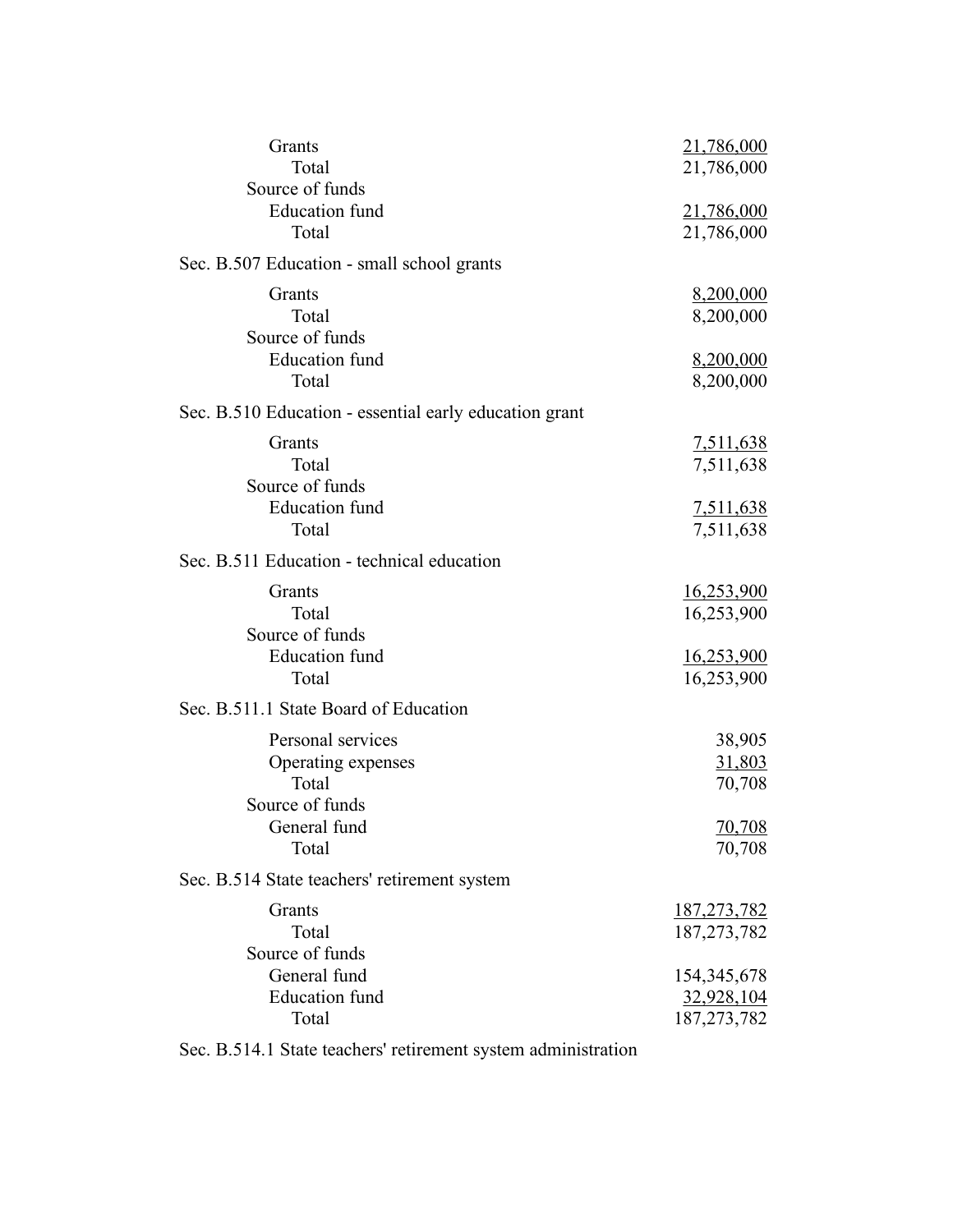| Personal services                                             | 236,503           |
|---------------------------------------------------------------|-------------------|
| Operating expenses                                            | 1,609,560         |
| Total                                                         | 1,846,063         |
| Source of funds                                               |                   |
| Pension trust funds                                           | <u>1,846,063</u>  |
| Total                                                         | 1,846,063         |
| Sec. B.515 Retired teachers' health care and medical benefits |                   |
| Grants                                                        | 44,706,128        |
| Total                                                         | 44,706,128        |
| Source of funds                                               |                   |
| General fund                                                  | 29,606,128        |
| <b>Education</b> fund                                         | 15,100,000        |
| Total                                                         | 44,706,128        |
| Sec. B.516 Total general education                            |                   |
| Source of funds                                               |                   |
| General fund                                                  | 199,440,262       |
| Special funds                                                 | 19,450,491        |
| Tobacco fund                                                  | 750,388           |
| <b>Education</b> fund                                         | 1,900,755,013     |
| Federal funds                                                 | 512, 572, 265     |
| Global Commitment fund                                        | 260,000           |
| Interdepartmental transfers                                   | 365,324           |
| Pension trust funds                                           | 1,846,063         |
| Total                                                         | 2,635,439,806     |
|                                                               |                   |
| Sec. B.600 University of Vermont                              |                   |
| Grants                                                        | 52,509,093        |
| Total                                                         | 52,509,093        |
| Source of funds                                               |                   |
| General fund                                                  | 52,509,093        |
| Total                                                         | 52,509,093        |
| Sec. B.602 Vermont state colleges                             |                   |
| Grants                                                        | <u>30,500,464</u> |
| Total                                                         | 30,500,464        |
| Source of funds                                               |                   |
| General fund                                                  | 30,500,464        |
| Total                                                         | 30,500,464        |
| Sec. B.602.2 Vermont state colleges - Transformation funding  |                   |
| Grants                                                        | <u>15,000,000</u> |
| Total                                                         | 15,000,000        |
|                                                               |                   |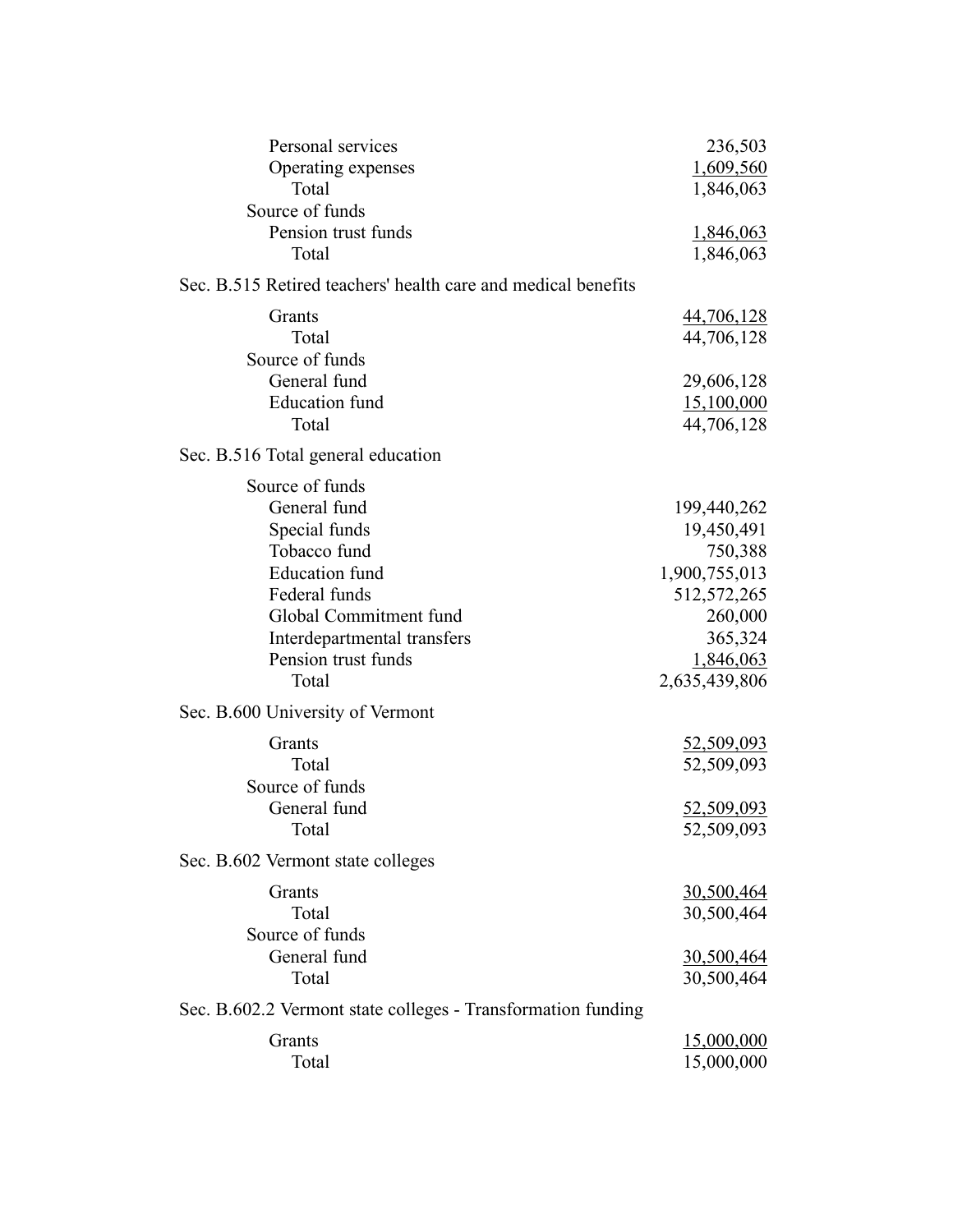| Source of funds                                      |                                |
|------------------------------------------------------|--------------------------------|
| General fund                                         | <u>15,000,000</u>              |
| Total                                                | 15,000,000                     |
| Sec. B.603 Vermont state colleges - allied health    |                                |
| Grants                                               | <u>1,157,775</u>               |
| Total                                                | 1,157,775                      |
| Source of funds                                      |                                |
| General fund                                         | 748,314                        |
| Global Commitment fund                               | 409,461                        |
| Total                                                | 1,157,775                      |
| Sec. B.605 Vermont student assistance corporation    |                                |
| Grants                                               | <u>20,978,588</u>              |
| Total                                                | 20,978,588                     |
| Source of funds                                      |                                |
| General fund                                         | <u>20,978,588</u>              |
| Total                                                | 20,978,588                     |
| Sec. B.605.1 VSAC - Flexible Pathways Stipend        |                                |
| Grants                                               | 82,450                         |
| Total                                                | 82,450                         |
| Source of funds                                      |                                |
| General fund                                         | 41,225                         |
| <b>Education</b> fund                                | 41,225                         |
| Total                                                | 82,450                         |
| Sec. B.606 New England higher education compact      |                                |
| Grants                                               | 84,000                         |
| Total                                                | 84,000                         |
| Source of funds                                      |                                |
| General fund                                         | 84,000                         |
| Total                                                | 84,000                         |
| Sec. B.607 University of Vermont - Morgan Horse Farm |                                |
| Grants                                               |                                |
| Total                                                | Ŧ<br>$\mathbf{1}$              |
| Source of funds                                      |                                |
| General fund                                         |                                |
| Total                                                | $\overline{1}$<br>$\mathbf{1}$ |
| Sec. B.608 Total higher education                    |                                |
| Source of funds                                      |                                |
| General fund                                         |                                |
|                                                      | 119,861,685                    |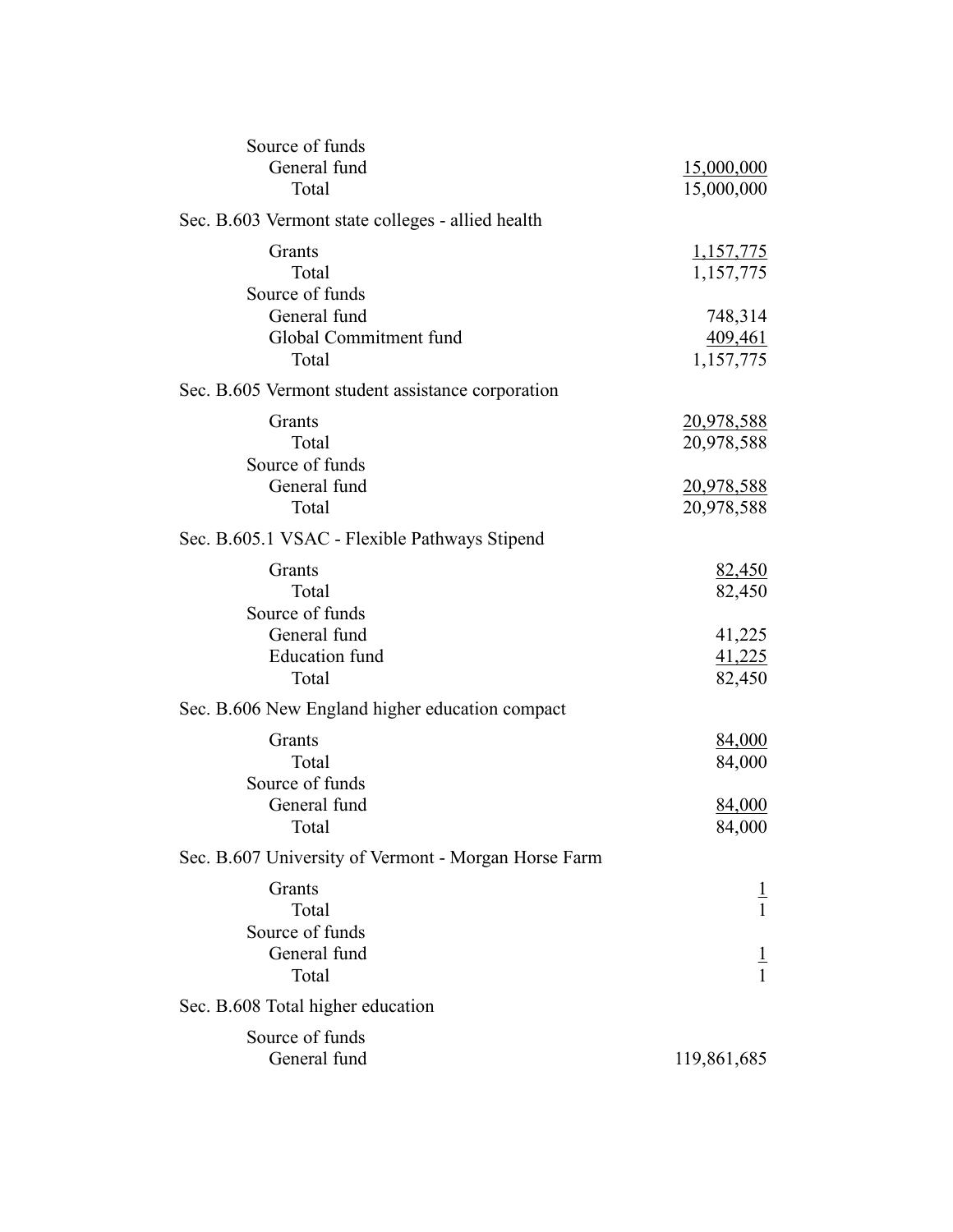| <b>Education</b> fund<br>Global Commitment fund<br>Total                                     | 41,225<br>409,461<br>120,312,371                            |
|----------------------------------------------------------------------------------------------|-------------------------------------------------------------|
| Sec. B.700 Natural resources - agency of natural resources - administration                  |                                                             |
| Personal services<br>Operating expenses<br>Total<br>Source of funds                          | 4,896,594<br>1,329,284<br>6,225,878                         |
| General fund<br>Special funds<br>Interdepartmental transfers<br>Total                        | 4,188,563<br>680,985<br>1,356,330<br>6,225,878              |
| Sec. B.701 Natural resources - state land local property tax assessment                      |                                                             |
| Operating expenses<br>Total<br>Source of funds                                               | <u>2,661,618</u><br>2,661,618                               |
| General fund<br>Interdepartmental transfers<br>Total                                         | 2,240,118<br>421,500<br>2,661,618                           |
| Sec. B.702 Fish and wildlife - support and field services                                    |                                                             |
| Personal services<br>Operating expenses<br>Grants<br>Total<br>Source of funds                | 20,034,378<br>8,439,670<br>923,524<br>29,397,572            |
| General fund<br>Special funds                                                                | 6,883,540<br>701,314                                        |
| Fish and wildlife fund<br>Federal funds<br>Interdepartmental transfers<br>Total              | 10,600,911<br>9,667,795<br>1,544,012<br>29,397,572          |
| Sec. B.703 Forests, parks and recreation - administration                                    |                                                             |
| Personal services<br>Operating expenses<br>Total<br>Source of funds<br>General fund<br>Total | 923,670<br>1,544,702<br>2,468,372<br>2,468,372<br>2,468,372 |
|                                                                                              |                                                             |

Sec. B.704 Forests, parks and recreation - forestry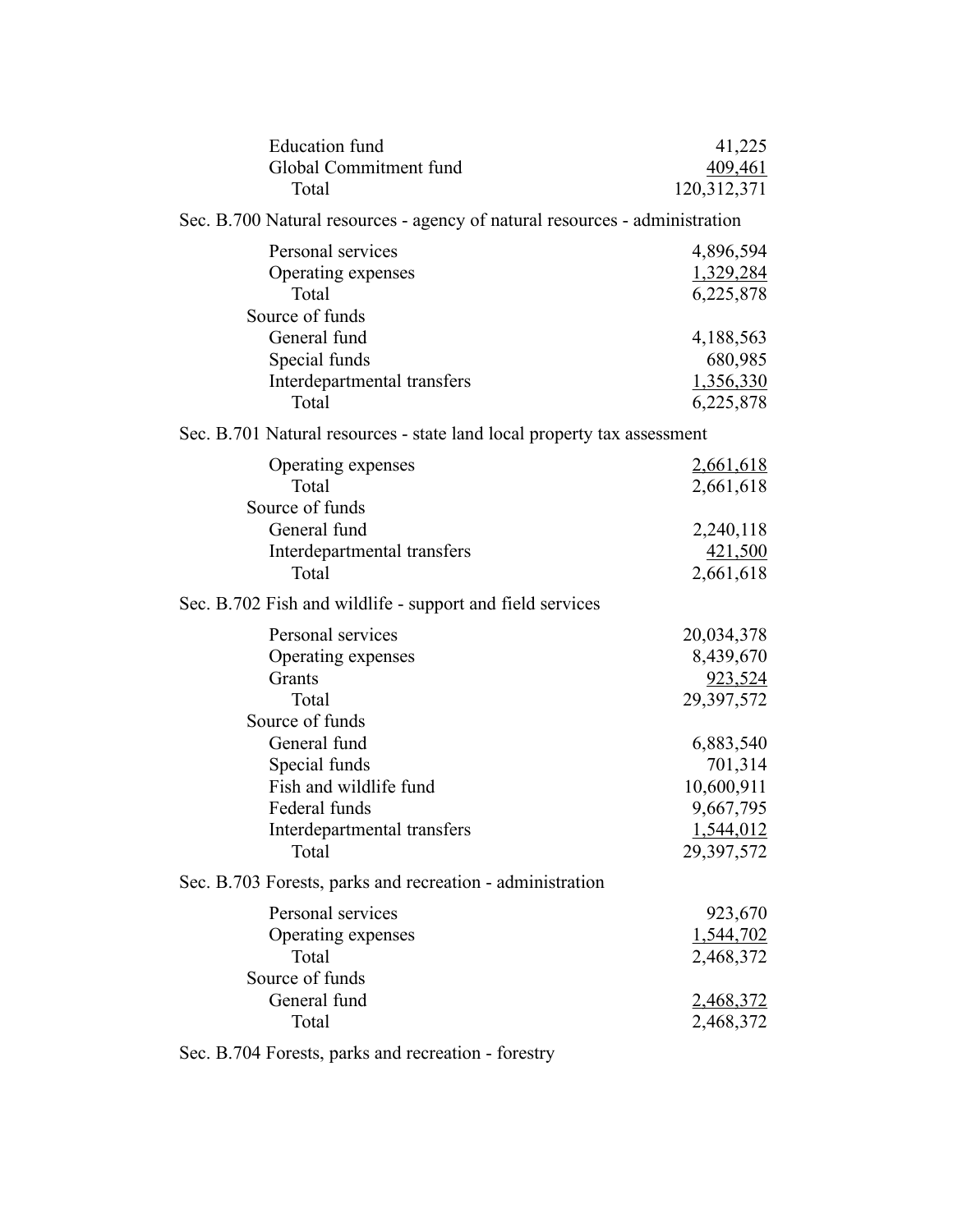| Personal services                                                              | 6,710,849      |
|--------------------------------------------------------------------------------|----------------|
| Operating expenses                                                             | 872,648        |
| Grants                                                                         | 1,160,000      |
| Total                                                                          | 8,743,497      |
| Source of funds                                                                |                |
| General fund                                                                   | 5,624,772      |
| Special funds                                                                  | 511,000        |
| Federal funds                                                                  | 2,280,669      |
| Interdepartmental transfers                                                    | <u>327,056</u> |
| Total                                                                          | 8,743,497      |
| Sec. B.705 Forests, parks and recreation - state parks                         |                |
| Personal services                                                              | 10,725,136     |
| Operating expenses                                                             | 3,273,814      |
| Grants                                                                         | 120,000        |
| Total                                                                          | 14,118,950     |
| Source of funds                                                                |                |
| General fund                                                                   | 641,157        |
| Special funds                                                                  | 13,477,793     |
| Total                                                                          | 14,118,950     |
| Sec. B.706 Forests, parks and recreation - lands administration and recreation |                |
| Personal services                                                              | 2,284,177      |
| Operating expenses                                                             | 1,408,591      |
| Grants                                                                         | 2,827,589      |
| Total                                                                          | 6,520,357      |
| Source of funds                                                                |                |
| General fund                                                                   | 1,025,494      |
| Special funds                                                                  | 2,190,151      |
| Federal funds                                                                  | 3,082,575      |
| Interdepartmental transfers                                                    | 222,137        |
| Total                                                                          | 6,520,357      |
| Sec. B.708 Forests, parks and recreation - forest and parks access roads       |                |
| Personal services                                                              | 130,000        |
| Operating expenses                                                             | 99,925         |
| Total                                                                          | 229,925        |
| Source of funds                                                                |                |
| General fund                                                                   | 229,925        |
| Total                                                                          | 229,925        |
| Sec. B.709 Environmental conservation - management and support services        |                |
| Personal services                                                              | 7,618,171      |
| Operating expenses                                                             | 4,543,203      |
|                                                                                |                |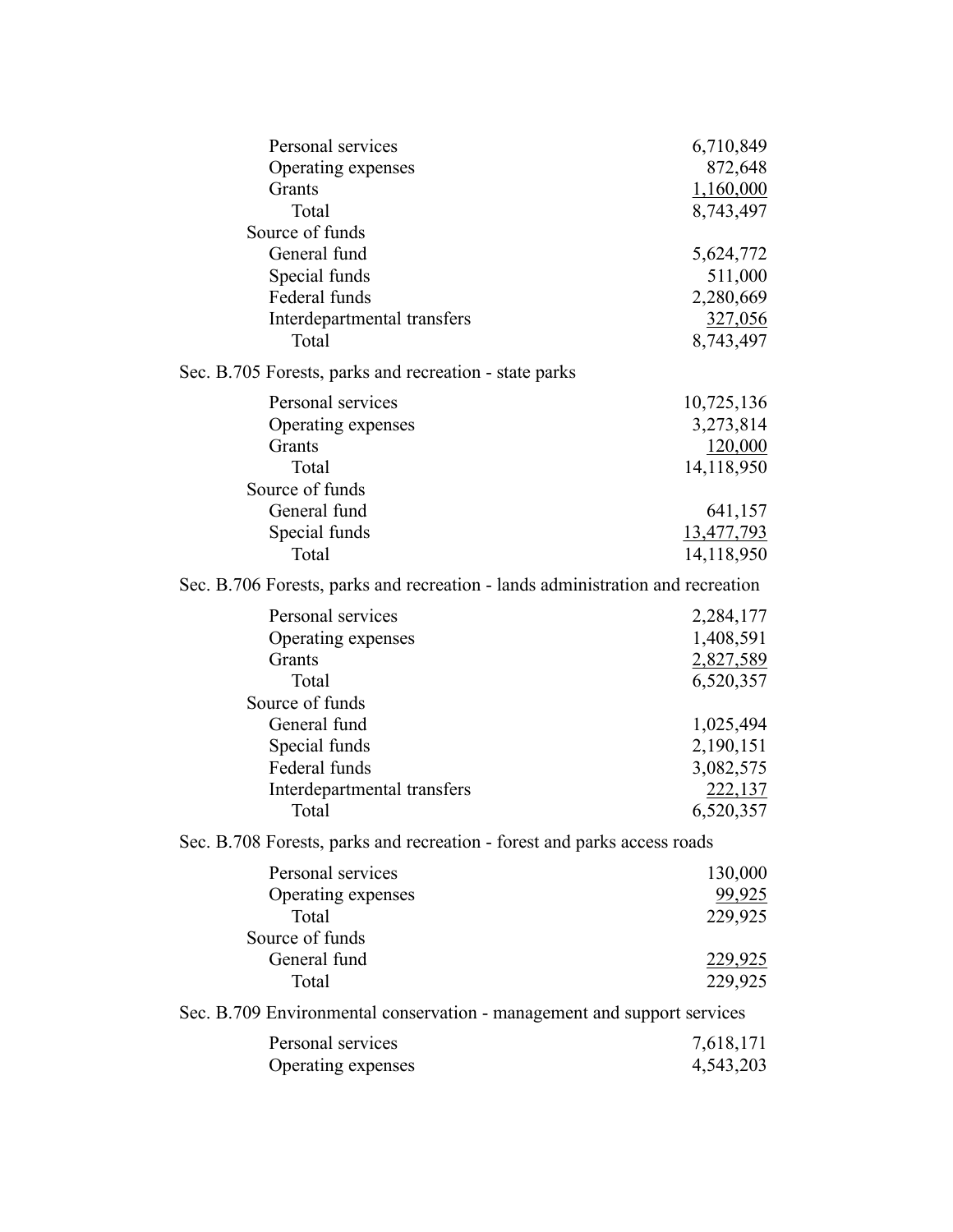| Grants<br>Total                                                  | 158,279<br>12,319,653 |
|------------------------------------------------------------------|-----------------------|
| Source of funds                                                  |                       |
| General fund                                                     | 2,248,161             |
| Special funds                                                    | 597,172               |
| Federal funds                                                    | 1,444,364             |
| Interdepartmental transfers                                      | 8,029,956             |
| Total                                                            | 12,319,653            |
| Sec. B.710 Environmental conservation - air and waste management |                       |
| Personal services                                                | 16,109,934            |
| Operating expenses                                               | 10,203,296            |
| Grants                                                           | 7,163,707             |
| Total                                                            | 33,476,937            |
| Source of funds                                                  |                       |
| General fund                                                     | 301,826               |
| Special funds                                                    | 28,941,896            |
| Federal funds                                                    | 4,047,690             |
| Interdepartmental transfers                                      | <u>185,525</u>        |
| Total                                                            | 33,476,937            |
| Sec. B.711 Environmental conservation - office of water programs |                       |
| Personal services                                                | 28,912,366            |
| Operating expenses                                               | 7,706,054             |
| Grants                                                           | 34,868,553            |
| Total                                                            | 71,486,973            |
| Source of funds                                                  |                       |
| General fund                                                     | 8,429,243             |
| Special funds                                                    | 26, 283, 274          |
| Federal funds                                                    | 36,032,470            |
| Interdepartmental transfers                                      | 741,986               |
| Total                                                            | 71,486,973            |
| Sec. B.713 Natural resources board                               |                       |
| Personal services                                                | 2,929,837             |
| Operating expenses                                               | 352,482               |
| Total                                                            | 3,282,319             |
| Source of funds                                                  |                       |
| General fund                                                     | 673,554               |
| Special funds                                                    | 2,608,765             |
| Total                                                            | 3,282,319             |
|                                                                  |                       |
| Sec. B.714 Total natural resources                               |                       |
| Source of funds                                                  |                       |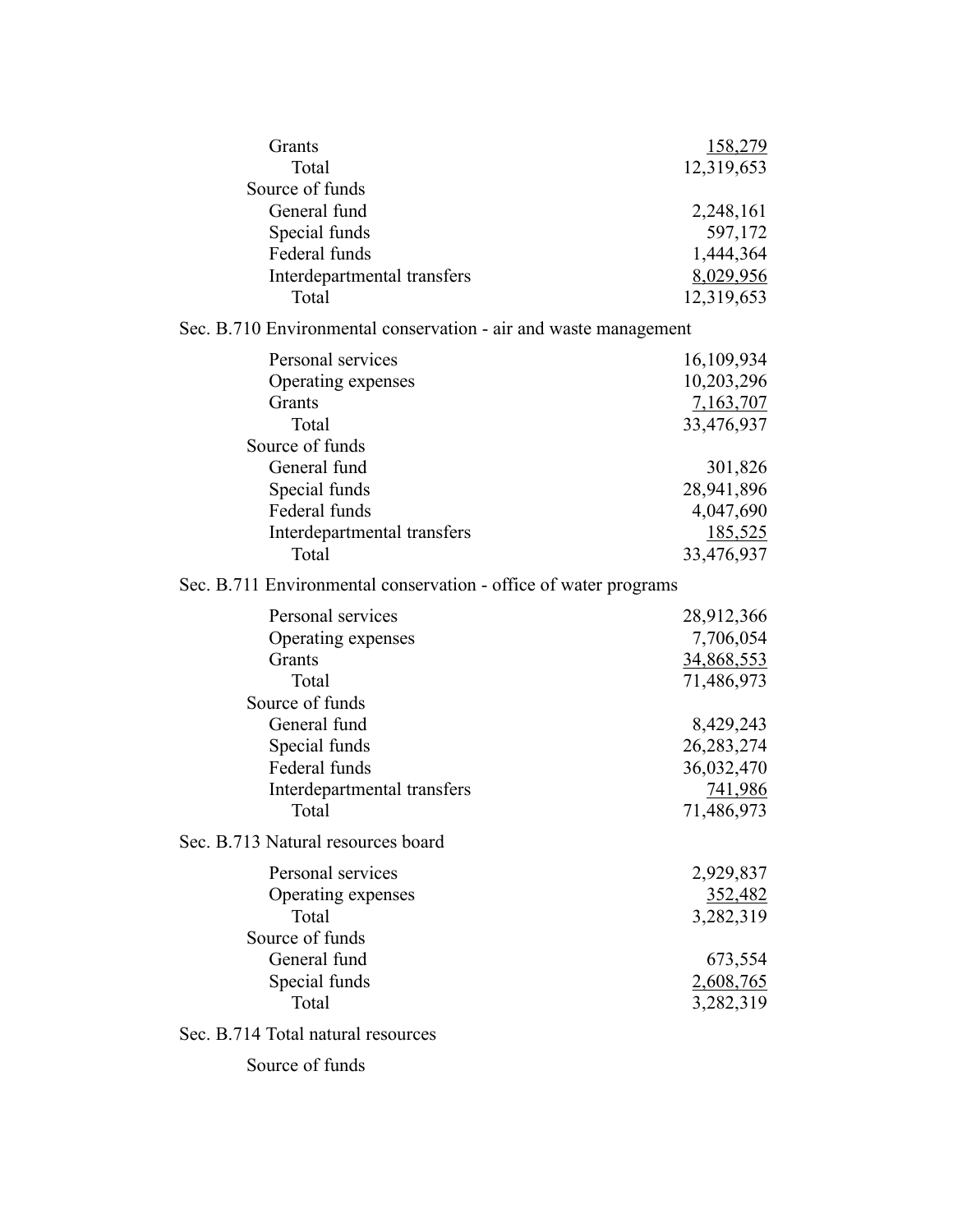| General fund                | 34,954,725   |
|-----------------------------|--------------|
| Special funds               | 75,992,350   |
| Fish and wildlife fund      | 10,600,911   |
| Federal funds               | 56, 555, 563 |
| Interdepartmental transfers | 12,828,502   |
| Total                       | 190,932,051  |

Sec. B.800 Commerce and community development - agency of commerce and community development - administration

| Personal services                            | 2,392,723    |
|----------------------------------------------|--------------|
| Operating expenses                           | 939,863      |
| Grants                                       | 539,820      |
| Total                                        | 3,872,406    |
| Source of funds                              |              |
| General fund                                 | 3,406,417    |
| Federal funds                                | 351,000      |
| Interdepartmental transfers                  | 114,989      |
| Total                                        | 3,872,406    |
| Sec. B.801 Economic development              |              |
| Personal services                            | 4,678,628    |
| Operating expenses                           | 1,055,724    |
| Grants                                       | 8,638,149    |
| Total                                        | 14,372,501   |
| Source of funds                              |              |
| General fund                                 | 5,065,846    |
| Special funds                                | 2,905,350    |
| Federal funds                                | 3,932,132    |
| Interdepartmental transfers                  | 2,469,173    |
| Total                                        | 14,372,501   |
| Sec. B.802 Housing and community development |              |
| Personal services                            | 5,321,306    |
| Operating expenses                           | 673,807      |
| Grants                                       | 76,513,512   |
| Total                                        | 82,508,625   |
| Source of funds                              |              |
| General fund                                 | 4,065,708    |
| Special funds                                | 7,204,966    |
| Federal funds                                | 68, 364, 457 |
| Interdepartmental transfers                  | 2,873,494    |
| Total                                        | 82,508,625   |
|                                              |              |

Sec. B.806 Tourism and marketing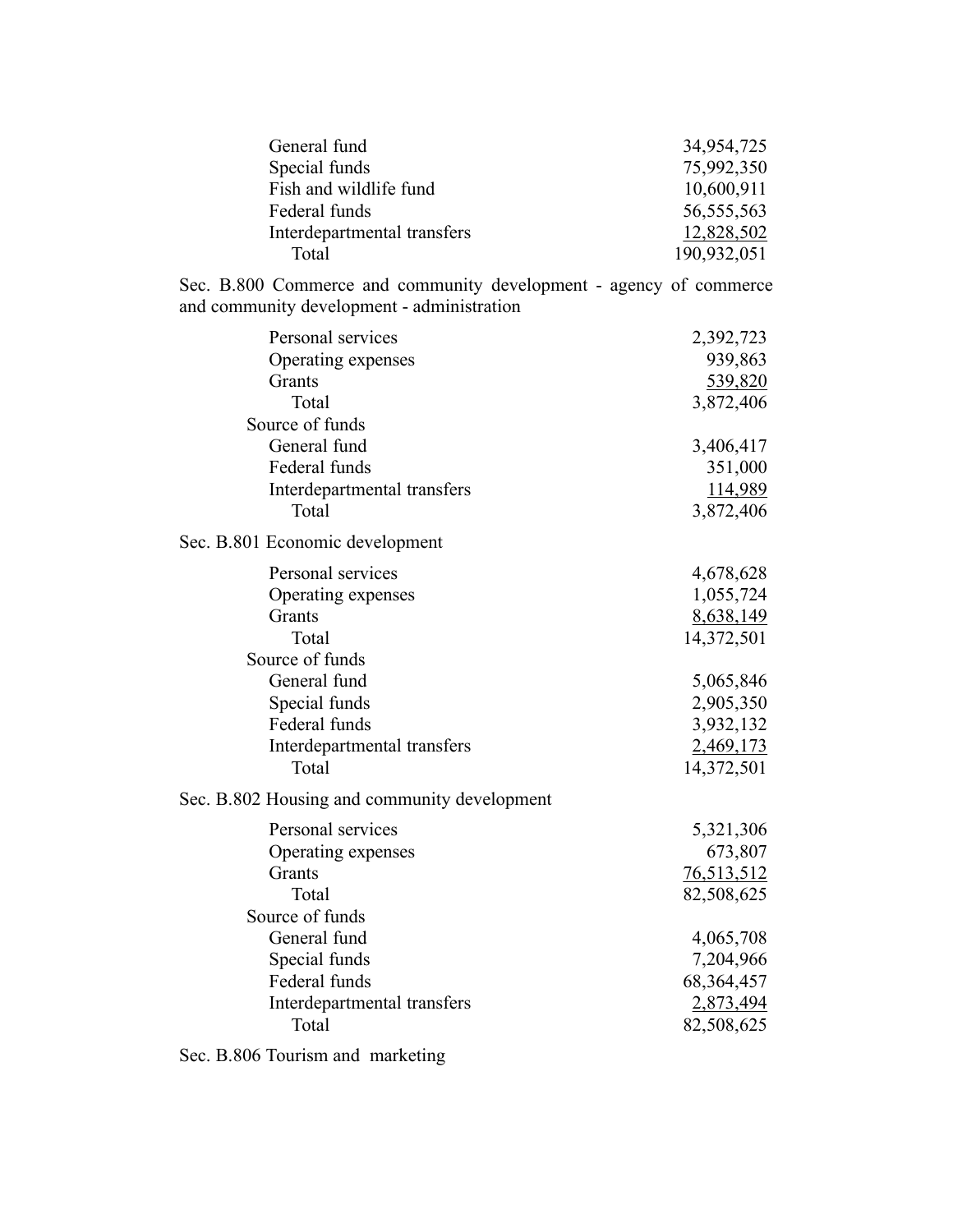| Personal services                                 | 2,097,922        |
|---------------------------------------------------|------------------|
| Operating expenses                                | 11,900,488       |
| Grants                                            | 50,000           |
| Total                                             | 14,048,410       |
| Source of funds                                   |                  |
| General fund                                      | 3,490,357        |
| Federal funds                                     | 10,483,053       |
| Interdepartmental transfers                       | 75,000           |
| Total                                             | 14,048,410       |
| Sec. B.808 Vermont council on the arts            |                  |
| Grants                                            | 859,445          |
| Total                                             | 859,445          |
| Source of funds                                   |                  |
| General fund                                      | 859,445          |
| Total                                             | 859,445          |
| Sec. B.809 Vermont symphony orchestra             |                  |
| Grants                                            | 141,087          |
| Total                                             | 141,087          |
| Source of funds                                   |                  |
| General fund                                      | 141,087          |
| Total                                             | 141,087          |
| Sec. B.810 Vermont historical society             |                  |
| Grants                                            | 1,015,470        |
| Total                                             | 1,015,470        |
| Source of funds                                   |                  |
| General fund                                      | <u>1,015,470</u> |
| Total                                             | 1,015,470        |
| Sec. B.811 Vermont housing and conservation board |                  |
| Grants                                            | 99,461,424       |
| Total                                             | 99,461,424       |
| Source of funds                                   |                  |
| Special funds                                     | 22,473,849       |
| Federal funds                                     | 76,987,575       |
| Total                                             | 99,461,424       |
| Sec. B.812 Vermont humanities council             |                  |
| Grants                                            | 234,829          |
| Total                                             | 234,829          |
| Source of funds                                   |                  |
| General fund                                      | <u>234,829</u>   |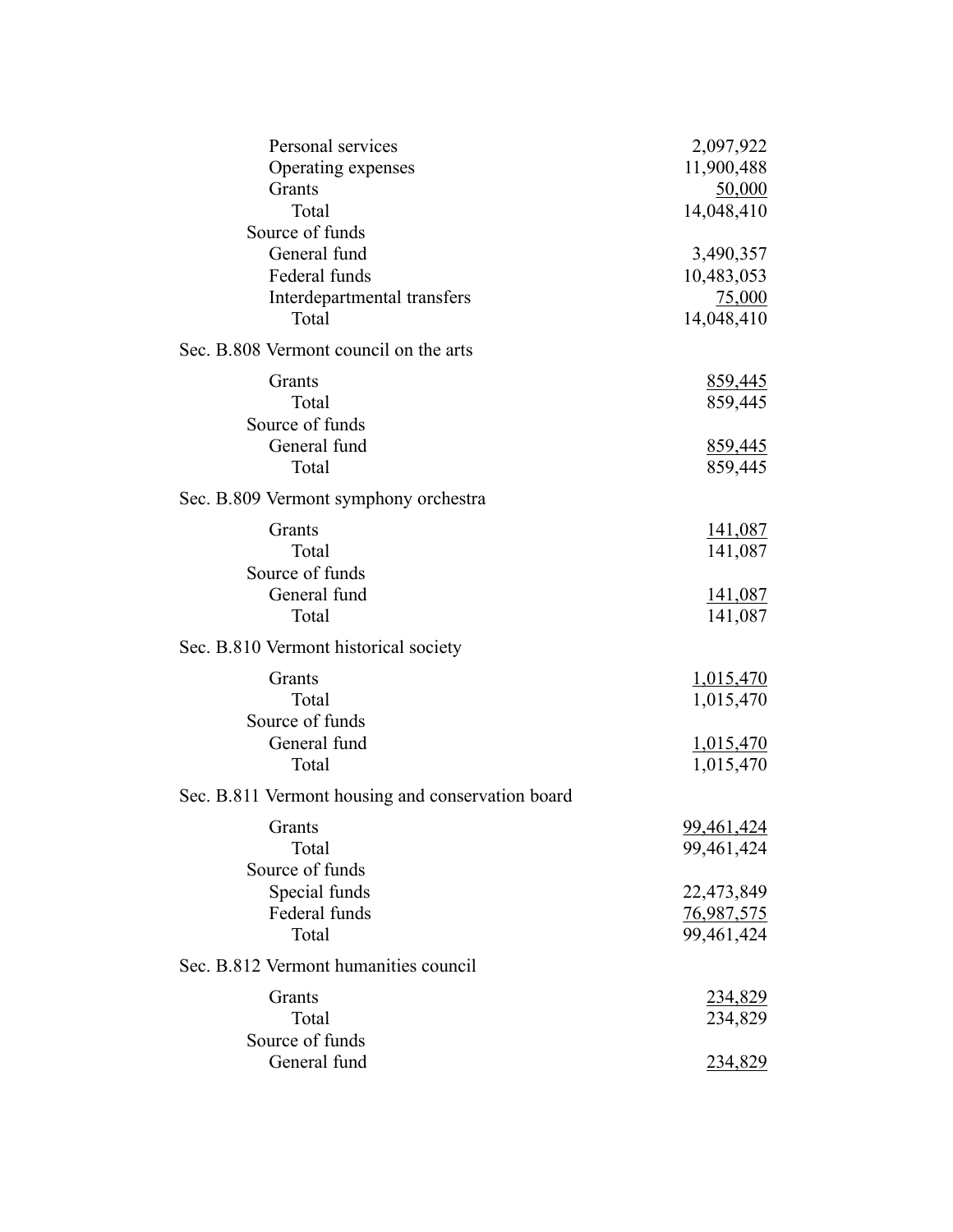| Total                                                                                                                          | 234,829                                                                                      |
|--------------------------------------------------------------------------------------------------------------------------------|----------------------------------------------------------------------------------------------|
| Sec. B.813 Total commerce and community development                                                                            |                                                                                              |
| Source of funds<br>General fund<br>Special funds<br>Federal funds<br>Interdepartmental transfers<br>Total                      | 18,279,159<br>32,584,165<br>160, 118, 217<br>5,532,656<br>216,514,197                        |
| Sec. B.900 Transportation - finance and administration                                                                         |                                                                                              |
| Personal services<br>Operating expenses<br>Grants<br>Total<br>Source of funds<br>Transportation fund<br>Federal funds<br>Total | 14,996,787<br>4,843,354<br>50,000<br>19,890,141<br>18,569,701<br>1,320,440<br>19,890,141     |
| Sec. B.901 Transportation - aviation                                                                                           |                                                                                              |
| Personal services<br>Operating expenses<br>Grants<br>Total<br>Source of funds<br>Transportation fund<br>Federal funds<br>Total | 3,795,770<br>5,346,224<br>222,000<br>9,363,994<br>5,693,133<br><u>3,670,861</u><br>9,363,994 |
| Sec. B.902 Transportation - buildings                                                                                          |                                                                                              |
| Operating expenses<br>Total<br>Source of funds                                                                                 | 2,050,000<br>2,050,000                                                                       |
| Transportation fund<br>TIB fund<br>Total                                                                                       | 850,000<br>1,200,000<br>2,050,000                                                            |
| Sec. B.903 Transportation - program development                                                                                |                                                                                              |
| Personal services<br>Operating expenses<br>Grants<br>Total<br>Source of funds                                                  | 67,084,877<br>317,718,748<br>28,106,566<br>412,910,191                                       |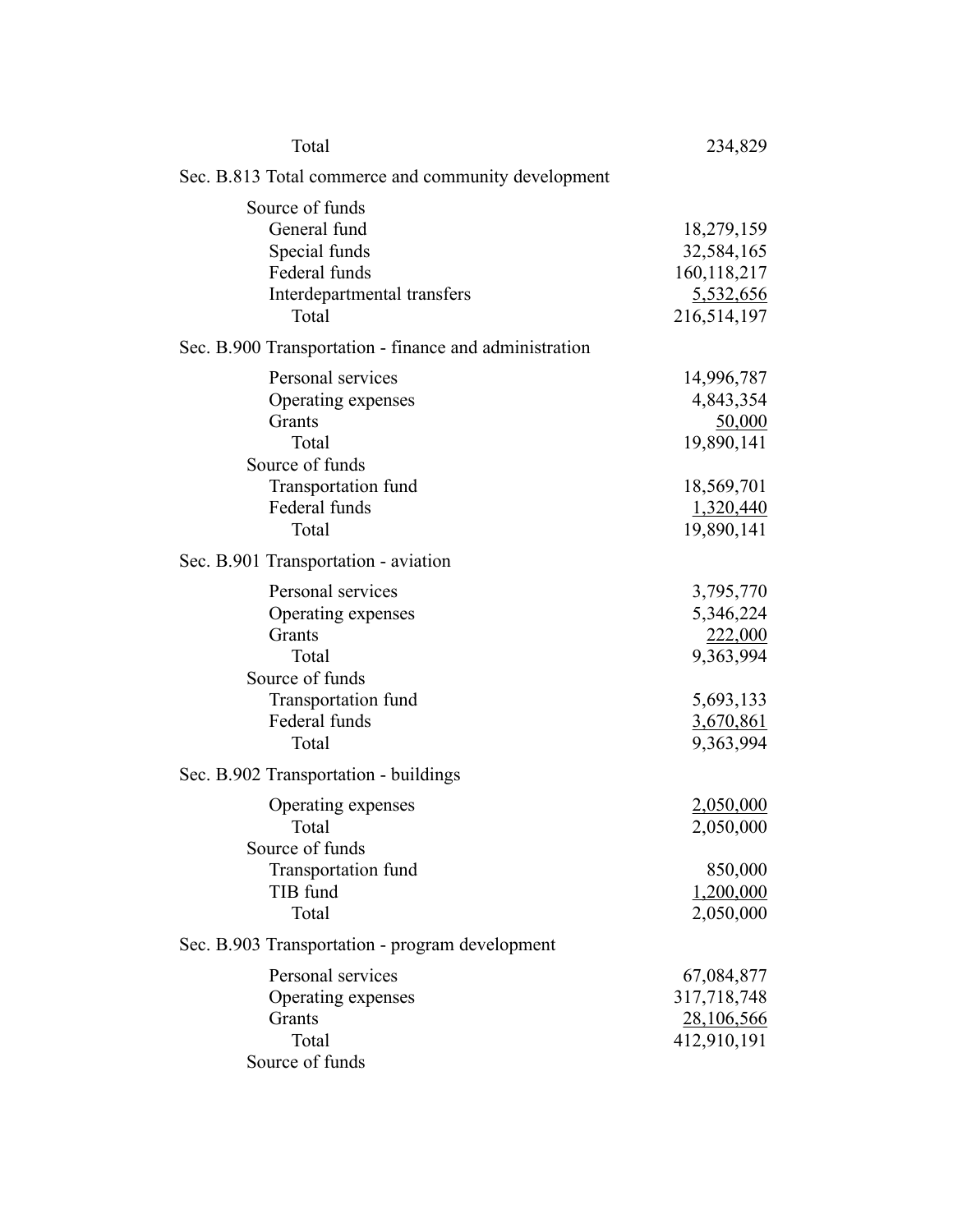| Transportation fund                                  | 63,006,826     |
|------------------------------------------------------|----------------|
| TIB fund                                             | 16,199,908     |
| Federal funds                                        | 330, 355, 267  |
| Interdepartmental transfers                          | 75,000         |
| Local match                                          | 3,273,190      |
| Total                                                | 412,910,191    |
| Sec. B.904 Transportation - rest areas construction  |                |
| Personal services                                    | 150,000        |
| Operating expenses                                   | 268,416        |
| Total                                                | 418,416        |
| Source of funds                                      |                |
| Transportation fund                                  | 41,842         |
| Federal funds                                        | <u>376,574</u> |
| Total                                                | 418,416        |
| Sec. B.905 Transportation - maintenance state system |                |
| Personal services                                    | 44,709,478     |
| Operating expenses                                   | 61,554,303     |
| Total                                                | 106,263,781    |
| Source of funds                                      |                |
| Transportation fund                                  | 105,517,966    |
| Federal funds                                        | 645,815        |
| Interdepartmental transfers                          | 100,000        |
| Total                                                | 106,263,781    |
| Sec. B.906 Transportation - policy and planning      |                |
| Personal services                                    | 4,767,663      |
| Operating expenses                                   | 1,035,700      |
| Grants                                               | 10,784,247     |
| Total                                                | 16,587,610     |
| Source of funds                                      |                |
| Transportation fund                                  | 3,217,573      |
| Federal funds                                        | 13,314,762     |
| Interdepartmental transfers                          | <u>55,275</u>  |
| Total                                                | 16,587,610     |
| Sec. B.907 Transportation - rail                     |                |
| Personal services                                    | 4,662,380      |
| Operating expenses                                   | 30,650,803     |
| Grants                                               | 50,000         |
| Total                                                | 35, 363, 183   |
| Source of funds                                      |                |
| Transportation fund                                  | 14,201,368     |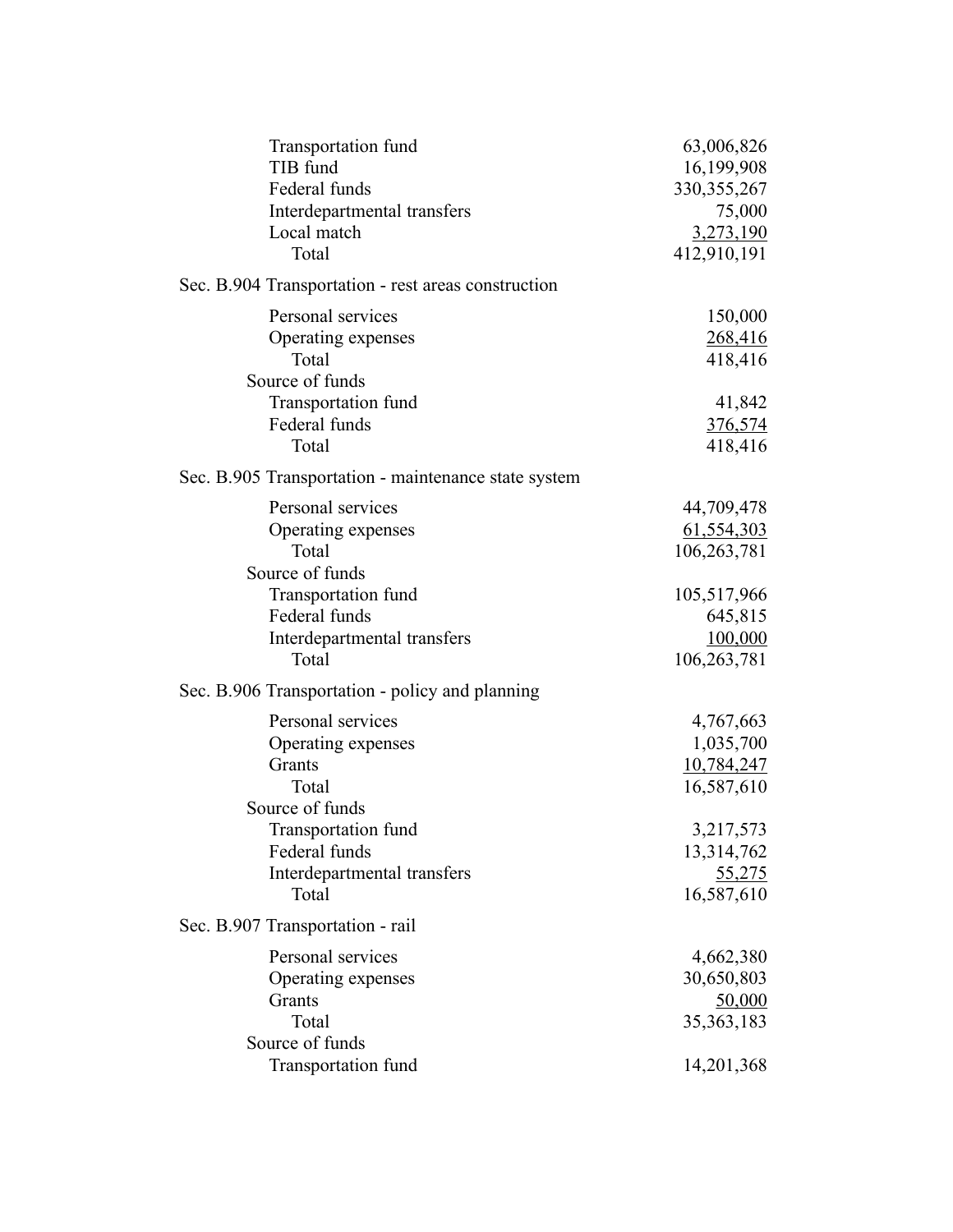| Federal funds                                                               | 18,015,401        |
|-----------------------------------------------------------------------------|-------------------|
| Interdepartmental transfers                                                 | 2,985,206         |
| Local match                                                                 | 161,208           |
| Total                                                                       | 35, 363, 183      |
| Sec. B.908 Transportation - public transit                                  |                   |
| Personal services                                                           | 5,369,937         |
| Operating expenses                                                          | 103,704           |
| Grants                                                                      | 39,065,637        |
| Total                                                                       | 44,539,278        |
| Source of funds                                                             |                   |
| Transportation fund                                                         | 4,108,577         |
| Federal funds                                                               | 40,390,701        |
| Interdepartmental transfers                                                 | 40,000            |
| Total                                                                       | 44,539,278        |
| Sec. B.909 Transportation - central garage                                  |                   |
| Personal services                                                           | 4,847,286         |
| Operating expenses                                                          | 17,906,809        |
| Total                                                                       | 22,754,095        |
| Source of funds                                                             |                   |
| Internal service funds                                                      | <u>22,754,095</u> |
| Total                                                                       | 22,754,095        |
| Sec. B.910 Department of motor vehicles                                     |                   |
| Personal services                                                           | 27,635,785        |
| Operating expenses                                                          | 12,106,049        |
| Total                                                                       | 39,741,834        |
| Source of funds                                                             |                   |
| Transportation fund                                                         | 37,942,872        |
| Federal funds                                                               | 1,657,266         |
| Interdepartmental transfers                                                 | <u>141,696</u>    |
| Total                                                                       | 39,741,834        |
| Sec. B.911 Transportation - town highway structures                         |                   |
| Grants                                                                      | 6,333,500         |
| Total                                                                       | 6,333,500         |
| Source of funds                                                             |                   |
| Transportation fund                                                         | 6,333,500         |
| Total                                                                       | 6,333,500         |
| Sec. B.912 Transportation - town highway local technical assistance program |                   |
| Personal services                                                           | 371,731           |
| Operating expenses                                                          | 42,750            |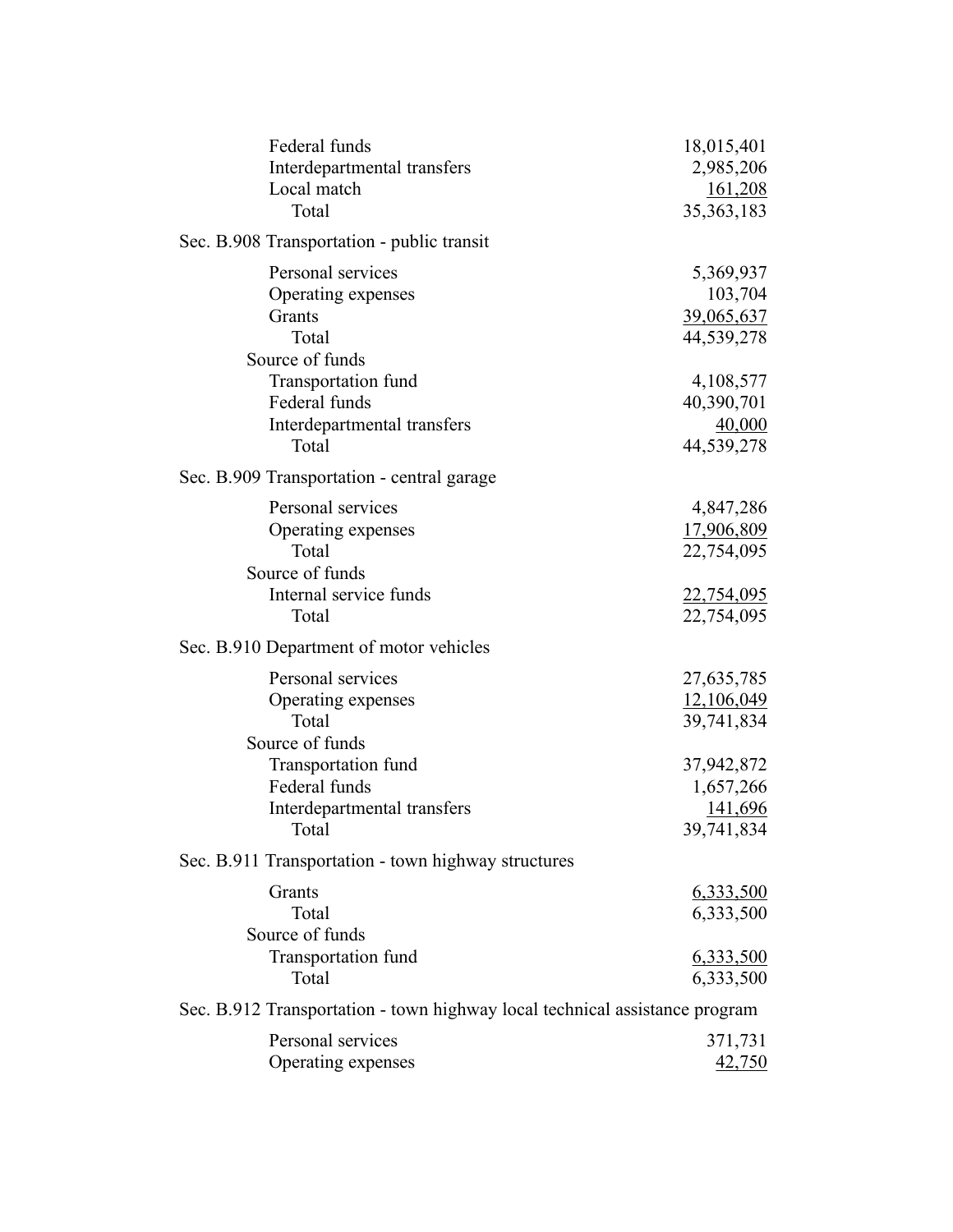| Total                                                                        | 414,481            |
|------------------------------------------------------------------------------|--------------------|
| Source of funds                                                              |                    |
| Transportation fund<br>Federal funds                                         | 114,481            |
| Total                                                                        | 300,000<br>414,481 |
|                                                                              |                    |
| Sec. B.913 Transportation - town highway class 2 roadway                     |                    |
| Grants                                                                       | 7,648,750          |
| Total                                                                        | 7,648,750          |
| Source of funds                                                              |                    |
| Transportation fund                                                          | <u>7,648,750</u>   |
| Total                                                                        | 7,648,750          |
| Sec. B.914 Transportation - town highway bridges                             |                    |
| Personal services                                                            | 15,948,483         |
| Operating expenses                                                           | 14,365,704         |
| Total                                                                        | 30,314,187         |
| Source of funds                                                              |                    |
| Transportation fund                                                          | 1,230,817          |
| TIB fund                                                                     | 2,402,455          |
| Federal funds                                                                | 25,529,514         |
| Local match                                                                  | 1,151,401          |
| Total                                                                        | 30, 314, 187       |
| Sec. B.915 Transportation - town highway aid program                         |                    |
| Grants                                                                       | <u>27,837,624</u>  |
| Total                                                                        | 27,837,624         |
| Source of funds                                                              |                    |
| Transportation fund                                                          | <u>27,837,624</u>  |
| Total                                                                        | 27,837,624         |
| Sec. B.916 Transportation - town highway class 1 supplemental grants         |                    |
| Grants                                                                       | 128,750            |
| Total                                                                        | 128,750            |
| Source of funds                                                              |                    |
| Transportation fund                                                          | <u>128,750</u>     |
| Total                                                                        | 128,750            |
| Sec. B.917 Transportation - town highway: state aid for nonfederal disasters |                    |
| Grants                                                                       | 1,150,000          |
| Total                                                                        | 1,150,000          |
| Source of funds                                                              |                    |
| Transportation fund                                                          | <u>1,150,000</u>   |
| Total                                                                        | 1,150,000          |
|                                                                              |                    |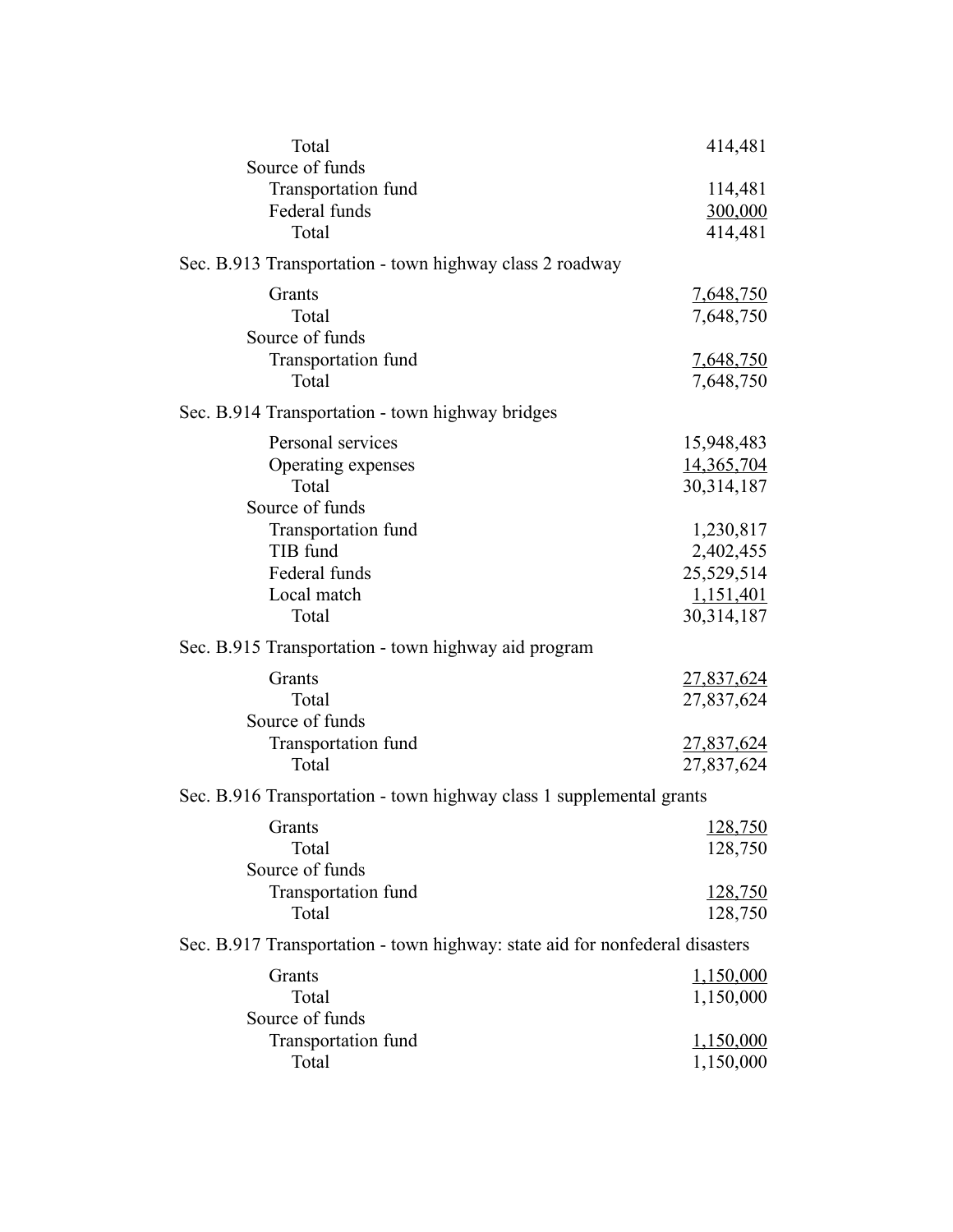| Sec. B.918 Transportation - town highway: state aid for federal disasters |                |  |
|---------------------------------------------------------------------------|----------------|--|
| Grants                                                                    | 180,000        |  |
| Total                                                                     | 180,000        |  |
| Source of funds                                                           |                |  |
| Transportation fund                                                       | 20,000         |  |
| Federal funds                                                             | 160,000        |  |
| Total                                                                     | 180,000        |  |
| Sec. B.919 Transportation - municipal mitigation assistance program       |                |  |
| Operating expenses                                                        | 265,000        |  |
| Grants                                                                    | 6,185,498      |  |
| Total                                                                     | 6,450,498      |  |
| Source of funds                                                           |                |  |
| Transportation fund                                                       | 705,000        |  |
| Special funds                                                             | 4,317,498      |  |
| Federal funds                                                             | 1,428,000      |  |
| Total                                                                     | 6,450,498      |  |
| Sec. B.920 Transportation - public assistance grant program               |                |  |
| Operating expenses                                                        | 200,000        |  |
| Grants                                                                    | 1,050,000      |  |
| Total                                                                     | 1,250,000      |  |
| Source of funds                                                           |                |  |
| Special funds                                                             | 50,000         |  |
| Federal funds                                                             | 1,000,000      |  |
| Interdepartmental transfers                                               | 200,000        |  |
| Total                                                                     | 1,250,000      |  |
| Sec. B.921 Transportation board                                           |                |  |
| Personal services                                                         | 169,595        |  |
| Operating expenses                                                        | 21,367         |  |
| Total                                                                     | 190,962        |  |
| Source of funds                                                           |                |  |
| Transportation fund                                                       | <u>190,962</u> |  |
| Total                                                                     | 190,962        |  |
| Sec. B.922 Total transportation                                           |                |  |
| Source of funds                                                           |                |  |
| Transportation fund                                                       | 298,509,742    |  |
| TIB fund                                                                  | 19,802,363     |  |
| Special funds                                                             | 4,367,498      |  |
| Federal funds                                                             | 438,164,601    |  |
| Internal service funds                                                    | 22,754,095     |  |
| Interdepartmental transfers                                               | 3,597,177      |  |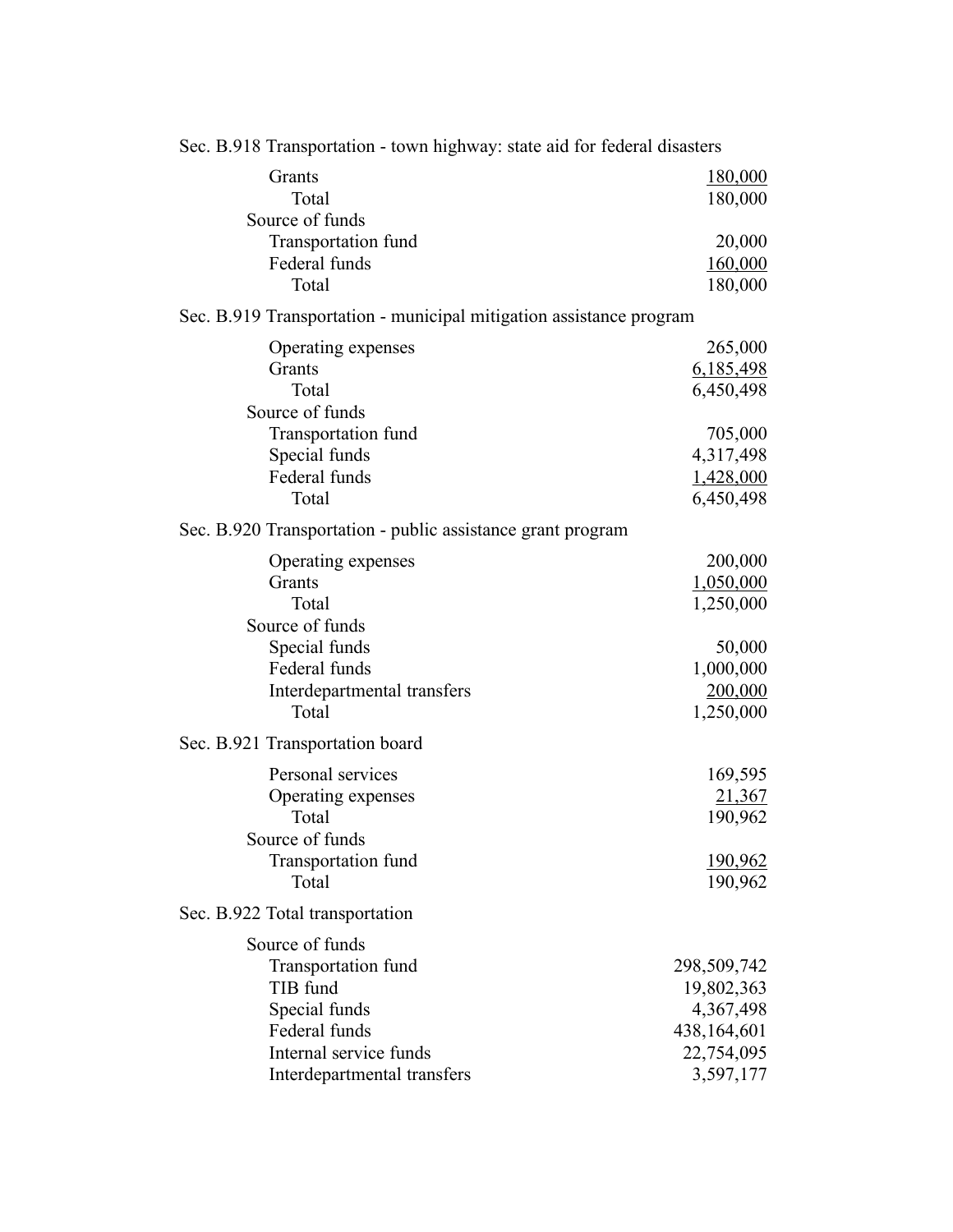| Local match<br>Total                                                                     | 4,585,799<br>791,781,275                          |
|------------------------------------------------------------------------------------------|---------------------------------------------------|
| Sec. B.1000 Debt service                                                                 |                                                   |
| Operating expenses<br>Total<br>Source of funds                                           | 76,877,244<br>76,877,244                          |
| General fund<br>Transportation fund<br>TIB debt service fund<br>Total                    | 76, 375, 109<br>502,135<br>76,877,244             |
| Sec. B.1001 Total debt service                                                           |                                                   |
| Source of funds<br>General fund<br>Transportation fund<br>TIB debt service fund<br>Total | 76, 375, 109<br>502,135<br>$\bf{0}$<br>76,877,244 |
| $C \cup T$ velope and $C \cup T$ and $C \cap T$ and $T \cap T$                           |                                                   |

### Sec. B.1100 FISCAL YEAR 2023 ONE-TIME GENERAL FUND APPROPRIATIONS

(a) In fiscal year 2023, funds are appropriated from the General Fund for new and ongoing initiatives as follows:

(1) \$220,000 to the Agency of Administration for the Inclusion, Diversity, Equity, Action, Leadership (IDEAL) VT initiative to support municipalities in promoting these values within their communities.

(2) \$37,000 to the Ethics Commission to support the cost of one halftime position.

(3) \$205,000 to the Sergeant at Arms to support the costs associated with transitioning positions in the Capitol Police Department.

(4) \$75,000 to the General Assembly to provide funding for the Pension Oversight Committee to assist the Vermont Pension Investment Committee (VPIC) analysis of the decarbonization of investments. Funds may be transferred to VPIC if the Pension Oversight Committee determines it necessary to accomplish the analysis.

(5) \$120,000 to the Judiciary for Sustaining Language Access Program improvements.

(6) \$1,283,400 to the Office of the Defender General to support costs associated with the reopening of the courts.

(7) \$700,000 to the Secretary of State as follows: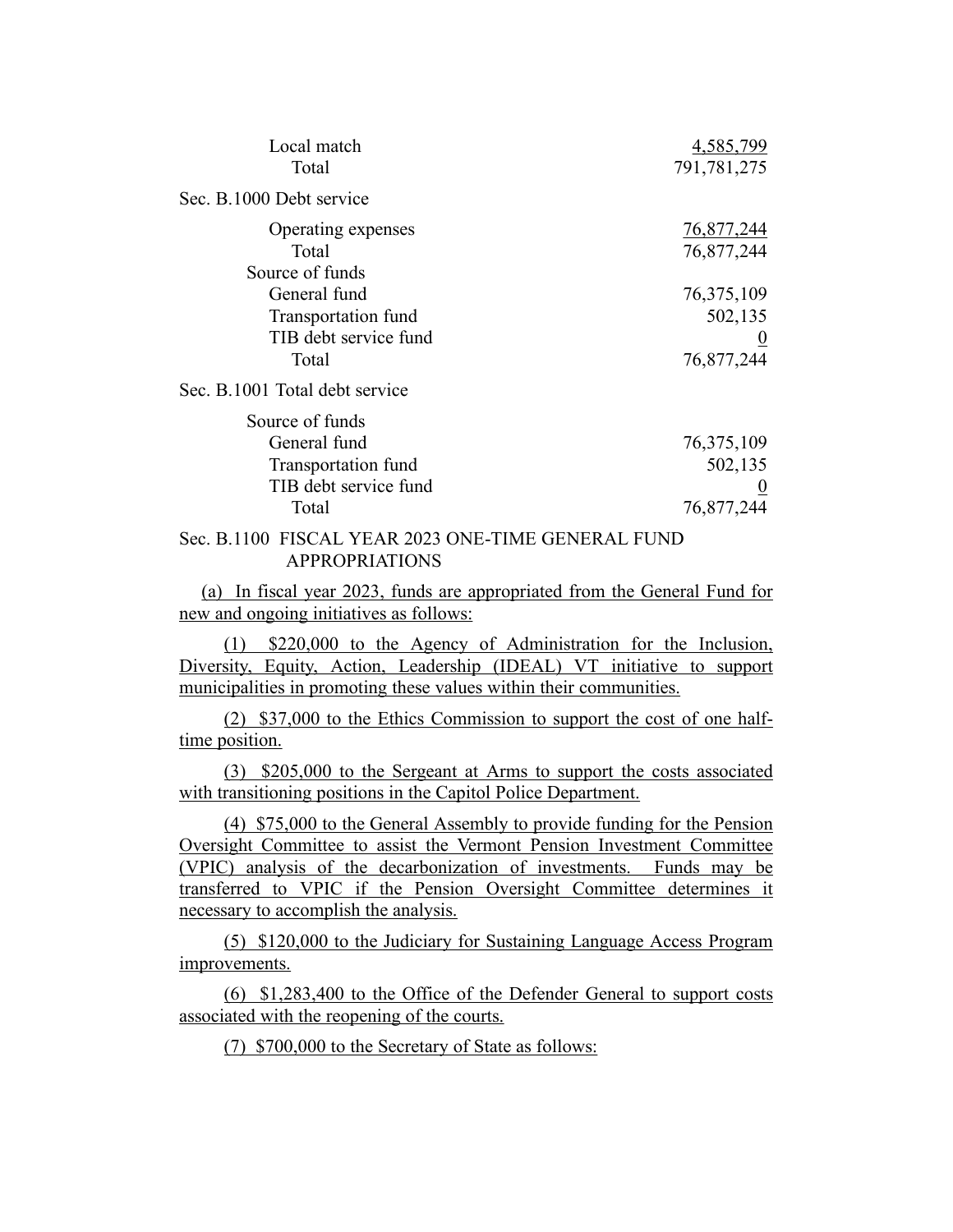(A) \$450,000 for election support.

(B) \$250,000 to support operational expenditures not covered by revenue resulting from telehealth.

(8) \$2,010,000 to the Agency of Agriculture, Food and Markets, as follows:

(A) \$1,000,000 for the development of an agricultural Payment for Ecosystems Services Program to support the work of the Payment for Ecosystem Services and Soil Health Working Group (PES WG) – as authorized by 2019 Acts and Resolves No. 83, amended by 2020 Acts and Resolves No. 129 and 2021 Acts and Resolves No. 47 – to enable Payment for Ecosystem Services Program development to retain facilitation services, contract identified research needs, fund pilot program development, and deliver payments to farmers for quantified ecosystem services.

(B) \$200,000 to fund programs to assist individuals with low-income to access local, fresh or whole food at farmers' markets and through Community Supported Agriculture (CSA) shares. This one-time appropriation will respond to the record demand in these fresh food access programs due to increased food insecurity experienced by Vermonters during the pandemic.

(C) \$420,000 for the purchase of laboratory equipment to test for per- and Polyfluoroalkyl Substances (PFAS) in drinking water to support public health testing requirements of the Agencies of Natural Resources, Transportation and Agriculture, Food and Markets.

(D) \$90,000 for grants to State fairs and field days organizations.

(E) \$300,000 of which \$200,000 is to establish a grant program for organic milk farmers that are transitioning to a new buyer to assist with the costs of modifications needed to accommodate the new buyer and \$100,000 to the Produce Safety Improvement grant program.

(9) \$1,512,636 to the Center for Crime Victims Services as follows:

(A) \$660,000 to replace shortfall in special fund revenue relating to fines and fees from the courts and traffic tickets.

(B) \$519,600 to replace declining federal Victims of Crime Act (VOCA) funds.

(C) \$308,036 for a grant to the Vermont Network Against Domestic and Sexual Violence.

(D) \$25,000 for a grant to the Kurn Hattin Survivors Support Group.

(10) \$150,000 to the Criminal Justice Council for the following:

(A) \$100,000 for an incident simulator to enable de-escalation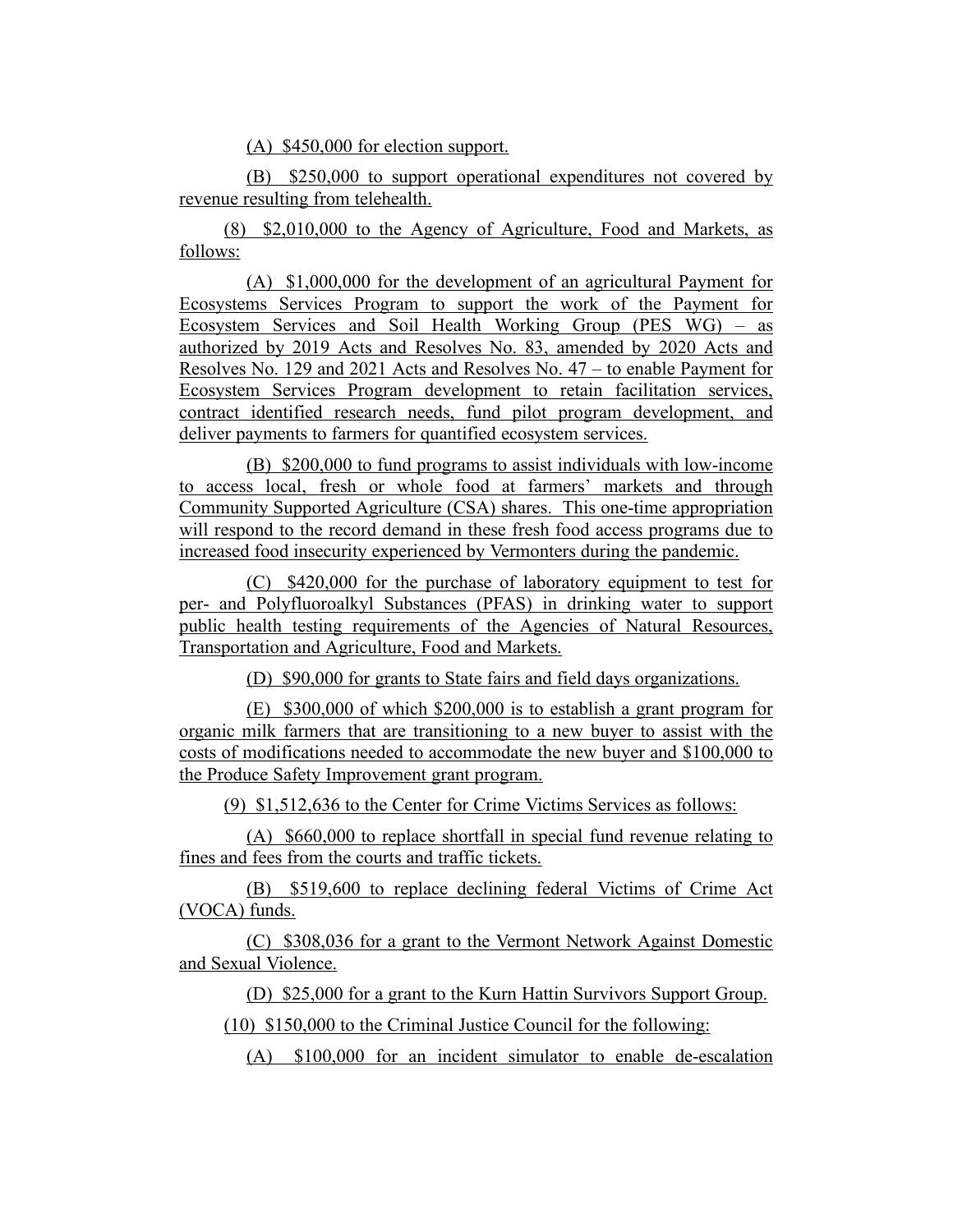training.

(B) \$50,000 for the development of a new entrance exam.

(11) \$8,000,000 to the Department of Public Safety- Emergency Management to provide state match for FEMA funds to purchase properties identified for high flood risk.

(12) \$1,180,000 to the Department for Children and Families for the following:

(A) \$50,000 for a grant to the Vermont Donor Milk Center for statewide activities.

(B) \$750,000 to the Parent Child Centers for upgrades to facilities, systems, or new equipment.

(C) \$180,000 to be granted to the Vermont Food Bank for statewide provision of diapers to families in need.

(D) \$200,000 to be granted to the five youth service provider organizations that currently have contracts with the Department of Health and the Department for Children and Families. Each organization shall receive a grant of \$20,000 and the remaining funds shall be granted to each organization in an equitable manner after consultation with the organizations and consideration of the scope of services by each organization.

(13) \$3,370,250 to the Department of Health, Office of Alcohol and Drug Abuse Programs for the following:

(A) \$3,000,000 for a grant to the Substance Misuse Prevention Coalitions. It is the intent of the General Assembly that this funding for the coalitions be continued with funds from cannabis revenues or opioid settlement funds, or both.

(B) \$100,000 for Mobile Medication-Assisted Treatment (MAT).

(C) \$270,250 that shall be transferred to the Department of Disabilities, Aging, and Independent Living – Vocational Rehabilitation, to establish one new employment center to provide services to clients of Recovery Centers. It is the intent of the General Assembly that funding for the new employment center be continued with funds from cannabis revenues or opioid settlement funds, or both.

(14) \$1,215,860 to the Agency of Education as follows:

(A) \$500,000 for Child Nutrition Grants to school districts to purchase local foods.

(B) \$15,860 to the Vermont Ethnic and Social Equity Standards Advisory Working Group to cover per diem and reimbursement of expenses.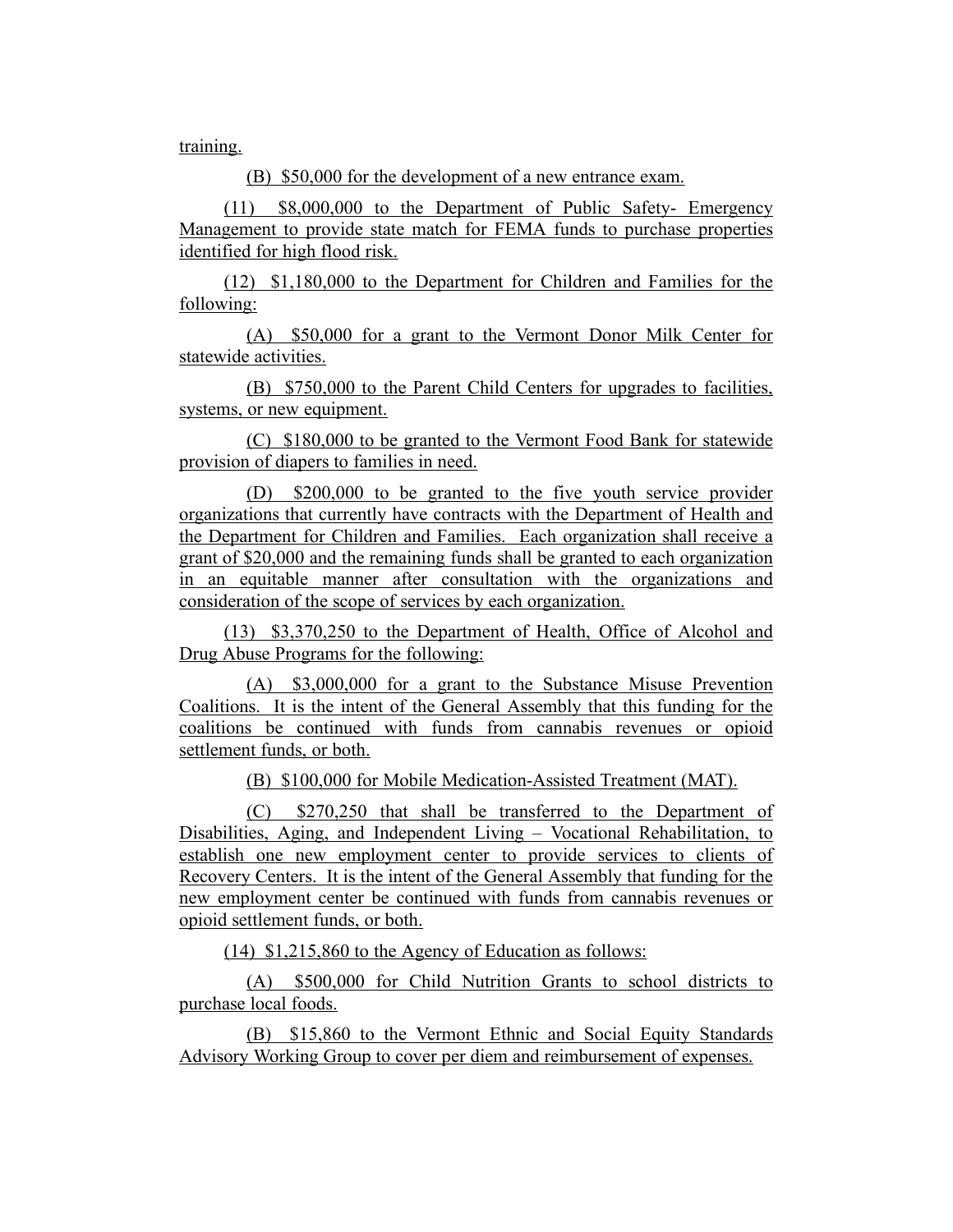(C) \$700,000 to Adult Education and Literacy to provide grants to the Adult Learning Centers.

(15) \$67,000 to the Attorney General for the Court Diversion program to replace special fund shortfall.

(16) \$573,000 to the Agency of Natural Resources for the following:

(A) \$75,000 to the Central Office for contractual support to complete work associated with implementing the Global Warming Solutions Act of 2020.

(B) \$250,000 to the Department of Environmental Conservation to complete statewide wetland mapping updates and to update the Vermont Significant Wetland Inventory maps.

(C) \$248,000 to the Department of Environmental Conservation for a grant to the Conservation Districts for equipment and capital improvements.

(17) \$130,000 to the Agency of Commerce and Community Development for a grant to the Vermont Adaptive Ski and Sport program.

(18) \$500,000 to the Agency of Human Services, Central Office for the Vermont Refugee Resettlement program to provide assistance to refugees from Afghanistan.

(19) \$1,500,000 to the Department of Disabilities, Aging, and Independent Living (DAIL) to be used for grants to adult day service providers to support operating costs and program infrastructure. The funds shall be allocated on a equitable basis per a methodolgy developed by DAIL. On or before the first day of each quarter of fiscal year 2023 (July 1, 2022, October 1, 2022, January 1, 2023, and April 1, 2023), the Vermont Association of Adult Day Services shall provide a spreadsheet to the Department detailing quarterly expenditures versus the annual budget. DAIL shall work with community partners to seek organizations interested in opening an adult day center in the underserved regions where adult day centers closed during the COVID-19 pandemic. Up to \$50,000 of these funds may be used to support the start-up costs of a new adult day center. Any amount of this appropriation remaining at the end of fiscal year 2023 shall be carried forward and shall be used to support operating costs, and program infrastructure.

(20) \$250,000 to the Agency of Commerce and Community Development for a grant to the Vermont League of Cities and Towns to provide technical assistance to towns related to seeking or expending federal funds.

(21) \$267,364 to the Department of Taxes for appraisal and litigation costs associated with the Sheldon Springs Hydroelectric Dam.

(22) \$600,000 to the Department of Public Service for Public Access,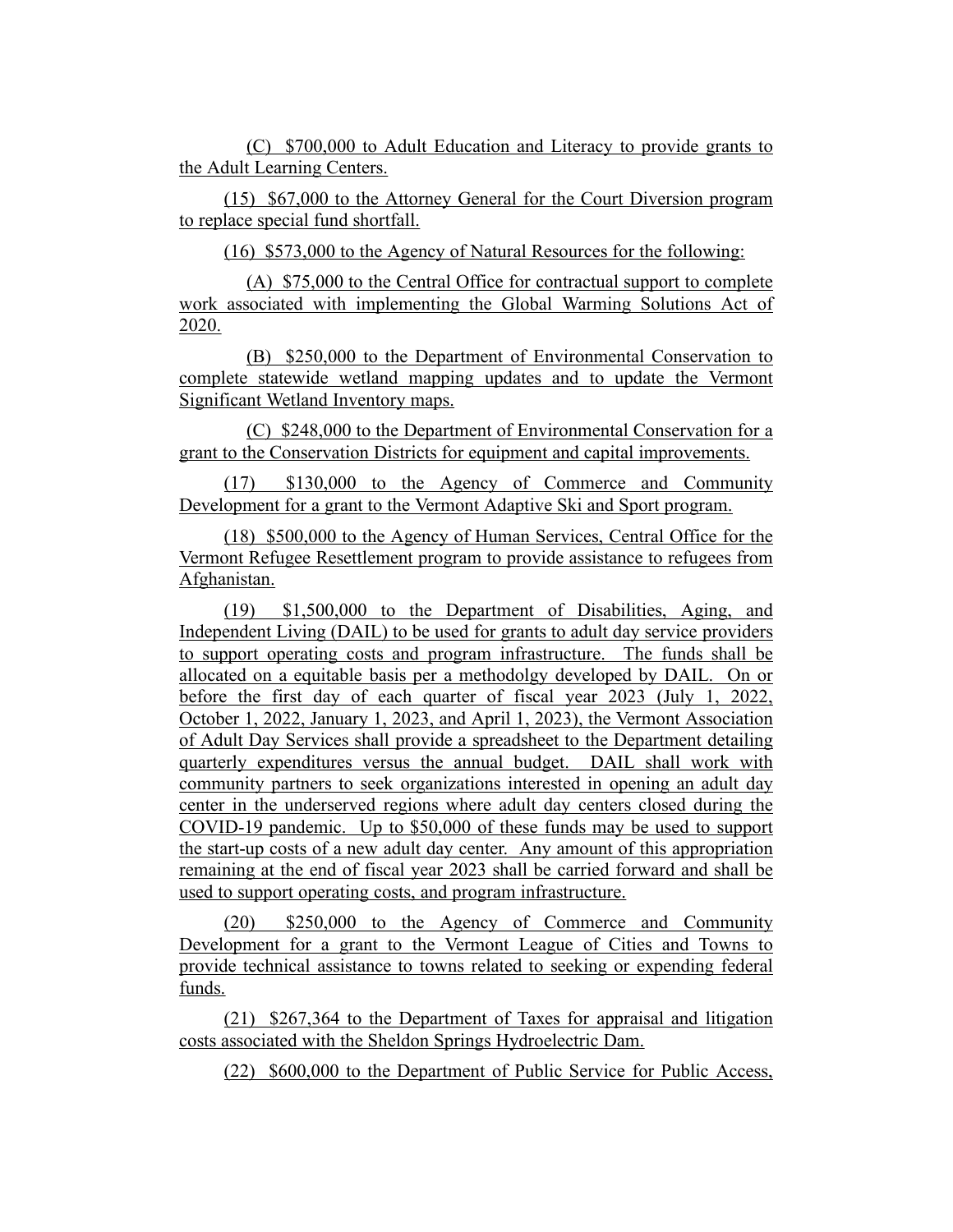Education, and Government Media to fund the 24 media centers.

(23) \$450,000 to the Vermont Historical Society for HVAC systems.

(b) \$11,000,000 is appropriated from the General Fund to the Department of Public Safety. Up to \$6,500,000 of this appropriation may be used to provide grants for establishing new regional dispatch facilities and grants to existing regional dispatch facilities. The Commissioner of Public Safety shall report to the Joint Fiscal Committee in September and November 2022 on the status of grants made under this provision. The remaining amount shall be held in reserve until further approval by the General Assembly is provided subsequent to the report required by Sec. E.209.1 of this act.

(c) The following General Fund appropriations are to provide transition funding in fiscal year 2023 for changes to State Employees and Teachers Pensions systems and prefunding of other post-employment benefits.

(1) State Employees fiscal year 2023 transitional employer contribution. \$10,000,000 is appropriated to the Agency of Administration for distribution as needed to departments and agencies if approved by the Commissioner of Finance and Management to fund the fiscal year 2023 payroll assessment necessary to meet the State-employees' pension and other post-employment benefits resulting from any changes to these programs enacted in the 2022 legislative session. The Commissioner shall report to the Joint Fiscal Committee at its November 2022 meeting on the status of this appropriation.

(2) Teachers' other post-employment benefits. \$5,500,000 is appropriated to the Retired Teachers' Health and Medical Benefits Fund, established in 16 V.S.A. § 1944b to meet the fiscal year 2023 Actuarial Determined Employer Contribution (ADEC) consistent with system prefunding changes enacted in the 2022 legislative session.

\* \* \* Fiscal Year 2022 Adjustments, Appropriations, and Amendments \* \* \*

Sec. C.100 2021 Acts and Resolves No. 74, Sec. D.101(b)(2) is amended to read:

(b)(2) The following estimated amounts, which may be all or a portion of unencumbered fund balances, shall be transferred from the following funds to the General Fund. The Commissioner of Finance and Management shall report to the Joint Fiscal Committee at is July meeting the final amounts transferred from each fund and certify that such transfers will not impair the agency, office, or department reliant upon each fund from meeting its statutory requirements.

\* \* \*

62100 Unclaimed Property Fund  $$3,027,750.00$  \$4,106,300.00 Sec. C.101 2021 Acts and Resolves No. 74, Sec. E.602.2 is amended to read: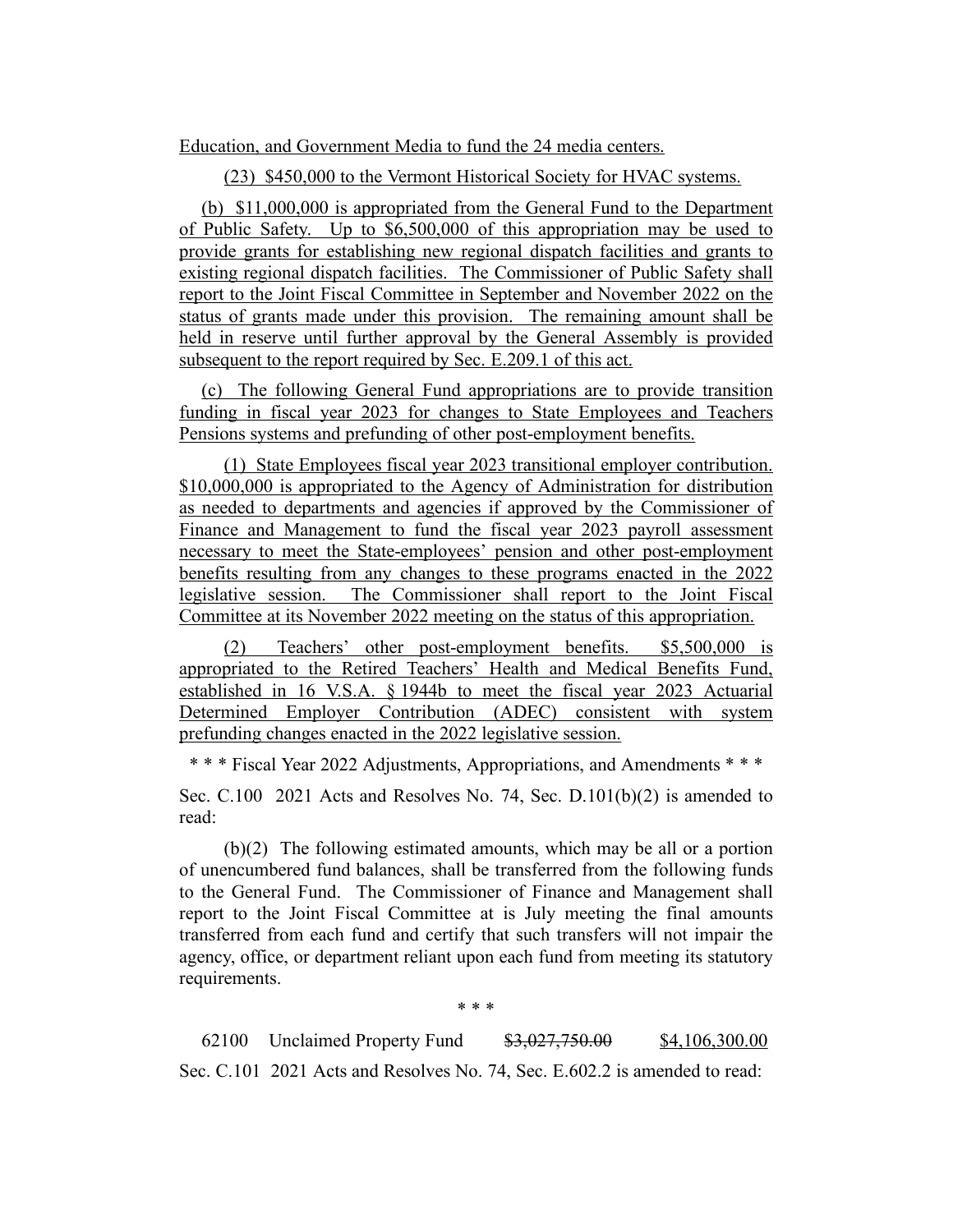Sec. E.602.2 VERMONT STATE COLLEGES

(a) The Vermont State College (VSC) system shall transform itself into a fully integrated system that achieves financial stability in a responsible and sustainable way in order to meet each of these strategic priorities:

(1) Affordability. Ensure that student costs and debt obligations are not barriers to student access.

(2) Accessibility. Ensure that each VSC student, regardless of where the student's home campus is located, has increased access to academic opportunities, majors and courses across the statewide system.

(3) Equitability. Determine the extent to which gaps in educational access and success are being reduced for students from economically deprived backgrounds, first-generation students, students of color, and other marginalized groups.

 $(3)(4)$  Relevance.

(A) Ensure that each VSC student is prepared for a lifelong career and personal success in the globally competitive 21st century.

(B) Ensure that VSC offers educational programs that are:

(i) aligned with State workforce needs;

(ii) offered in a fiscally responsible manner; and

(iii) delivered in a manner that is relevant to current student and employer needs.

(b) VSC shall meet the following requirements during the transformation of its system required under subsection (a) of this section and shall accommodate the oversight of the General Assembly in so doing.

(1) VSC shall reduce its structural deficit by \$5,000,000.00 per year for five years through a combination of annual operating expense reductions and increased enrollment revenues, for a total of \$25,000,000.00 by the end of fiscal year 2026. These reductions shall be structural in nature and shall not be met by use of one-time funds. The VSC Board of Trustees, through the Chancellor or designee, shall report the results of these structural reductions to the House and Senate Committees on Education and on Appropriations annually during the Chancellor's budget presentation.

(2) The VSC Board of Trustees shall develop and implement a 10-year strategic plan for managing its physical assets that is fiscally sustainable, maintains reasonable net asset value, and meets the needs of Vermont learners. On or before March 1, 2022, the Chancellor shall present this Board approved plan Updates to the plan and an annual report on its implementation shall be presented to the House Committee on Corrections and Institutions and the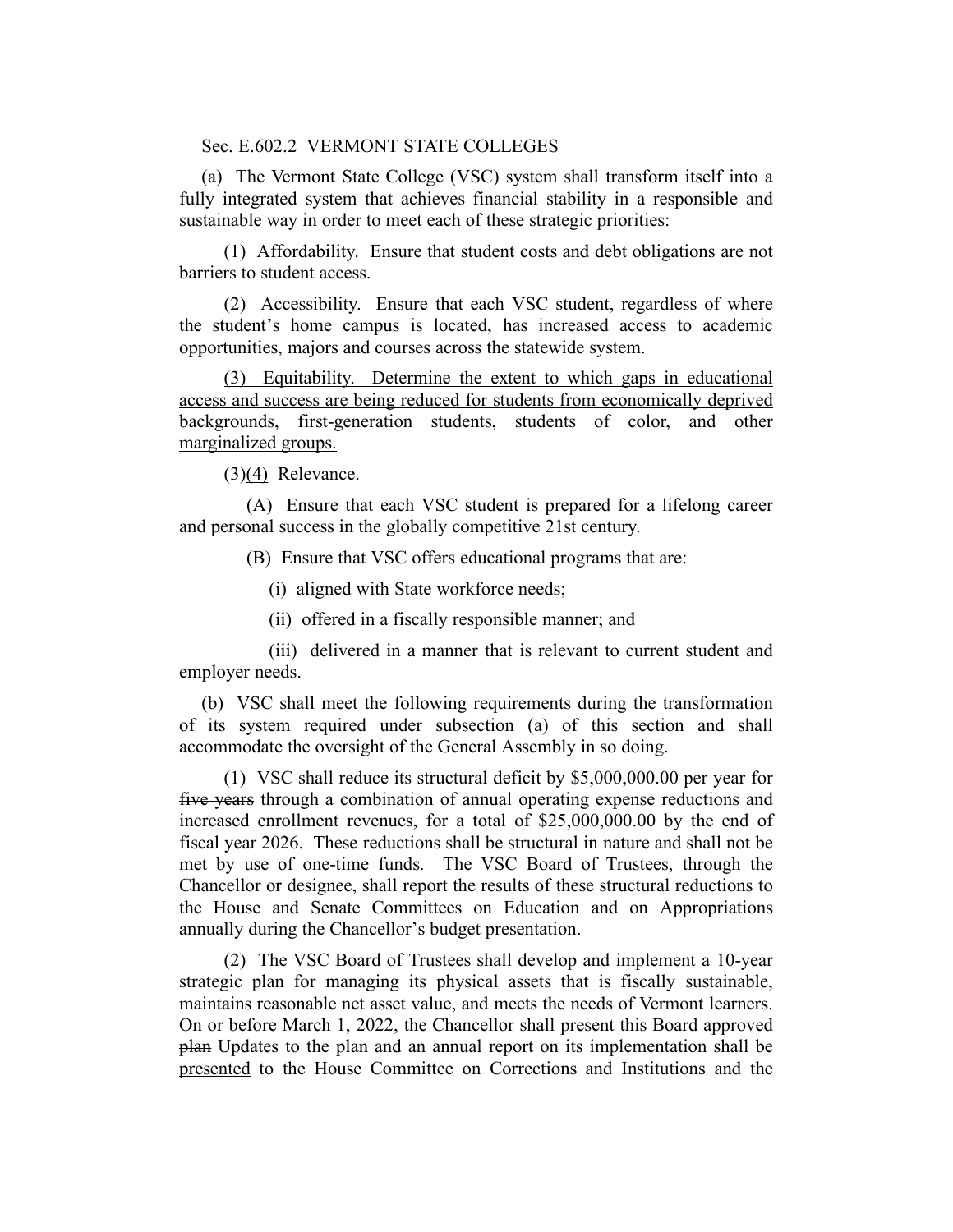Senate Committee on Institutions.

(3) VSC shall maintain its present campus locations as educational and student-support centers, recognizing that overall campus size, governance and operational structures as well as program and service offerings may change as circumstances require.

(4) Beginning in fiscal year 2022 and through 2031, the VSC Board of Trustees, acting through the Chancellor or designee, shall brief, as part of the Chancellor's annual budget proposal, the House and Senate Committees on Education and Committees on Appropriations:

(A) enrollment levels in courses offered by VSC, reported on the basis of courses with fewer than five students, courses with five to nine students, courses with 10 to 14 students, and courses with 15 or more students, along with relevant information about these enrollment data;

(B) in order to demonstrate accessibility, the percentage of courses and programs offered by VSC on a statewide basis and on the formats in which they are offered;

(C) an assessment of affordability and accessibility within VSC and recommendations on how to improve them;

(D) retention statistics with corresponding trend lines and benchmarks;

(E) enrollment statistics with methods of comparison using readily available metrics that pertain to the student enrollment efforts authorized by the current fiscal year 2022 Vermont budget bill with the net student revenue generated and discount rate applied in order to enroll the students, aggregated by cohort; and

\* \* \*

Sec. C.102 2022 Acts and Resolves No. 83, Sec. 53(c) is added to read:

(c) After meeting the requirements of subsections (a) and (b) of this section, but prior to satisfying the requirements of 32 V.S.A. § 308c, the remaining unreserved and undesignated funds at the close of fiscal year 2022 shall remain in the General Fund and be carried forward to fiscal year 2023.

Sec. C.102.1 2022 Acts and Resolves No. 83, Sec. 53(b)(5)is amended to read:

(5) \$25,000,000 is reserved and carried forward into fiscal year 2023 to improve the debt position of the State. This may include the redemption of general obligation bonds, reducing the amount of new debt to be issued or to address negative internal fund balances. To the extent funds are available they shall be applied and shall be allocated as follows: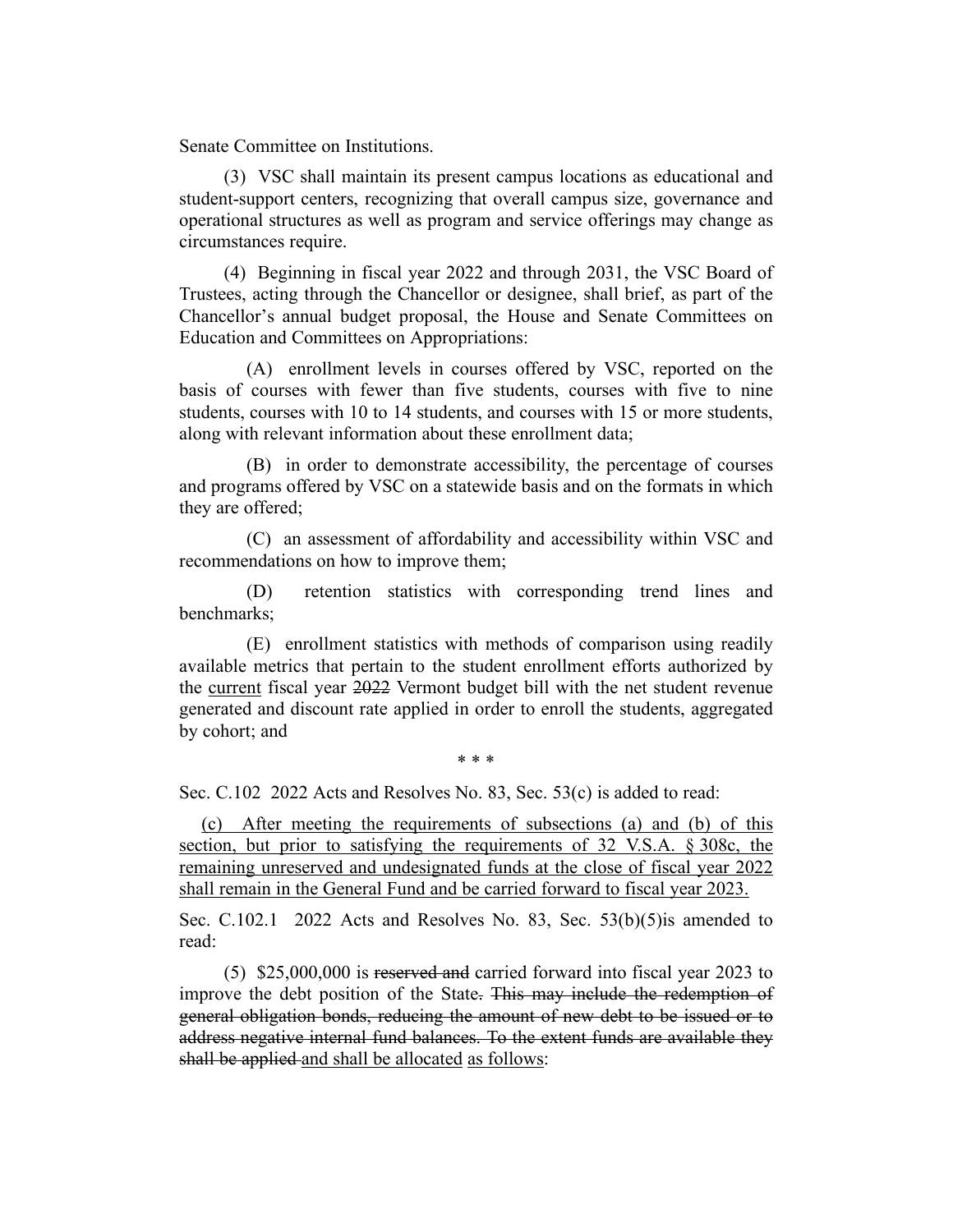(A) \$5,000,000 shall be transferred to the Property Management Fund (58700) established by 29 V.S.A. § 160.

(B) \$20,000,000 shall be appropriated to the State Treasurer's Office and used for redeeming State of Vermont general obligation bonds prior to maturity. In fiscal year 2024, to the extent bonds are redeemed, an amount equal to the reduction in payments for debt service required resulting from any redemption shall be reserved in the Capital Expenditure Cash Fund, as established in 32 V.S.A. § 1001b.

Sec. C.103 2021 Acts and Resolves No. 74, Sec G.300(a)(8)(C) as amended by 2022 Acts and Resolves No. 83, Sec. 68 is further amended to read:

(C) \$14,700,000 to provide free last dollar tuition for one year of undergraduate studies for critical occupation careers, including bookkeeping certificate, IT service desk specialist certificate, certified production technician, graphic design certificate, software and web development program, electrical and plumbing apprenticeships, dental hygiene, certificate in accounting, small business management, radiologic science, and respiratory therapy. \$540,000 of these funds shall be allocated for paramedic/EMS programs and any unexpended amount of this allocation shall be available for the broader purpose in this subdivision (C). Funds may be used for practical nursing, childcare child care, nursing, and mental health counseling, and psychology and social work programs only after available federal and State financial aid is applied to ensure no cost to the student. Of this amount, \$7,350,000 shall be carried forward for the 2022–2023 school year. If demand from undergraduates is met, then funds may be used to pay for tuition for the following graduate programs:

(i) Master Master's in Education (all programs);

(ii) Master Master's in Educational Leadership;

(iii) Master Master's of Arts and Certificate of Advanced Graduate Studies in School Psychology;

(iv) Masters Master's in Counseling; and

(v) Masters Master's in Clinical Mental Health Counseling; and

(vi) Master's in Clinical Social Work.

Sec. C.104 FISCAL YEAR 2022 AND FISCAL YEAR 2023; OUT-OF-STATE BEDS SAVINGS; APPROPRIATION

(a) In fiscal year 2022, \$360,140 of the amount appropriated in 2021 Acts and Resolves No. 74, Sec. B.339 (correctional services for out-of-state beds) shall be allocated as follows:

(1) \$300,000 to the Department of Corrections to expand and eliminate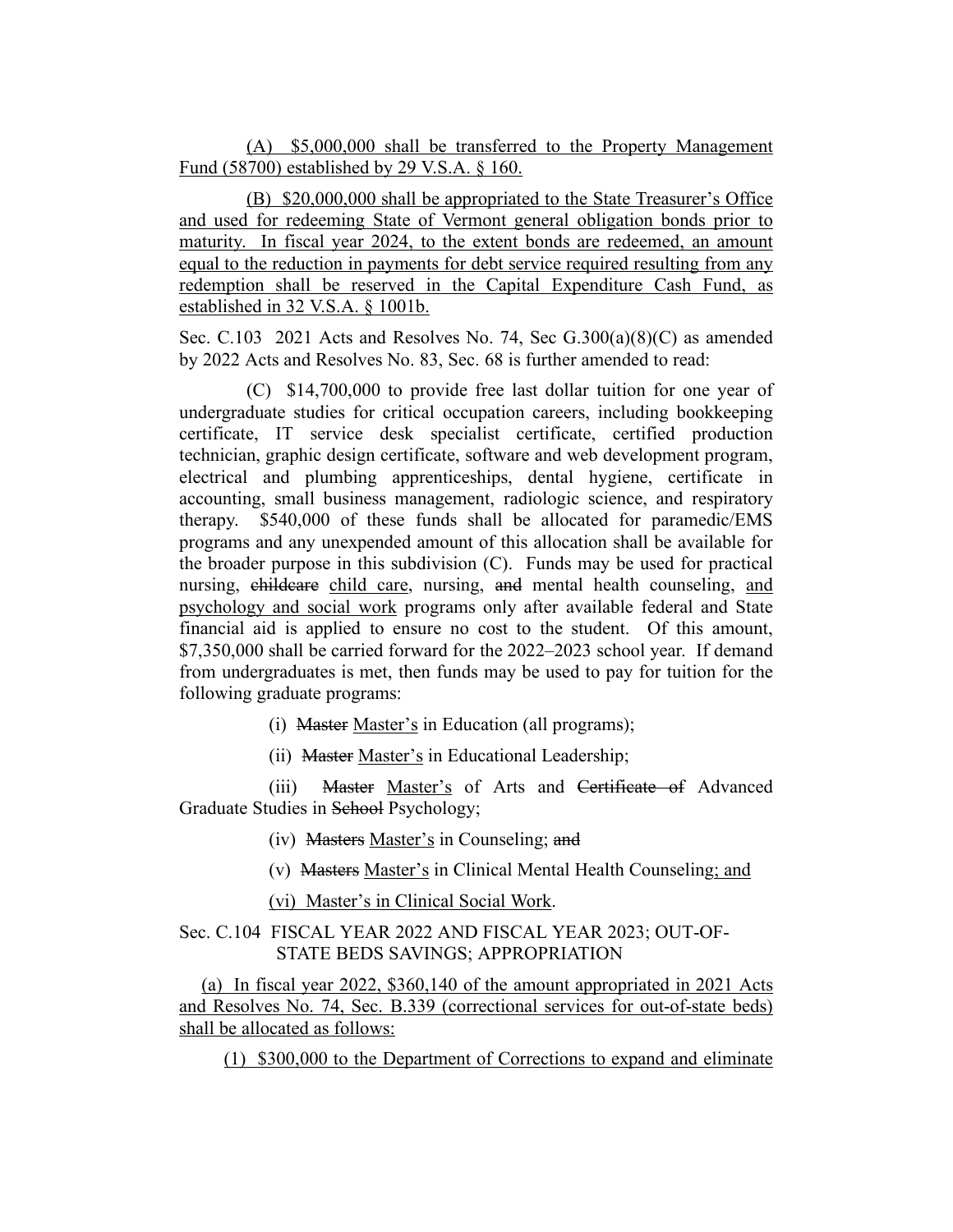participant fees for community-based domestic violence intervention programming and to create domestic violence intervention programming and curricula for lesbian, gay, bisexual, transgender, queer, or questioning (LGBTQ) individuals; and

(2) \$60,140 for Offender Management System/data system improvements.

(b) In fiscal year 2022, \$417,030 of the amount appropriated in 2021 Acts and Resolves No. 74, Sec. B.338 (correctional services) shall be used for community justice centers.

Sec. C.105 2022 Acts and Resolves No. 83, Sec. 72a is amended to read:

Sec. 72a. MEDICAID HOME- AND COMMUNITY-BASED SERVICES (HCBS) PLAN

(a) Pursuant to Sec. 9817 of the American Rescue Plan Act (ARPA), in October 2021 February 2022, the State submitted a home- and communitybased services (HCBS) spending plan to the Centers for Medicare and Medicaid Services. This plan currently totals \$146,600,000 \$149,550,122, consisting of the following major components:

(1) \$77,800,000 \$77,839,612 allocated to improve services;

(2) \$25,000,000 \$20,258,042 allocated to promote a high-performing and stable HCBS workforce; and

(3) \$43,800,000 \$51,452,468 allocated to improve HCBS care through data systems, value-based payment models, and oversight.

\* \* \*

(e) In fiscal year 2023, a total of \$71,239,891 is appropriated from the Global Commitment Fund to AHS to meet the objectives of the HCBS plan. This appropriation consists of \$17,136,654 as appropriated in 2021 Acts and Resolves No. 74 for a three percent rate increase to HCBS providers, including the assistive community care rates and children integrated services rates, and the following appropriations in distinct one-time departmental IDs:

(1) \$23,510,987 is appropriated to the Agency of Human Services – Secretary's Office.

(2) \$10,500,000 is appropriated to the Department of Disabilities, Aging, and Independent Living.

(3) \$1,500,000 is appropriated to the Department of Mental Health.

(4) \$17,000,000 is appropriated to the Department of Vermont Health Access.

(5) \$1,500,000 is appropriated to the Department of Health.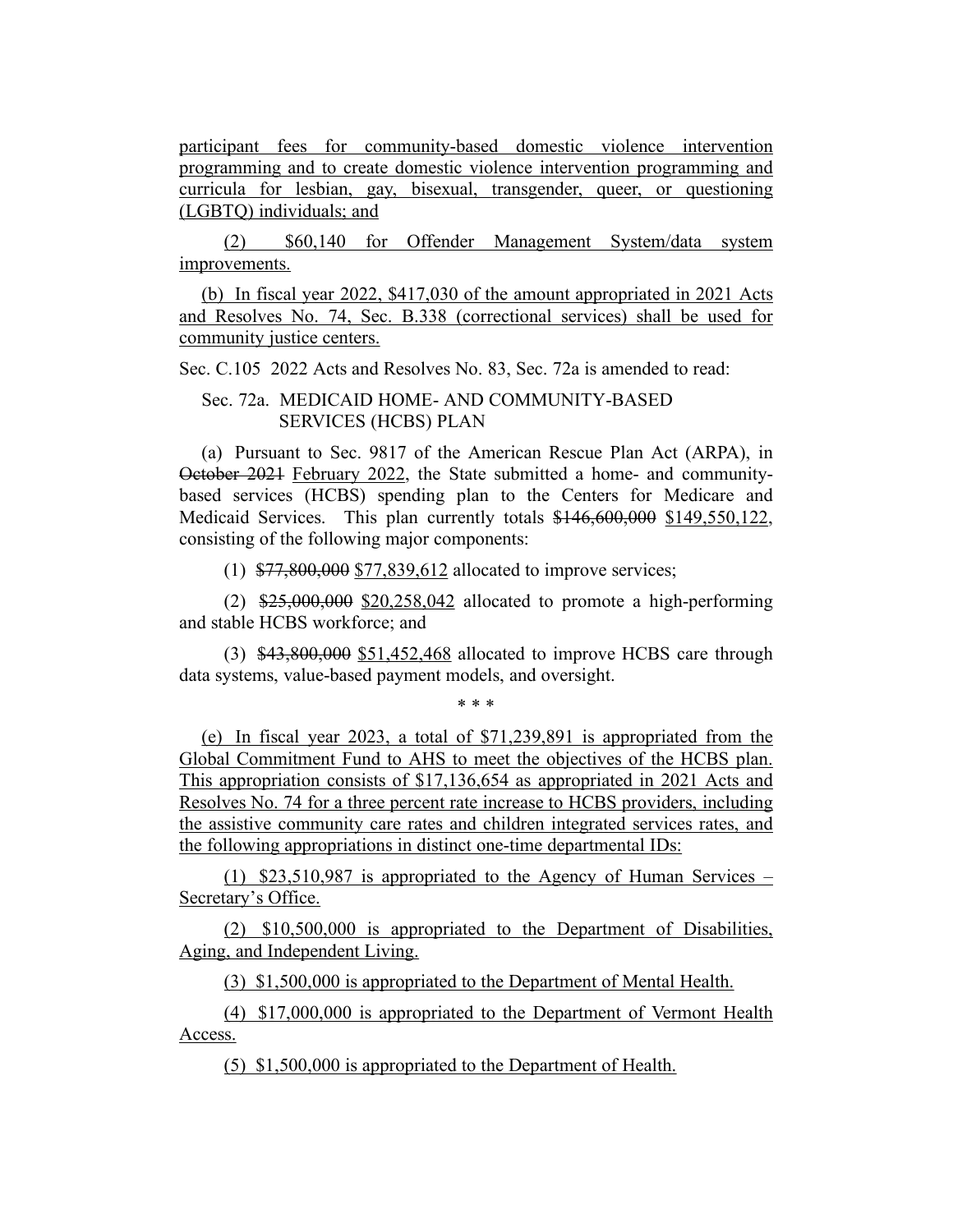(6) \$92,250 is appropriated to the Department for Children and Families.

(f) The Global Commitment Fund appropriated in subsection (e) of this section may be obligated in fiscal year 2023 for the purposes of bringing HCBS plan spending authority forward into fiscal year 2024. The funds appropriated in subsections (b), (c), and (e) of this section may be transferred on a net-neutral basis in fiscal year 2023 in the same manner as the Global Commitment appropriations in Sec. E.301 of this act. The Agency shall report to the Joint Fiscal Committee in September 2023 on transfers of appropriations made and final amounts expended by each department in fiscal year 2023 and any obligated funds carried forward to be expended in fiscal year 2024.

#### Sec. C.106 CANNABIS CONTROL BOARD; PHASE I SYSTEM

(a) In fiscal year 2022, the amount of \$760,000 is transferred from the General Fund to the Cannabis Regulation Fund (21998) to support phase one of the online registration, licensing, and business application portal.

Sec. C.107 [Deleted.]

# Sec. C.108 DEPARTMENT OF LABOR; TRADE APPRENTICESHIP EXPENSE REIMBURSEMENT; PROGRAM EXPANSION

(a) Up to \$1,000,000 of the funds appropriated in 2021 Acts and Resolves No. 74, Sec. G.300(a)(6) may be carried forward by the Vermont Department of Labor and used to reimburse Vermont employers for costs incurred for work tools and personal protective equipment for new apprentices and for expansion of registered apprenticeship programs and participants. Employers may be reimbursed up to \$300 for tools per apprentice.

Sec. C.109 16 V.S.A. § 944 is amended to read:

§ 944. DUAL ENROLLMENT PROGRAM

\* \* \*

(b) Students.

(1) A Vermont resident who has completed grade 10 but has not received a high school diploma is eligible to participate in the Program if:

 $(A)$  the student:

 $(i)$  is enrolled in:

(I) a Vermont public school, including a Vermont career technical center;

(II) a public school in another state or an approved independent school that is designated as the public secondary school for the student's district of residence; or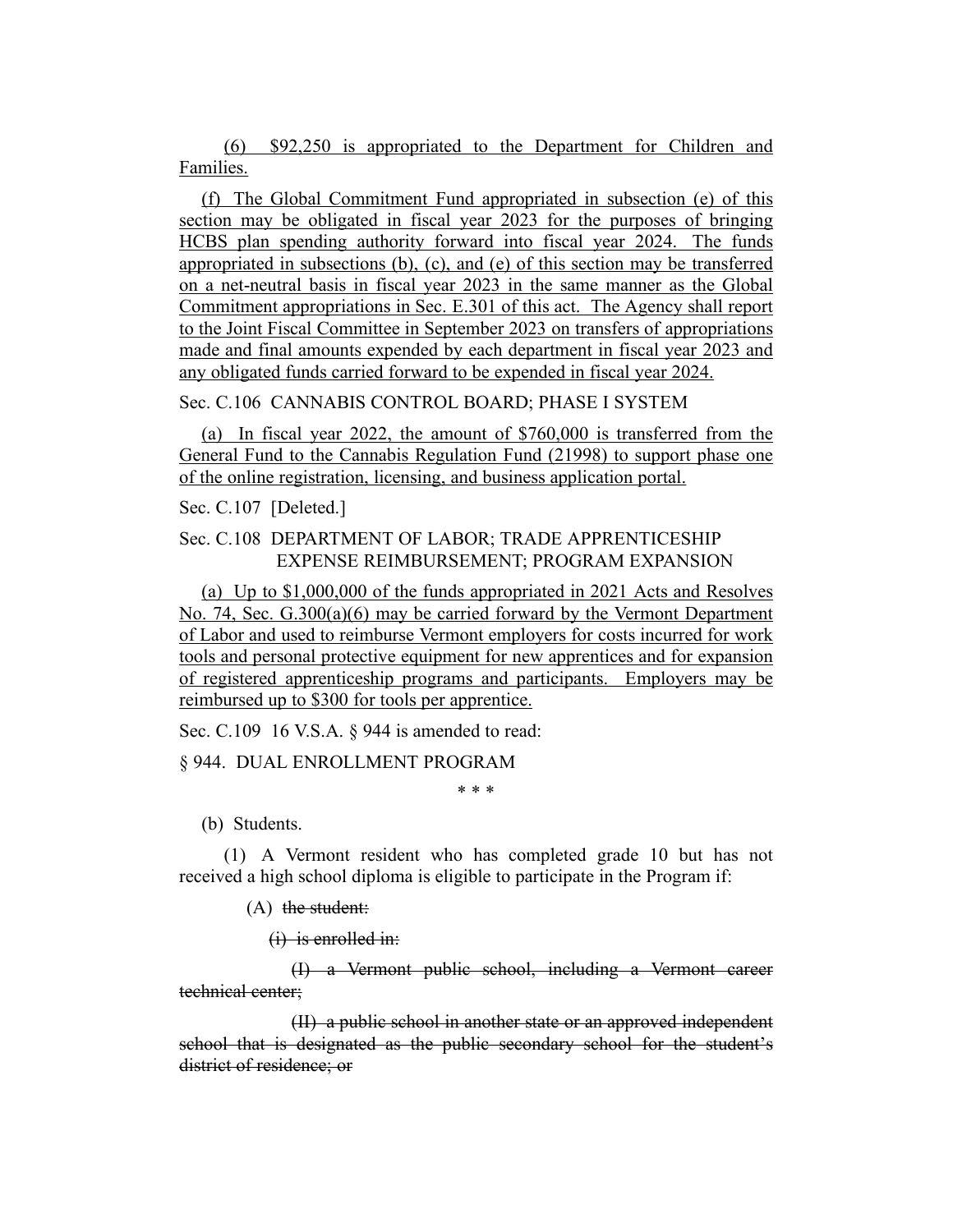(III) an approved independent school in Vermont to which the student's district of residence pays publicly funded tuition on behalf of the student;

(ii) is assigned to a public school through the High School Completion Program; or

(iii) is a home study student; none of the payment to the accredited postsecondary institution will be used to support religious instruction, religious indoctrination (where "indoctrination" means to instruct in a body of doctrine or principles), as defined in section 820 of this title, religious worship, or the propagation of religious views, except for religious instruction that is designed to provide an overview of religious history and teachings and does not support religious instruction, religious indoctrination, religious worship, or the propagation of religious views of any one religion or theology over others; and

(B) the student is not enrolled in a recognized independent school or a school or program that is not recognized for attendance purposes under section 1121 of this title;

(B)(C) dual enrollment is an element included within the student's personalized learning plan; and

(C)(D) the secondary school and the postsecondary institution have determined that the student is sufficiently prepared to succeed in a dual enrollment course, which can be determined in part by the assessment tool or tools identified by the participating postsecondary institution.

#### Sec. C. 110 TOBACCO FUNDS; APPROPRIATION

(a) The amount of \$1,000,000 in tobacco funds are appropriated in fiscal year 2022 to the Department of Health, Public Health, and carried forward to fiscal year 2023 for tobacco prevention and cessation programs developed in coordination with the Chief Prevention Officer in the Agency of Administration.

Sec. C.111 2021 Acts and Resolves No. 74, Sec. E.335 as amended by 2022 Acts and Resolves No. 83, Sec. 62, is further amended by adding a subsection (c) to read:

(c) Any funds expended on community-based service programs pursuant to subsection (b) of this section shall be included in the subsequent year Department of Corrections budget for the same purpose at the same amount.

\* \* \* Fiscal Year 2023 Fund Transfers and Reserve Allocations \* \* \*

# Sec. D.100 APPROPRIATIONS; PROPERTY TRANSFER TAX

(a) This act contains the following amounts appropriated from special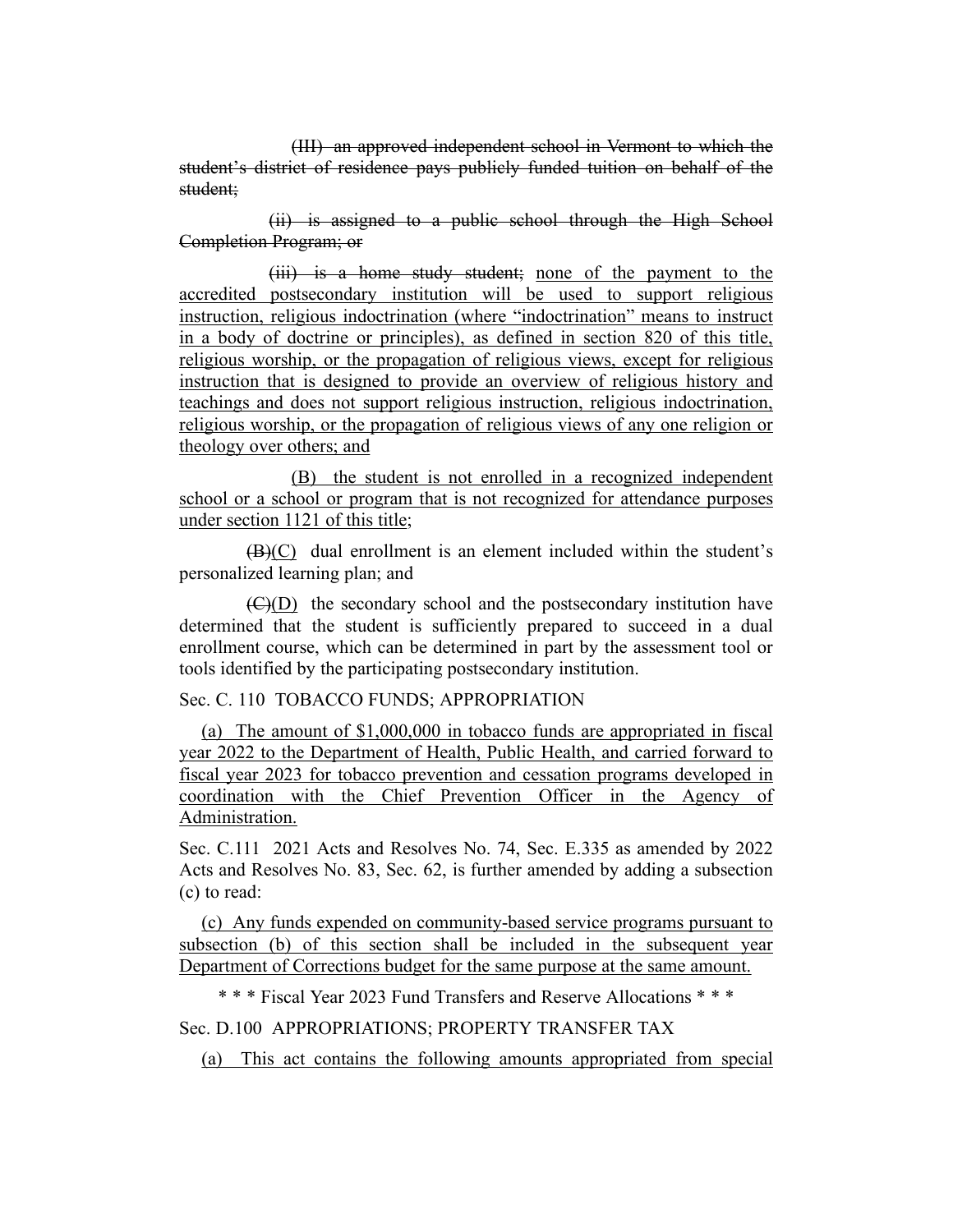funds that receive revenue from the property transfer tax. Expenditures from these appropriations shall not exceed available revenues.

(1) The sum of \$428,933 is appropriated from the Current Use Administration Special Fund to the Department of Taxes for administration of the Use Tax Reimbursement Program. Notwithstanding 32 V.S.A. § 9610(c), amounts above \$428,933 from the property transfer tax that are deposited into the Current Use Administration Special Fund shall be transferred into the General Fund.

(2) The sum of \$21,128,985 is appropriated from the Vermont Housing and Conservation Trust Fund to the Vermont Housing and Conservation Board. Notwithstanding 10 V.S.A. § 312, amounts above \$21,128,985 from the property transfer tax and surcharge established by 32 V.S.A. § 9602a that are deposited into the Vermont Housing and Conservation Trust Fund shall be transferred into the General Fund.

(A) The dedication of \$2,500,000 in revenue from the property transfer tax pursuant to 32 V.S.A. § 9610(d) for the debt payments on the affordable housing bond, 10 V.S.A. § 314, is to be offset by the reduction of \$1,500,000 in the appropriation to the Vermont Housing and Conservation Board and \$1,000,000 from the surcharge established by 32 V.S.A. § 9602a. The fiscal year 2023 appropriation of \$21,128,985 to VHCB reflects the \$1,500,000 reduction. The affordable housing bond and related property transfer tax and surcharge provisions are repealed after the life of the bond on July 1, 2039. Once the bond is retired, the \$1,500,000 reduction in the appropriation to VHCB is intended to be restored.

(3) The sum of \$5,882,597 is appropriated from the Municipal and Regional Planning Fund. Notwithstanding 24 V.S.A. § 4306(a), amounts above \$5,882,597 from the property transfer tax that are deposited into the Municipal and Regional Planning Fund shall be transferred into the General Fund. The \$5,882,597 shall be allocated as follows:

(A) \$4,574,417 for disbursement to regional planning commissions in a manner consistent with 24 V.S.A. § 4306(b);

(B) \$872,120 for disbursement to municipalities in a manner consistent with 24 V.S.A. § 4306(b); and

(C) \$436,060 to the Agency of Digital Services for the Vermont Center for Geographic Information.

Sec. D.101 FUND TRANSFERS, REVERSIONS, AND RESERVES

(a) Notwithstanding any other provision of law, the following amounts are transferred from the funds indicated:

(1) From the General Fund to the All Other Insurance Fund (56300):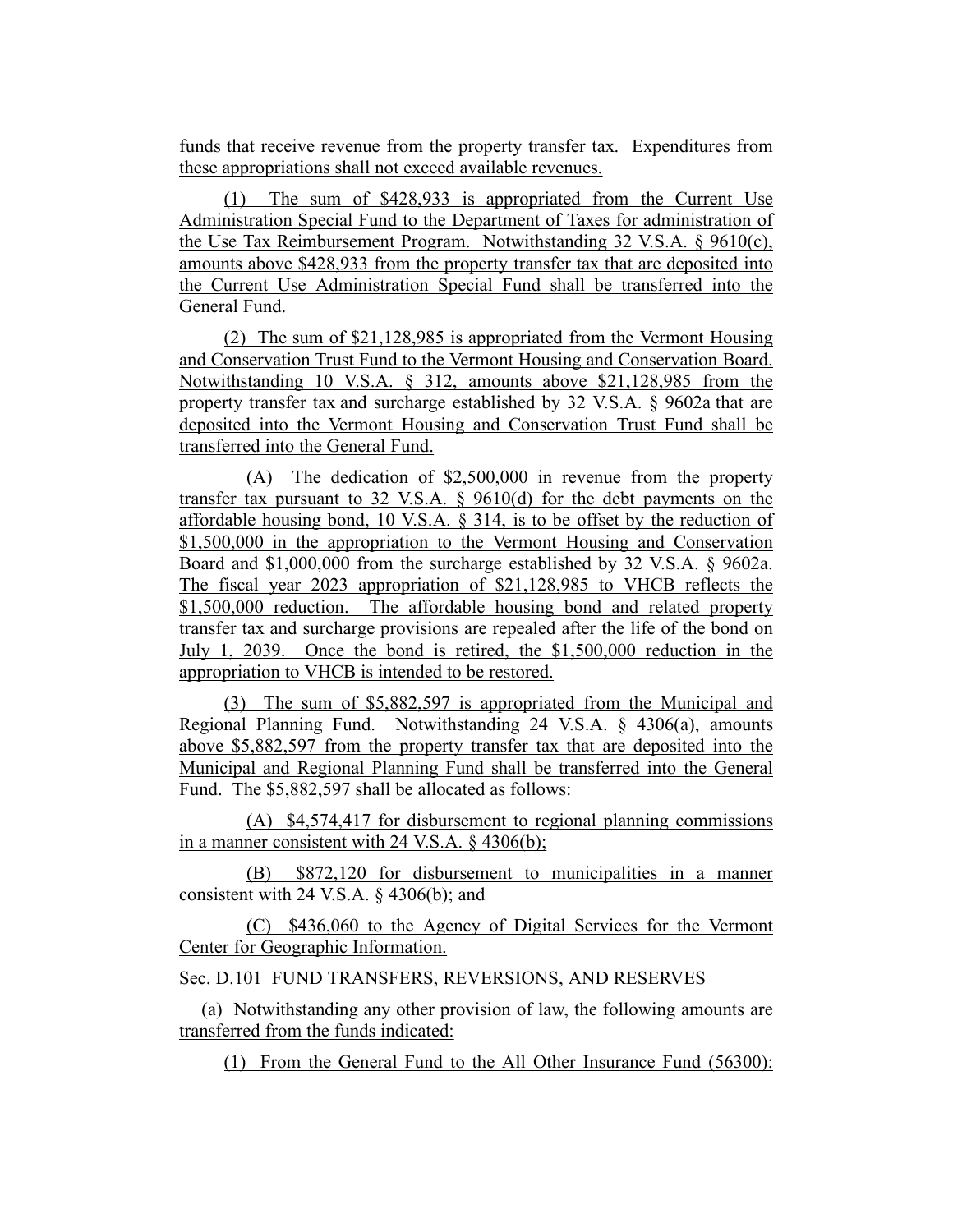\$1,000,000.

(2) From the General Fund to the Workers' Compensation Fund (56100): \$2,000,000.

(3) From the General Fund to the Enhanced 911 Special Fund (21711): \$1,300,000.

(4) From the General Fund to the Technology Modernization Special Fund created in Sec. E.105.1 of this act: \$16,760,000.

(5) From the Clean Water Fund (21932) established by 10 V.S.A. § 1388 to the Agricultural Water Quality Special Fund (21933) created under 6 V.S.A. § 4803: \$5,816,111.

(6) From the Clean Water Fund established by 10 V.S.A. § 1388 to the Lake in Crisis Response Program Special Fund (21938) created under 10 V.S.A. § 1315: \$50,000.

(7) From the Transportation Fund to the Downtown Transportation and Related Capital Improvement Fund (21575) established by 24 V.S.A. § 2796 to be used by the Vermont Downtown Development Board for the purposes of the Fund: \$523,966.

(b) Notwithstanding any provisions of law to the contrary, in fiscal year 2023:

(1) The following amounts shall be transferred to the General Fund from the funds indicated:

22005 AHS Central Office earned federal receipts \$4,641,960

| $22000$ THIS Central Office earlied redefial receipts $\phi$ is $0.11,000$ |              |
|----------------------------------------------------------------------------|--------------|
| 50300 Liquor Control Fund                                                  | \$20,400,000 |
| Caledonia Fair                                                             | \$5,000      |
| North Country Hospital Loan                                                | \$24,047     |
| Springfield Hospital promissory note                                       |              |
| repayment                                                                  | \$121,416    |

(2) The following estimated amounts, which may be all or a portion of unencumbered fund balances, shall be transferred from the following funds to the General Fund. The Commissioner of Finance and Management shall report to the Joint Fiscal Committee at its July meeting the final amounts transferred from each fund and certify that such transfers will not impair the agency, office, or department reliant upon each fund from meeting its statutory requirements.

| 21638 AG-Fees $&$ reimbursement – Court order | \$2,000,000 |
|-----------------------------------------------|-------------|
| 21928 Secretary of State Services Funds       | \$1,200,000 |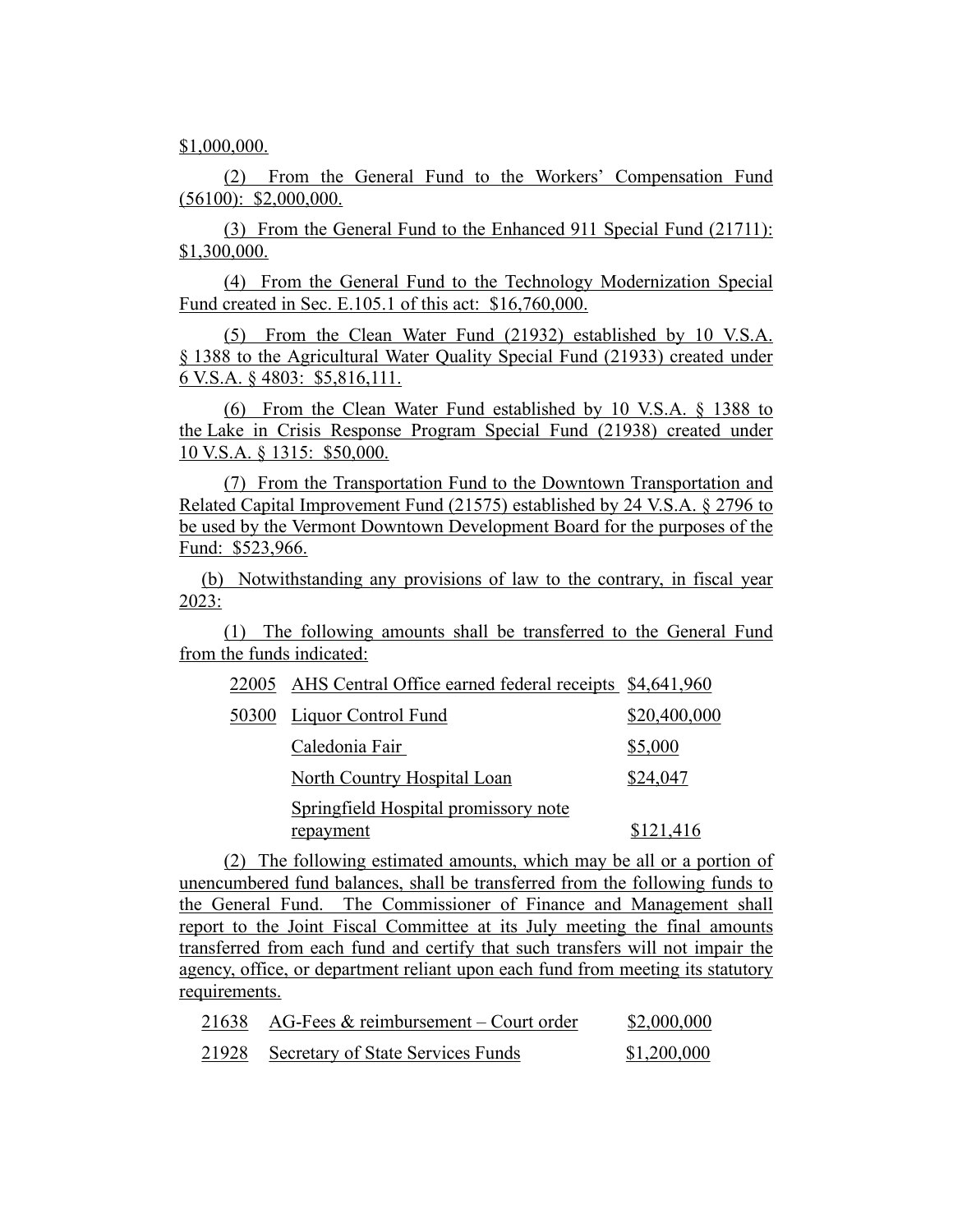| 62100 | <b>Unclaimed Property Fund</b> | \$1,773,425 |
|-------|--------------------------------|-------------|
|       | 21998 Cannabis Regulation Fund | \$3,059,478 |

(3) Notwithstanding 2016 Acts and Resolves No. 172, Sec. E. 228, \$45,664,476 of the unencumbered balances in the Insurance Regulatory and Supervision Fund (21075), the Captive Insurance Regulatory and Supervision Fund (21085), and the Securities Regulatory and Supervision Fund (21080) shall be transferred to the General Fund.

(4) Notwithstanding any provision of law to the contrary, in fiscal year 2023, the following amounts shall revert to the General Fund from the accounts indicated:

1210002000 Legislature \$205,000

(c) Notwithstanding any provisions of law to the contrary, in fiscal year 2023 the following estimated General Fund reserves shall be made:

(1) Pursuant to 32 V.S.A. § 308, an estimated amount of \$18,629,568 shall be reserved in the General Fund Budget Stabilization Reserve.

Sec. D.102 27/53 RESERVE

(a) \$3,020,000 from the General Fund shall be reserved in the 27/53 reserve in fiscal year 2022. This action is the fiscal year 2023 contribution to the reserve for the 53rd week of Medicaid as required by 32 V.S.A. § 308e and the 27th payroll reserve as required by 32 V.S.A. § 308e.

Sec. D.103 [Deleted.]

\* \* \* General Government \* \* \*

Sec. E.100 EXECUTIVE BRANCH POSITIONS

(a) The establishment of the following new positions is authorized in fiscal year 2023:

(1) Permanent classified positions:

(A) Agency of Agriculture, Food and Markets - Vermont Agriculture and Environmental Lab: one new VAEL Scientist IV; Chemistry.

(B) Department of Buildings and General Services – Fee for Space:

(i) one BGS Utility Mechanic;

(ii) three BGS Institutional Custodians; and

(iii) one BGS Maintenance Mechanic II.

(C) Department of Disabilities, Aging, and Independent Living's Administration and Support division:

(i) one Survey and Certification Non-clinical Manager;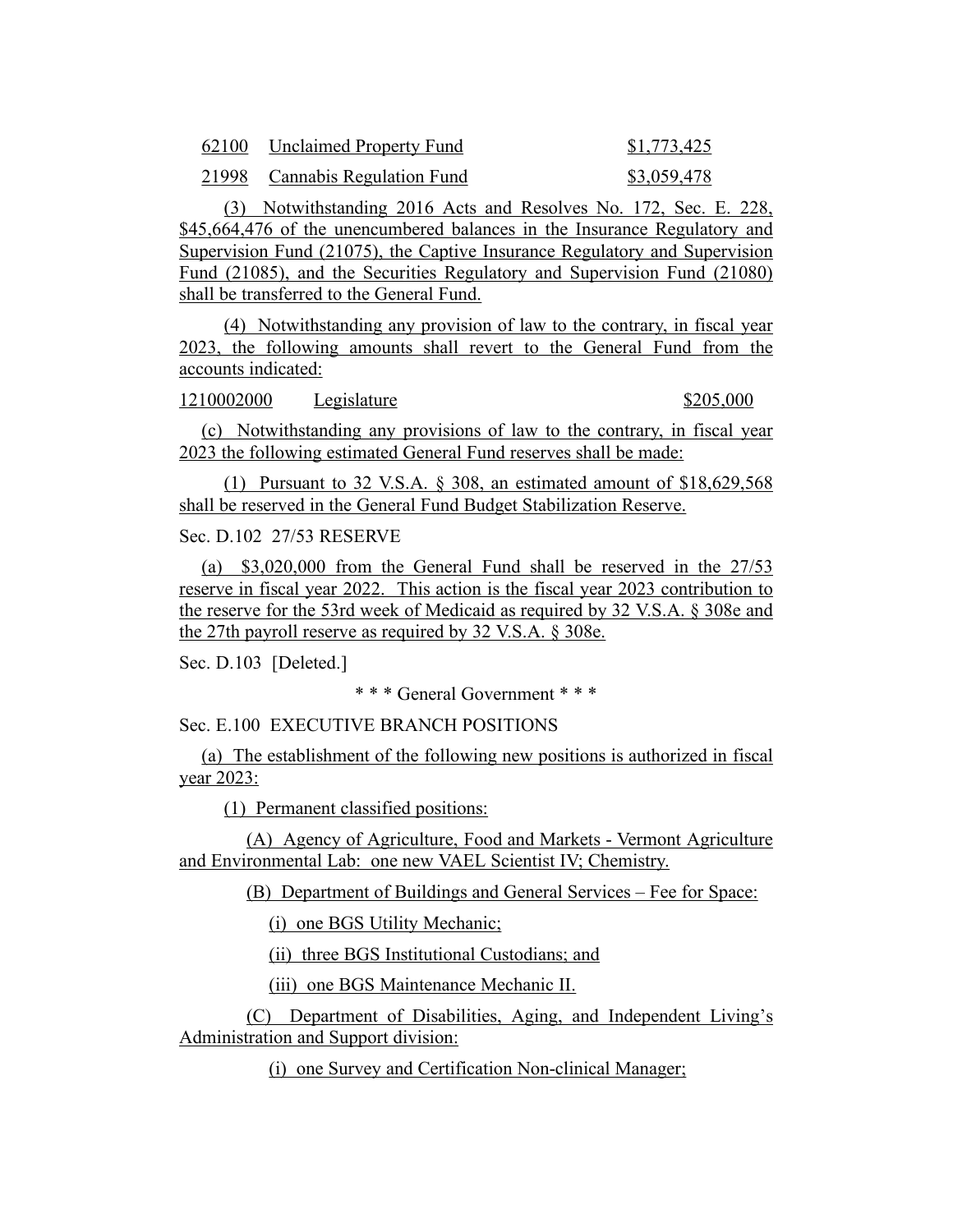(ii) three Nurse Surveyors;

(iii) one Administrative Assistant; and

(iv) one Office of Public Guardian Community Financial

Specialist.

(D) Department of Mental Health:

(i) one Suicide Prevention Director;

(ii) one Quality Control Specialist III;

(iii) one Staffing Office Manager;

(iv) five Mental Health Scheduling Coordinators;

(v) one DMH Psychologist;

(vi) one DMH Activity Therapist;

(vii) one Psychiatric Social Worker II;

(viii) two Food Service Workers;

(ix) two Cook Cs; and

(x) one Supervising Chef.

(E) Agency of Education:

(i) one School Facility Coordinator; and

(ii) one Communication Coordinator.

(F) Cannabis Control Board:

(i) two enforcement officers; and

(ii) one data analyst.

(G) State Treasurer: one Retirement Program Technician.

(H) Agency of Natural Resources Central Office:

(i) one Environmental Analyst VII; and

(ii) two Environmental Analyst V.

(2) Permanent Exempt Positions:

(A) Vermont Pension Investment Commission: one Principal Assistant.

(b) The conversion of the following limited-service positions to classified permanent status is authorized in fiscal year 2023 as follows:

(1) Department of Vermont Health Access: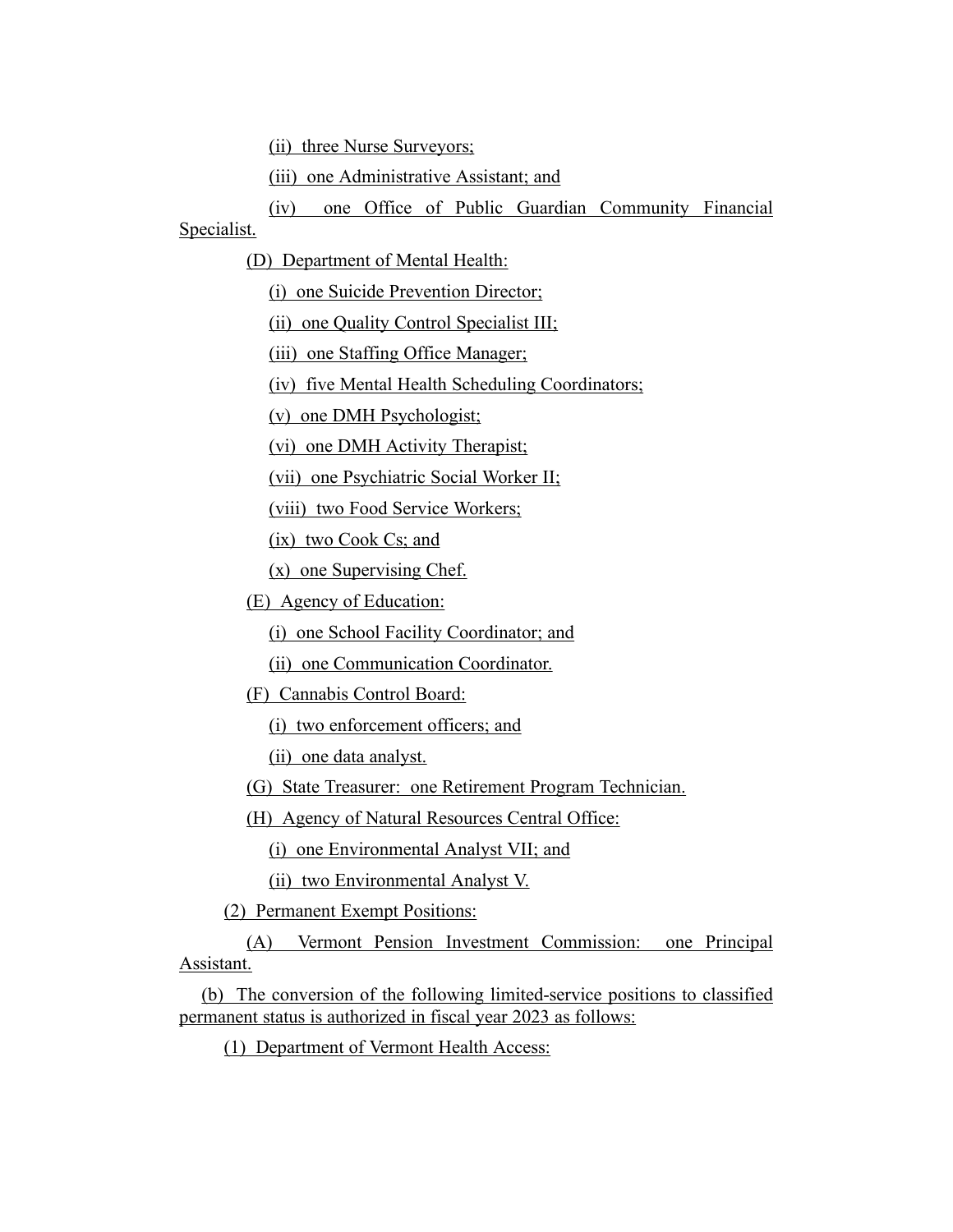(A) DVHA, Business Office Unit – one Financial Manager III;

(B) DVHA, Business Office Unit – one Grants Management Specialist;

(C) DVHA, Contracts & Grants Unit – two Contracts & Grants Administrators;

(D) DVHA, Contracts & Grants Unit – one Financial Manager I;

(E) DVHA, HAEEU – one Assister Program Manager;

(F) DVHA, HAEEU – seven Benefits Program Mentors;

(G) DVHA, HAEEU – two Business Analysts;

(H) DVHA, HAEEU – one Communications & Outreach Coordinator;

(I) DVHA, HAEEU – one Health Care Training/Community Manager;

(J) DVHA, HAEEU – seven Health Program Administrators;

(K) DVHA, HAEEU – three Healthcare Assistant Admin Is;

(L) DVHA, HAEEU – five Healthcare Assistant Admin IIs;

(M) DVHA, HAEEU – one VHC Business Process Coordinator;

(N) DVHA, HAEEU – one VHC Education & Outreach Coordinator;

(O) DVHA, HAEEU – five VHC Support Services Specialists;

(P) DVHA, HAEEU – 16 VT Healthcare Service Specialist Is;

(Q) DVHA, HAEEU – 25 VT Healthcare Service Specialist IIs;

(R) DVHA, HAEEU – five VT Healthcare Service Specialist IIIs;

(S) DVHA, Health Care Appeals Unit – five Fair Hearing Specialists;

> (T) DVHA, Health Care Appeals Unit – one Program Technician I; (U) DVHA, Legal Unit – one Staff Attorney II; and

(V) DVHA, Long Term Care Unit – three Long Term Care Specialist

(2) Department of Forests, Parks and Recreation – Forestry: one Forester III.

(3) State Treasurer: one Financial Manager.

Is.

(c) The establishment of the following new classified limited-service positions are authorized in fiscal year 2023 as follows: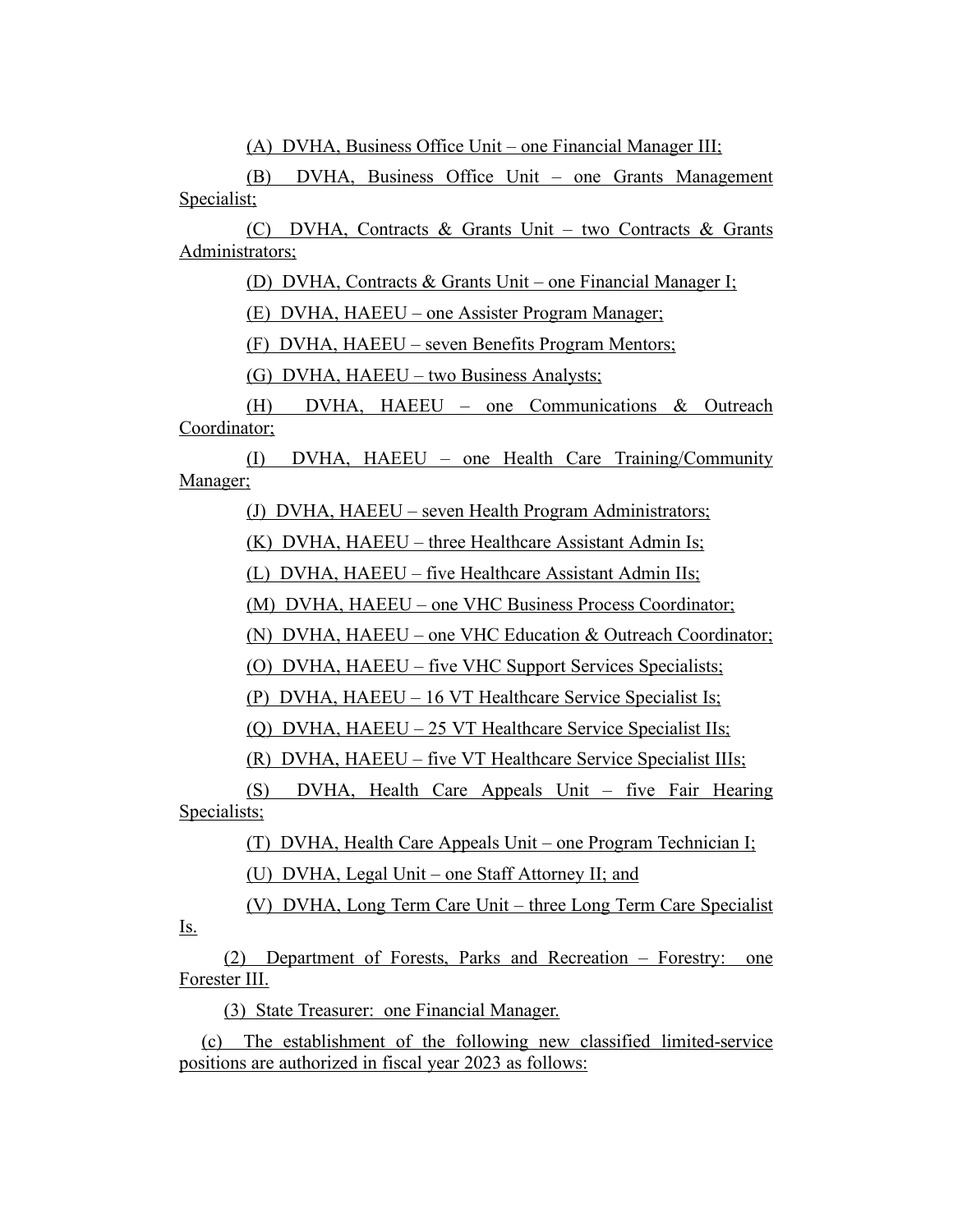(1) Department of Labor: three positions to assist with the UI Modernization project.

(2) Agency of Education:

(A) one Grants Manager; and

(B) three Monitoring Coordinators.

(3) Department of Environmental Conservation:

(A) one Environmental Analyst V.

(4) Department of Motor Vehicles – to support DMV Core Modernization Phase II:

(A) one Purchasing/Inventory & Facilities Specialist III,

(B) two Direct Client Service Specialist I,

(C) one Financial Specialist III, and

(D) one Direct Customer Service Specialist I.

(d) The establishment of the following new classified limited-service positions are authorized in fiscal year July 1, 2022 through December 31, 2024 as follows:

(1) Department of State's Attorneys and Sheriffs:

(A) ten Deputy State's Attorneys; and

(B) two Administrative Assistants.

(e) The transfer of the following exempt position is authorized in fiscal year 2023 as follows:

(1) From the Agency of Administration to the Office of the Attorney General:

(A) one Staff Attorney III.

(f) The establishment of two additional classified permanent Tax Examiner positions is authorized in the Department of Taxes beginning in fiscal year 2023.

(1) Department of Taxes:

(A) two Tax Examiners.

Sec. E.100.1 2014 Acts and Resolves No. 179, Sec. E.100(d), as amended by 2015 Acts and Resolves No. 4, Sec. 74; 2016 Acts and Resolves No. 172, Sec. E.100.2; 2017 Acts and Resolves No. 85, Sec. E.100.1; 2018 (Sp. Sess.) Acts and Resolves No. 11, Sec. E.100.1; 2020 Acts and Resolves No. 120, Sec. A.7; 2020 Act and Resolves No. 154, Sec. E.100.2; and by 2021 Acts and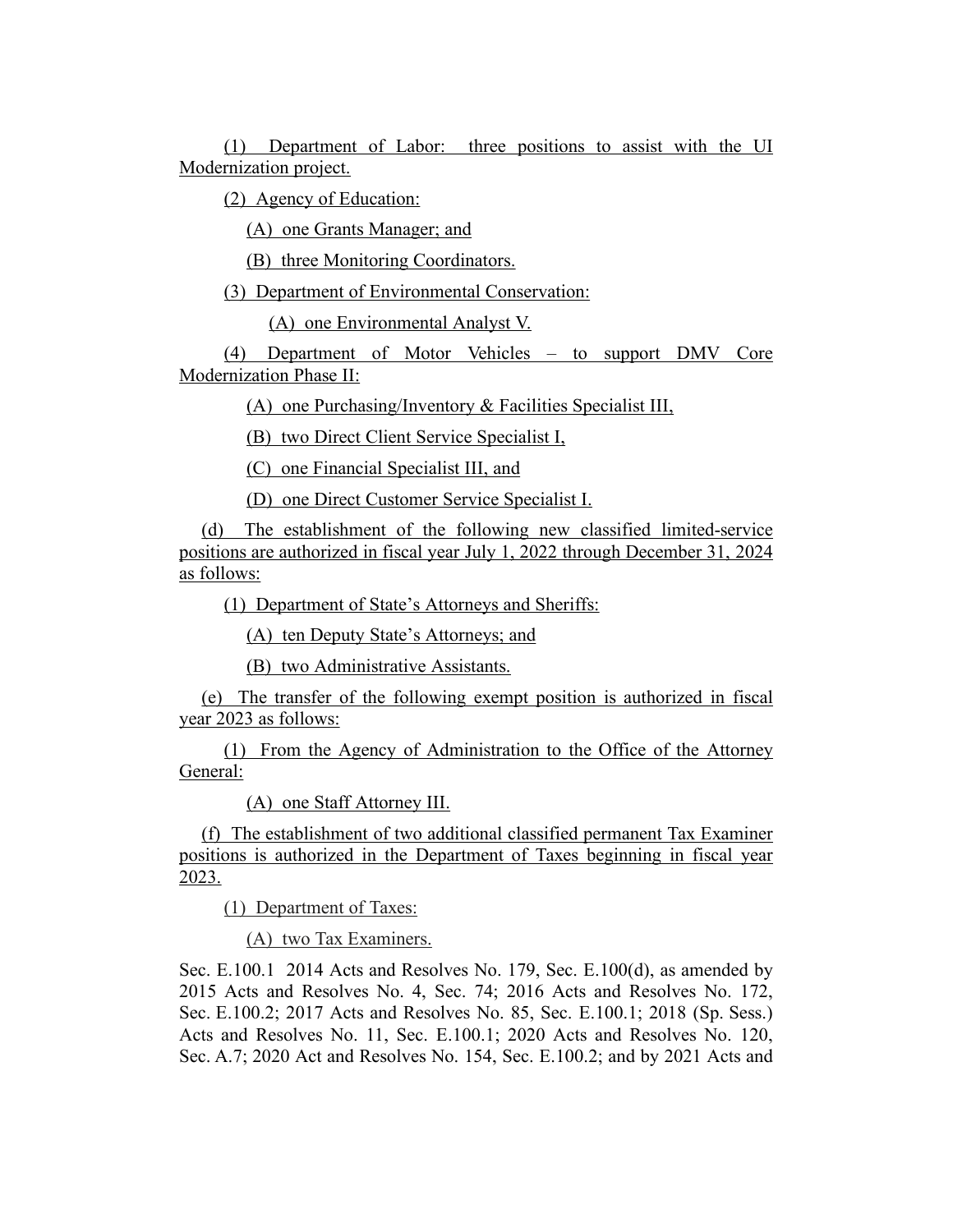Resolves No. 74, Sec. E.100.1, is further amended to read:

(d) Position Pilot Program. A Position Pilot is hereby created to assist participating departments in more effectively managing costs of overtime, compensatory time, temporary employees, and contractual work by removing the position cap with the goal of maximizing resources to the greatest benefit of Vermont taxpayers.

(1) Notwithstanding Sec. A.107 of this act, the Agency of Transportation, the Department for Children and Families, the Agency of Natural Resources, the Department of Buildings and General Services, the Department of Labor, the Department of Corrections, and the Department of Public Safety, the Department of State's Attorneys and Sheriffs, and the Vermont Veterans' Home shall not be subject to the cap on positions for the duration of the Pilot.

(A) The Department of Corrections is authorized to add only Correctional Officer I and II positions.

(B) The Department of State's Attorneys and Sheriffs is authorized to add only State's Attorney positions.

(C) The Vermont Veterans' Home is authorized to add direct care positions, including part-time positions. Prior to authorizing positions under subdivision (d)(2) of this section, the Secretary of Administration shall be provided the financial analysis from the Vermont Veterans' Home reviewed by the Commissioner of Finance and Management which demonstrates reduction in the cost of overtime expenses or other expenses equal to or greater than the projected cost of the positions for the current and successive fiscal year of operations.

\* \* \*

(7) This Pilot shall sunset on  $\frac{\text{H}_1 \cdot \text{H}_2}{\text{H}_1}$  and  $\frac{1}{\sqrt{25}}$ , unless extended or modified by the General Assembly.

(8) On or before January 15, 2019 Annually on or before January 15, the Commissioner of Human Resources, in coordination with the Vermont State Employees' Association (VSEA), shall provide a report on the total number of positions created under the authority of this section to the House and Senate Committees on Appropriations. The report shall include a recommendation on whether this program should be expanded and continue and, if so, should it be extended but remain in session law or be made permanent by codification in statute.

Sec. E.100.2 CHIEF PREVENTION OFFICER

(a) The Office of the Chief Prevention Officer shall coordinate all budget and policy initiatives across the full spectrum of the prevention continuum.

Sec. E.105 3 V.S.A. § 3303 is amended to read: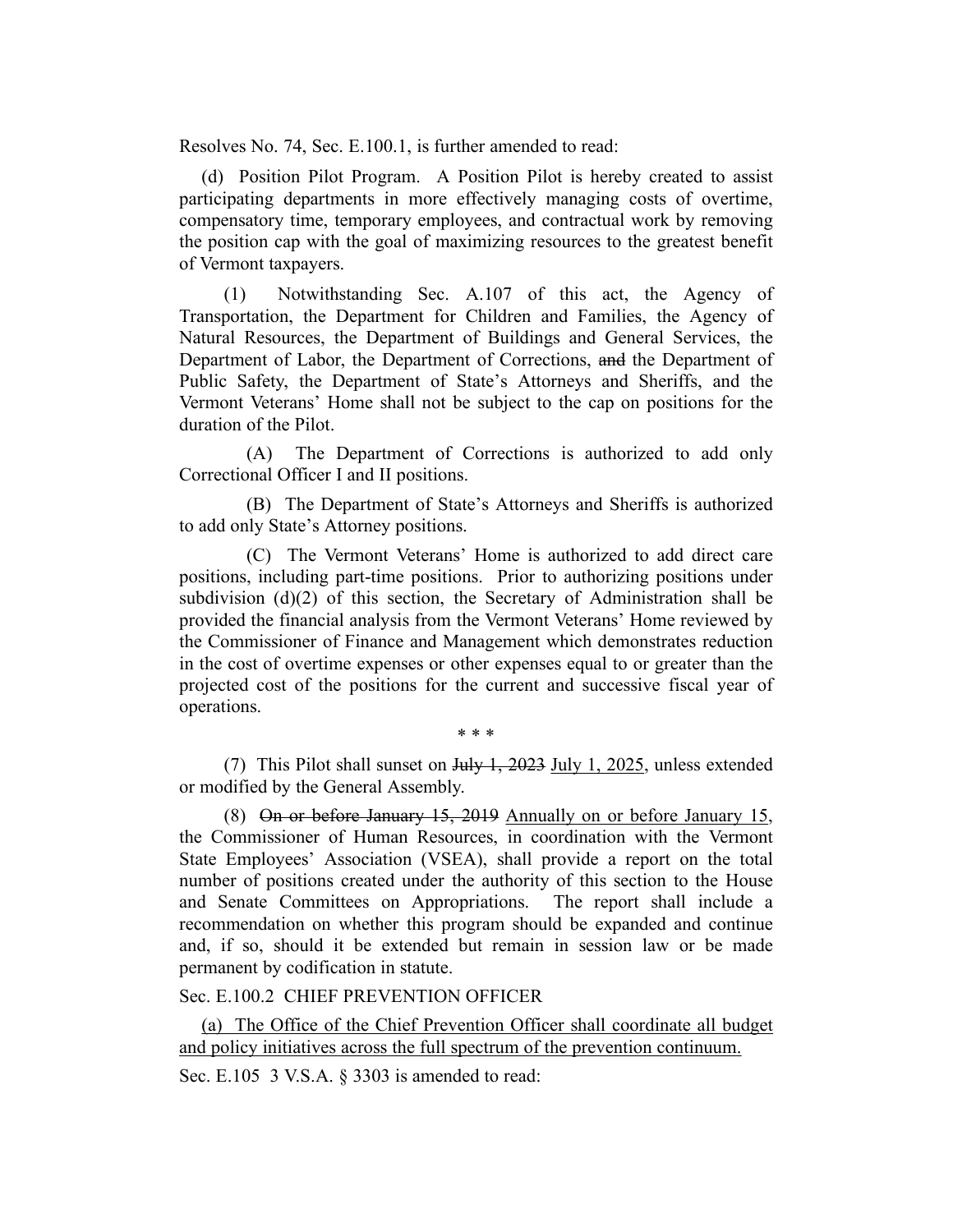§ 3303. REPORTING, RECORDS, AND REVIEW REQUIREMENTS

(a) Annual report and budget. The Secretary shall submit to the General Assembly, concurrent with the Governor's annual budget request required under 32 V.S.A. § 306, an annual report for information technology and cybersecurity. The report shall reflect the priorities of the Agency and shall include:

(1) performance metrics and trends, including baseline and annual measurements, for each division of the Agency;

(2) a financial report of revenues and expenditures to date for the current fiscal year;

(3) costs avoided or saved as a result of technology optimization for the previous fiscal year;

(4) an outline summary of information, including scope, schedule, budget, and status for information technology projects with total costs of \$500,000.00 or greater;

(5) an annual update to the strategic plan prepared pursuant to subsection (c) of this section;

(6) a summary of independent reviews as required by subsection (d) of this section; and

(7) the Agency budget submission; and

(8) a report on the expenditures of the Technology Modernization Special Fund, a list of projects receiving funding from the Fund in the prior fiscal year, and a list of prioritized recommendations for projects to be funded from the Fund in the next fiscal year.

\* \* \*

Sec. E.105.1 3 V.S.A. § 3305 is added to read:

§ 3305. TECHNOLOGY MODERNIZATION SPECIAL FUND

(a) Creation. There is created the Technology Modernization Special Fund, to be administered by the Agency of Digital Services. Monies in the Fund shall be used to purchase, implement, and upgrade technology platforms, systems, and cybersecurity services used by State agencies and departments to carry out their statutory functions.

(b) Funds. The Fund shall consist of:

(1) any amounts transferred or appropriated to it by the General Assembly; and

(2) any interest earned by the Fund.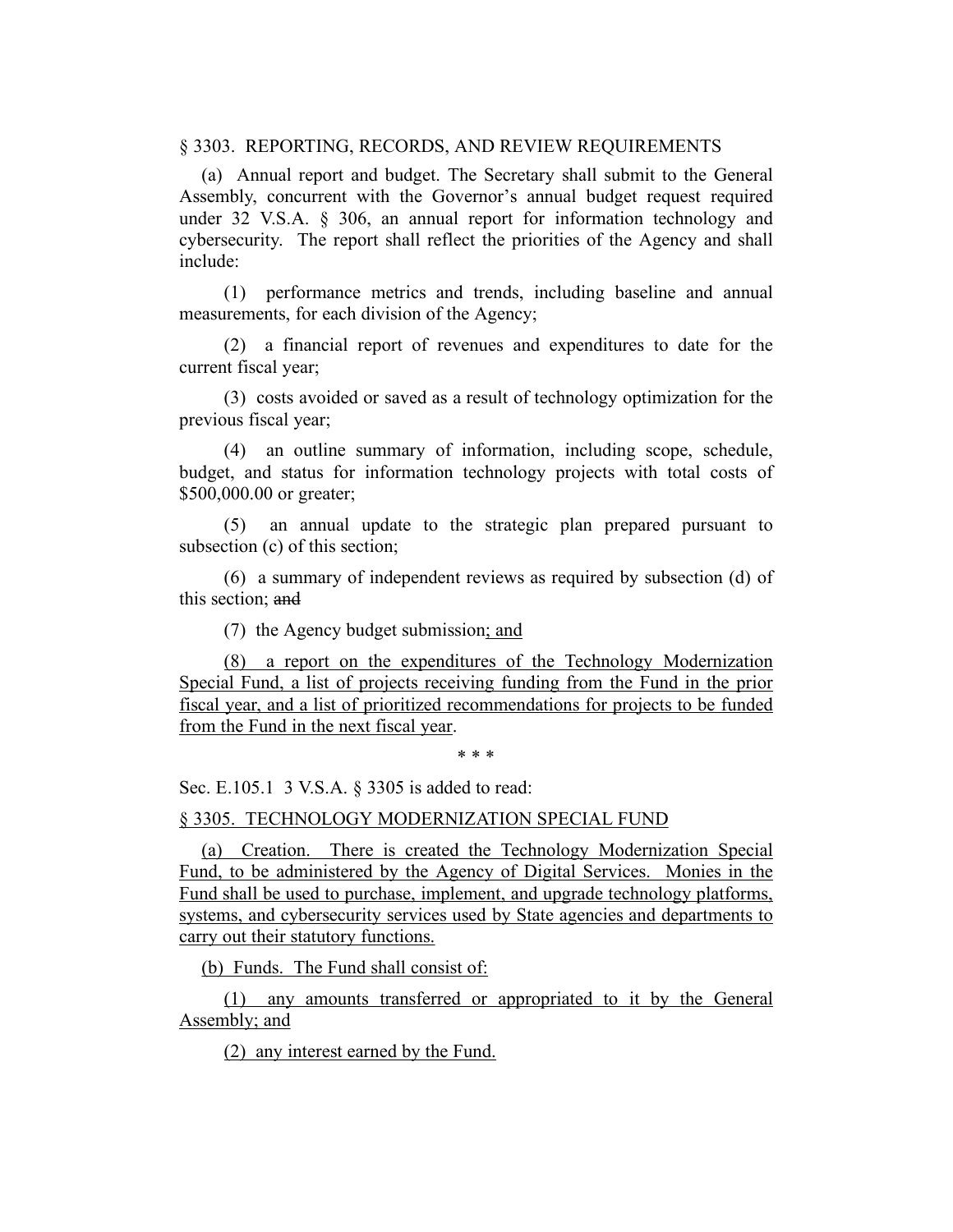(c) Fund balance. Any balance remaining at the end of the fiscal year shall remain in the Fund.

(d) Receipts. The Commissioner of Finance and Management may anticipate receipts to this Fund and issue warrants based thereon.

(e) Priorities. The General Assembly shall prioritize projects to receive monies from the Fund based on recommendations from the Chief Information Officer submitted pursuant to subsection 3303(a) of this title.

# Sec. E.105.2 FISCAL YEAR 2023; TECHNOLOGY MODERNIZATION SPECIAL FUND; AUTHORIZATIONS

(a) In fiscal 2023, the following expenditures are authorized from the Technology Modernization Special Fund to the projects described in this section:

(1) the sum of \$11,800,000 for Enterprise Resource Planning (ERP) system upgrade of core statewide financial accounting system and integration with the Vermont Department of Labor and the Agency of Transportation financial systems;

(2) the sum of \$1,800,000 for continued implementation of the Workplace Information Management System for property management at the Department of Buildings and General Services;

(3) the sum of \$960,000 for the Fire Safety System Modernization to replace the current technology with a modern platform to improve records management and public interaction functionalities related to permitting and licensing; and

(4) the sum of \$2,200,000 for a case management system at the Office of the Attorney General.

(b) The expenditures authorized in subdivision (a)(1) of this section shall only be released following approval by the Joint Information Technology Oversight Committee upon a review of the following documentation as provided by the Agency of Digital Services, the Agency of Administration, and the Joint Fiscal Office's IT consultant:

(1) adequacy of departmental readiness;

(2) the responsiveness of requests for proposals; and

(3) results of the independent review.

# Sec. E.106 EXECUTIVE BRANCH FEES AND FUND DEFICITS; PROPOSED INCREASES AND FOREGONE REVENUE; REPORT

(a) According to the report submitted by the Commissioner of Finance and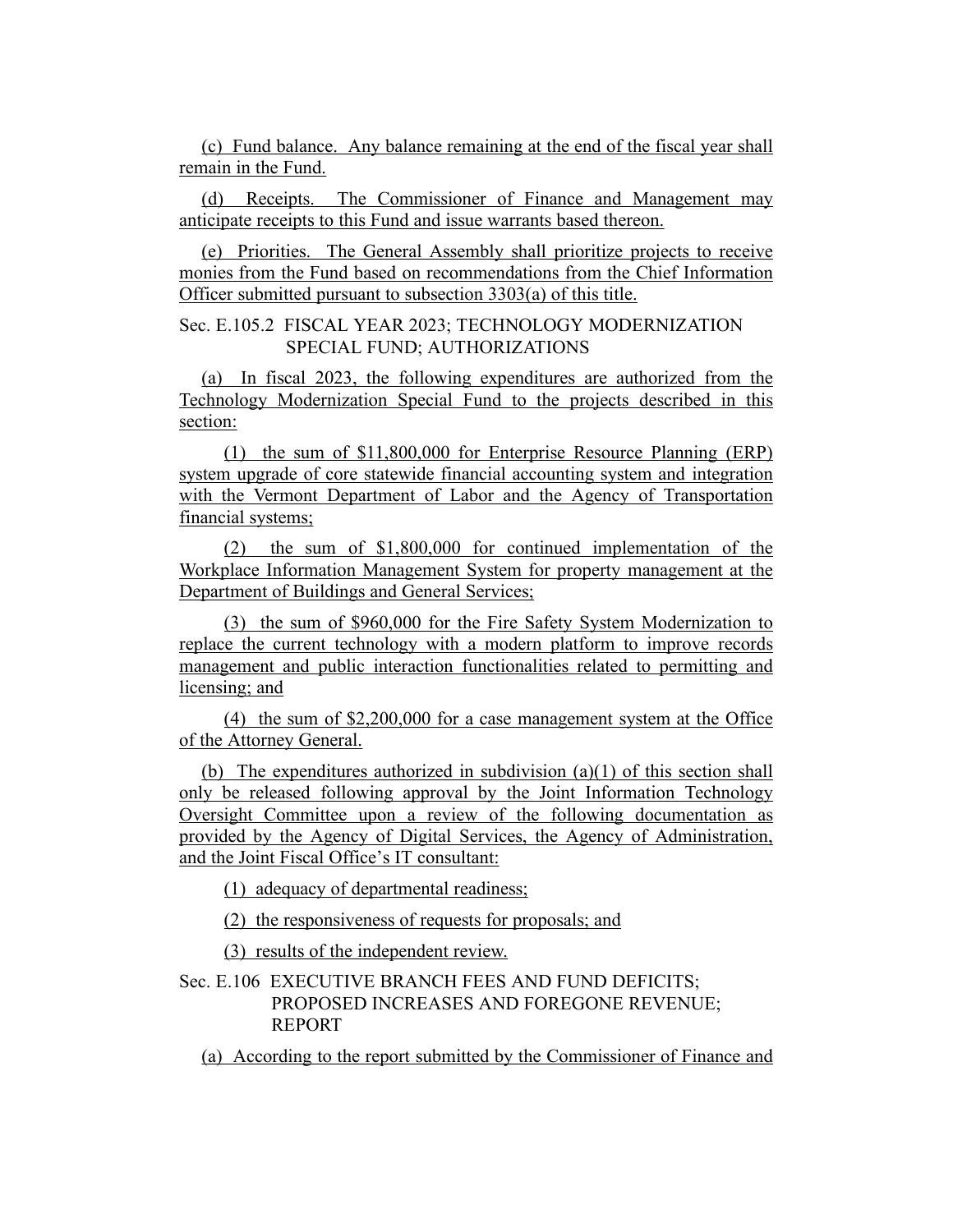Management pursuant to 2021 Acts and Resolves No. 74, Sec. E.106, \$22,000,000 in revenue was foregone in one fiscal year due to lack of inflationary increases in certain fees, including Agency of Transportation fees.

(b) On or before November 15, 2022, the Commissioner of Finance and Management shall submit an inventory of all existing fees within State government to the Joint Fiscal Committee in Excel format. This inventory shall include all fees collected by the Executive Branch, the Attorney General, and the State Treasurer, as well as fees collected by the Judicial Branch. For fees within the Judicial Branch, the Commissioner shall have the assistance of the State Court Administrator. The fee inventory shall contain the following information for each fee in existence on the preceding July 1:

(1) the statutory authorization and termination date if any;

(2) its current rate or amount and the date this was last set or adjusted by the General Assembly or by the Joint Fiscal Committee;

(3) the fund into which its revenues are deposited;

(4) the revenues derived from it in each of the two previous fiscal years and an estimate of what will be collected in the current fiscal year; and

(5) in the case of licensing and registration fees, whether the fee is collected annually, biennially, or on some other set time frame.

(c) On or before November 15, 2022, the Secretary of State shall submit an inventory of its existing fees to the Joint Fiscal Committee in Excel format. The fee inventory shall contain the following information for each fee in existence on the preceding July 1:

(1) the statutory authorization and termination date if any;

(2) its current rate or amount and the date this was last set or adjusted by the General Assembly or by the Joint Fiscal Committee;

(3) the fund into which its revenues are deposited;

(4) the revenues derived from it in each of the two previous fiscal years and an estimate of what will be collected in the current fiscal year; and

(5) in the case of licensing and registration fees, whether the fee is collected annually, biennially, or on some other set time frame.

(d) On or before November 15, 2022, the Commissioner of Finance and Management shall provide a list of all funds to the Joint Fiscal Committee for which one or both of the following conditions are true:

(A) the fund was in a deficit at the end of the most recent fiscal year or is expected to be in a deficit at the end of the current fiscal year; or

(B) general funds were needed in any of the last three years to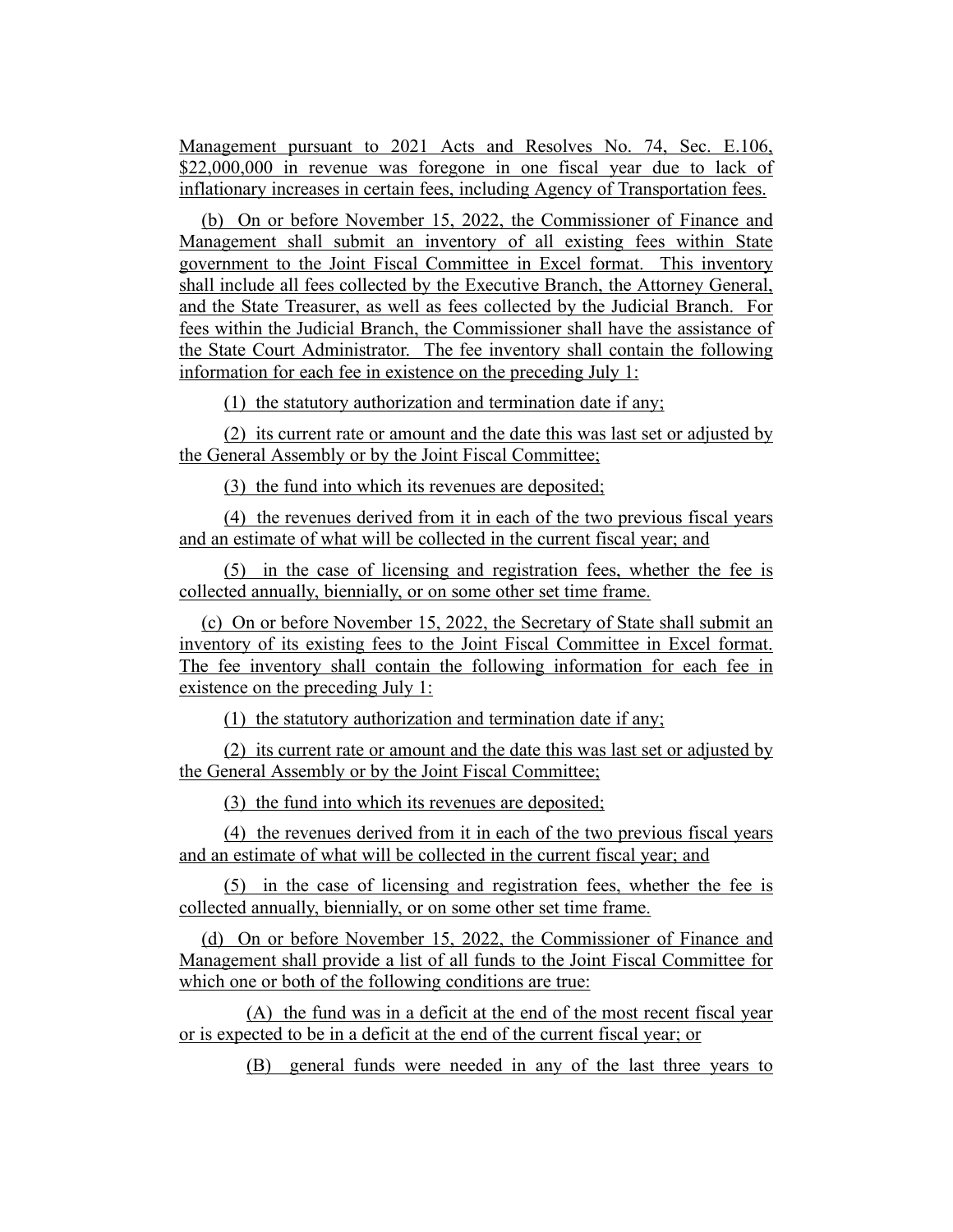address a fund deficit or to support the related operating costs of programs supported by the fund.

(e) On or before January 15, 2023, the Commissioner of Finance and Management shall submit a report to the General Assembly that provides a list of programs by department where the fees do not fully cover the cost of providing the service or regulatory function.

Sec. E.106.1 32 V.S.A. § 1001b is added to read:

§ 1001b. CAPITAL EXPENDITURE CASH FUND

(a) Creation. There is hereby created the Capital Expenditure Cash Fund to be administered by the Commissioner of Finance and Management, in consultation with the State Treasurer, for the purpose of using general funds to defray the costs of future capital expenditures that would otherwise be paid for using the State's general obligation bonding authority and debt service obligations.

(b) Fund. The Fund may consist of:

(1) any appropriations or transfers made by the General Assembly; and

(2) any interest earned by the Fund.

(c) Use of funds. Monies in the Fund shall only be used for:

(1) costs associated with a proposed capital project that occur prior to the construction phase of that project, including feasibility, planning, design, and engineering and architectural costs;

(2) projects with an anticipated lifespan of less than 20 years;

(3) costs associated with the early redemption of general obligation bonds; and

(4) other eligible capital projects receiving an appropriation from the General Assembly.

(d) Fund balance. All balances in the Fund at the end of any fiscal year shall be carried forward and remain part of the Fund.

(e) Early redemption transfer. If any expenditures are made from the Fund or the General Assembly appropriates general funds to pay for the early redemption of general obligation bonds pursuant to subdivision  $(c)(3)$  of this section, then an amount equal to the reduction in debt service required in any fiscal year resulting from that redemption shall be transferred to the Fund.

Sec. E.106.2 CAPITAL EXPENDITURE CASH FUND; ANALYSIS

(a) The Commissioner of Finance and Management, in consultation with the Joint Fiscal Office and the State Treasurer, shall analyze and make recommendations on: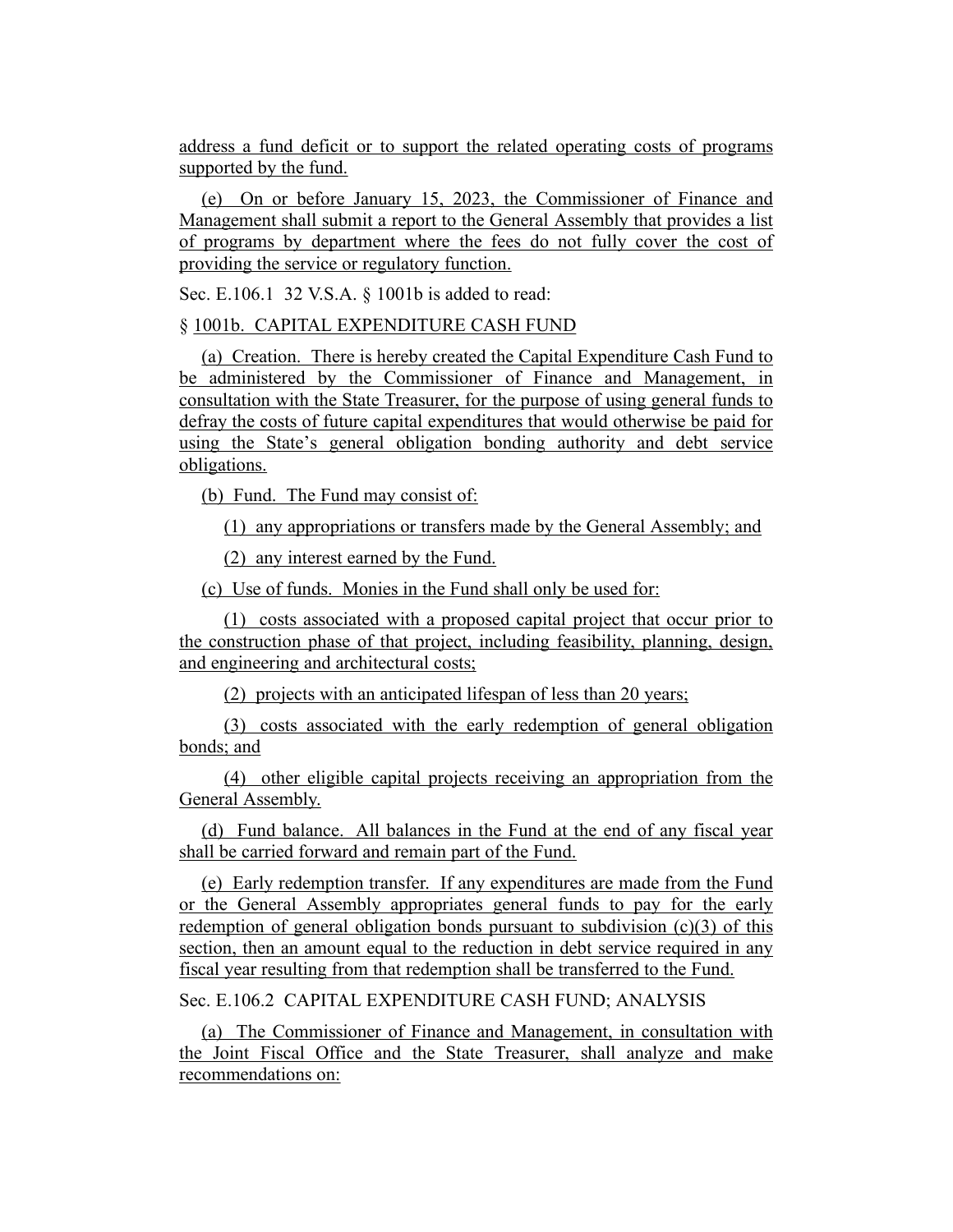(1) a dedicated revenue source or State fiscal capacity to fund the Capital Expenditure Cash Fund; and

(2) for any revenue source or State fiscal capacity identified in subdivision (1) of this subsection, an analysis of the benefits and costs of dedicating this revenue source to the Capital Expenditure Cash Fund in comparison to other identified unfunded State fiscal pressures.

(b) On or before January15, 2023, the Commissioner of Finance and Management shall submit any recommendations to the House Committees on Appropriations and on Corrections and Institutions and the Senate Committees on Appropriations and on Institutions.

#### Sec. E.107 CORONAVIRUS RELIEF FUND APPROPRIATIONS; REVERSION AND REALLOCATION; REPORTS

(a) From July 1, 2022 through September 30, 2022, the Commissioner of Finance and Management is authorized to revert all unobligated Coronavirus Relief Fund (CRF) appropriations and allocate the monies for expenditure pursuant to 32 V.S.A. § 511 to any agency or department for CRF-eligible costs incurred from March 1, 2020 through December 31, 2021.

(b) The Commissioner of Finance and Management shall report at the September meeting of the Joint Fiscal Committee on final CRF activity and if any monies will be returned to the federal government.

### Sec. E.126 TRANSFER OF FUNDS WITHIN LEGISLATIVE BRANCH

(a) Notwithstanding 32 V.S.A. § 706, in fiscal year 2023, appropriations within the Legislative Branch may be transferred between respective offices to ensure a balanced close-out in the fiscal year.

### Sec. E.126.1 DECARBONIZATION OF PUBLIC PENSION FUNDS; JOINT PUBLIC PENSION OVERSIGHT COMMITTEE; REPORT

(a) Study. The Joint Public Pension Oversight Committee shall, in consultation with the State Treasurer, the Chair of the Vermont Pension Investment Commission, and any interested stakeholders with investment and environmental expertise, develop a strategy and timeline for the policies of the State to decarbonize the investments of the Vermont State Employees' Retirement System, the State Teachers' Retirement System, and the Municipal Employees' Retirement System. The strategy and timeline developed by the Committee shall be in accordance with sound investment criteria and consistent with the fiduciary obligations of the Retirement Board for the Vermont State Employees' Retirement System, the Board of Trustees for the Vermont Teachers' Retirement System, and the Retirement Board of the Municipal Employees' Retirement System. In developing the strategy and plan, the Committee shall consider the feasibility of different decarbonization strategies, including divestment to the fullest extent possible, and review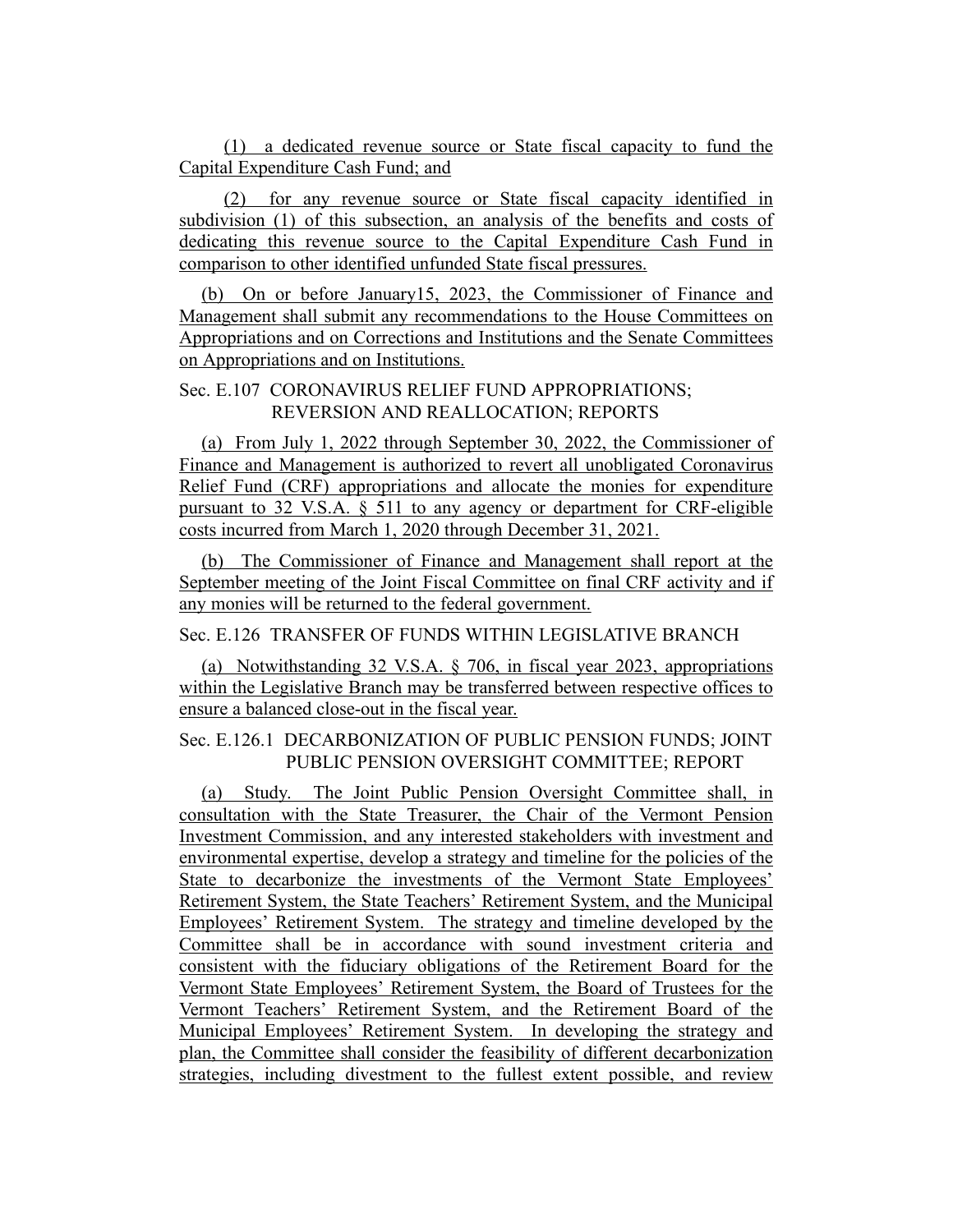models used in New York and in other states for decarbonization.

(b) Assistance. The Committee shall have the fiscal assistance of the Vermont Pension Investment Commission to conduct the work described in subsection (a) of this section.

(c) Report. On or before January 15, 2023, the Committee shall submit a report on the strategy and timeline described in subsection (a) of this section to the House and Senate Committees on Government Operations.

Sec. E.128 [Deleted.]

Sec. E.128.1 FARMERS' NIGHT CONCERT SERIES APPROPRIATION

(a) The Office of the Sergeant at Arms is authorized to use not more than \$10,000 from resources available within the General Assembly's budget to provide honoraria to speakers and performing groups who are invited to participate in the 2023 Farmers' Night Concert Series and who are not otherwise sponsored or compensated for their participation.

Sec. E.134 VERMONT MUNICIPAL EMPLOYEES' RETIREMENT SYSTEM; FISCAL YEARS 2023–2026; RATES

(a) Notwithstanding the provisions of 24 V.S.A. § 5064(b), for the period from July 1, 2022 through June 30, 2023, contributions shall be made by:

(1) Group A members at the rate of 3.5 percent of earnable compensation;

(2) Group B members at the rate of 5.875 percent of earnable compensation;

(3) Group C members at the rate of 11 percent of earnable compensation; and

(4) Group D members at the rate of 12.35 percent of earnable compensation.

(b) Notwithstanding the provisions of 24 V.S.A. § 5064(b), for the period from July 1, 2023 through June 30, 2024, contributions shall be made by:

(1) Group A members at the rate of 3.75 percent of earnable compensation;

(2) Group B members at the rate of 6.125 percent of earnable compensation;

(3) Group C members at the rate of 11.25 percent of earnable compensation; and

(4) Group D members at the rate of 12.6 percent of earnable compensation.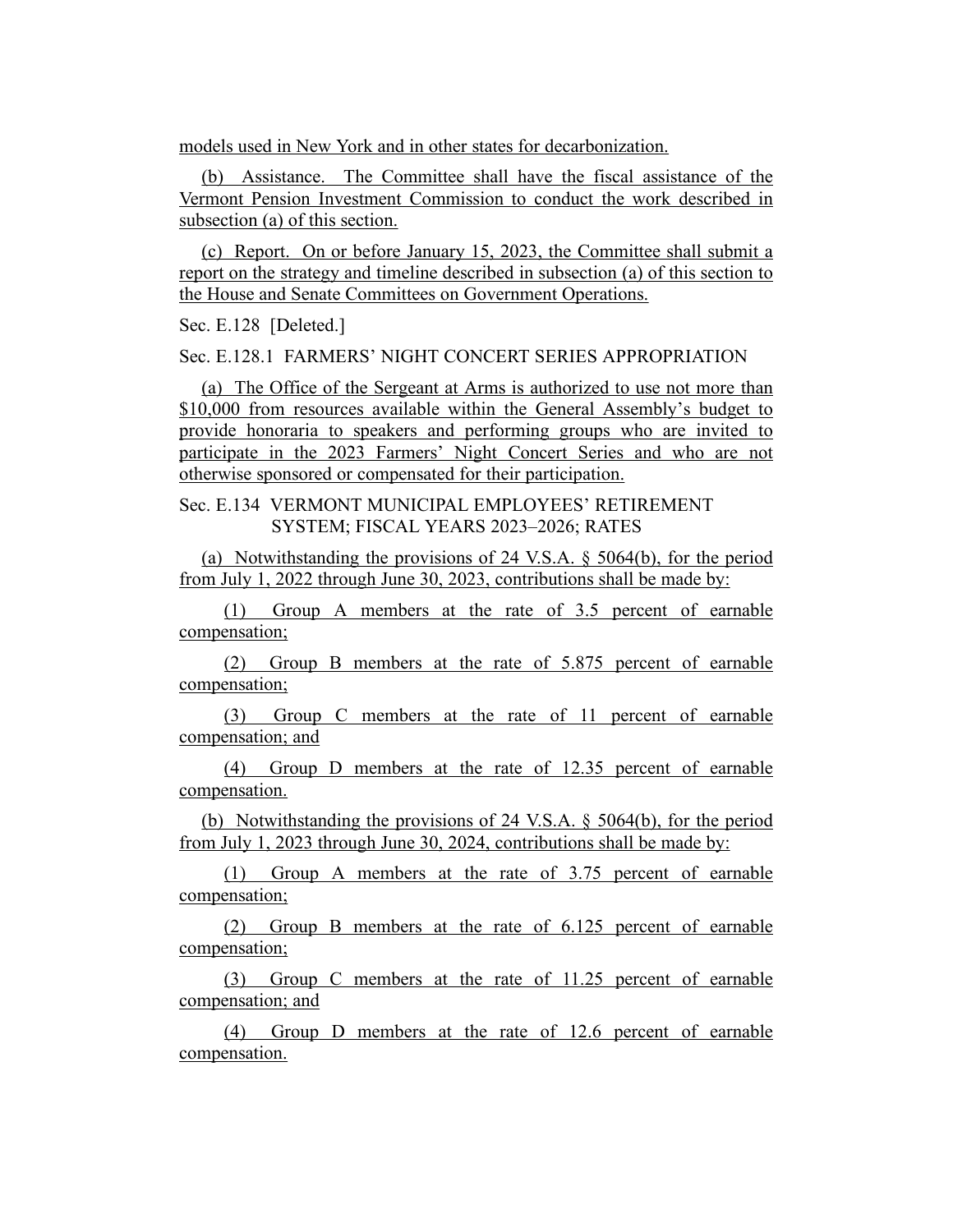(c) Notwithstanding the provisions of 24 V.S.A. § 5064(b), for the period from July 1, 2024 through June 30, 2025, contributions shall be made by:

(1) Group A members at the rate of 4 percent of earnable compensation;

(2) Group B members at the rate of 6.375 percent of earnable compensation;

(3) Group C members at the rate of 11.5 percent of earnable compensation; and

(4) Group D members at the rate of 12.85 percent of earnable compensation.

(d) Notwithstanding the provisions of 24 V.S.A. § 5064(b), for the period from July 1, 2025 through June 30, 2026, contributions shall be made by:

(1) Group A members at the rate of 4.25 percent of earnable compensation;

(2) Group B members at the rate of 6.625 percent of earnable compensation;

(3) Group C members at the rate of 11.75 percent of earnable compensation; and

(4) Group D members at the rate of 13.1 percent of earnable compensation.

Sec. E.134.1 3 V.S.A. § 522 is amended to read:

§ 522. VERMONT PENSION INVESTMENT COMMISSION

\* \* \*

(i) Assistance and expenses.

(1) The Commission shall have the administrative and technical support of the Office of the State Treasurer.

(2) The Commission may collect proportionally from the funds of the three retirement systems and any individual municipalities that have been allowed to invest their retirement funds pursuant to subsection 523(a) of this title, any expenses incurred that are associated with carrying out its duties, and any expenses incurred by the Treasurer's office in support of the Commission.

 $(3)(2)$  The Attorney General shall serve as legal advisor to the Commission.

Sec. E. 134.2 3 V.S.A. § 524 is added to read:

## § 524. VERMONT PENSION INVESTMENT COMMISSION SPECIAL FUND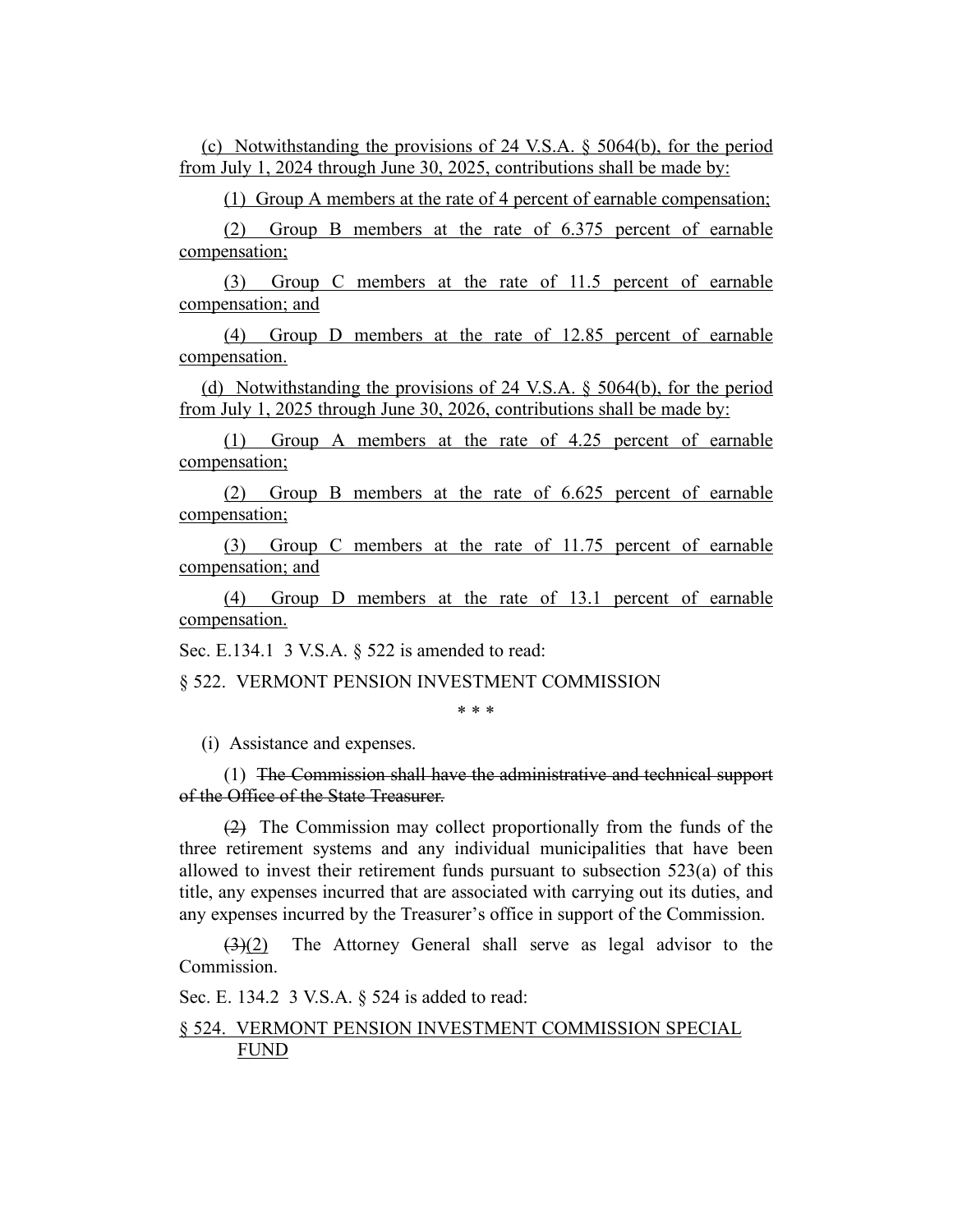(a) Creation. There is hereby created the Vermont Pension Investment Commission Special Fund, administered by the Vermont Pension Investment Commission, for the purpose of receiving funds transferred to the Commission pursuant to subsection 523(i) of this title. Monies in the Fund shall be used to pay expenses associated with carrying out the Commission's duties.

(b) Funds. The Fund shall consist of:

(1) any amounts collected and transferred by the three retirement systems and any individual municipalities that have been allowed to invest their retirement funds pursuant to subsection 523(a) of this title;

(2) any amounts transferred or appropriated to it by the General Assembly; and

(3) any interest earned by the Fund.

# Sec. E.134.3 VERMONT PENSION INVESTMENT COMMISSION; SOURCE OF FUNDS

(a) The funds appropriated in Sec. B.134.1 of this act are costs to the State's pension funds and have been considered in each pension systems' actuarial valuations but have not been included in the funds appropriated in Secs. B.133, B.134, and B.514.1 of this act.

(b) The funds appropriated from the pension systems for administrative costs in Secs. B.133, B.134, and B.514.1 of this act are intended to provide spending authority needed to transfer funds from the State's pension systems to the Treasurers Retirement Admin Costs fund (21520) to cover the portion of the Treasurer's budget attributable to the State's pension systems.

# Sec. E.134.4 MEMBERSHIP TRANSFER OF CERTAIN SHERIFF DEPARTMENT EMPLOYEES; COSTS; MUNICIPAL EMPLOYEES' RETIREMENT SYSTEM; STATE TREASURER; REPORT

(a) The State Treasurer, in consultation with the Joint Pension Oversight Committee shall, with assistance of actuarial analysis, determine the costs associated with transferring the membership of:

(1) certified law enforcement officials employed by county sheriff departments from Group F in the Vermont State Employees' Retirement System to a Group D membership in the Vermont Municipal Employees' Retirement System; and

(2) support staff employed by county sheriff departments from Group F in the Vermont State Employees' Retirement System to Group A, B, or C in the Vermont Municipal Employees' Retirement System.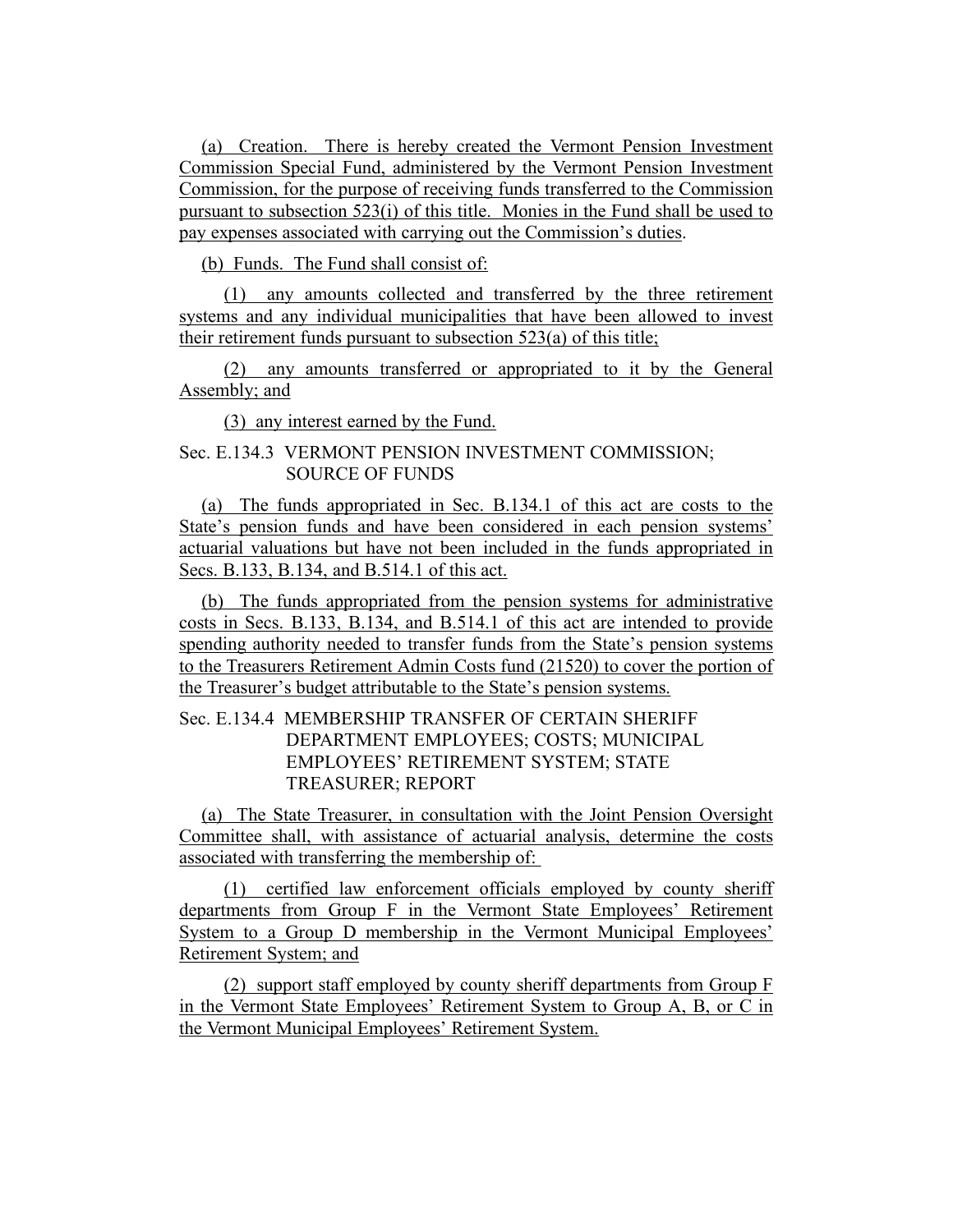(b) On or before October 1, 2022, the State Treasurer shall submit a report to the House Committees on Appropriations and on Government Operations and the Senate Committees on Appropriations and on Government Operations that includes the results of the study described in subsection (a) of this section. The report shall include an inventory of all employees, as of a specified date, for each county sheriff department with the current enrollment status of each employee in a State or municipal pension system by group; or if the employee is not enrolled in a State or municipal pension system; or is enrolled in another retirement system.

Sec. E.136.1 2017 Acts and Resolves No. 79, Sec. 13, as amended by 2020 Acts and Resolves No. 120, Sec. A.8, and 2021 Acts and Resolves No. 44, Sec. 2, is further amended to read:

## Sec. 13. STATE ETHICS COMMISSION FUNDING SOURCE SURCHARGE; REPEAL

(a) Surcharge.

(1) Notwithstanding the provisions of 3 V.S.A. § 2283(c) setting forth the purpose and rate of charges collected in the Human Resource Services Internal Service Fund, in fiscal year 2018 and thereafter, a surcharge of up to 2.3 percent, but no greater than the cost of the activities of the State Ethics Commission set forth in Sec. 7 of this act, on the per-position portion of the charges authorized in 3 V.S.A.  $\S$  2283(c)(2) shall be assessed to all Executive Branch agencies, departments, and offices and shall be paid by all assessed entities solely with State funds.

(2) The amount collected shall be accounted for within the Human Resource Services Internal Service Fund and used solely for the purposes of funding the activities of the State Ethics Commission set forth in Sec. 7 of this act.

(b) Repeal. This section shall be repealed on July 1, 2022 July 1, 2025.

Sec. E.139 GRAND LIST LITIGATION ASSISTANCE

(a) Of the funds appropriated in Sec. B.139 of this act, \$9,000 shall be transferred to the Attorney General and \$70,000 shall be transferred to the Department of Taxes, Division of Property Valuation and Review and reserved and used with any remaining funds from the amount previously transferred for final payment of expenses incurred by the Department or towns in defense of grand list appeals regarding the reappraisals of the hydroelectric plants and expenses incurred to undertake complex commercial and utility property appraisals conducted by the Department to aid town valuations.

Sec. E.142 PAYMENTS IN LIEU OF TAXES

(a) This appropriation is for State payments in lieu of property taxes under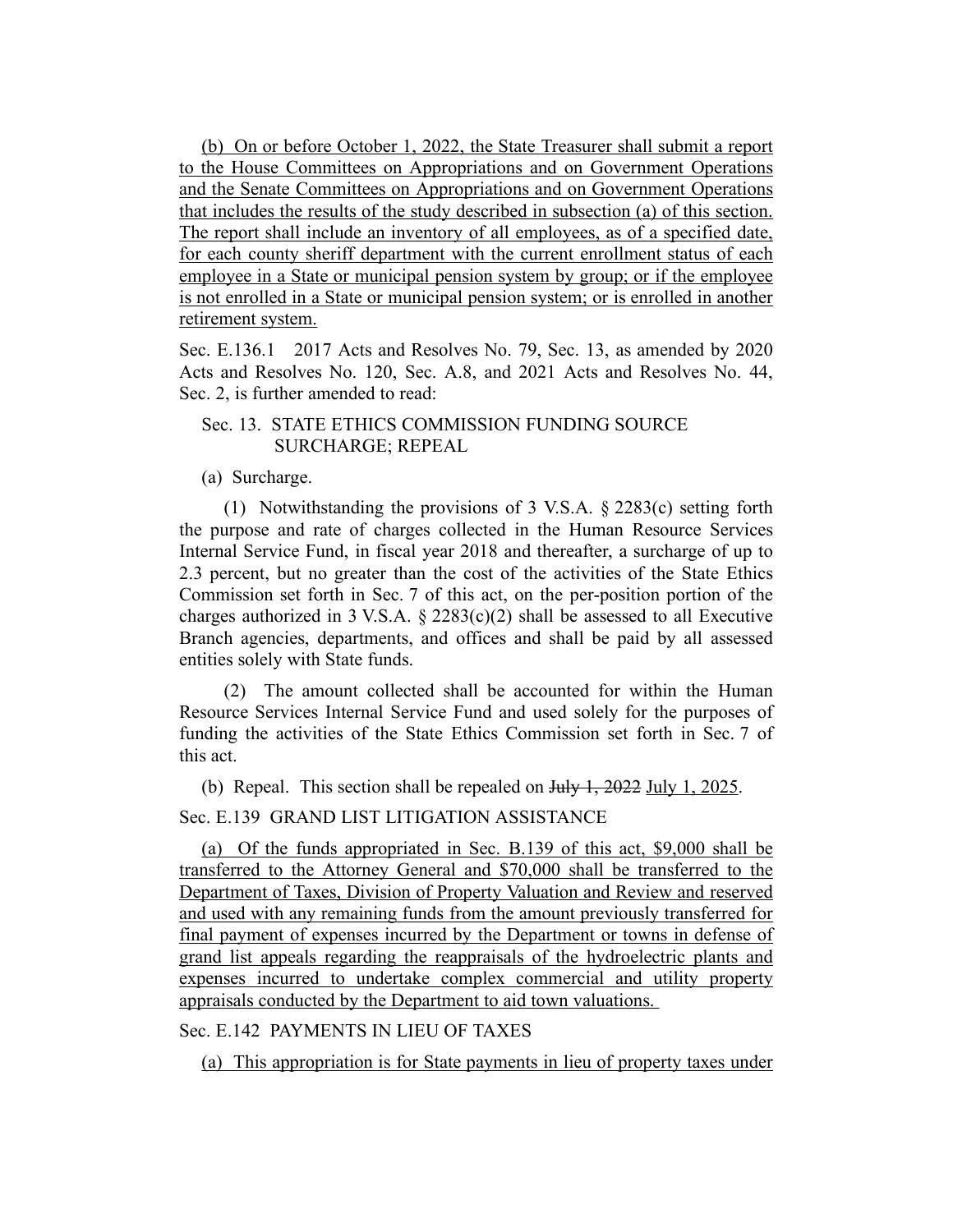32 V.S.A. chapter 123, subchapter 4, and the payments shall be calculated in addition to and without regard to the appropriations for PILOT for Montpelier and for correctional facilities elsewhere in this act. Payments in lieu of taxes under this section shall be paid from the PILOT Special Fund under 32 V.S.A. § 3709.

(b) Notwithstanding subsection (a) of this section, the payments under this section shall be adjusted so that the total payments made under Secs. E.142, E.143, and E.144 do not exceed 100 percent of the assessed value of State buildings defined by 32 V.S.A. § 3701(2).

Sec. E.143 PAYMENTS IN LIEU OF TAXES – MONTPELIER

(a) Payments in lieu of taxes under this section shall be paid from the PILOT Special Fund under 32 V.S.A. § 3709.

Sec. E.144 PAYMENTS IN LIEU OF TAXES – CORRECTIONAL FACILITIES

(a) Payments in lieu of taxes under this section shall be paid from the PILOT Special Fund under 32 V.S.A. § 3709.

\* \* \* Protection to Persons and Property \* \* \*

Sec. E.200 ATTORNEY GENERAL

(a) Notwithstanding any other provisions of law, the Office of the Attorney General, Medicaid Fraud and Residential Abuse Unit, is authorized to retain, subject to appropriation, one-half of the State share of any recoveries from Medicaid fraud settlements, excluding interest, that exceed the State share of restitution to the Medicaid Program. All such designated additional recoveries retained shall be used to finance Medicaid Fraud and Residential Abuse Unit activities.

(b) Of the revenue available to the Attorney General under 9 V.S.A. § 2458(b)(4), \$1,545,393 is appropriated in Sec. B.200 of this act.

Sec. E.203 [Deleted.]

Sec. E.205 24 V.S.A. § 290 is amended to read:

§ 290. COUNTY SHERIFF'S DEPARTMENT

\* \* \*

(b) Full-time State deputy sheriffs whose primary responsibility is transportation of prisoners and persons with a mental condition or psychiatric disability shall be paid by the State of Vermont. The appointment of such deputies and their salary shall be approved by the Governor or his or her designee. The Executive Committee of the Vermont Sheriffs Association and the Executive Director of the Department of State's Attorneys and Sheriffs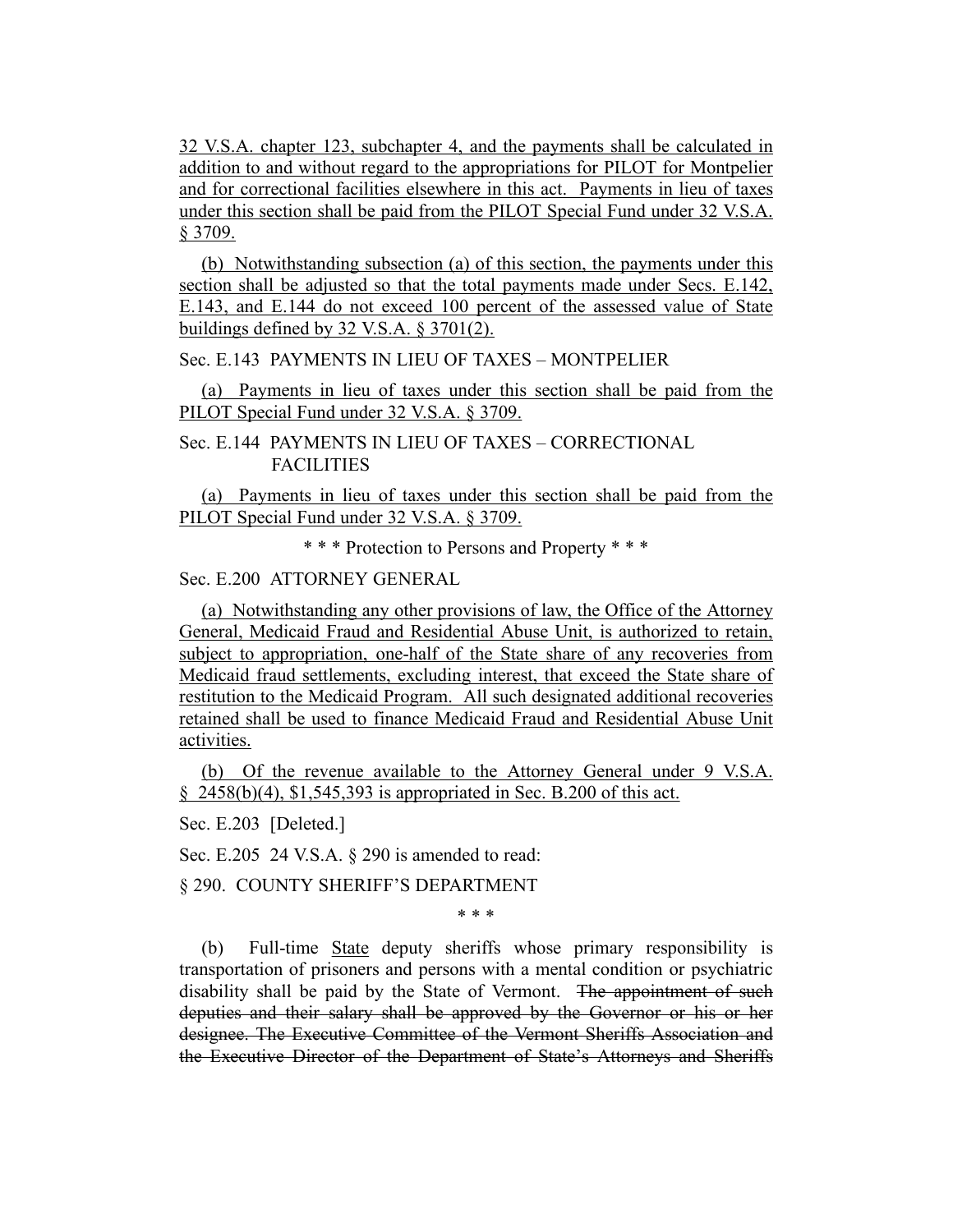shall jointly have authority for the assignment of position locations in the counties of State-paid deputy sheriffs and shall review the county location assignments periodically for efficient use of resources. The positions and their funding shall be assigned to the Department of State's Attorneys and Sheriffs. The Executive Director shall have the authority to determine job duties for the position, assignment of positions to county, regular and temporary work locations, assistance to other State agencies and departments, timesheet systems, daily work logs, and to have final approval of personnel matters including, but not limited to, approval for hiring, paygrade assignment, hiring rate, discipline and termination. The Sheriffs shall have an Executive Committee of not more than five current Sheriffs, elected for a two-year term by a vote of the Sheriffs held not later than January 15, for a term starting February 1. The Executive Committee shall have a Chair, Vice-Chair, Secretary-Treasurer, and two members at large. The Executive Committee shall meet at least quarterly to provide input to the Department of State's Attorneys and Sheriffs regarding budget, legislation, personnel and policies, and the assignment of positions, when vacancies arise, for efficient use of resources.

\* \* \*

Sec. E.205.1 32 V.S.A. § 1591(2) is amended to read:

(2) For the transportation and care of prisoners, juveniles, and patients with a mental condition or psychiatric disability:

(A) For necessary assistance in arresting or transporting prisoners, juveniles, or persons with mental illness, the sum of \$18.00 per hour State's Attorneys and Sheriffs Executive Director shall annually set the per hour chargeable rate for each deputy sheriff or assistant so required if the to assist in the transport. The Executive Director shall consult with the Sheriffs Association before setting the per hour chargeable rate. The sheriff or constable makes oath that the deputy sheriff, assistant, or assistants were required, giving the name of the assistant or assistants if there were more than one; provided, however, a full-time law enforcement officer shall provide the documentation required by the Department. The deputy sheriff or assistant shall not receive compensation under this subsection if otherwise compensated from any other funding source for the same hours during which such transportation is performed. In addition to the rate established the sheriffs' department shall be reimbursed for the costs of the employers' contribution to Social Security and workers' compensation insurance attributable to services provided under this section. Reimbursement shall be calculated on an hourly basis; the sheriff's department shall also be reimbursed for the costs of employer contributions for unemployment compensation, when a claim is filed and the percentage owed from the sheriff's department to the State can be accounted for under this section.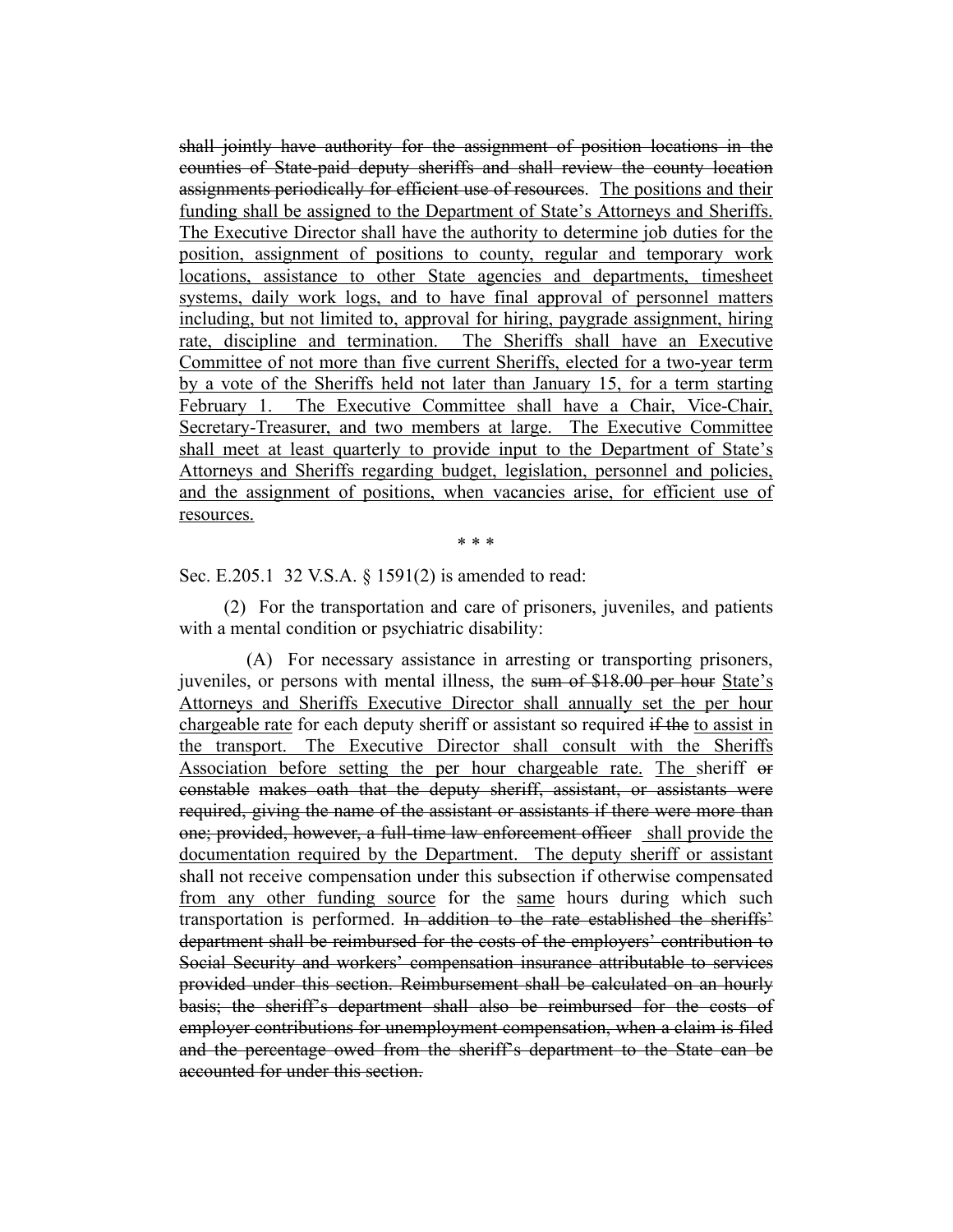Sec. E.208 PUBLIC SAFETY – ADMINISTRATION

(a) The Commissioner of Public Safety is authorized to enter into a performance-based contract with the Essex County Sheriff's Department to provide law enforcement service activities agreed upon by both the Commissioner of Public Safety and the Sheriff.

Sec. E.209 PUBLIC SAFETY – STATE POLICE

(a) Of the General Fund appropriation in Sec. B.209, \$35,000 shall be available to the Southern Vermont Wilderness Search and Rescue Team, which comprises State Police, the Department of Fish and Wildlife, county sheriffs, and local law enforcement personnel in Bennington, Windham, and Windsor Counties, for snowmobile enforcement.

(b) Of the General Fund appropriation in Sec. B.209, \$405,000 is allocated for grants in support of the Drug Task Force. Of this amount, \$190,000 shall be used by the Vermont Drug Task Force to fund three town task force officers. These town task force officers shall be dedicated to enforcement efforts with respect to both regulated drugs as defined in 18 V.S.A. § 4201(29) and the diversion of legal prescription drugs. Any unobligated funds may be allocated by the Commissioner to fund the work of the Drug Task Force or carried forward.

# Sec. E.209.1 PUBLIC SAFETY – VERMONT STATE POLICE; DISPATCH WORKING GROUP; TRANSITION PROPOSAL; REPORT

(a) Creation. The Commissioner of the Department of Public Safety shall convene a working group on the new regional dispatch model. The task force shall provide a written report to the Governor and the General Assembly on or before December 1, 2022. The report shall include recommendations on:

(1) The long-term funding model for regional dispatch that fairly assesses costs statewide; and

(2) The estimated timeline and transition funding needed as new regional dispatch centers come on line and local dispatch services are transitioned away from state operated facilities.

(b) Membership. The working group shall be composed of the following members:

(1) one representative of the Vermont State Police, selected by the Commissioner of Public Safety;

(2) two representatives of local legislative bodies, selected by the Vermont League of Cities and Towns, one of which utilizes a State-dispatch center and one of which utilizes an existing regional or local dispatch center;

\* \* \*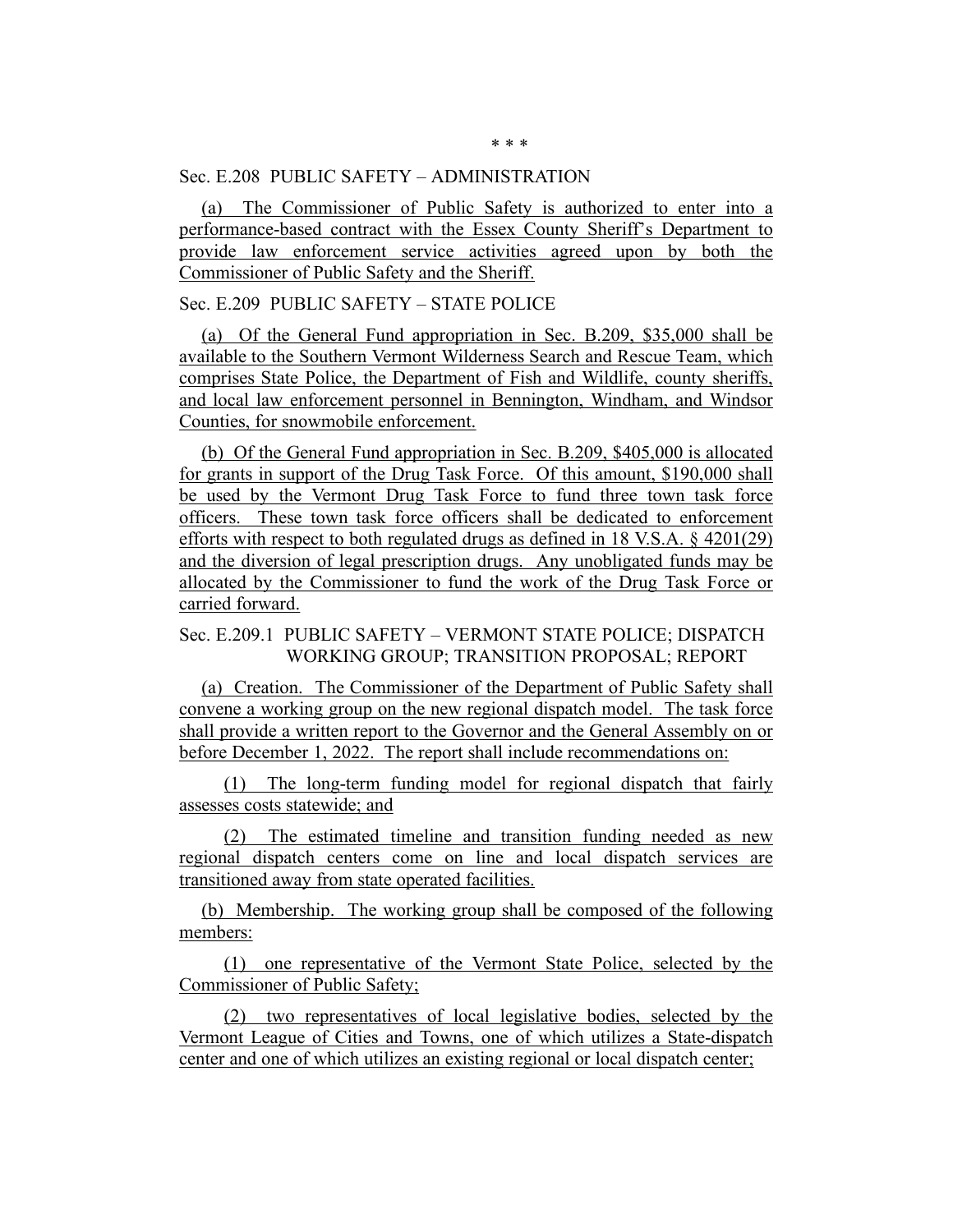(3) one representative of an existing local or regional dispatch center, selected by the Vermont League of Cities and Towns;

(4) two police chiefs, selected by the Vermont Police Chiefs Association, one of whom utilizes a State-dispatch center and one of whom utilizes an existing regional or local dispatch center;

(5) one emergency medical responder, selected by the Vermont EMS Advisory Committee;

(6) one firefighter, selected by the Vermont State Firefighters Association;

(7) one sheriff, selected by the Vermont Sheriffs Association; and

(8) one representative of the Enhanced 911 Board, selected by the Board Chair.

(c) Powers and Duties. The working group shall:

(1) Consider and document how current dispatch services are provided statewide and the various methods of funding that exist to cover the cost of dispatch services. This shall include detail by town and or by emergency service provider. This analysis shall identify any funding inequities that exist in the current system between those entities paying for services using local funds and those entities receiving dispatch services provide by the State without cost. The analysis of current costs and payments flows for dispatch services shall be compared to the projected costs and payment flows under the new regional dispatch model. This analysis shall also estimate how first responder entities dispatched though the new regional system may be financially impacted in the transition to the new regional system.

(2) Identify a transitional timeline and the tasks to be completed within that timeline for transitioning to the new regional dispatch model.

(3) Identify any State resources that may become available once the new dispatch system is fully operational and recommend if and how such resources should be distributed to equitably reduce local costs.

(4) Identify any other ongoing sources of statewide revenue to be dedicated to statewide emergency response communications to equitably reduce local costs.

(d) Meetings.

(1) The Commissioner of Public Safety or designee shall call the first meeting of the working group.

(2) The working group shall determine its chair from among the members of the working group.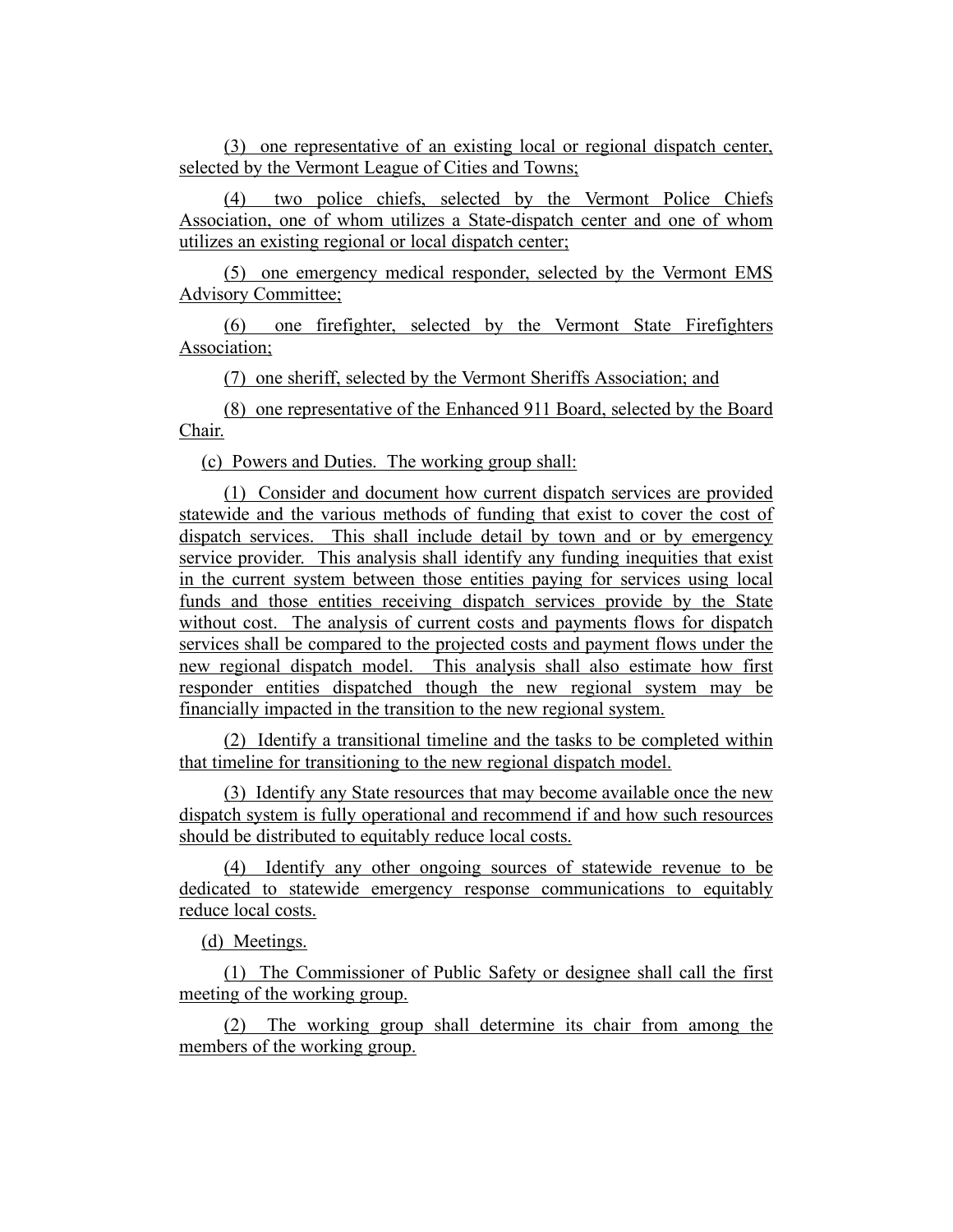(3) A majority of the membership shall constitute a quorum.

(e) Assistance. The working group shall have the administrative, technical, and legal assistance of the Department of Public Safety.

## Sec. E.212 PUBLIC SAFETY – FIRE SAFETY

(a) Of the funds appropriated in Sec. B.212 of this act, \$55,000 shall be granted to the Vermont Rural Fire Protection Task Force for the purpose of designing dry hydrants.

Sec. E.215 MILITARY – ADMINISTRATION

(a) The amount of \$1,319,834 shall be disbursed to the Vermont Student Assistance Corporation for the National Guard Tuition Benefit Program established in 16 V.S.A. § 2857.

## Sec. E.219 MILITARY – VETERANS' AFFAIRS

(a) Of the funds appropriated in Sec. B.219 of this act, \$1,000 shall be used for continuation of the Vermont Medal Program, \$4,800 shall be used for the expenses of the Governor's Veterans' Advisory Council, \$7,500 shall be used for the Veterans' Day parade, and \$10,000 shall be granted to the American Legion for the Boys' State and Girls' State programs.

## Sec. E.222 NEW FARMER PROGRAM COORDINATION

(a) The Secretary of Agriculture shall, in consultation with the Vermont Housing Conservation Board, inventory the programs available to assist new farmers beginning operations in the State. On or before January 15, 2023, the Secretary shall provide a report to the House and Senate Committees on Agriculture on the degree of coordination across these programs. This shall include recommendations for improvement or change in operations and coordination that would benefit new farmers experience in seeking assistance.

#### Sec. E.232 [Deleted.]

Sec. E.233 30 V.S.A. § 8083(b)(6) is amended to read:

(6) upon approval by the General Assembly, up to \$1,500,000.00 annually to fund the operational expenses of the Board and the Department to the extent the Department's expenses support the work of the Board.

## Sec. E.233.1 VERMONT COMMUNITY BROADBAND BOARD; OPERATIONAL EXPENSES; ANNUAL BUDGET

(a) On or before December 1, 2022, the Vermont Community Broadband Board shall submit to the Governor and the General Assembly a proposed budget for its operational expenses for fiscal year 2023 for inclusion in the fiscal year 2023 budget adjustment act.

(b) On or before January 15, 2023, the Vermont Community Broadband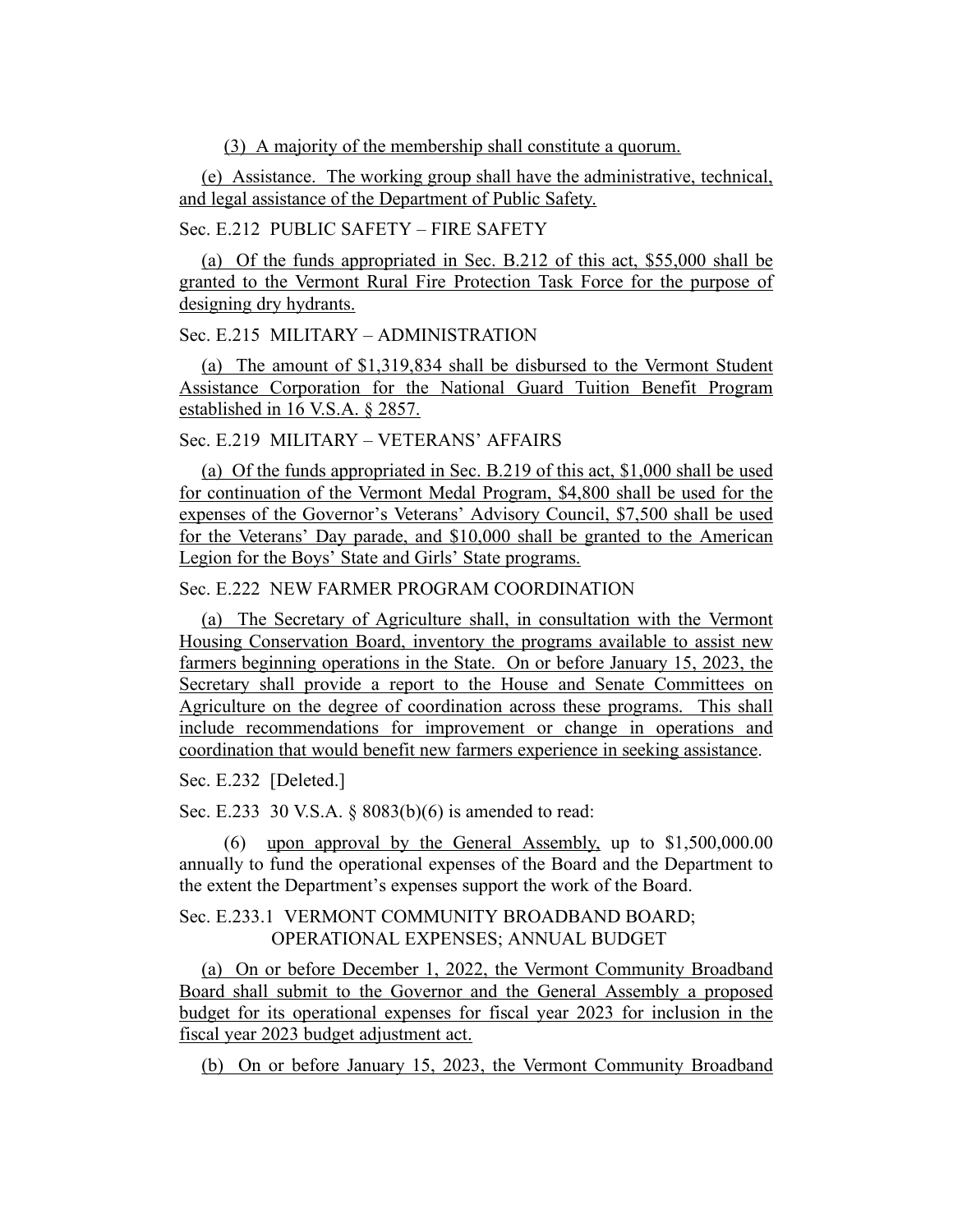Board shall submit to the Governor and the General Assembly a proposed budget for its operational expenses in fiscal year 2024 for inclusion in the Governor's recommended fiscal year 2024 appropriations for the support of government.

(c) In preparing a proposed budget for its operational expenses, the Vermont Community Broadband Board shall maximize first the use of any federal funds in the Vermont Community Broadband Fund that are available for administrative costs, and then shall draw upon monies transferred to the Vermont Community Broadband Fund pursuant to 30 V.S.A. § 7523(b).

# Sec. E.233.2 VERMONT COMMUNITY BROADBAND BOARD

(a) In fiscal year 2023 there is appropriated to the Vermont Community Broadband Board a total of \$1,500,000 from special funds to operate the Board. The intent of this section is to provide the necessary spending authority to the Board to operate in fiscal year 2023 until a new line-item budget is included in the budget adjustment for fiscal year 2023 pursuant to Sec. 233.1. of this act.

#### Sec. E.233.3 MUNICIPAL FUNDS FOR BROADBAND

(a) Notwithstanding any other provision of law to the contrary, a municipality may accept and finance broadband projects with funds received from the American Rescue Plan Act of 2021, Pub. L. 117-2, including funds received as lost revenue.

## Sec. E.240 CANNABIS CONTROL BOARD

(a) The funds appropriated for the Cannabis Control Board in Sec. B.240 of this act include one-time special funds of \$703,432 to support phase two of the license application and seed to sale tracking information technology system.

> \* \* \* Cannabis Regulation Fund; Cannabis Excise Tax Revenue in Fiscal Years 2023–2025 \* \* \*

Sec. E.240.1 7 V.S.A. § 845 is amended to read:

#### § 845. CANNABIS REGULATION FUND

(a) There is established the Cannabis Regulation Fund, which shall be managed in accordance with 32 V.S.A. chapter 7, subchapter 5. The Fund shall be maintained by the Cannabis Control Board.

(b) The Fund shall be composed of:

(1) all State application fees, annual license fees, renewal fees, and civil penalties collected by the Board pursuant to chapters 33 (cannabis establishments) and 37 (medical cannabis dispensaries) of this title; and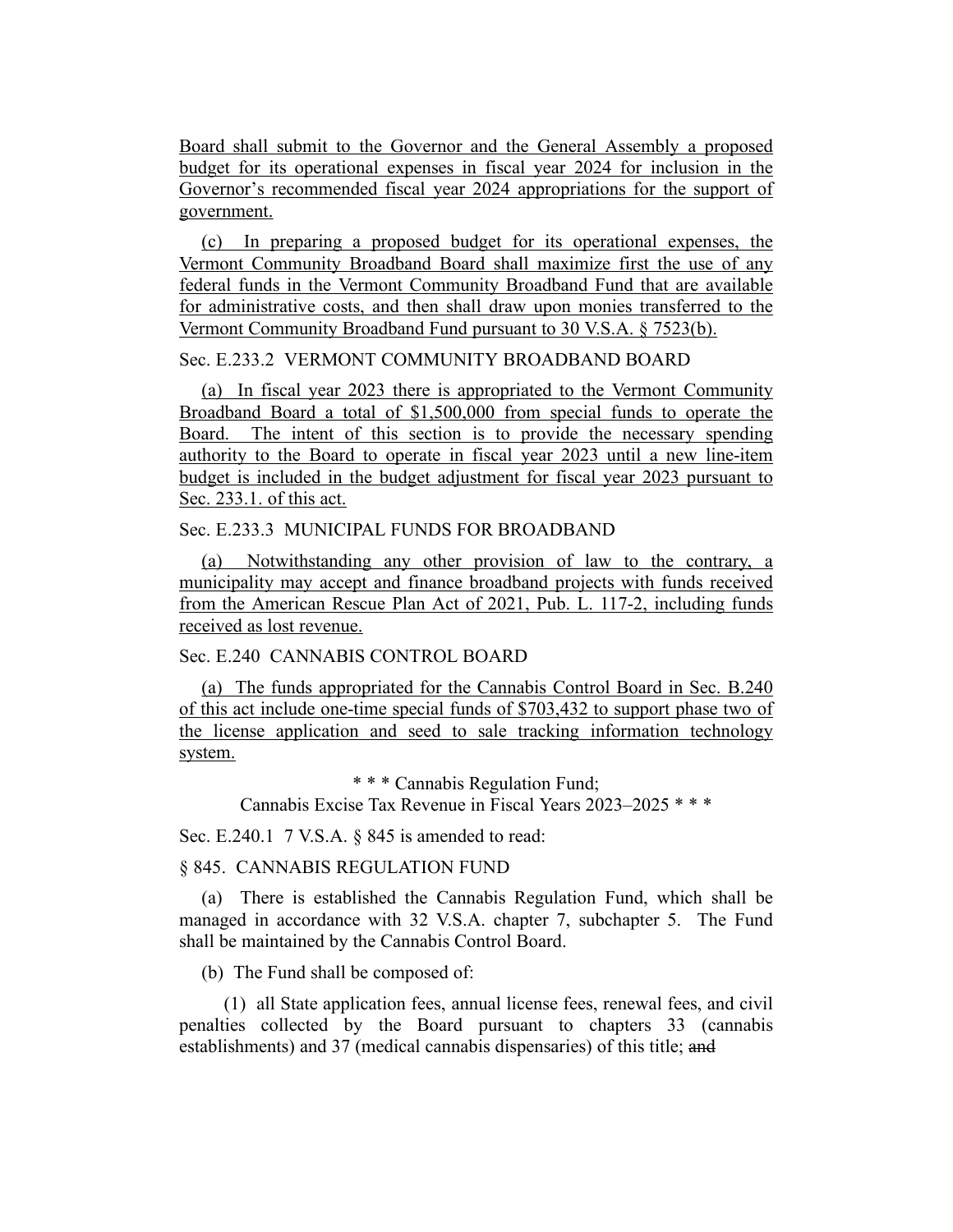(2) all annual and renewal fees collected by the Board pursuant to chapter 35 (medical cannabis registry) of this title; and

(3) all cannabis excise tax revenue raised pursuant to 32 V.S.A. § 7902.

(c) Monies from the Fund shall only be appropriated for the purposes of implementation, administration, and enforcement of this chapter and chapter 33 of this title.

(d) The Commissioner of Finance and Management shall do the following not later than July 31 each year:

(1) transfer the unexpended and unobligated balance of the Cannabis Regulation Fund to the General Fund at the close of the prior fiscal year; and

(2) report the amount of the transfer made pursuant to subdivision (1) of this subsection to the Joint Fiscal Committee.

Sec. E.240.2 32 V.S.A. § 7909 is amended to read:

§ 7909. SUBSTANCE MISUSE PREVENTION FUNDING

(a) Thirty percent of the revenues raised by the cannabis excise tax imposed by section 7902 of this title unexpended and unobligated balance of the Cannabis Regulation Fund that is transferred to the General Fund pursuant to 7 V.S.A. §  $845(d)(1)$ , not to exceed \$10,000,000.00 per fiscal year, shall be used to fund substance misuse prevention programming in the subsequent fiscal year.

\* \* \*

Sec. E.240.3. REPEAL

(a) 2020 Acts and Resolves No. 164, Sec. 6c (contingent Cannabis Regulation Fund deficit offset) is repealed.

Sec. E.240.4 2020 Acts and Resolves No. 164, Sec. 33(h) is amended to read:

(h) Sec. 6c (contingent Cannabis Regulation Fund deficit offset) shall take effect on July 1, 2024. [Repealed.]

\* \* \* Cannabis Excise Tax Revenue Starting in Fiscal Year 2025 \* \* \*

Sec. E.240.5. 7 V.S.A. § 845 is amended to read:

§ 845. CANNABIS REGULATION FUND

(a) There is established the Cannabis Regulation Fund, which shall be managed in accordance with 32 V.S.A. chapter 7, subchapter 5. The Fund shall be maintained by the Cannabis Control Board.

(b) The Fund shall be composed of:

(1) all State application fees, annual license fees, renewal fees, and civil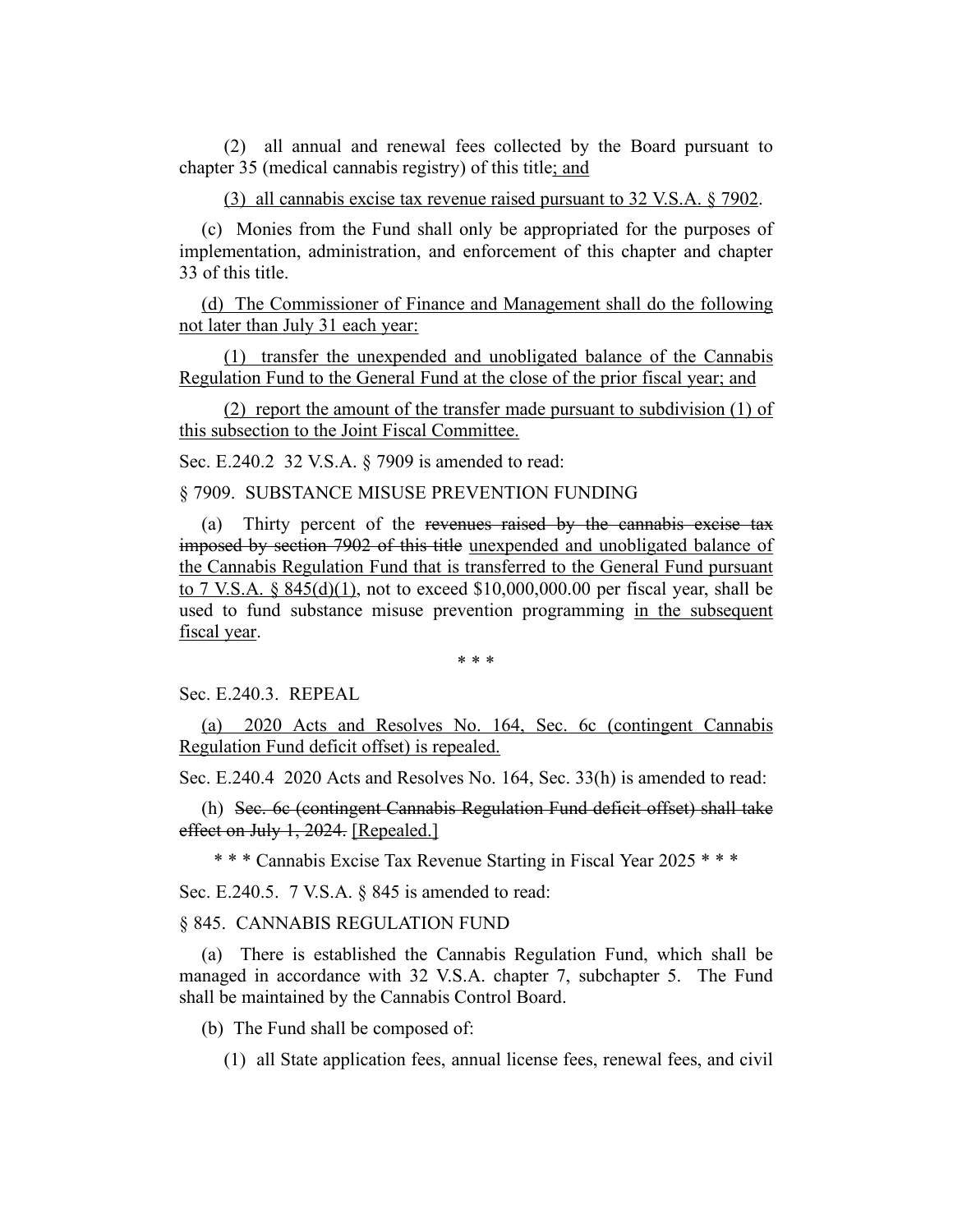penalties collected by the Board pursuant to chapters 33 (cannabis establishments) and 37 (medical cannabis dispensaries) of this title; and

(2) all annual and renewal fees collected by the Board pursuant to chapter 35 (medical cannabis registry) of this title; and.

(3) all cannabis excise tax revenue raised pursuant to 32 V.S.A. § 7902. [Repealed.]

(c) Monies from the Fund shall only be appropriated for the purposes of implementation, administration, and enforcement of this chapter and chapter 33 of this title.

(d) The Commissioner of Finance and Management shall do the following not later than July 31 each year:

(1) transfer the unexpended and unobligated balance of the Cannabis Regulation Fund to the General Fund at the close of the prior fiscal year; and

(2) report the amount of the transfer made pursuant to subdivision (1) of this subsection to the Joint Fiscal Committee. [Repealed.]

Sec. E.240.6. 32 V.S.A. § 7909(a) is amended to read:

(a) Thirty percent of the revenues raised by the cannabis excise tax imposed by section 7902 of this title unexpended and unobligated balance of the Cannabis Regulation Fund that is transferred to the General Fund pursuant to 7 V.S.A. § 845(d)(1), not to exceed \$10,000,000.00 per fiscal year, shall be used to fund substance misuse prevention programming in the subsequent fiscal year.

Sec. E.240.7 TRANSFER IN JULY 2025

(a) Notwithstanding any provision of law to the contrary, the Commissioner of Finance and Management shall do the following not later than July 31, 2025:

(1) transfer the unexpended and unobligated balance of the Cannabis Regulation Fund to the General Fund at the close of the 2024 fiscal year; and

(2) report the amount of the transfer made pursuant to subdivision  $(1)$  of this section to the Joint Fiscal Committee.

\* \* \* Human Services \* \* \*

#### Sec. E.300 FUNDING FOR THE OFFICE OF THE HEALTH CARE ADVOCATE

(a) Of the funds appropriated in Sec. B.300 of this act, \$1,847,406 shall be used for the contract with the Office of the Health Care Advocate.

Sec. E.300.1 PRIVATE NONMEDICAL INSTITUTIONS; COSTS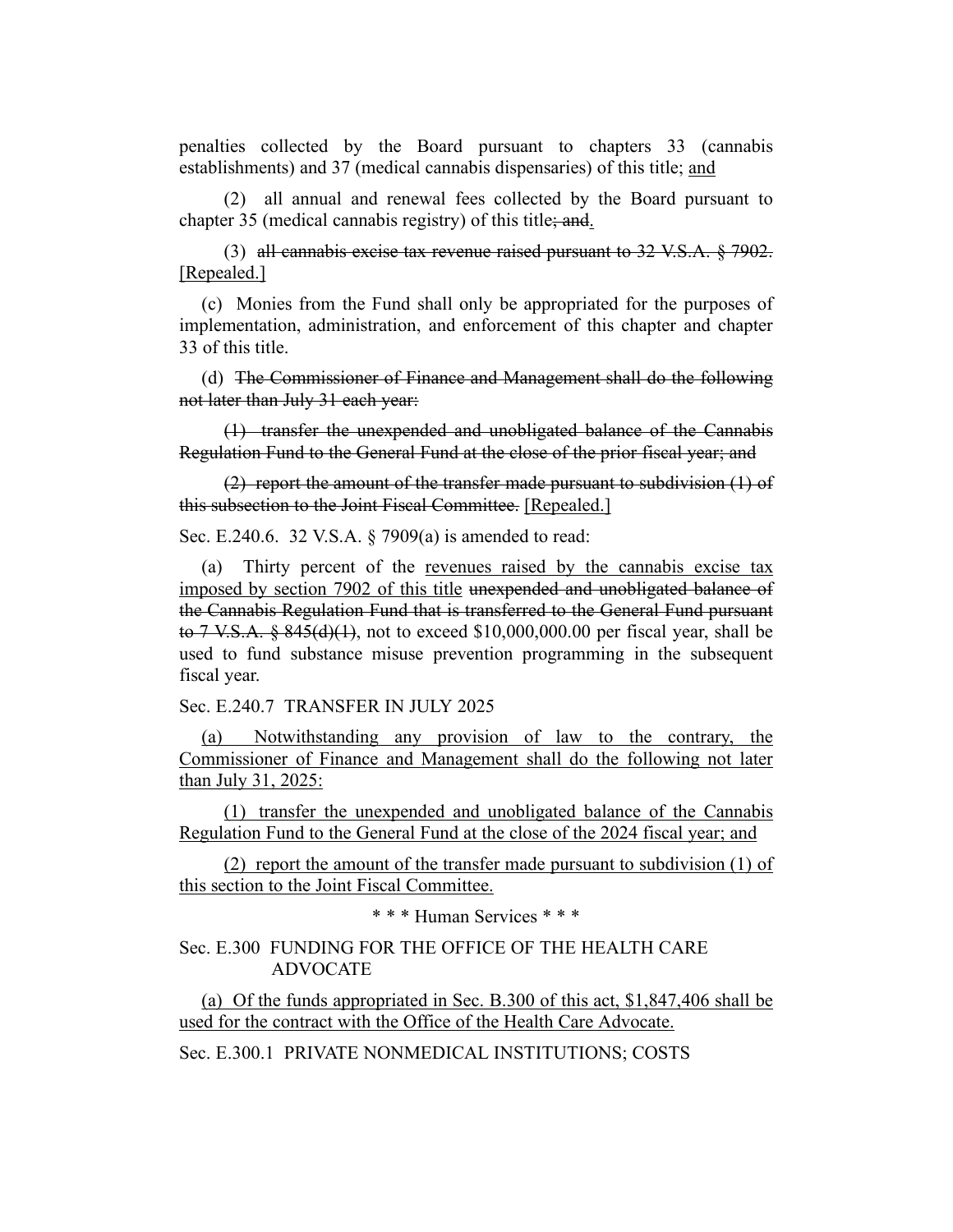(a) On or before September 1, 2022, the Agency of Human Services shall report to Joint Fiscal Committee on a plan to address costs associated with contract staffing for private Nonmedical institutions. The plan shall include a timeline to address the rate setting process for future ongoing base costs starting in State fiscal year 2023.

Sec. E.301 SECRETARY'S OFFICE – GLOBAL COMMITMENT:

(a) The Agency of Human Services (AHS) shall use the funds appropriated in this section for payment of the actuarially certified premium required under the intergovernmental agreement between the Agency of Human Services and the managed care entity, the Department of Vermont Health Access, as provided for in the Global Commitment for Health Waiver (Global Commitment) approved by the Centers for Medicare and Medicaid Services under Section 1115 of the Social Security Act.

(b) In addition to the State funds appropriated in this section, a total estimated sum of \$25,231,644 is anticipated to be certified as State matching funds under the Global Commitment as follows:

(1) \$22,230,100 certified State match available from local education agencies for eligible special education school-based Medicaid services under the Global Commitment. This amount combined with \$28,269,900 of federal funds appropriated in Sec. B.301 of this act equals a total estimated expenditure of \$50,500,000. An amount equal to the amount of the federal matching funds for eligible special education school-based Medicaid services under Global Commitment shall be transferred from the Global Commitment Fund to the Medicaid Reimbursement Special Fund created in 16 V.S.A. § 2959a.

(2) \$3,001,544 certified State match available from local designated mental health and developmental services agencies for eligible mental health services provided under Global Commitment.

(c) Up to \$4,034,170 is transferred from the AHS Federal Receipts Holding Account to the Interdepartmental Transfer Fund consistent with the amount appropriated in Sec. B.301 – Secretary's Office – Global Commitment of this act.

# Sec. E.301.1 GLOBAL COMMITMENT APPROPRIATIONS; TRANSFER; REPORT

(a) In order to facilitate the end-of-year closeout for fiscal year 2023, the Secretary of Human Services, with approval from the Secretary of Administration, may make transfers among the appropriations authorized for Medicaid and Medicaid-waiver program expenses, including Global Commitment appropriations outside the Agency of Human Services. At least three business days prior to any transfer, the Agency shall submit to the Joint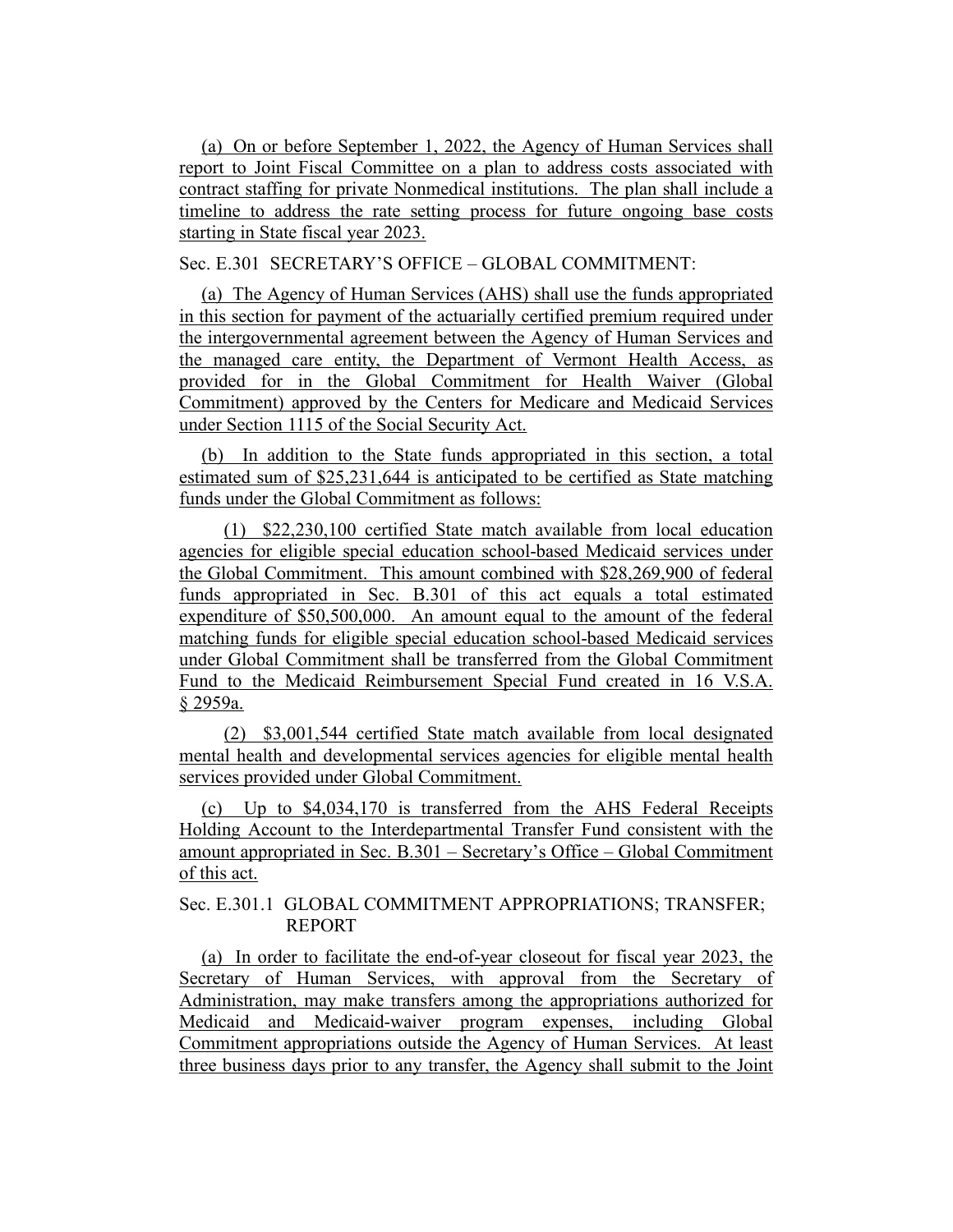Fiscal Office a proposal of transfers to be made pursuant to this section. A final report on all transfers made under this section shall be made to the Joint Fiscal Committee for review at the September 2023 meeting. The purpose of this section is to provide the Agency with limited authority to modify the appropriations to comply with the terms and conditions of the Global Commitment for Health waiver approved by the Centers for Medicare and Medicaid Services under Section 1115 of the Social Security Act.

## Sec. E.301.2 GLOBAL COMMITMENT WAIVER AMENDMENT

(a) The Secretary of Human Services is authorized to seek to extend or renew Vermont's Global Commitment to Health Section 1115 Demonstration Waiver, which is currently set to expire on June 30, 2022. The Agency of Human Services shall strive to maintain or increase the State's flexibility to use Global Commitment investment dollars to increase access to care and coverage, improve health outcomes, strengthen health care delivery, and promote transformation to value-based and integrated models of care.

## Sec. E.301.3 PROVIDER RATE INCREASES

(a) Recipients of any increased rates under Secs.B.314 and B.333 of this act shall be transparent in the use of these funds through timely and accurate reporting as defined by the State, including complying with specific performance measures using existing data collected by providers to assure accountability to the clients and the system of care.

## Sec. E.306 VERMONT HEALTH BENEFIT EXCHANGE RULES

(a) The Agency of Human Services may adopt rules pursuant to 3 V.S.A. chapter 25 to conform Vermont's rules regarding health care eligibility and enrollment and the operation of the Vermont Health Benefit Exchange to state and federal law and guidance. The Agency may use the emergency rules process pursuant to 3 V.S.A. § 844 prior to June 30, 2023, but only in the event that new state or federal law or guidance require Vermont to amend or adopt its rules in a time frame that cannot be accomplished under the traditional rulemaking process. An emergency rule adopted under these exigent circumstances shall be deemed to meet the standard for the adoption of emergency rules required pursuant to 3 V.S.A. § 844(a).

Sec. E.306.1 [Deleted.]

## Sec. E.312 HEALTH – PUBLIC HEALTH

## (a) AIDS/HIV funding.

(1) In fiscal year 2023 and as provided in this section, the Department of Health shall provide grants in the amount of \$475,000 in AIDS Medication Rebates special funds to the Vermont AIDS service and peer-support organizations for client-based support services. The Department of Health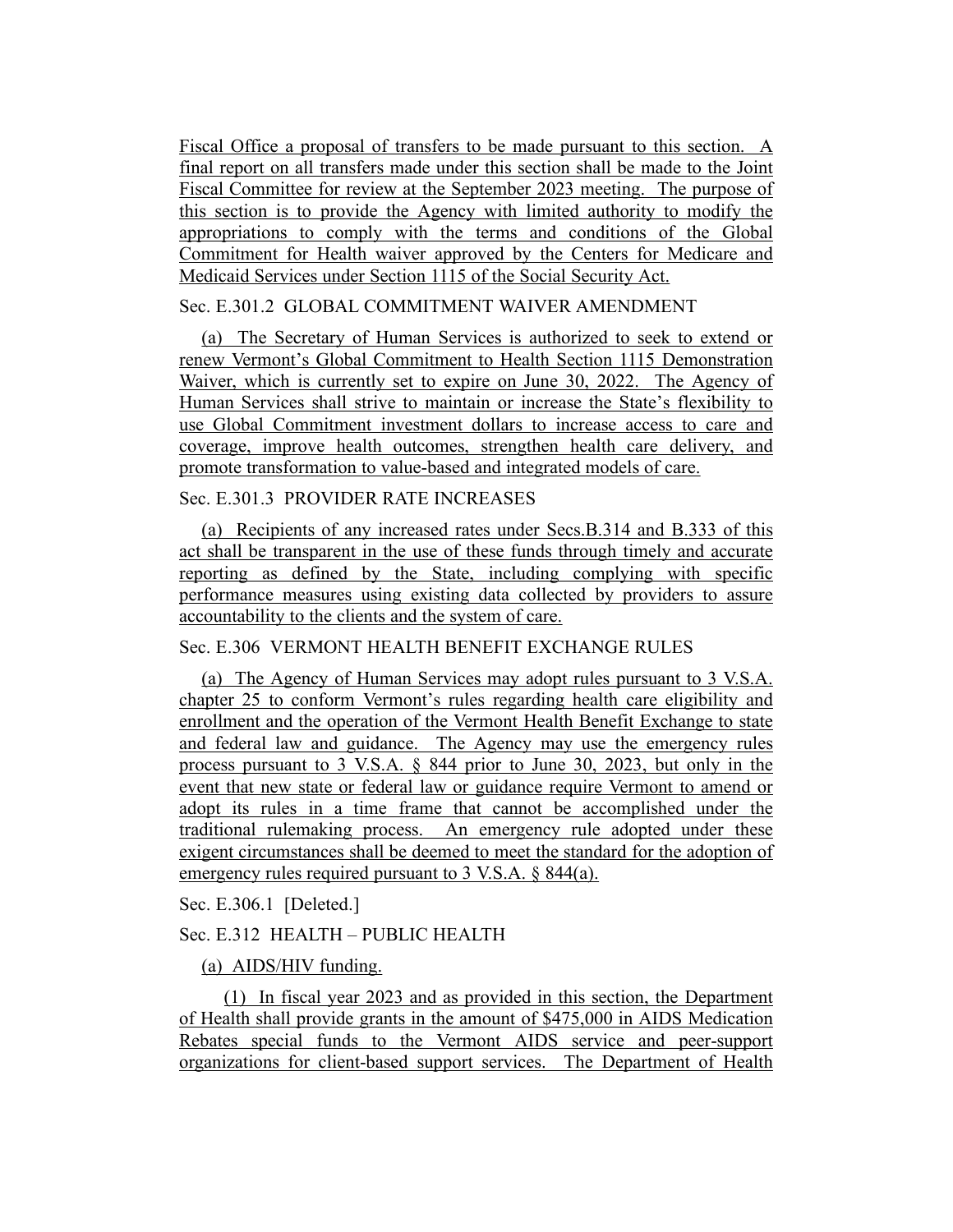AIDS Program shall meet at least quarterly with the Community Advisory Group (CAG) with current information and data relating to service initiatives. The funds shall be allocated according to an RFP process.

(2) In fiscal year 2023 and as provided in this section, the Department of Health shall provide grants in the amount of \$295,000 to the following organizations:

(A) Vermont CARES - \$140,000;

(B) AIDS Project of Southern Vermont - \$100,000; and

(C) HIV/HCV Resource Center - \$55,000.

(3) Ryan White Title II funds for AIDS services and the Vermont Medication Assistance Program (VMAP) shall be distributed in accordance with federal guidelines. The federal guidelines shall not apply to programs or services funded solely by State general funds.

(A) The Secretary of Human Services shall immediately notify the Joint Fiscal Committee if at any time there are insufficient funds in VMAP to assist all eligible individuals. The Secretary shall work in collaboration with persons living with HIV/AIDS to develop a plan to continue access to VMAP medications until such time as the General Assembly can take action.

(B) As provided in this section, the Secretary of Human Services shall work in collaboration with the VMAP Advisory Committee, which shall be composed of not less than 50 percent of members who are living with HIV/AIDS. If a modification to the program's eligibility requirements or benefit coverage is considered, the Committee shall make recommendations regarding the program's formulary of approved medication, related laboratory testing, nutritional supplements, and eligibility for the program.

(4) In fiscal year 2023, the Department of Health shall provide grants in the amount of \$100,000 in general funds to Vermont AIDS service organizations and other Vermont HIV/AIDS prevention providers for community-based HIV prevention programs and services. These funds shall be used for HIV/AIDS prevention purposes, including syringe exchange programs; improving the availability of confidential and anonymous HIV testing; prevention work with at-risk groups such as women, intravenous drug users, and people of color; and anti-stigma campaigns. Not more than 15 percent of the funds may be used for the administration of such services by the recipients of these funds. The method by which these prevention funds are distributed shall be determined by mutual agreement of the Department of Health and the Vermont AIDS service organizations and other Vermont HIV/AIDS prevention providers.

(5) In fiscal year 2023, the Department of Health shall provide grants in the amount of \$150,000 in general funds to Vermont AIDS service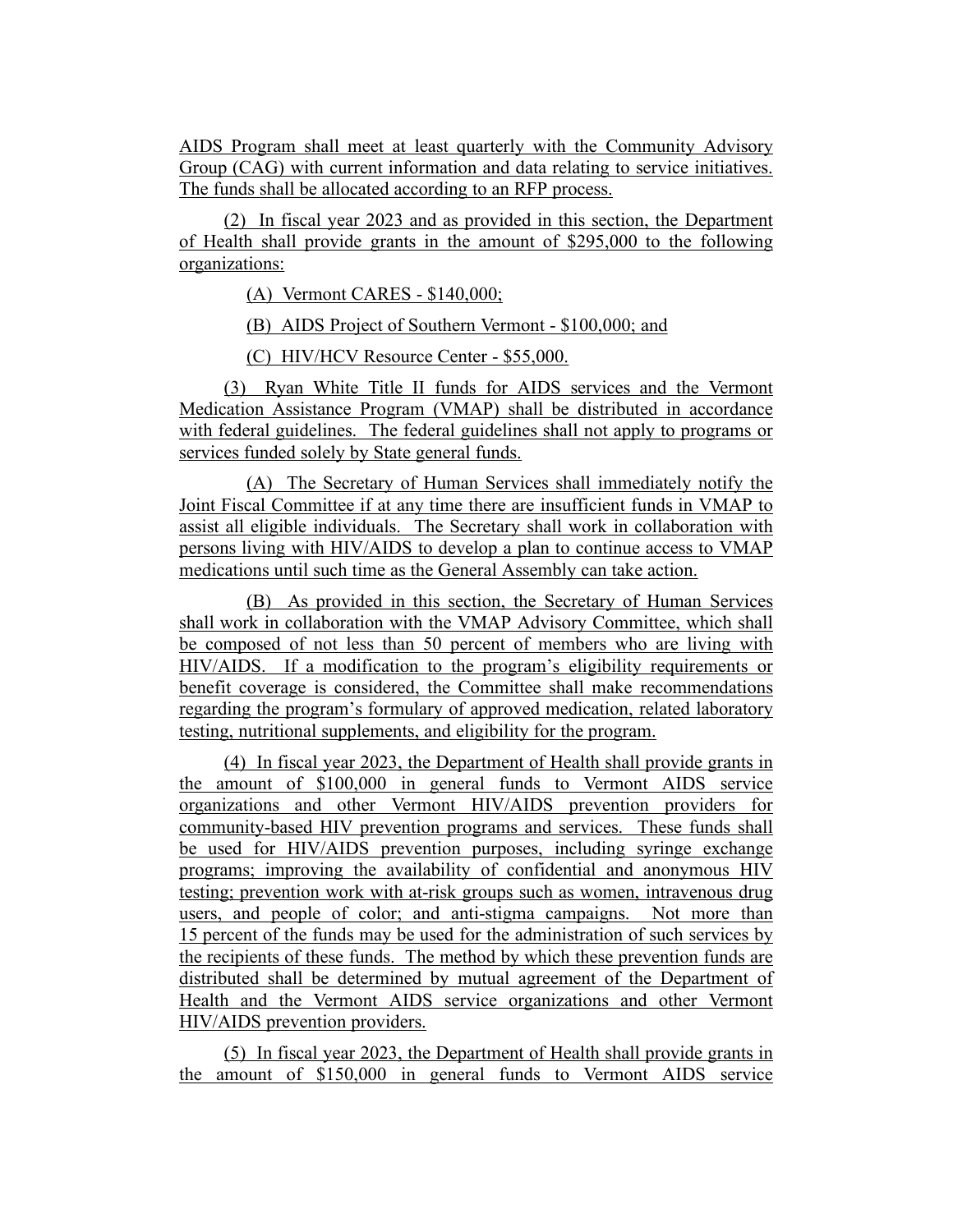organizations and other Vermont HIV/AIDS prevention providers for syringe exchange programs. The method by which these prevention funds are distributed shall be determined by mutual agreement of the Department of Health, the Vermont AIDS service organizations, and other Vermont HIV/AIDS prevention providers. The performance period for these grants will be State fiscal year 2023. Grant reporting shall include outcomes and results.

(6) In fiscal year 2023, the Department of Health shall not reduce any grants to the Vermont AIDS service and peer-support organizations or syringe service programs without receiving prior approval from the Joint Fiscal Committee.

## Sec. E.313 REPORT, PUBLIC INEBRIATE AND SOBER BED PROGRAMMING

(a) The new alcohol and drug abuse program beds funded through Sec. B.313 of this act shall be used to treat public inebriates instead of having these individuals held by the Department of Corrections. On or before January 15, 2023, the Department of Health, in consultation with the Chief Prevention Officer, Vermont Care Partners, the Vermont Association for Mental Health and Addiction Recovery, and the Vermont Alliance for Recovery Residences, shall submit a written report to the House Committees on Appropriations and on Human Services and to the Senate Committees on Appropriations and on Health and Welfare examining whether there is excess bed capacity among those programs designated for use by public inebriates. If the Department determines that there is excess capacity, the report shall include a plan to make efficient use of the excess capacity, including possibly redesignating beds for alternative purposes.

# Sec. E.314 DEPARTMENT OF MENTAL HEALTH; MOBILE CRISIS OUTREACH SERVICES

(a) The Department of Mental Health shall build an urgent care model for mental health by expanding mobile outreach services based on the Department's analysis of statewide mobile crisis services and gaps pursuant to its State Planning Grant from the Centers for Medicare and Medicaid Services. The urgent care model shall address geographic gaps and the regions of the State in which the lack of mobile outreach is most directly driving unnecessary emergency department visits or unnecessary law enforcement responses.

(b) The new mobile outreach services shall:

(1) be based on evidence-based and trauma-informed practices, including using peer support staff;

(2) be developed in conjunction with the continuum of urgent care response related to the new 9-8-8 suicide prevention line; and

(3) comply with federal requirements as needed to qualify for three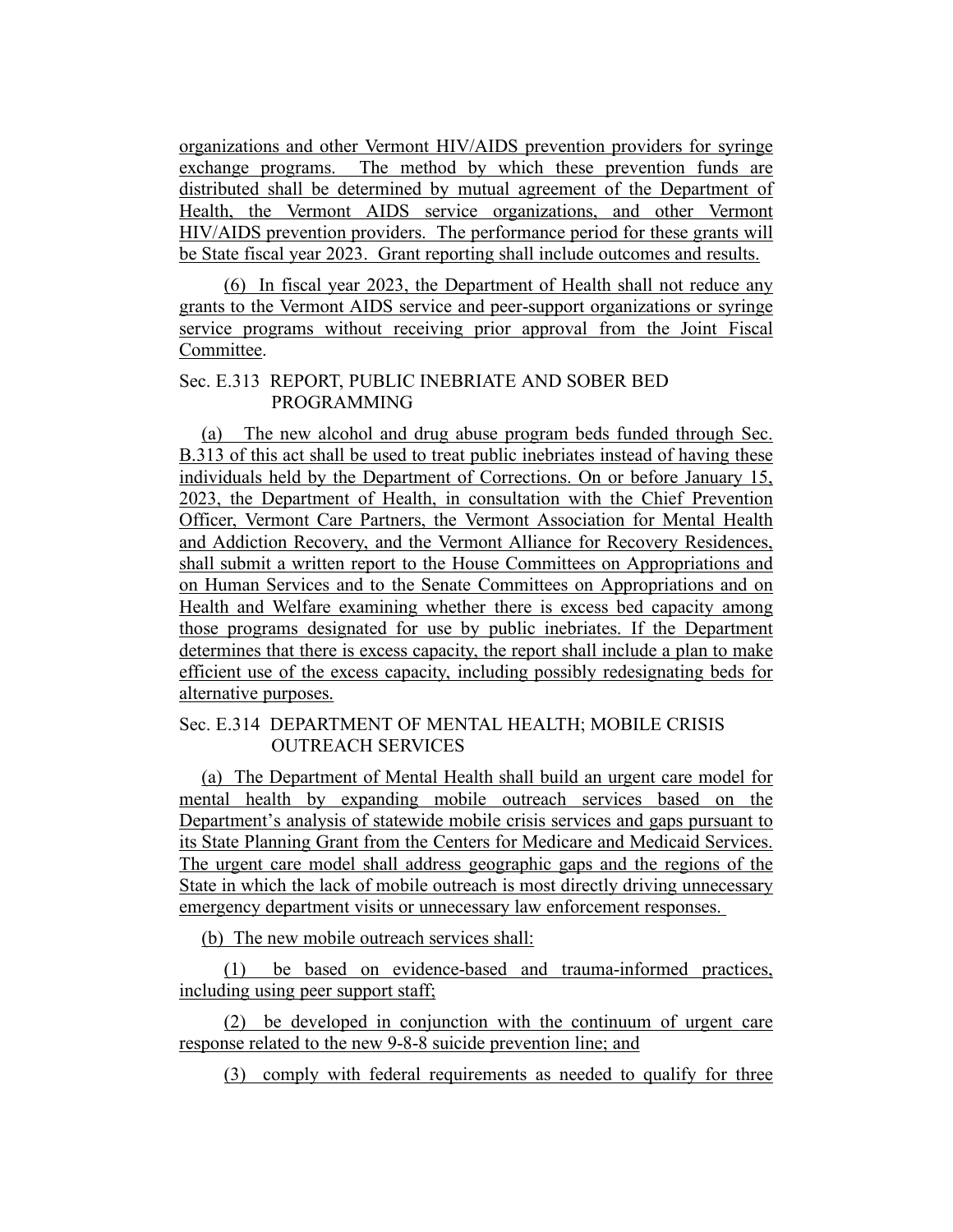years of federal financial participation at an enhanced 85 percent federal match rate.

(c) The Department, in coordination with the Agency of Human Services Secretary's Office, Department of Vermont Health Access and the Department of Financial Regulation, shall develop a sustainability plan to ensure that the services will continue to be available after expiration of the enhanced federal match rate.

(d) On or before January 15, 2023, the Department shall provide a status report on:

(1) the experience of the Rutland pilot project which includes the number of Vermonters served by this pilot though 2022, as well as a description of the evaluation of the operating model of the pilot since it was launched to date; and

(2) the status of expansion of the urgent care model for mental health by expanding mobile outreach services funded in fiscal year 2023, including grants issued to date, operating status of the programs provided funding, and number of Vermonters served in 2022.

## Sec. E.314.1 DEPARTMENT OF MENTAL HEALTH; EMERGENCY DEPARTMENTS; PATIENT EXPERIENCE OF CARE; REPORT

(a) On or before January 15, 2023, the Department of Mental Health shall report to the House Committee on Health Care and the Senate Committee on Health and Welfare regarding the progress of the health care system in improving the patient experience of care for individuals encountering lengthy emergency departments waits for admission for inpatient psychiatric treatment. The report shall include an assessment of the services offered to these patients in emergency departments and the extent to which stakeholder input is included in decisions about services and patient care. The report shall include the most recent data pertaining to patient length of stay in emergency departments due to a lack of appropriate alternative mental health level 1 or step-down bed placements, and any changes anticipated it the inventory of level 1 or step-down beds system wide.

Sec. E.314.2 29 V.S.A. § 821 is amended to read:

## § 821. STATE FACILITIES

(a) State buildings.

\* \* \*

(15) "River Valley Therapeutic Residence" shall be the name of the secure residential recovery facility in Essex.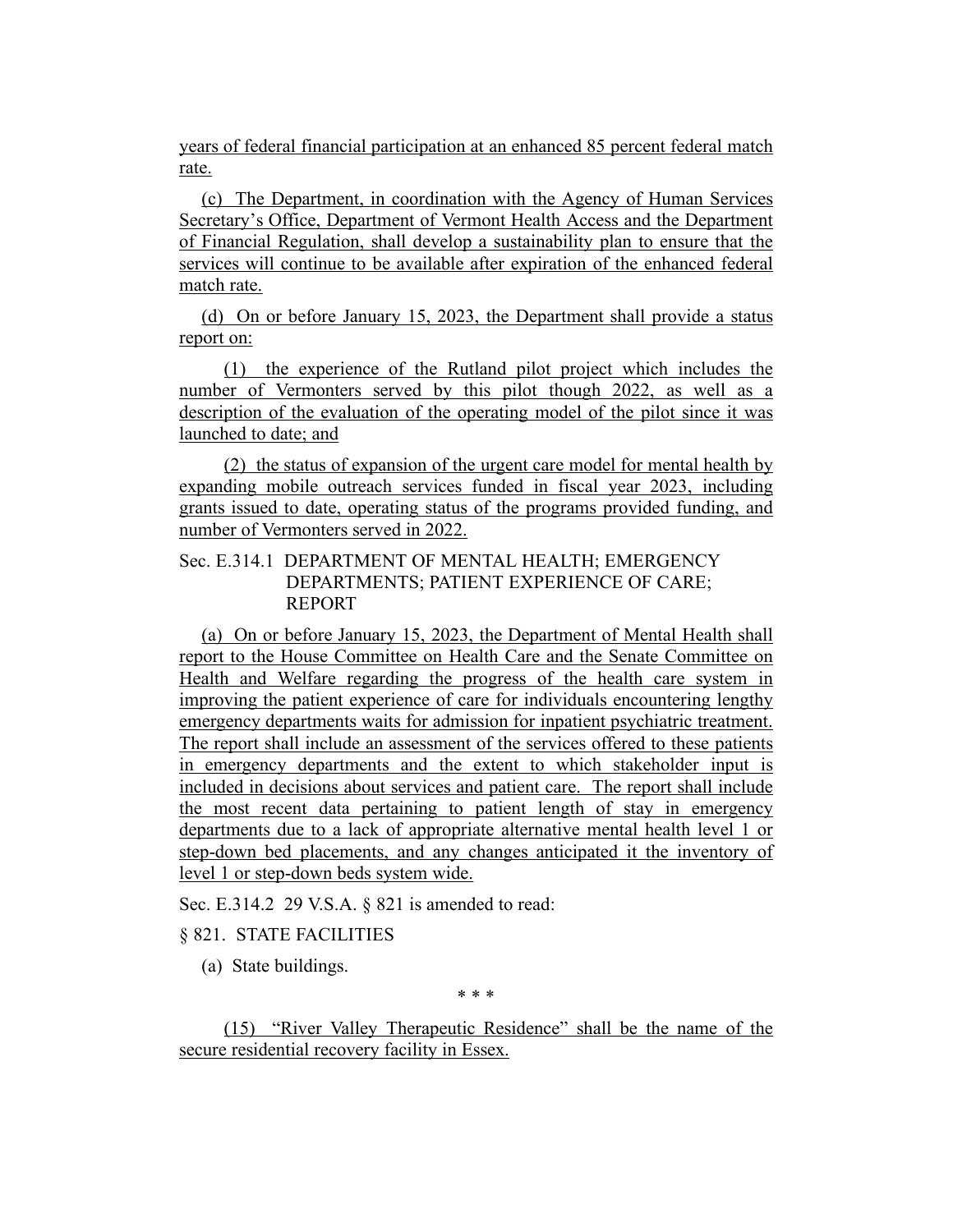#### Sec. E.316 PARENT CHILD CENTER GRANT

(a) The Department for Children and Families shall, within the administration of the grant for parent child centers and in consultation with the parent child centers, seek to ensure that services are targeted to families most at risk of having young children come into State custody. The shared goal of preventing that outcome, and bringing Vermont's rate of young children coming into State custody down to a level more consistent with other states experience, shall be reflected in the grant agreement.

Sec. E.317 33 V.S.A. § 5126 is added to read:

## § 5126. PLACEMENT OF A CHILD INTO A QUALIFIED RESIDENTIAL TREATMENT PROGRAM

(a) Within 60 days of the start of a placement of a child into a qualified residential treatment program by the Commissioner, the Family Division of the Superior Court or the Judicial Master shall review the assessment, determination, and documentation provided by the qualified individual conducting the assessment required pursuant to 42 U.S.C. § 675a. The court or Judicial Master shall determine whether the needs of the child can be met through placement with family members, in a foster family home, or in another approved setting designed to meet specialized needs. If placement in a setting described above is not appropriate, the court or Judicial Master shall consider whether placement of the child in a qualified residential treatment program provides the most effective and appropriate level of care for the child in the least restrictive environment, and whether such a placement is consistent with the short- and long-term goals for the child, as specified in the case plan for the child.

(b) The court or Judicial Master shall approve or disapprove the placement in a qualified residential treatment program based on the factors considered in subsection (a) of this section and make written findings as to the basis for the determination. The decision and findings shall be submitted to the parties.

(c) Nothing in this section shall be construed to limit the Commissioner's authority to place a child who is in the Commissioner's legal custody in a family home or a treatment, rehabilitative, detention, or educational facility or institution as provided in subdivision 5106(4) of this title.

(d) This section shall not apply to children placed in a setting that is intended for the detention of minors.

Sec. E.318 REPEAL

2019 Acts and Resolves No. 72, Sec. E.138.7 is repealed.

Sec. E.318.1 CHILD CARE CAPACITY-BUILDING GRANTS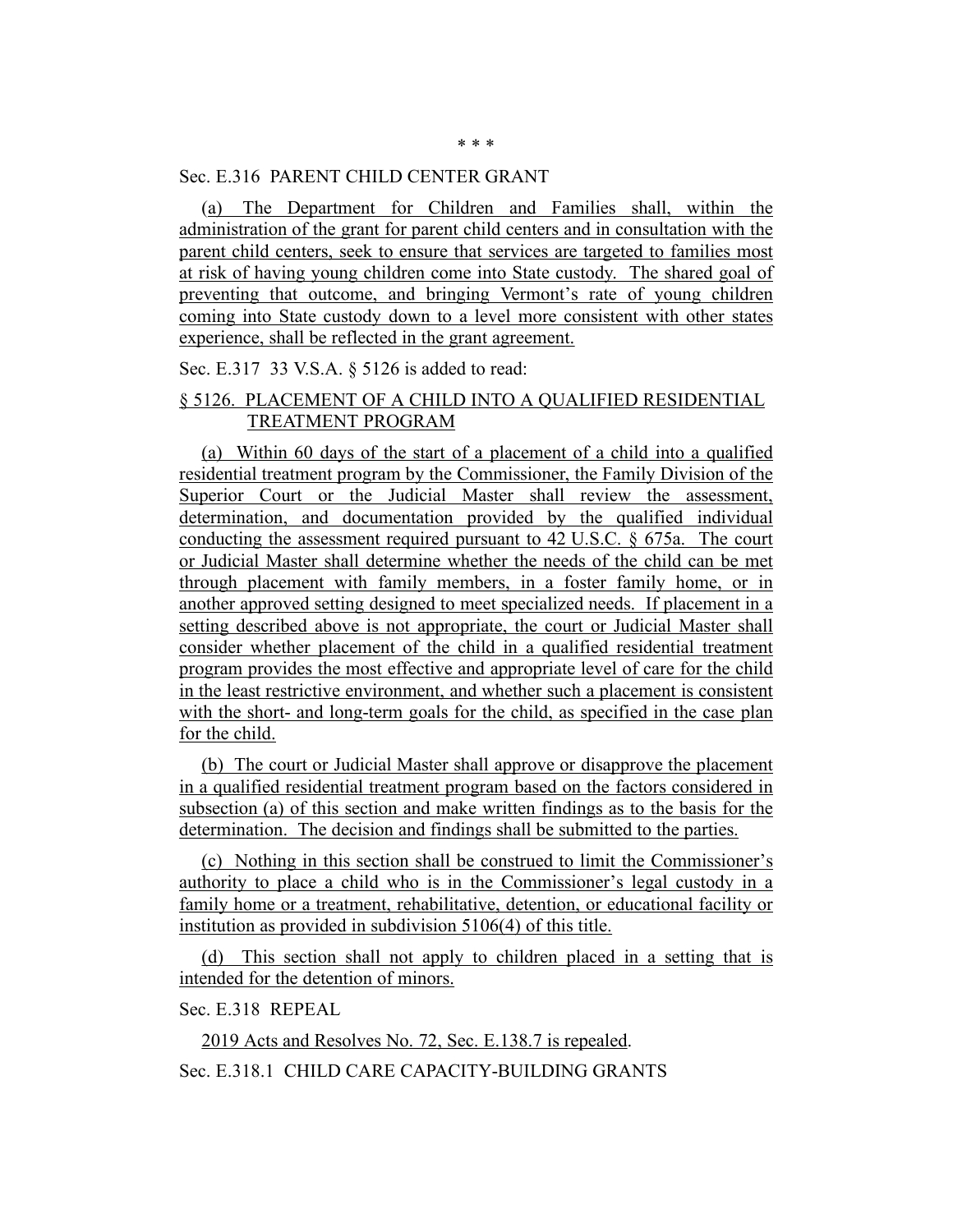(a) Of the funds appropriated in Sec. B.318 of this act, \$800,000 is allocated for the purpose of expanding infant and toddler child care capacity.

(b) The Child Development Division shall award grants to eligible applicants. An eligible applicant shall:

(1) be a new or existing regulated, privately owned center-based child care program or family child care home in good regulatory standings;

(2) participate in Child Care Financial Assistance Program (CCFAP);

(3) provide year-round, full day child care and early learning services;

(4) provide child care and early learning services for infants and toddlers; and

(5) participate in the Step Ahead Recognition System (STARS).

(c) Center-based child care program or family child care homes receiving a grant pursuant to this section shall remain in compliance with the Division's rules, continue participation in STARS, and maintain enrollment of children supported by CCFAP.

## Sec. E.318.2 PRE-APPRENTICESHIP PROGRAM IN EARLY CHILDHOOD EDUCATION:APPROPRIATION

(a) Of the federal funds appropriated in Sec. B.318 of this act to the Department for Children and Families Division of Child Development, \$100,000 shall be transferred to Vermont Department of Labor for the pre-

apprenticeship program in Early Childhood Education provided by Vermont

Career and Technical Education centers.

(2) \$125,000 shall be sugranted to the Vermont Association for the Education of Young Children to provide grants to students to pursue early childhood educator careers.

## Sec. E. 318.3 CHILD DEVELOPMENT DIVISION; STEP AHEAD RECOGNITION SYSTEM

As part of its fiscal year 2023 budget adjustment presentation to the General Assembly, the Department for Children and Families shall present its proposed policy changes to the Step Ahead Recognition System (STARS) to the House Committee on Human Services and the Senate Committee on Health and Welfare. The Division's presentation shall summarize its proposed changes to STARS, including any anticipated impacts on child care providers and families. Any requested policy changes to STARS and related appropriations requests shall require legislative approval through the budget process pursuant to 32 V.S.A. chapter 7, subchapter 3.

Sec. E.318.4 BRIGHT FUTURES INFORMATION SYSTEM;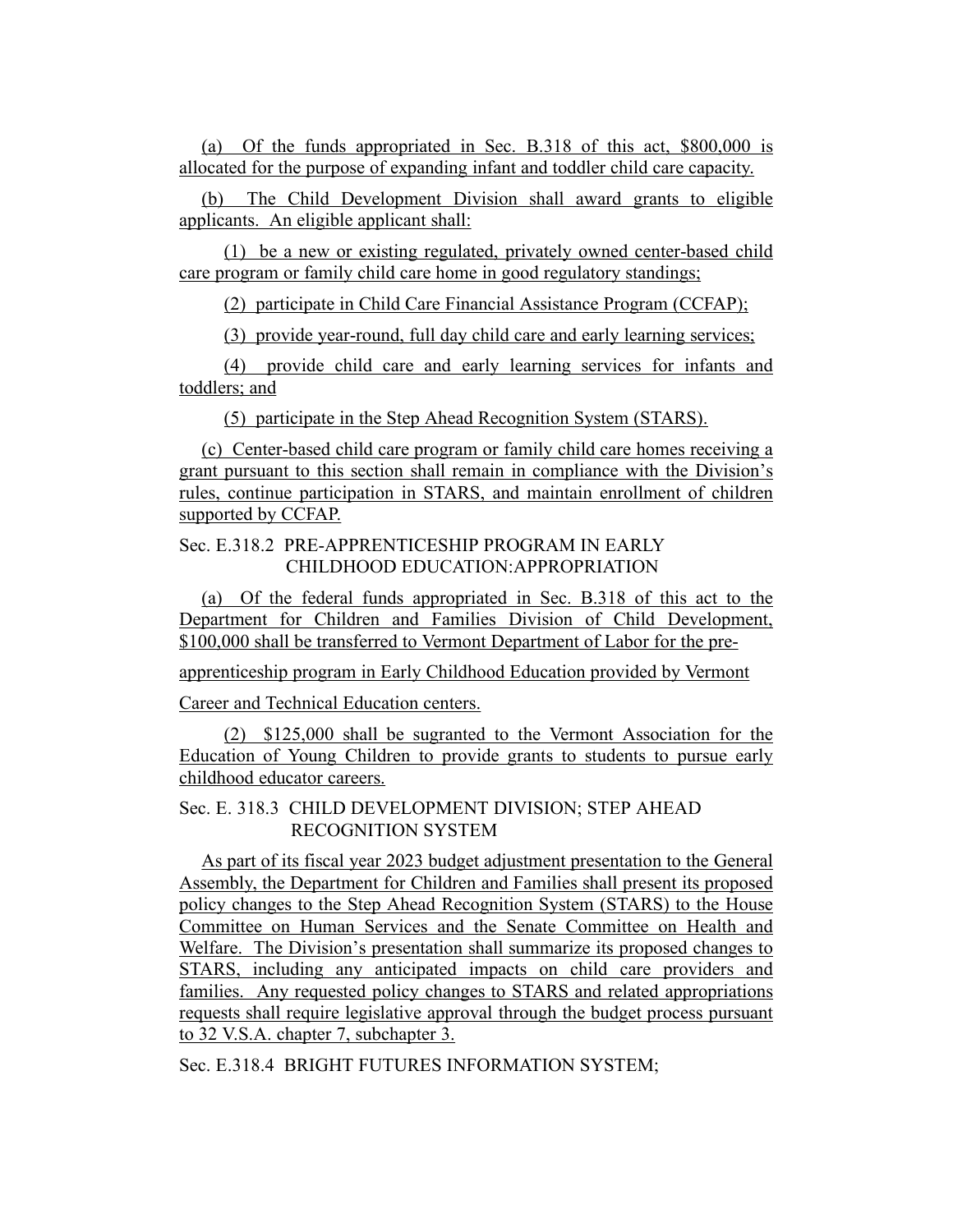## MODERNIZATION; CHILD CARE FINANCIAL ASSISTANCE PROGRAM

(a) On or before January 1, 2024, or six months after both the modernization of the Bright Futures Information System (BFIS) pursuant to 2021 Acts and Resolves No. 45, Sec. 5 and the implementation of the corresponding eligibility changes to the Child Care Financial Assistance Program (CCFAP) pursuant to 2021 Acts and Resolves No. 45, Sec. 2 have taken effect, whichever is first occurring, the Department for Children and Families shall submit a written report to the House Committees on Appropriations and on Human Services and to the Senate Committees on Appropriations and on Health and Welfare evaluating the effectiveness of the BFIS modernization project and the CCFAP eligibility changes. The report shall address how implementation of BFIS and CCFAP changes impact the availability and affordability of child care throughout Vermont.

Sec. E.321 [Deleted.]

Sec. E.321.1 [Deleted.]

## Sec. E.324 EXPEDITED CRISIS FUEL ASSISTANCE

(a) The Commissioner for Children and Families or designee may authorize crisis fuel assistance to those income-eligible households that have applied for an expedited seasonal fuel benefit but have not yet received it if the benefit cannot be executed in time to prevent them from running out of fuel. The crisis fuel grants authorized pursuant to this section count toward the one crisis fuel grant allowed per household for the winter heating season pursuant to 33 V.S.A. § 2609(b).

## Sec. E.325 DEPARTMENT FOR CHILDREN AND FAMILIES – OFFICE OF ECONOMIC OPPORTUNITY

(a) Of the funds appropriated in Sec. B.325 of this act, \$12,699,440 shall be granted to community agencies for homeless assistance by preserving existing services, increasing services, or increasing resources available statewide. These funds may be granted alone or in conjunction with federal Emergency Solutions Grants funds. Funds shall be administered in consultation with the Vermont Coalition to End Homelessness.

## Sec. E. 326 DEPARTMENT FOR CHILDREN AND FAMILIES – OFFICE OF ECONOMIC OPPORTUNITY – WEATHERIZATION ASSISTANCE

(a) Of the Special Fund appropriation in Sec. B.326 of this act, \$750,000 is for the replacement and repair of home heating equipment.

Sec. E.329 [Deleted.]

Sec. E.334 ADULT DAY PAYMENT REFORM – ALTERNATIVE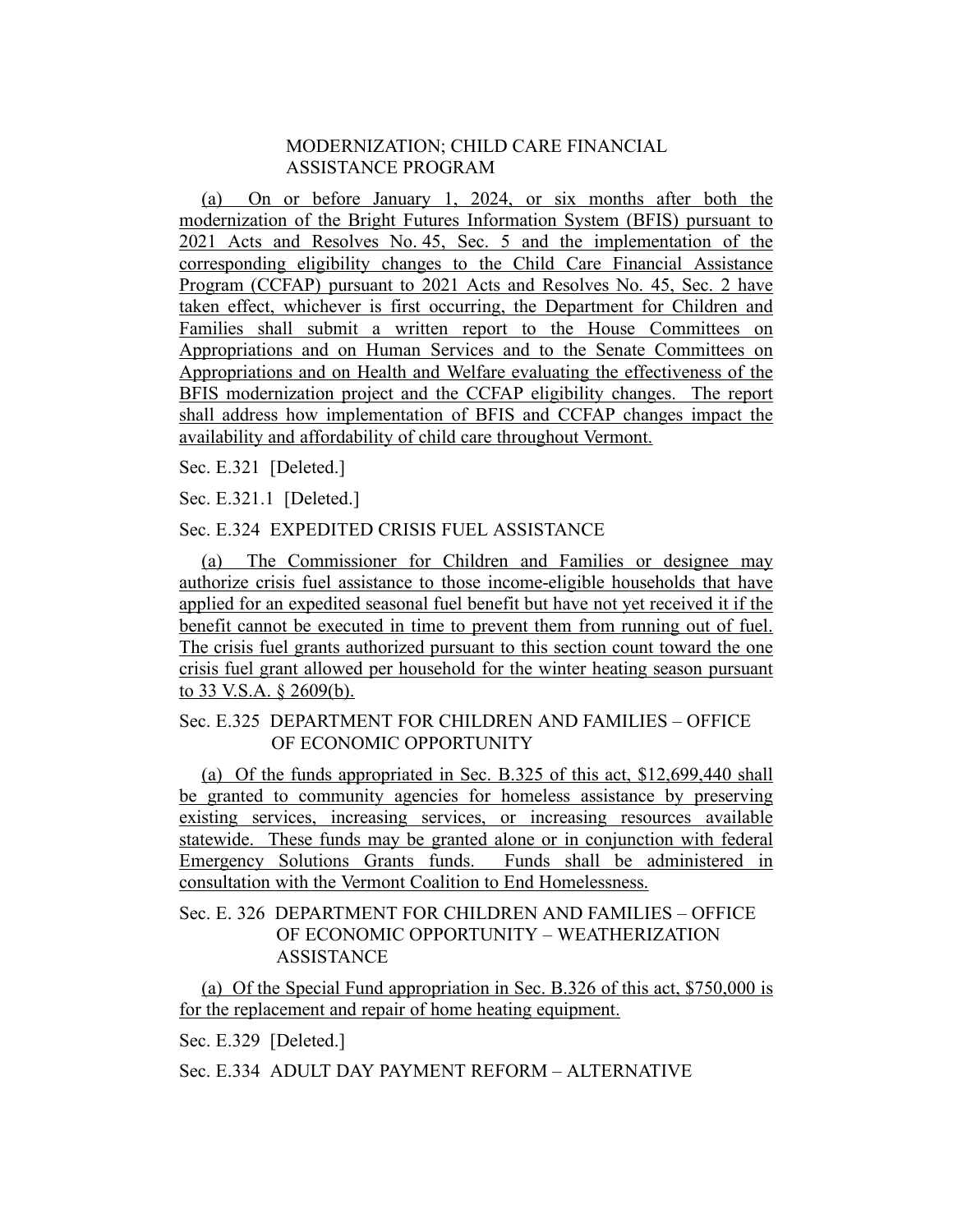## PAYMENT METHODOLOGY – REPORT

(a) On or before January 15, 2023, the Commissioner for Vermont Health Access and the Commissioner of Disabilities, Aging, and Independent Living shall submit a report to the House Committee on Appropriations and the Senate Committee on Appropriations on the status of implementing an alternative payment model for the Adult Day providers. This new payment model should be designed to stabilize the financial well-being of the Adult Day providers.

#### Sec. E.335 CORRECTIONS APPROPRIATIONS; UNEXPENDED FUNDS TRANSFER; REPORT

(a) In fiscal year 2023, the Secretary of Administration may, upon recommendation of the Secretary of Human Services, transfer unexpended funds between the respective appropriations for correctional services; provided, however, that no transfer shall be made from correctional services out-of-state beds. At least three days prior to any such transfer being made, the Secretary of Administration shall report the intended transfer to the Joint Fiscal Office and shall report any completed transfers to the Joint Fiscal Committee at its next scheduled meeting.

(b) In fiscal year 2023, any unexpended funds for correctional services outof-state beds shall be carried forward to fiscal year 2023, and the amount reported to the Joint Legislative Justice Oversight Committee in September 2022, to support community-based service programs. Funds may only be expended on community-based service programs upon approval of the Joint Legislative Justice Oversight Committee.

(c) Any funds expended on community-based service programs pursuant to subsection (b) of this section shall be included in the subsequent year Department of Corrections budget for the same purpose at the same amount.

Sec. E.335.1 [Deleted]

Sec. E.335.2 28 V.S.A. § 125 is added to read:

§ 125. JUSTICE REINVESTMENT II INITIATIVES; REPORT

(a) On or before January 15 each year, the Commissioner of Corrections shall submit a report to the House Committees on Appropriations and on Corrections and Institutions and the Senate Committees on Appropriations and on Judiciary with:

(1) a breakdown and description of General Fund expenditures for the following Justice Reinvestment II initiatives to date:

(A) Department of Corrections funding for domestic violence intervention programming;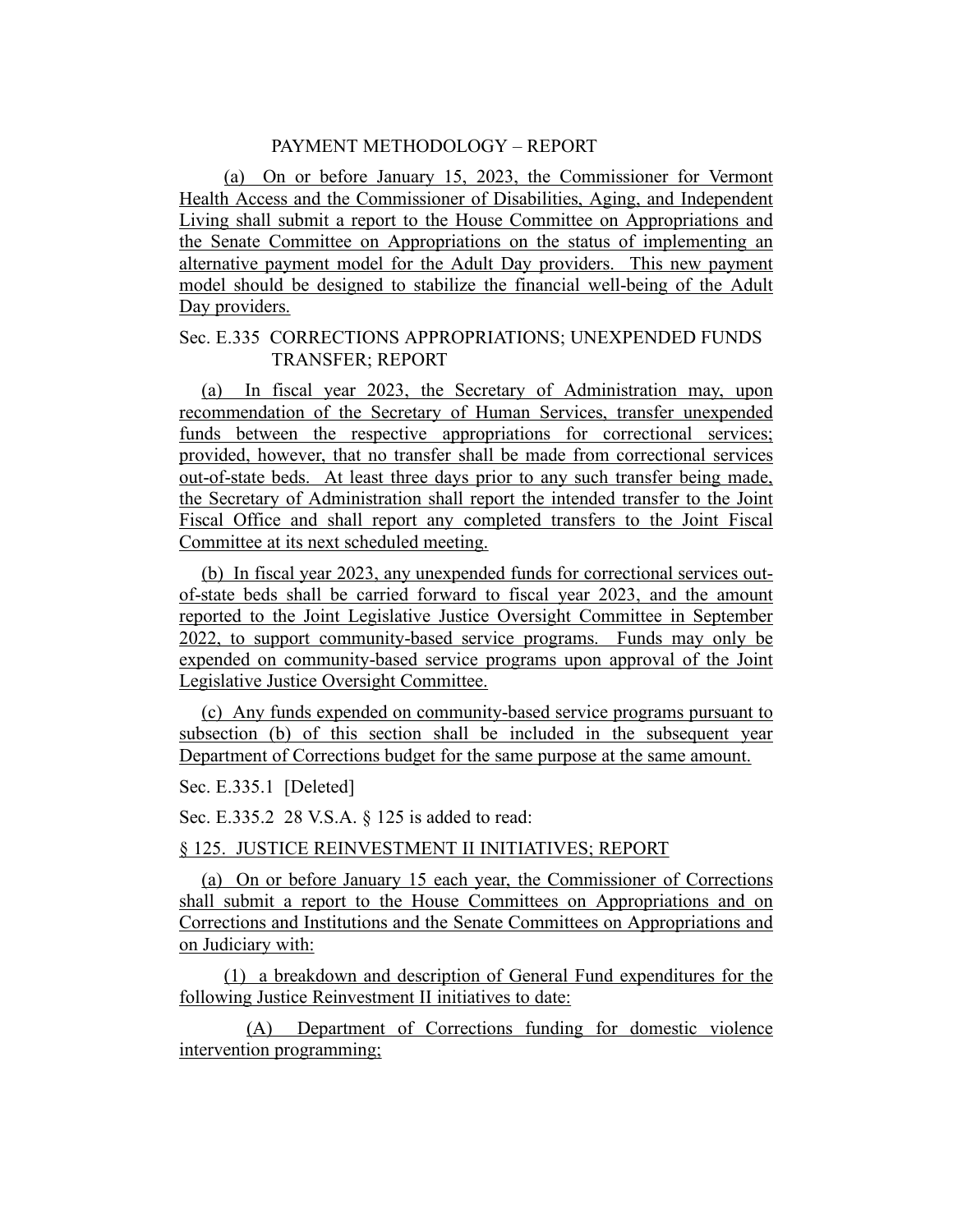(B) Department of Corrections funding for transitional housing capacity;

(C) funding for the Department of Correction's data collection Offender Management System;

(D) any funding in the Department of Mental Health for communitybased mental health and substance use services for individuals under Department of Corrections supervision; and

(E) any funding provided to court diversion and restorative justice programs, and any Justice Reinvestment II funding, shall be reported in context of other baseline funding sources provided to these programs.

(2) A description of any other General Fund expenditures for Justice Reinvestment II initiatives not described in subdivision (1) of this subsection to date.

(3) The annual budget shall include the total amount requested for any proposed expenditures by the Department of Corrections for Justice Reinvestment II initiatives supporting community-based programs.

(b) The provisions of 2 V.S.A. § 20(d) (expiration of required reports) shall not apply to the report to be made under this section.

Sec. E.338 CORRECTIONS – CORRECTIONAL SERVICES

(a) Notwithstanding 32 V.S.A. § 3709(a), the special funds appropriation of \$152,000 for the supplemental facility payments to Newport and Springfield shall be paid from the PILOT Special Fund under 32 V.S.A. § 3709.

Sec. E.345 [Deleted.]

\* \* \* Labor \* \* \*

Sec. E.400 [Deleted.]

Sec. E.400.1 [Deleted.]

 $*** K=12$  Education  $***$ 

Sec. E.500 EDUCATION – FINANCE AND ADMINISTRATION

(a) The Global Commitment funds appropriated in this section shall be used for physician claims for determining medical necessity of Individualized Education Programs (IEPs). These services are intended to increase access to quality health care for uninsured persons, underinsured persons, and Medicaid beneficiaries.

Sec. E.500.1 2021 Acts and Resolves No. 66, Sec. 14 is amended to read:

Sec. 14. FINDINGS AND PURPOSE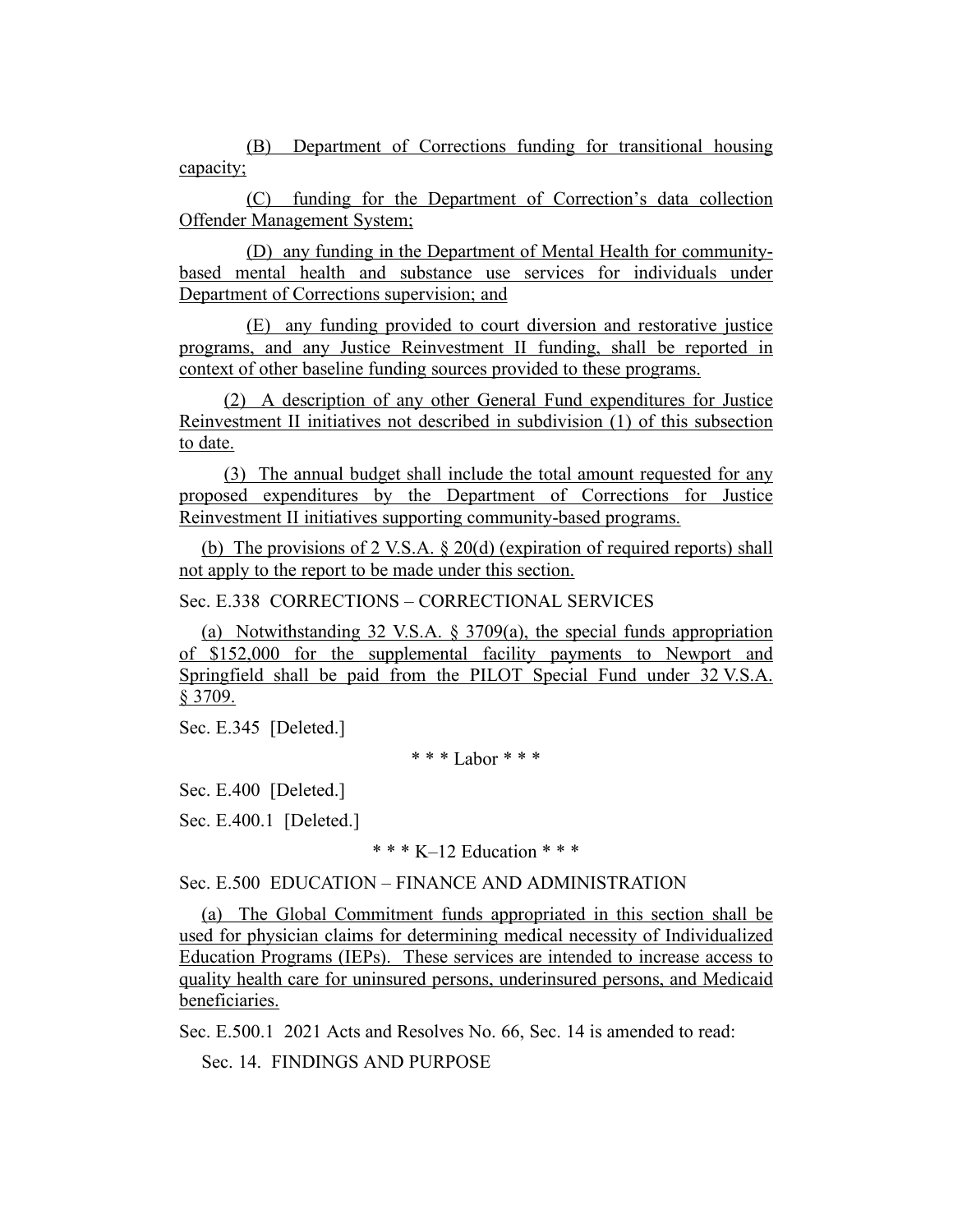(a) Sec. E.500.1 of 2018 (Sp. Sess.) Acts and Resolves No. 11, as amended, requires that not later than July 1, 2022 all Vermont supervisory unions, supervisory districts, school districts, and independent technical center districts utilize the same shared school district data management system Shared School District Data Management System (eFinancePlus) (SSDDMS), which shall be selected by the Agency of Education per State procurement guidelines.

(b) The purpose of Secs.  $15-17$  of this act is to:

(1) extend the deadline to December 31, 2022 2024 for statewide adoption of eFinancePlus SSDDMS;

(2) pause until January 1, 2022 July 1, 2023 the further implementation of eFinancePlus SSDDMS to provide time for further evaluation of the system, provided that:

(A) the Agency of Education and its contractor for implementation of the system shall continue to support users of the system; and

(B) a supervisory union, supervisory district, school district, or independent technical center district that does not use the system may join an implementation round offered by the Agency of Education implement or leave SSDDMS during the pause period after consultation with the Agency of Education and upon approval by its governing body; and

\* \* \*

Sec. E.500.2 2021 Acts and Resolves No. 66, Sec. 15 is amended to read:

Sec. 15. 2018 (Sp. Sess.) Acts and Resolves No. 11, Sec. E.500.1, as amended by 2019 Acts and Resolves No. 72, Sec. E.500.5, is further amended to read:

#### Sec. E.500.1. SHARED SCHOOL DISTRICT FINANCIAL DATA MANAGEMENT SYSTEM

(a) Not later than December 31, 2022 2024, all Vermont supervisory unions, supervisory districts, school districts, and independent technical center districts shall utilize the same school finance and financial data management system. The system shall be selected by the Agency of Education per State procurement guidelines.

\* \* \*

Sec. E.500.3 2021 Acts and Resolves No. 66, Sec. 16 is amended to read:

## Sec. 16. PAUSE OF IMPLEMENTATION OF SHARED SCHOOL DISTRICT FINANCIAL DATA MANAGEMENT SYSTEM

Notwithstanding Sec. E.500.1 of 2018 (Sp. Sess.) Acts and Resolves No. 11, as amended, the implementation of the Shared School District Data Management System (SSDDMS) shall be paused until January 1, 2022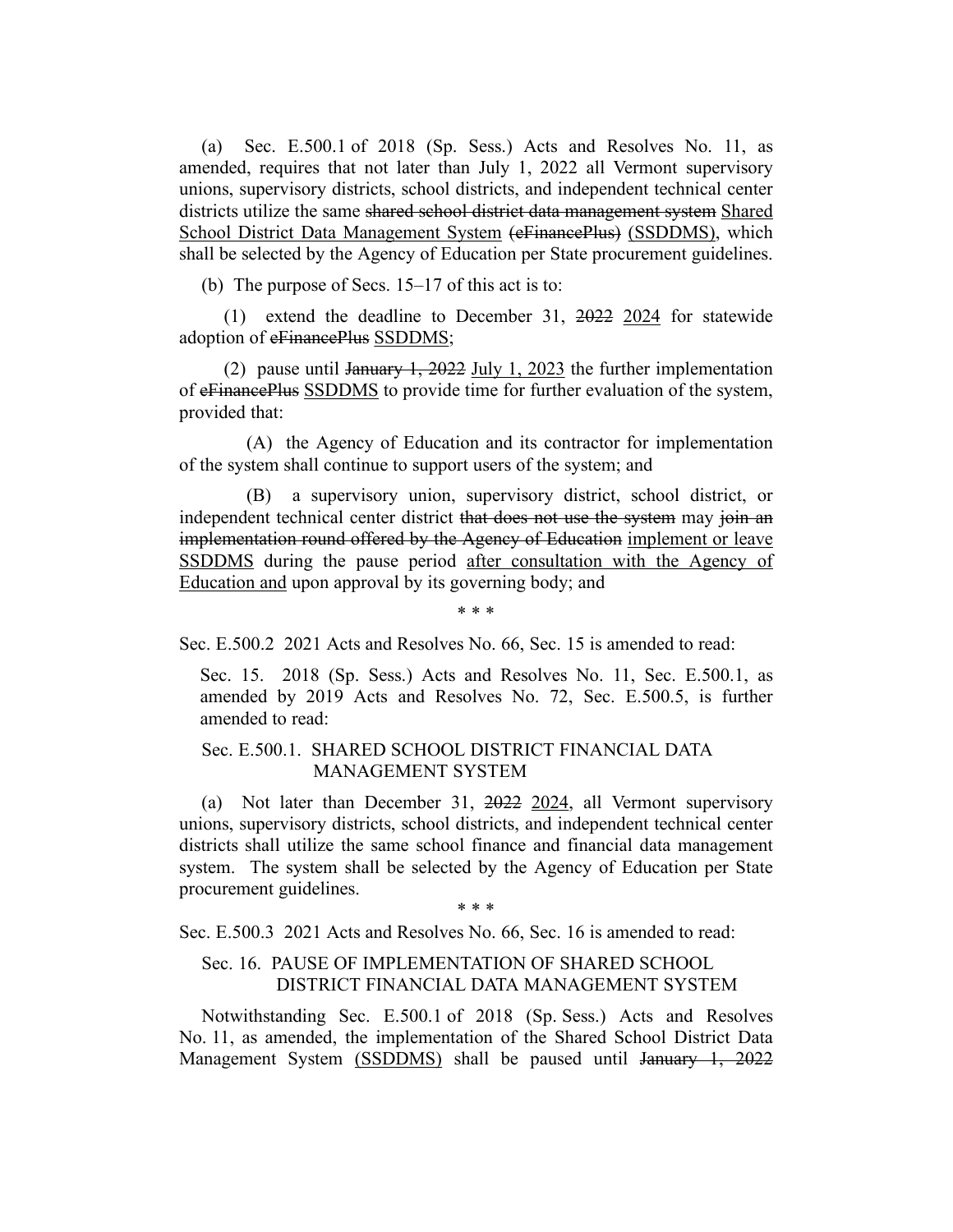#### July 1, 2023, provided that:

(1) the Agency of Education and its contractor for implementation of the system shall continue to support users, as of the date of enactment of this act, of the system; and

(2) a supervisory union, supervisory district, school district, or independent technical center district that does not use the system may join an implementation round offered by the Agency of Education implement or leave SSDDMS during the pause period after consultation with the Agency of Education and upon approval by its governing body.

Sec. E.500.4 2021 Acts and Resolves No. 66, Sec. 17 is amended to read:

Sec. 17. AGENCY OF EDUCATION; REPORTS

(a) On or before June 30, 2021 and quarterly thereafter until March 31, 2023 2025, the Agency of Education shall provide a written report to the General Assembly and the Vermont Association of School Business Officials on the status of improving and implementing the Shared School District Data Management System, including the status of:

# \* \* \*

## Sec. E.500.5 AGENCIES OF EDUCATION AND OF DIGITAL SERVICES; JOINT REPORT ON THE SHARED SCHOOL DISTRICT DATA MANAGEMENT SYSTEM

(a) On or before December 15, 2022, the Agencies of Education and of Digital Services shall jointly submit a report to the House and Senate Committees on Education on the status of improving and implementing the Shared School District Data Management System (SSDDMS) and a recommendation on whether to continue, discontinue, suspend, or delay implementation of SSDDMS and the reasons for their recommendation. In preparing their report, the Agencies of Education and of Digital Services shall solicit feedback from the Vermont Association of School Business Officials, school business managers and users and nonusers of SSDDMS around the State, the Vermont chapter of the American Association of School Personnel Administrators, and school human resources managers around the State.

Sec. E.500.6 2019 Acts and Resolves No. 1, Sec. 1, as amended by 2021 Acts and Resolves No. 66, Sec. 12, is further amended to read:

## Sec. 1. ETHNIC AND SOCIAL EQUITY STANDARDS ADVISORY WORKING GROUP

\* \* \*

(d) Appointment and operation.

\* \* \*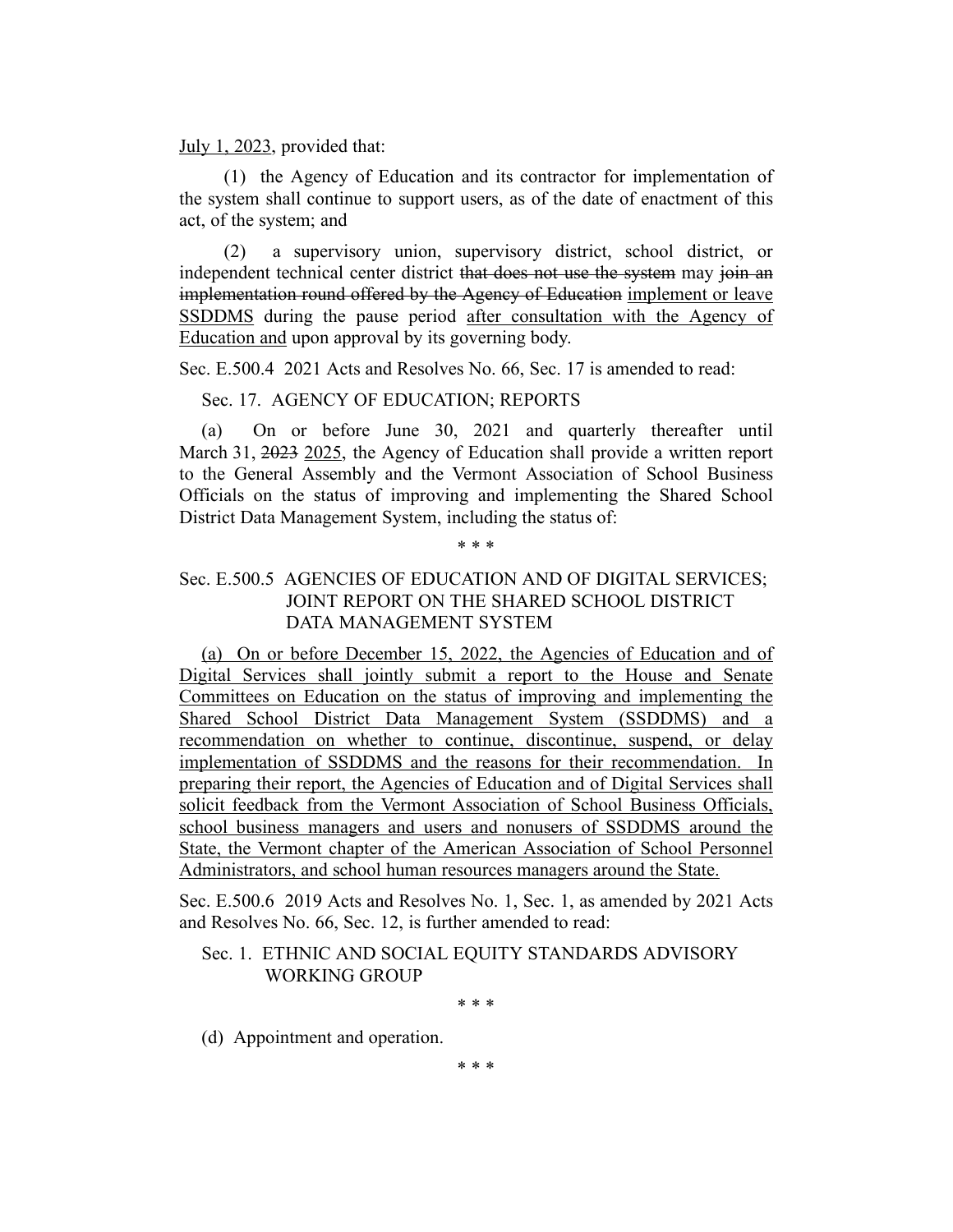(D) The Working Group shall cease to exist on July 1, 2022 July 1, 2023.

\* \* \*

(g) Duties of the Working Group.

(1) The Working Group shall review standards for student performance adopted by the State Board of Education under 16 V.S.A. § 164(9) and, on or before December 31, 2021 2022, recommend to the State Board updates and additional standards to recognize fully the history, contributions, and perspectives of ethnic groups and social groups. These recommended additional standards shall be designed to:

\* \* \*

(h) Reports.

\* \* \*

(3) The Working Group shall, on or before December 31, 2022 June 30, 2023, submit a report to the General Assembly that includes:

\* \* \*

(i) Duties of the State Board of Education. The Board of Education shall, on or before December 31, 2022 June 30, 2023, consider adopting ethnic and social equity studies standards into standards for student performance adopted by the State Board under 16 V.S.A. § 164(9) for students in prekindergarten through grade 12, taking into account the report submitted by the Working Group under subdivision  $(g)(1)$  of this section.

Sec. E. 500.7 2021 Acts and Resolves No. 66, Sec. 13 is amended to read:

\* \* \*

(c) Any unused portion of these appropriations shall, as of July 1, 2022 2023, revert to the General Fund.

Sec. E.501 AGENCY OF EDUCATION; ESSER III FUND PLAN

(a) The following sums are appropriated from the ESSER III funds provided to the State pursuant to Sec. 2001(f) of the American Rescue Plan Act of 2021 to the Agency of Education in fiscal year 2023:

(A) \$2,852,234 for Evidence-Based Summer Programming for the implementation of evidence-based summer enrichment programs and to ensure such programs respond to students' academic, social, and emotional needs and address the disproportionate impact of the coronavirus on the student populations described in section  $1111(b)(2)(B)(xi)$  of the Elementary and Secondary Education Act of 1965 (20 U.S.C. 6311(b)(2)(B)(xi)), students experiencing homelessness, and children and youth in foster care.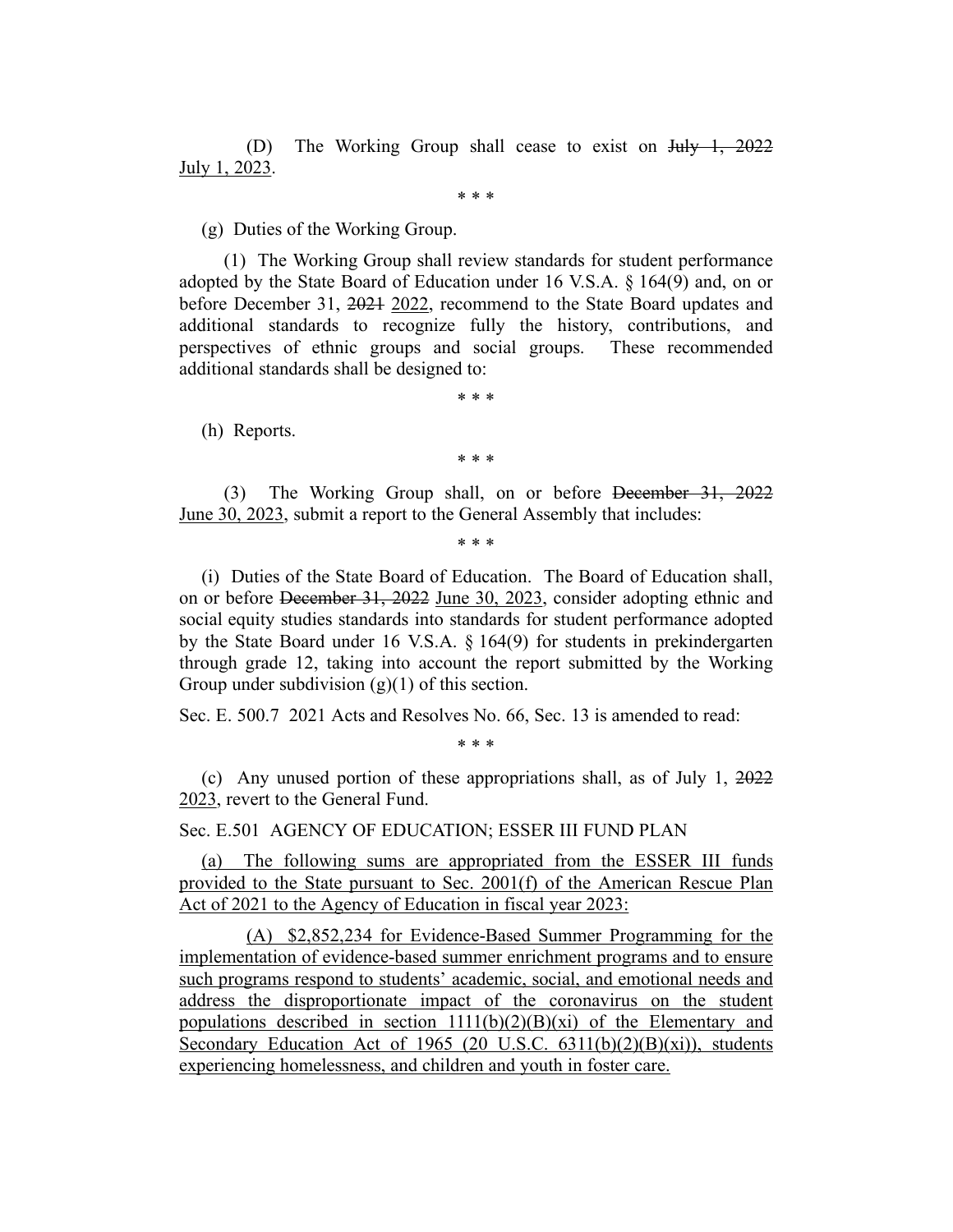(B) \$2,852,234 for Evidence-Based Afterschool Programming for the implementation of evidence-based comprehensive afterschool programs, and to ensure such programs respond to students' academic, social, and emotional needs and address the disproportionate impact of the coronavirus on the student populations described in section  $1111(b)(2)(B)(xi)$  of the Elementary and Secondary Education Act of 1965 (20 U.S.C.  $6311(b)(2)(B)(xi)$ , students experiencing homelessness, and children and youth in foster care.

(C) \$1,352,170 to address lost instructional time due to COVID-19 in accordance with 2021 Acts and Resolves No. 28 to support literacy with a specific prioritization for the implementation of 2018 Acts and Resolves No. 173.

(D) \$1,130,586 for meeting other needs as determined by the State educational agency (AOE) to address issues in responding to COVID-19. This may include the implementation of a facilities planning grant program per 2021 Acts and Resolves No. 72.

Sec. E.502 EDUCATION – SPECIAL EDUCATION: FORMULA GRANTS

(a) Of the appropriation authorized in Sec. B.502 of this act, and notwithstanding any other provision of law, an amount not to exceed \$4,073,400 shall be used by the Agency of Education in fiscal year 2023 as funding for 16 V.S.A.  $\S$  2967(b)(2)–(6). In distributing such funds, the Secretary shall not be limited by the restrictions contained within 16 V.S.A.  $§$  2969(c) and (d).

Sec. E.504.1 EDUCATION – FLEXIBLE PATHWAYS

(a) Of the appropriation in Sec. B.504 of this act, \$2,100,000 from the Education Fund shall be distributed to school districts for reimbursement of high school completion services pursuant to 16 V.S.A. § 943(c).

(b) Notwithstanding 16 V.S.A. § 4025(b), of this Education Fund appropriation, the amount of:

(1) \$996,500 is available for dual enrollment programs notwithstanding 16 V.S.A. § 944(f)(2);

(2) \$1,800,000 is available to support the Vermont Virtual High School;

(3) \$400,000 is available for secondary school reform grants; and

(4) \$3,000,000 is available for Early College pursuant to 16 V.S.A.  $$4011(e).$ 

(c) Of the appropriation in Sec. B.504 of this act, \$996,500 from the General Fund is available for dual enrollment programs.

Sec. E.514 STATE TEACHERS' RETIREMENT SYSTEM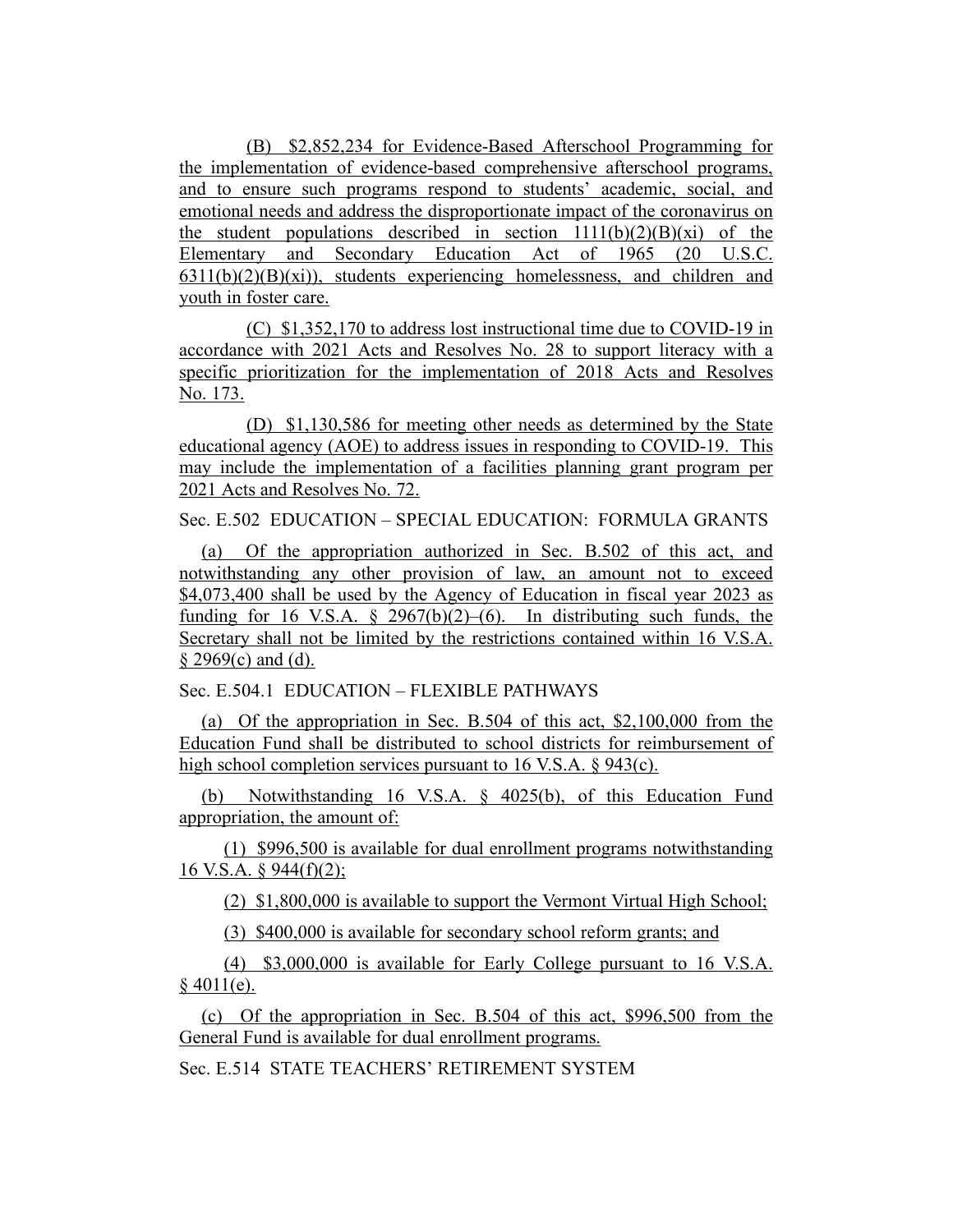(a) In accordance with 16 V.S.A.  $\S$  1944(g)(2), and consistent with system changes enacted for fiscal year 2023 in the 2022 session, the annual contribution to the State Teachers' Retirement System (STRS) shall be \$194,161,651 of which \$187,273,782 shall be the State's contribution and \$6,887,869 shall be contributed from local school systems or educational entities pursuant to 16 V.S.A. § 1944c.

(b) In accordance with 16 V.S.A.  $\S$  1944(c)(2), of the annual contribution, \$34,342,965 is the "normal contribution," and \$159,818,686 is the "accrued liability contribution."

# Sec. E.515 RETIRED TEACHERS' HEALTH CARE AND MEDICAL **BENEFITS**

(a) In accordance with 16 V.S.A.  $\frac{1944b(b)}{2}$ , and consistent with system changes enacted for fiscal year 2023 in the 2022 session, the annual contribution to the Retired Teachers' Health and Medical Benefits plan shall be \$50,206,128 consisting of the funds appropriated in Sec. B.515 and Sec.  $B.1100(c)(2)$  of this act.

(b) In accordance with 16 V.S.A.  $\S$  1944(c)(2), of the annual contribution, \$15,100,000 is the "normal contribution," and \$35,106,128 is the "accrued liability contribution."

\* \* \* Higher Education \* \* \*

## Sec. E.600 UNIVERSITY OF VERMONT

(a) The Commissioner of Finance and Management shall issue warrants to pay 1/12 of the appropriation in Sec. B.600 of this act to the University of Vermont on or about the 15th day of each calendar month of the year.

(b) Of this appropriation, \$380,326 shall be transferred to the Experimental Program to Stimulate Competitive Research (EPSCoR) for the purpose of complying with State matching fund requirements necessary for the receipt of available federal or private funds, or both.

## Sec. E.602 VERMONT STATE COLLEGES

(a) The Commissioner of Finance and Management shall issue warrants to pay 1/12 of the appropriation in Sec. B.602 of this act to the Vermont State Colleges on or about the 15th day of each calendar month of the year.

(b) Of this appropriation, \$427,898 shall be transferred to the Vermont Manufacturing Extension Center for the purpose of complying with State matching fund requirements necessary for the receipt of available federal or private funds, or both.

Sec. E.603 VERMONT STATE COLLEGES – ALLIED HEALTH

(a) If Global Commitment fund monies are unavailable, the total grant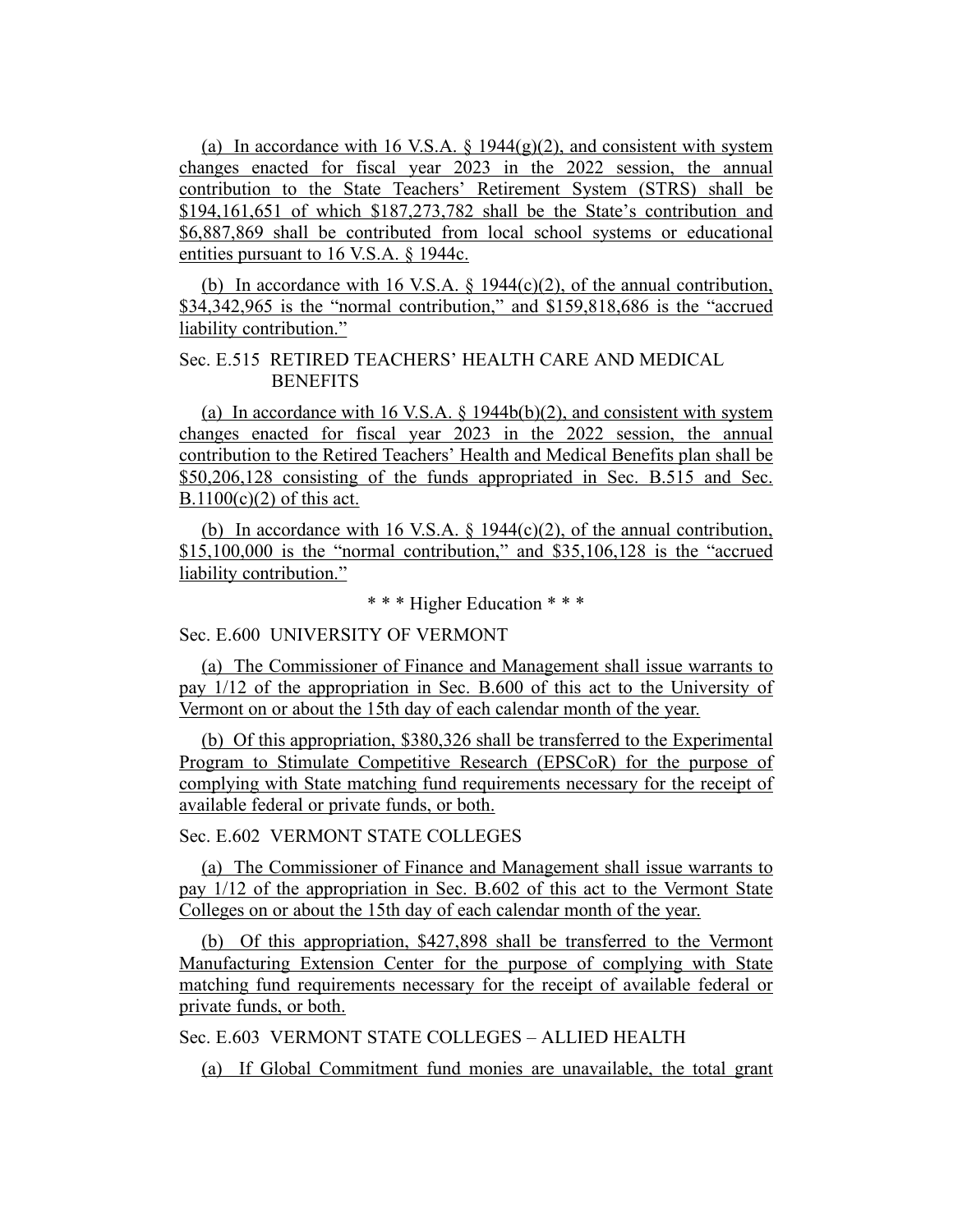funding for the Vermont State Colleges shall be maintained through the General Fund or other State funding sources.

(b) The Vermont State Colleges shall use the Global Commitment funds appropriated in Sec. B.603 of this act to support the dental hygiene, respiratory therapy, and nursing programs that graduate approximately 315 health care providers annually. These graduates deliver direct, high-quality health care services to Medicaid beneficiaries or uninsured or underinsured persons.

#### Sec. E.605 VERMONT STUDENT ASSISTANCE CORPORATION

(a) Of the appropriation in Sec. B.605 of this act, \$25,000 is appropriated from the General Fund to the Vermont Student Assistance Corporation (VSAC) to be deposited into the Trust Fund established in 16 V.S.A. § 2845.

(b) Of the appropriated amount remaining after accounting for subsection (a) of this section, not less than 93 percent of this appropriation shall be used for direct student aid.

(c) Of the total one-time funds appropriated in this act to VSAC, an amount up to six percent, but not to exceed \$100,000 in a fiscal year, may be used for staff expenses associated with administering the funds. Funds shall not be used for indirect costs.

## Sec. E.605.1 NEED-BASED STIPEND FOR DUAL ENROLLMENT AND EARLY COLLEGE STUDENTS

(a) Notwithstanding 16 V.S.A. § 4025(b), the sum of \$41,225 in education funds and \$41,225 in general funds is appropriated to the Vermont Student Assistance Corporation (VSAC) for dual enrollment and need-based stipend purposes to fund a flat-rate, need-based stipend or voucher program for financially needy students enrolled in a dual enrollment course pursuant to 16 V.S.A. § 944 or in early college pursuant to 16 V.S.A. § 946 to be used for the purchase of books, cost of transportation, and payment of fees. VSAC shall establish the criteria for program eligibility. Funds shall be granted to eligible students on a first-come, first-served basis until funds are depleted.

(b) VSAC shall report on the program to the House Committees on Appropriations and on Commerce and Economic Development and to the Senate Committees on Appropriations and on Economic Development, Housing and General Affairs on or before January 15, 2023.

Sec. E.700 10 V.S.A. § 1389(d)(3) is amended to read:

(3) The Clean Water Board shall:

\* \* \*

(E) solicit, consult with, and accept public comment from organizations interested in improving water quality in Vermont regarding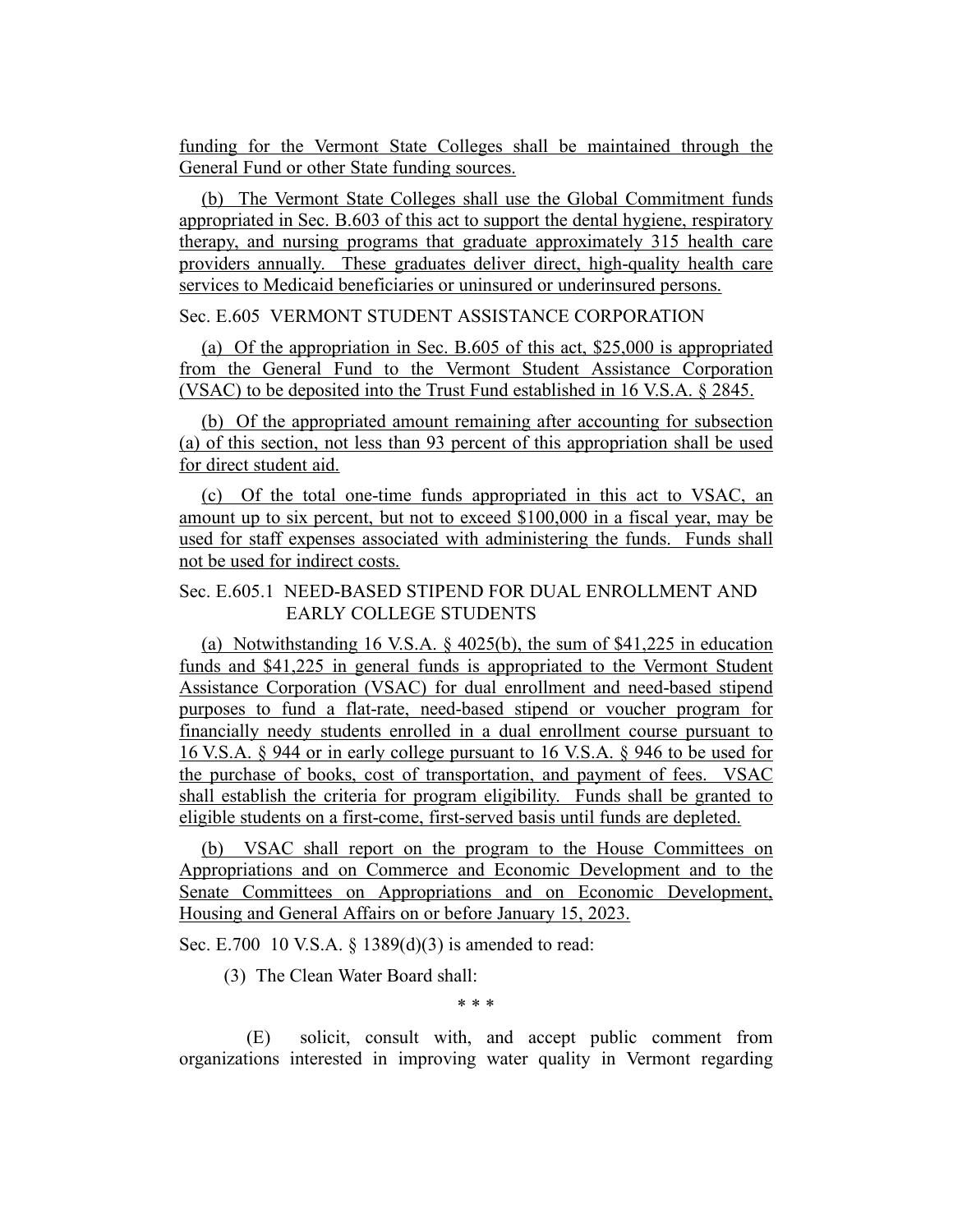recommendations under this subsection (d) for the allocation of funds from the Clean Water Fund; and

(F) recommend capital appropriations for the permanent protection of land and waters from future development through conservation and water quality projects; and

(G) recommend that at least \$1,000,000.00 is annually appropriated to the Vermont Natural Resources Conservation Council from the Clean Water Fund for distribution on an equitable basis to the Natural Resources Conservation Districts to conduct water quality programs or projects; annual outreach, education, monitoring and assessment; and technical assistance, planning and design, and implementation of local projects related to agricultural improvements and natural resources restoration and conservation.

Sec. E.702 23 V.S.A. § 3513 is amended to read:

## § 3513. LIABILITY INSURANCE; AUTHORITY TO CONTRACT FOR LAW ENFORCEMENT SERVICES

(a) The amount of 85 percent of the fees and penalties collected under this chapter, except interest, is allocated to the Agency of Natural Resources for use by the Vermont ATV Sportsman's Association (VASA) for development and maintenance of a Statewide ATV Trail Program, for trail liability insurance, and to contract for law enforcement services with any constable, sheriff's department, municipal police department, the Department of Public Safety, and the Department of Fish and Wildlife for purposes of trail compliance pursuant to this chapter. The Departments of Public Safety and of Fish and Wildlife are authorized to contract with VASA to provide these law enforcement services. The Agency of Natural Resources shall retain for its use up to \$7,000.00 during each fiscal year to be used for administration of this Program.

\* \* \*

Sec. E.709 10 V.S.A. § 1283(g)(3) is amended to read:

(3) "Release" means any intentional or unintentional action or omission resulting in the spilling, leaking, pumping, pouring, emitting, emptying, dumping, or disposing of hazardous materials into the surface or groundwaters, or onto the lands in the State, or into waters outside the jurisdiction of the State when damage may result to the public health, lands, waters, or natural resources within the jurisdiction of the State. "Release" also means the intentional or unintentional action or omission resulting in the spilling, leaking, emission, or disposal of polychlorinated biphenyls (PCBs) from building materials in a building or structure public schools and approved and recognized independent schools, as those terms are defined in 16 V.S.A. § 11, that were constructed or renovated before 1980.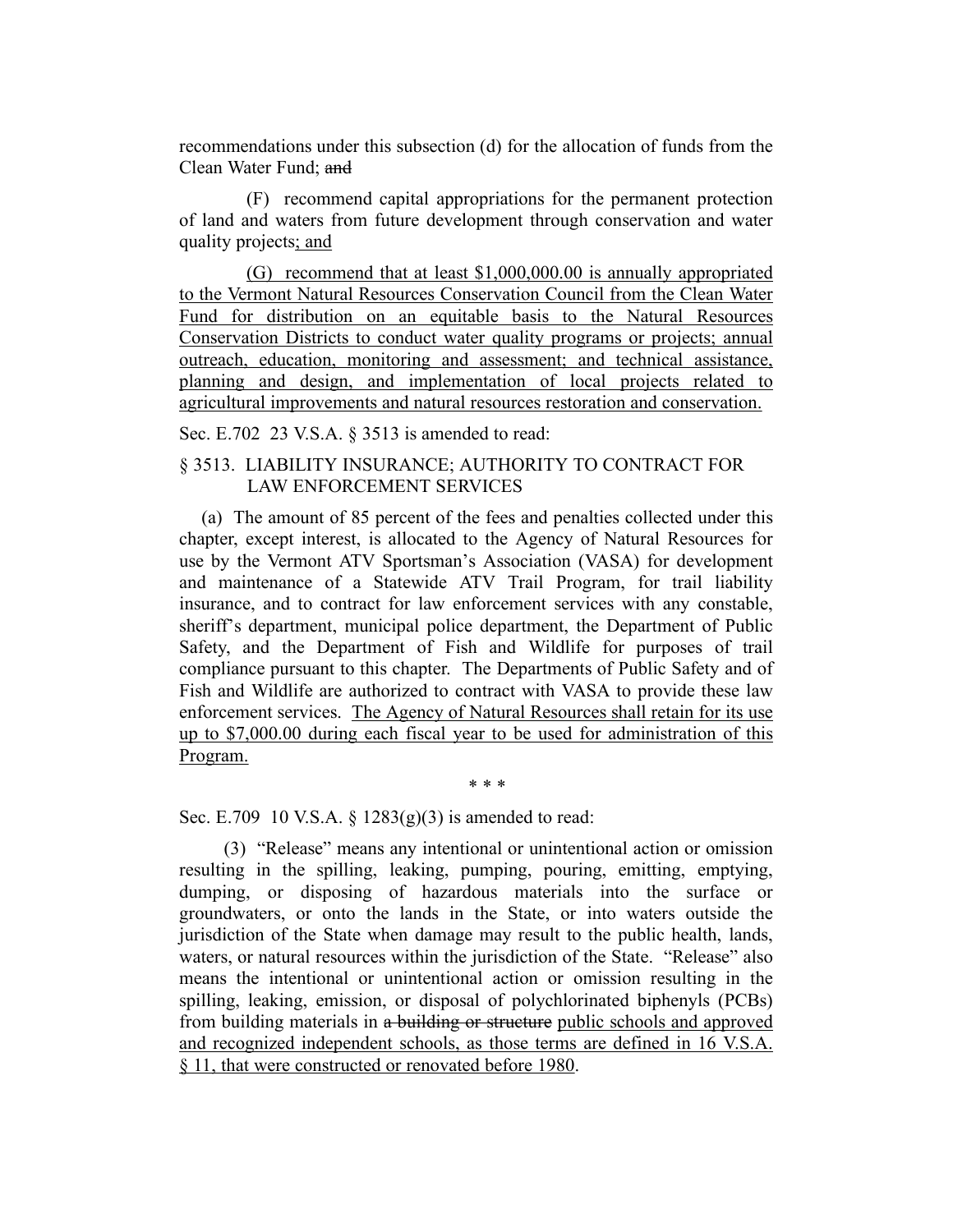Sec. E.709.1 10 V.S.A. § 6602(17) is amended to read:

(17) "Release" means any intentional or unintentional action or omission resulting in the spilling, leaking, pumping, pouring, emitting, emptying, dumping, or disposing of hazardous materials into the surface or groundwaters, or onto the lands in the State, or into waters outside the jurisdiction of the State when damage may result to the public health, lands, waters, or natural resources within the jurisdiction of the State. "Release" also means the intentional or unintentional action or omission resulting in the spilling, leaking, emission, or disposal of polychlorinated biphenyls (PCBs) from building materials in a building or structure public schools and approved and recognized independent schools, as those terms are defined in 16 V.S.A. § 11, that were constructed or renovated before 1980.

## Sec. E.709.2 REPORT ON REGULATION OF PCB RELEASES FROM BUILDING MATERIALS IN NONSCHOOL BUILDINGS

On or before January 15, 2023, the Secretary of Natural Resources shall submit to the Senate Committees on Appropriations and on Natural Resources and Energy and the House Committees on Appropriations and on Natural Resources, Fish, and Wildlife a report regarding the indoor air quality testing of buildings for releases of polychlorinated biphenyls (PCBs) from building materials. The report shall include:

(1) a proposal for the best method for regulating releases of PCBs from PCB-containing building materials in nonschool buildings;

(2) a proposal of who will be required to test for a release or potential release of PCBs from building materials, including whether and how testing will be required under the Brownfields Reuse and Environmental Liability Limitation Program or as part of an environmental assessment for a property transaction;

(3) a summary of when during a corrective action or property transaction testing would be required and why it would be required;

(4) the standard or standards that would be utilized to determine if a release occurred;

(5) the action or remediation that would be required if PCBs are identified in excess of the proposed standard;

(6) how responsive action or remediation would be funded, including potential federal or State sources of funding; and

(7) how the requirement to test may affect investment in the redevelopment of historic downtowns or similar areas.

\* \* \* Transportation \* \* \*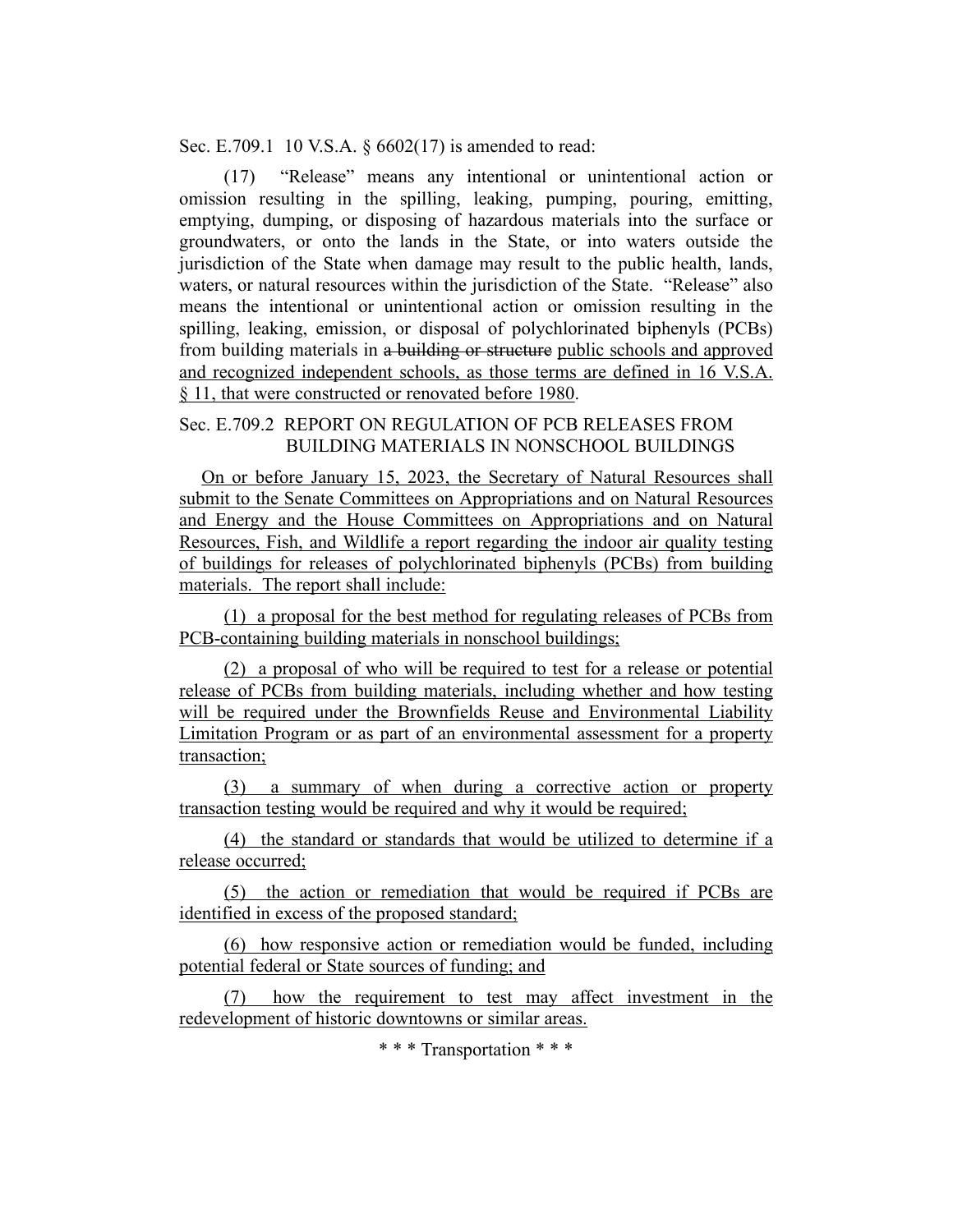# Sec. E.903 MULTI-AGENCY INVESTMENTS IN ELECTRIC VEHICLE SUPPLY EQUIPMENT INFRASTRUCTURE

(a) Definitions. As used in this section:

(1) "Area median income" means the county or Metropolitan Statistical Area median income published by the federal Department of Housing and Urban Development.

(2) "Electric vehicle supply equipment (EVSE)" has the same meaning as in 30 V.S.A. § 201.

(3) "Level 1 charger" or "level 1 EVSE" means EVSE that plugs directly into a standard 120-volt AC outlet and supplies an average output of 1.3 to 2.4 kilowatts.

(4) "Level 2 charger" or "level 2 EVSE" means galvanically connected EVSE with a single-phase input voltage range from 208 to 240 volts AC and a maximum output current less than or equal to 80 amperes AC.

(5) "Level 3 charger," "level 3 EVSE," or "direct-current fast charger (DCFC)," means EVSE that uses dedicated direct current (DC) to provide energy to a plug-in electric vehicle.

(6) "Multiunit affordable housing" means a multiunit dwelling where:

(A) at least 50 percent of the units are or will be occupied by households whose income does not exceed 100 percent of the greater of the State or area median income; or

(B) all units are affordable to households earning between 60 and 120 percent of area median income.

(7) "Multiunit dwelling" means a housing project, such as cooperatives, condominiums, dwellings, or mobile home parks, with three or more units constructed or maintained on a tract or tracts of land.

(8) "Workplace" means a place where an individual works.

(b) Housing, employers, and public venues and attractions.

(1) In fiscal year 2023, \$10,000,000 is appropriated in Sec. G.600 (b) of this act to the Agency of Commerce and Community Development to support the following:

(A) one or more grant programs, which may build upon the existing EVSE Grant Program, to support the continued buildout of level 1 and 2 EVSE at multiunit dwellings, including multiunit affordable housing, with less than 20 units prioritized and not less than 30 percent of the total appropriation, less the administration expenses allowed under subsection (d c) of this section, allocated to this purpose;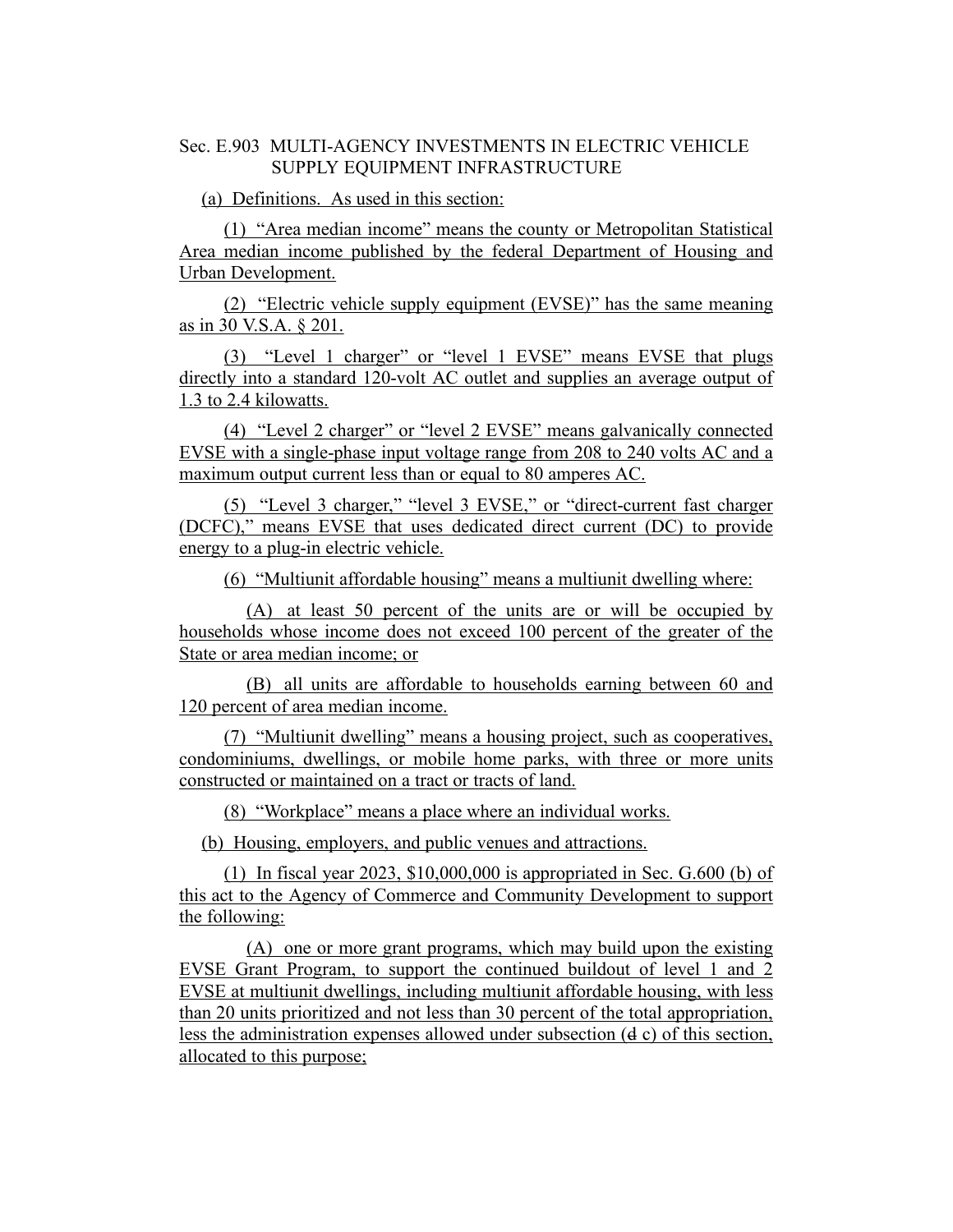(B) one or more grant programs, which may build upon the existing EVSE Grant Program, to support the continued buildout of level 1 and 2 EVSE at private workplaces, with the workplaces of employers with fewer than 100 employees prioritized;

(C) one or more grant programs, which may build upon the existing EVSE Grant Program, to support the continued buildout of level 1, 2, and 3 EVSE at public venues and attractions, such as parks, State parks and access areas, downtowns, museums, and ski mountains, that are available to any member of the public; and

(D) the purchase and installation of level 1 and 2 EVSE that is available to the public at State workplaces or to provide grants to persons for the purchase and installation of level 1 and 2 EVSE that is available to the public at State workplaces, or both.

(2) If the Agency of Commerce and Community Development, in consultation with the EVSE Interagency Workgroup, determines that programmatic funding remains available following the first round of grant awards made under subdivision (1) of this subsection, then the balance of the \$10,000,000 shall be awarded in grants that prioritize placing EVSE at multiunit affordable housing and workplaces of employers with fewer than 100 employees.

(c) Administration costs. The Agency of Commerce and Community Development may use up to 15 percent of the appropriation in subsection (b) of this section for administrative costs associated with installing EVSE at multiunit housing, workplaces, and public venues and attractions.

(d) Carryforward; deployment in fiscal year 2023.

(1) Notwithstanding any other provision of law and subject to the approval of the Secretary of Administration, appropriations to support the expenditures under this section remaining unexpended on June 30, 2023 shall be carried forward and designated for the same expenditures in the subsequent fiscal year.

(2) Every reasonable effort shall be made to obligate and deploy the monies appropriated for expenditure under this section in fiscal year 2023 in order to achieve a pace of EVSE deployment necessary to meet the emissions reduction requirements of 10 V.S.A. § 578(a) and the recommendations of the Climate Action Plan (CAP) issued under 10 V.S.A. § 592.

(e) Outreach and marketing. The Agency of Commerce and Community Development shall ensure that there is sufficient outreach and marketing, including the use of translation and interpretation services, of the EVSE grant programs implemented pursuant to subsection (b) of this section and such costs shall be considered administrative costs for purposes of subsection (c) of this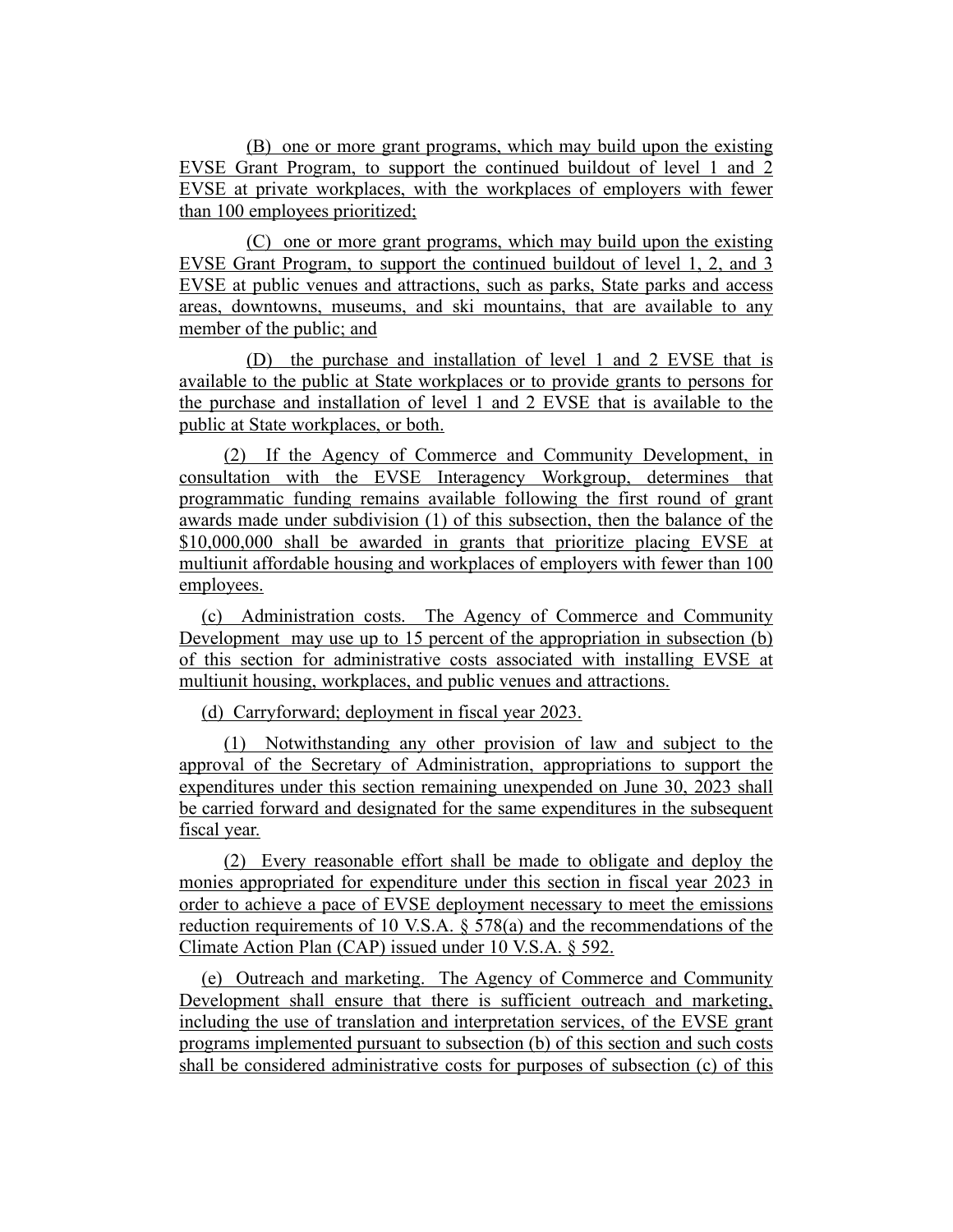section.

#### \* \* \* Pay Act \* \* \*

## Sec. F.100 APPROVAL OF FISCAL YEAR 2023 COMPENSATION INCREASES

(a) Funding of fiscal year 2023 collective bargaining agreement provisions.

(1) This act funds in fiscal year 2023 the provisions of the collective bargaining agreements between the State and the Vermont State Employees' Association for the Defender General, Non-Management, Supervisory, and Corrections bargaining units; for the State's Attorneys' offices bargaining unit; and for the Judicial bargaining unit, and between the State and the Vermont Troopers' Association, that apply during the period of July 1, 2022 through June 30, 2023.

(2) These collective bargaining agreements provide during that fiscal year 2023 period a cost-of-living adjustment of three percent, an average 1.9 percent step increase, and a \$1,500 one-time payment to individuals employed as of January 1, 2023.

(b) Other permitted fiscal year 2023 increases. In fiscal year 2021, the Executive, Judicial, and Legislative Branches may extend the fiscal year 2023 provisions of the collective bargaining agreements that are funded by this act to employees not covered by the bargaining agreements as they determine to be appropriate and in accordance with the appropriations provided to each branch.

Sec. F.200 FISCAL YEAR 2023 PAY ACT APPROPRIATIONS

(a) Executive Branch. In fiscal year 2023, the fiscal year 2023 provisions of the collective bargaining agreements between the State of Vermont and the Vermont State Employees' Association for the Defender General, Non-Management, Supervisory, and Corrections bargaining units, and, for the purpose of appropriation, the State's Attorneys' offices bargaining unit, for the period of July 1, 2022 through June 30, 2023; the collective bargaining agreement with the Vermont Troopers' Association, for the period of July 1, 2022 through June 30, 2023; and salary increases for employees in the Executive Branch not covered by the bargaining agreements shall be funded as follows:

(1) General Fund. The amount of \$22,847,453 is appropriated from the General Fund to the Secretary of Administration for distribution to departments to fund the fiscal year 2023 compensation increases permitted by this act.

(2) Transportation Fund. The amount of \$1,502,420 is appropriated from the Transportation Fund to the Secretary of Administration for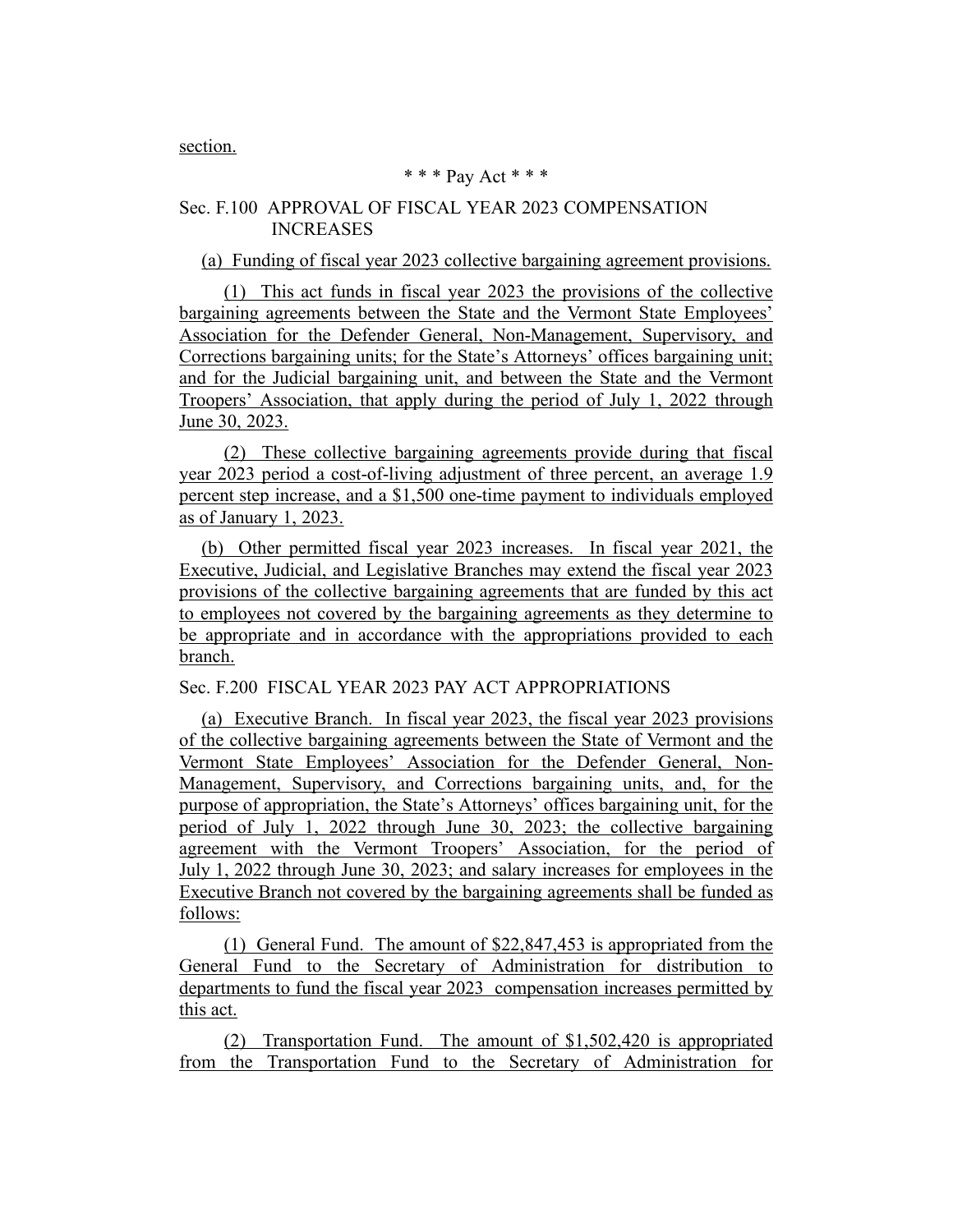distribution to the Agency of Transportation and the Department of Public Safety to fund the fiscal year 2023 compensation increases permitted by this act.

(3) Other funds. The Administration shall provide additional spending authority to departments through the existing process of excess receipts to fund the fiscal year 2023 compensation increases permitted by this act. The estimated amounts are \$35,494,376 from special fund, federal, and other sources.

(4) Transfers. With due regard to the possible availability of other funds, for fiscal year 2023, the Secretary of Administration may transfer from the various appropriations and various funds and from the receipts of the Liquor Control Board such sums as the Secretary may determine to be necessary to carry out the purposes of this act to the various agencies supported by State funds.

(b) Judicial Branch. In fiscal year 2023, the amount of \$2,342,075 is appropriated from the General Fund to the Judiciary to fund the fiscal year 2021 provisions of the collective bargaining agreement between the State of Vermont and the Vermont State Employees' Association for the Judicial bargaining unit for the period of July 1, 2022 through June 30, 2023 and salary increases for employees in the Judicial Branch not covered by the bargaining agreement.

(c) Legislative Branch. In fiscal year 2023, the amount of \$985,111 is appropriated from the General Fund to the Legislative Branch for the period of July 1, 2022 through June 30, 2023.

\* \* \* American Rescue Plan Act Appropriations \* \* \*

\* \* \* Intent and Other Funding \* \* \*

## Sec. G.100 MULTIYEAR FUNDING PRIORITIES INTENT

(a) The appropriations of ARPA – Coronavirus State Fiscal Recovery Funds in made in Secs. G.300–G.700 of this act by categorical areas are made consistent with the intent expressed in Sec. G.100 of 2021 Acts and Resolves No. 74 (the Big Bill), and reiterated in 2022 Acts and Resolves No. 83, Sec. 67a. In some cases, other funding sources are included or are referenced for specific programs or projects providing comprehensive funding by category. All appropriations of ARPA funds in this act are made only to the extent permitted by federal law and guidance. Appropriations not expended in fiscal year 2023 shall carry forward.

Sec. G.200 AMERICAN RESCUE PLAN ACT (ARPA) - CORONAVIRUS STATE FISCAL RECOVERY FUND (SFR) APPROPRIATIONS; REVERSION AND REALLOCATION; REPORTS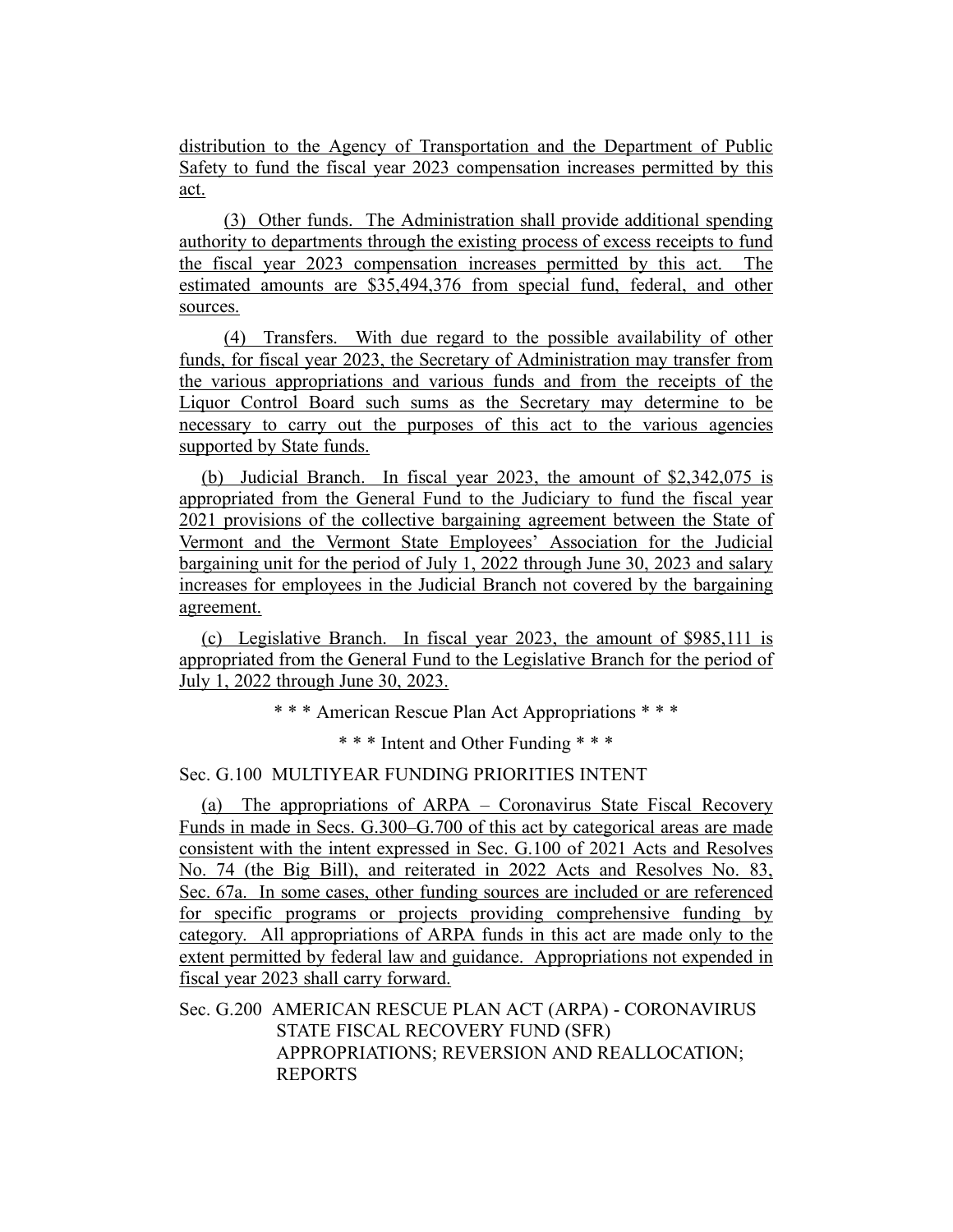(a) On or before September 15, 2022 and annually thereafter until September 15, 2026, the Commissioner of Finance and Management shall submit a report to the Joint Fiscal Committee on the status of all appropriations made from the Coronavirus State and Local Fiscal Recovery Fund (SLFR) provided to the State from the American Rescue Plan Act of 2021, Pub. L. No. 117-2 (ARPA). The report shall include updates on project eligibility, obligated funds, actual expenditures, and any compliance or reporting issues.

(b) On or before January 15, 2023, the Commissioner of Finance and Management shall provide an update to the September 15, 2022 ARPA report described in subsection (a) of this section to the House and Senate Committees on Appropriations, including recommendations, if any, for reallocation of ARPA SLFR funds in the fiscal year 2023 budget adjustment act.

\* \* \* Economy, Workforce, and Communities \* \* \*

## Sec. G.300 INVESTMENTS IN VERMONT'S ECONOMY, WORKFORCE, AND COMMUNITIES

(a) \$28,251,052 in fiscal year 2023 is appropriated from the American Rescue Plan Act (ARPA) - Coronavirus State Fiscal Recovery Funds as follows:

(1) \$1,050,000 to the Natural Resources Board, to be used as needed to prioritize and expedite permitting of ARPA-funded projects, including the costs of three exempt limited-service positions.

(2) \$9,601,052 to the Judiciary as follows:

(A) \$3,881,500 for the safe reopening of courts; and

(B) \$5,719,552 for HVAC systems at county courthouses.

(3) \$750,000 to the Secretary of State for expenses related to telehealth.

(4) \$14,900,000 to the Vermont State Colleges for bridge funding to transform the system. This includes offsets to continuing costs and impacts from COVID-19 pandemic.

(5) \$2,000,000 to the Department for Children and Families' Economic Services Division to grant to the Vermont Foodbank to support access to food for Vermonters with low income.

(b) General Fund Workforce Appropriations: In fiscal year 2023, \$1,500,000 is appropriated from the General Fund to Vermont Student Assistance Corp (VSAC) 802 Opportunity Program for increasing the household income eligibility limit from \$50,000 to \$75,000.

(1) It is the intent of the General Assembly to provide \$26,900,000 from the American Rescue Plan Act (ARPA) – Coronavirus State Fiscal Recovery Funds and the State General Fund to be allocated for workforce, including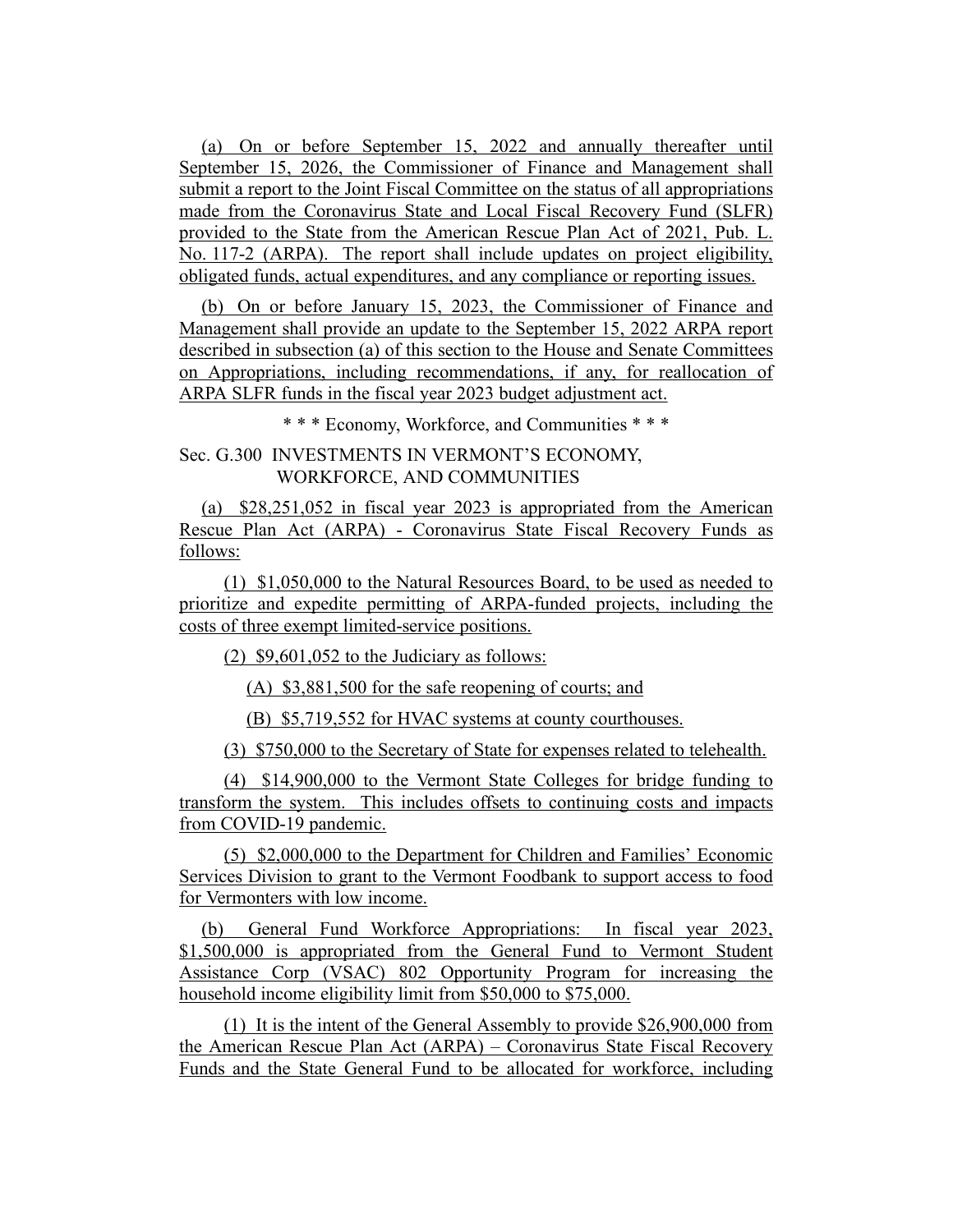investment initiatives to address critical needs in nursing and the skilled trades and to provide training opportunities for young adult Vermonters seeking to acquire skills. The specific programs to be funded shall be included in H.703 or other legislation passed in the 2022 legislative session.

(c) Community Economic Development. \$11,800,000 is appropriated in fiscal year 2023 from the General Fund for community base economic development initiatives as follows:

(1) \$5,000,000 to the Department of Forests, Parks and Recreation for the Vermont Outdoor Recreation Economic Collaborative (VOREC) Community Grant Program.

(2) \$6,000,000 to the Department of Economic Development for the remediation and redevelopment of brownfield sites.

(3) \$800,000 to the Department of Motor Vehicles to grant to the Vermont Association of Snow Travelers (VAST) as follows:

(A) \$50,000 for the VAST for the Law Enforcement and Safety Program.

(B) \$750,000 for the VAST Equipment Grant-in-Aid Program.

(4) Other Economic Development initiatives are included in H.159, which provides funding from the General Fund and ARPA sources totaling \$84,500,000, and includes funding initiatives related to wage replacement for COVID-impacted employers, supplemental unemployment funding, assistance programs for businesses and arts and culture organizations that demonstrate pandemic losses, and a time-limited increase in a downtown development tax credit.

(d) \$16,400,000 to the Department of Libraries from the Coronavirus Capital Projects Fund provided to the State from the American Rescue Plan Act of 2021, Pub. L. No. 117-217 (ARPA), for the Libraries Capital Project for capital improvements to libraries, including Americans with Disabilities Act compliance, space renovations for improved Internet access for telehealth appointments and job interviews, and general building renovations.

\* \* \* Addressing Homelessness, Housing Insecurity and Increasing the Stock of Low- and Moderate-Income Housing \* \* \*

#### Sec. G.400 HOUSING AND HOMELESSNESS INVESTMENTS

(a) \$40,000,000 to the Vermont Housing and Conservation Board (VHCB) in fiscal year 2023 is appropriated from the American Rescue Plan Act (ARPA) – Coronavirus State Fiscal Recovery Fund to the to provide affordable mixed-income rental housing and homeownership units, improvements to manufactured homes and communities, recovery residences and, if determined eligible, housing available to farm workers and refugees. VHCB shall also use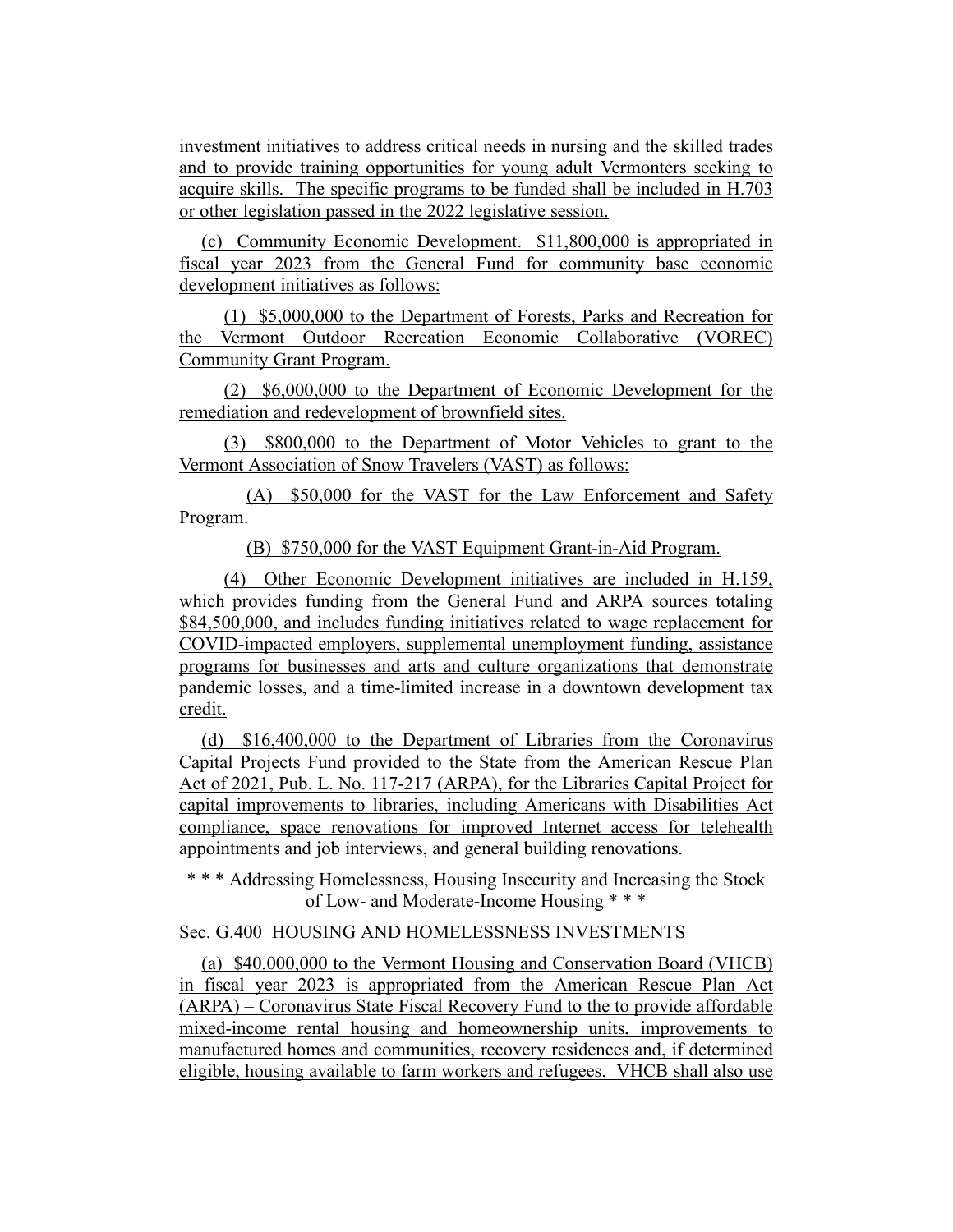the funds for shelter and permanent homes for those experiencing homelessness in consultation with the Secretary of Human Services. These funds shall carry forward into fiscal year 2024.

(b) Additional funding of \$20,000,000 is included in S.226 through the Department of Housing and Community Development for affordable rental unit development and for program to reduce single-family housing costs for middle-income families.

> \* \* \* Broadband Connectivity and Technology Modernization Investments \* \* \*

## Sec. G.500 BROADBAND CONNECTIVITY INVESTMENTS

(a) \$95,000,000 is appropriated in fiscal year 2023 to the Department of Public Service, Vermont Community Broadband Board from the American Rescue Plan Act - Coronavirus Capital Projects Fund in order to support the State's goal of achieving universal access to reliable, high-quality, affordable broadband. This appropriation shall be transferred to the Vermont Community Broadband Fund to make grants through the Broadband Construction Grant Program. To the greatest extent possible and for the purpose of maximizing the availability of federal funds for State broadband projects, the ARPA monies appropriated in this subsection shall be used first to fund any match requirements applicable to broadband grants funded by the Infrastructure Investment and Jobs Act of 2021.

(b) \$1,600,000 to the Department of Forests, Parks and Recreation from the Coronavirus Capital Projects Fund provided to the State from the American Rescue Plan Act of 2021, Pub. L. No. 117-217 (ARPA), for the Parks Connectivity Project to improve reliability, performance, and support Internet connectivity services to all State parks.

## Sec. G.501 STATE TECHNOLOGY MODERNIZATION INVESTMENTS

(a) \$25,250,000 is appropriated in fiscal year 2023 from American Rescue Plan Act - Coronavirus State Fiscal Recovery Funds as follows:

(1) \$20,250,000 to the Department of Motor Vehicles (DMV) Core System Modernization Phase II.

(2) \$5,000,000 to the Department of Labor Unemployment Insurance modernization project.

(b) To the extent that American Rescue Plan Act (ARPA) - Coronavirus State Fiscal Recovery Funds are available as a result of the provision specified in 2022 Acts and Resolves No. 83, Sec. 53(b)(6), \$25,000,000 shall be appropriated to the Department of Labor for the completion of the Department of Labor Unemployment Insurance modernization project.

\* \* \* Weatherization and Other Climate Change Mitigation Investments \* \* \*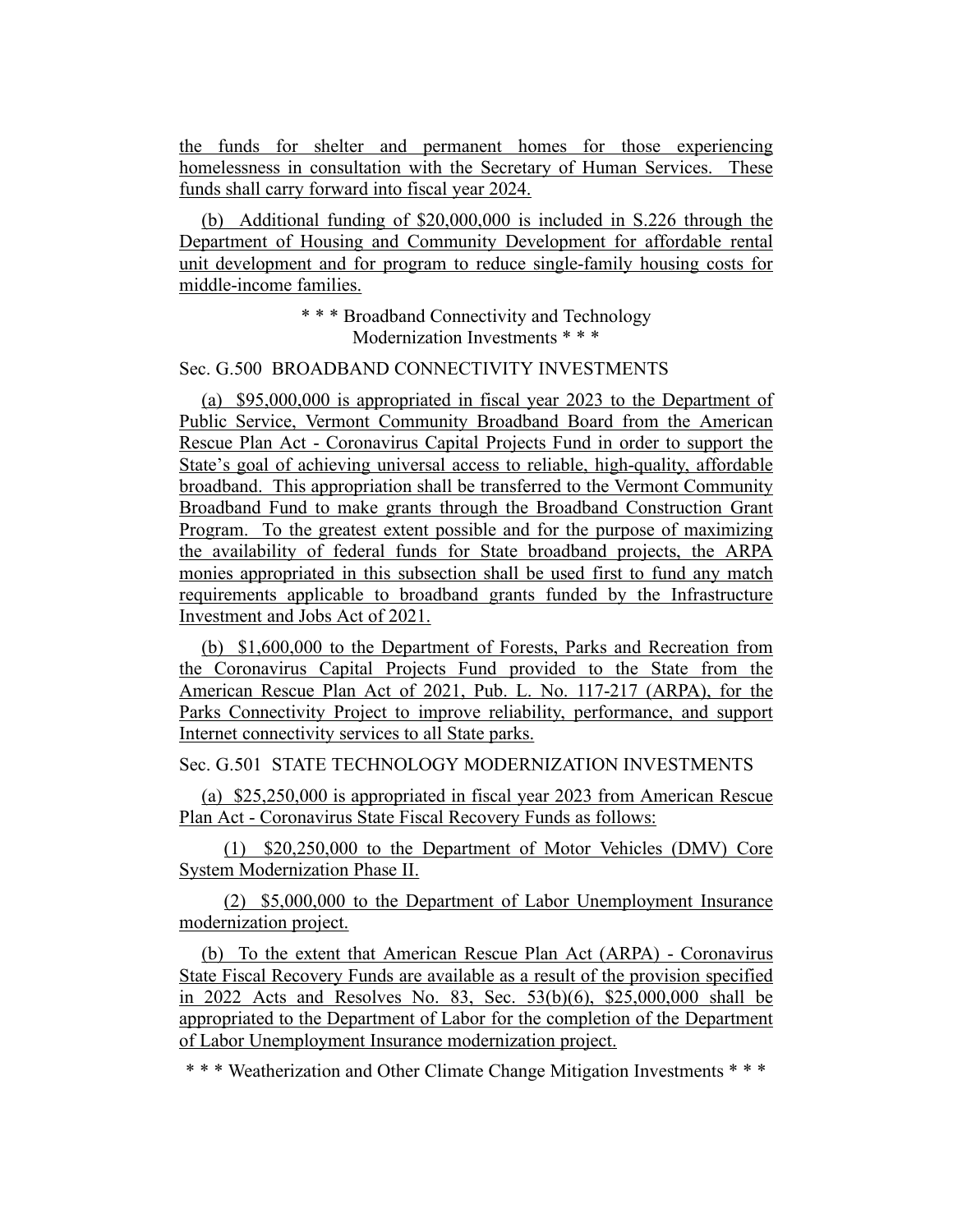Sec. G.600 CLIMATE ACTION INVESTMENTS

(a) In fiscal year 2023, \$129,760,000 is appropriated from the American Rescue Plan Act - Coronavirus State Fiscal Recovery Funds for climate change mitigation initiatives as follows:

(1) \$45,000,000 to the Department for Children and Families, Office of Economic Opportunity, Home Weatherization Assistance Program to be used in fiscal years 2023 and 2024. Households approved for assistance in this section will also be offered services outlined in subdivision (4) of this subsection.

(2) \$35,000,000 to the Department of Public Service to grant to Efficiency Vermont for the purpose of weatherization incentives to Vermonters with a moderate income. These funds shall be deposited in the Electric Efficiency Fund established under 30 V.S.A.  $\S$  209(d)(3) and shall be available for use by Efficiency Vermont through December 31, 2024. Households approved for assistance in this section will also be offered services outlined in subdivision (4) of this subsection.

(3) \$2,000,000 to the Agency of Transportation to support the continued build-out of public electric vehicle charging infrastructure along highway networks.

(4) \$25,000,000 to the Department of Public Service, of which \$20,000,000 is to provide financial and technical assistance for Vermonters with low- and moderate-income to upgrade home electrical systems to enable installation of energy saving technologies, and \$5,000,000 is to establish a "Switch and Save" program to provide financial and technical assistance for Vermonters with low and moderate income to install, at low-or no-cost, heat pump water heaters, with a focus on replacing water heaters near the end of their useful life and serving households participating in the electrical system upgrades described in this subsection.

(5) \$2,000,000 to the Department of Public Service for load management and storage efforts to assist Vermonters with low and moderate income customers to purchase electric equipment for heating, cooling, and vehicle charging. In addition, investments will be made in load control and management platforms to enable smaller municipal and cooperative utilities to capture and share benefits of load management and funding for municipal back-up electricity storage installations.

(6) \$15,000,000 to improve landscape resilience and mitigate flood hazards to be allocated as follows:

(A) \$14,750,000 to the Department of Public Safety, Division of Emergency Management, for a State-level buyout program for floodvulnerable parcels; and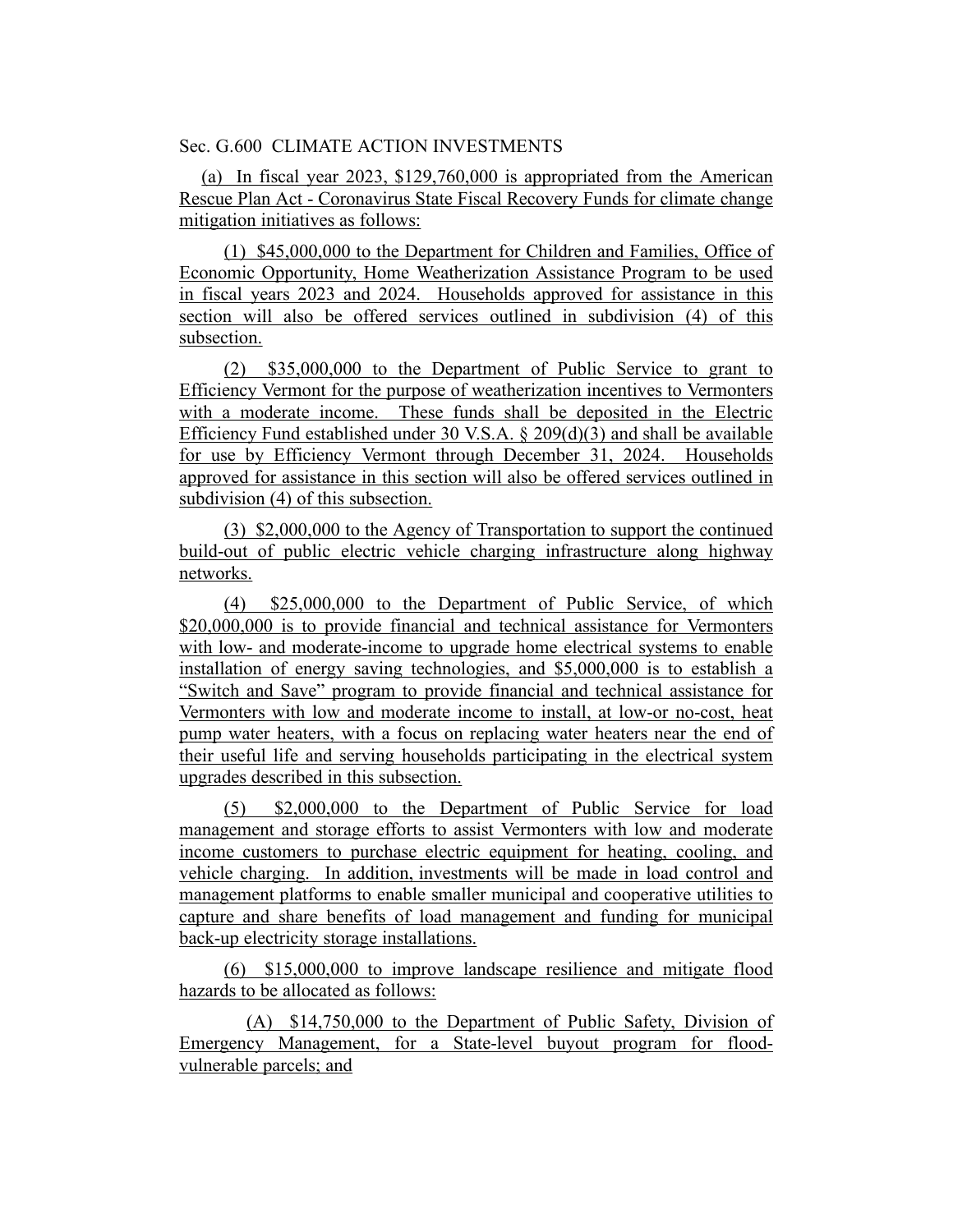(B) \$250,000 to the Department of Environmental Conservation to provide technical assistance to the statewide hazard mitigation program.

(7) \$4,760,000 to the Agency of Agriculture, Food and Markets to provide farms in Vermont with financial assistance for the implementation of soil-based practices that improve soil quality and nutrient retention, increase crop production, minimize erosion potential, and reduce agricultural waste discharges. Assistance may take the form of programs that provide education, training, or instruction to farmers.

(8) \$1,000,000 to the Department of Forests, Parks and Recreation for the Urban and Community Forestry (UCF) Program to plant up to 5,000 trees to improve air quality and reduce heat island effects in urban areas in accordance with UCF program standards for design, planting, and maintenance.

(b) In fiscal year 2023, \$32,200,000 is appropriated from the General Fund and \$500,000 is appropriated from the Transportation Fund for electric vehicle charging infrastructure, electrification incentives and public transportation investments as follows:

(1) \$10,000,000 to the Agency of Commerce and Community Development to install at dwellings, workplaces, community venues and attractions in accordance with Sec. E.903 of this act.

(2) \$12,000,000 to the Agency of Transportation for the Incentive Program for New PEVs, established in 2019 Acts and Resolves No. 59, Sec. 34, as amended.

(3) \$2,000,000 to the Agency of Transportation for the public-private partnership with Drive Electric Vermont to support the expansion of the plugin electric vehicle market in the State.

(4) \$3,000,000 to the Agency of Transportation to grant to the Community Action Agencies to support the MileageSmart Program, established in 2019 Acts and Resolves No. 59, Sec. 34, as amended.

(5) \$3,000,000 to the Agency of Transportation for the Replace Your Ride Program, established in 2021 Acts and Resolves No. 55, Sec. 27, as amended.

(6) \$2,200,000 general funds and \$500,000 Transportation funds to the Agency of Transportation for the following:

(A) \$1,200,000 general funds for transit agencies to, as practicable and in the sole discretion of the transit agencies, operate routes other than commuter and LINK Express on a zero-fare basis and provide service at pre-COVID-19 levels; and

(B) \$1,000,000 general funds and \$500,000 Transportation funds to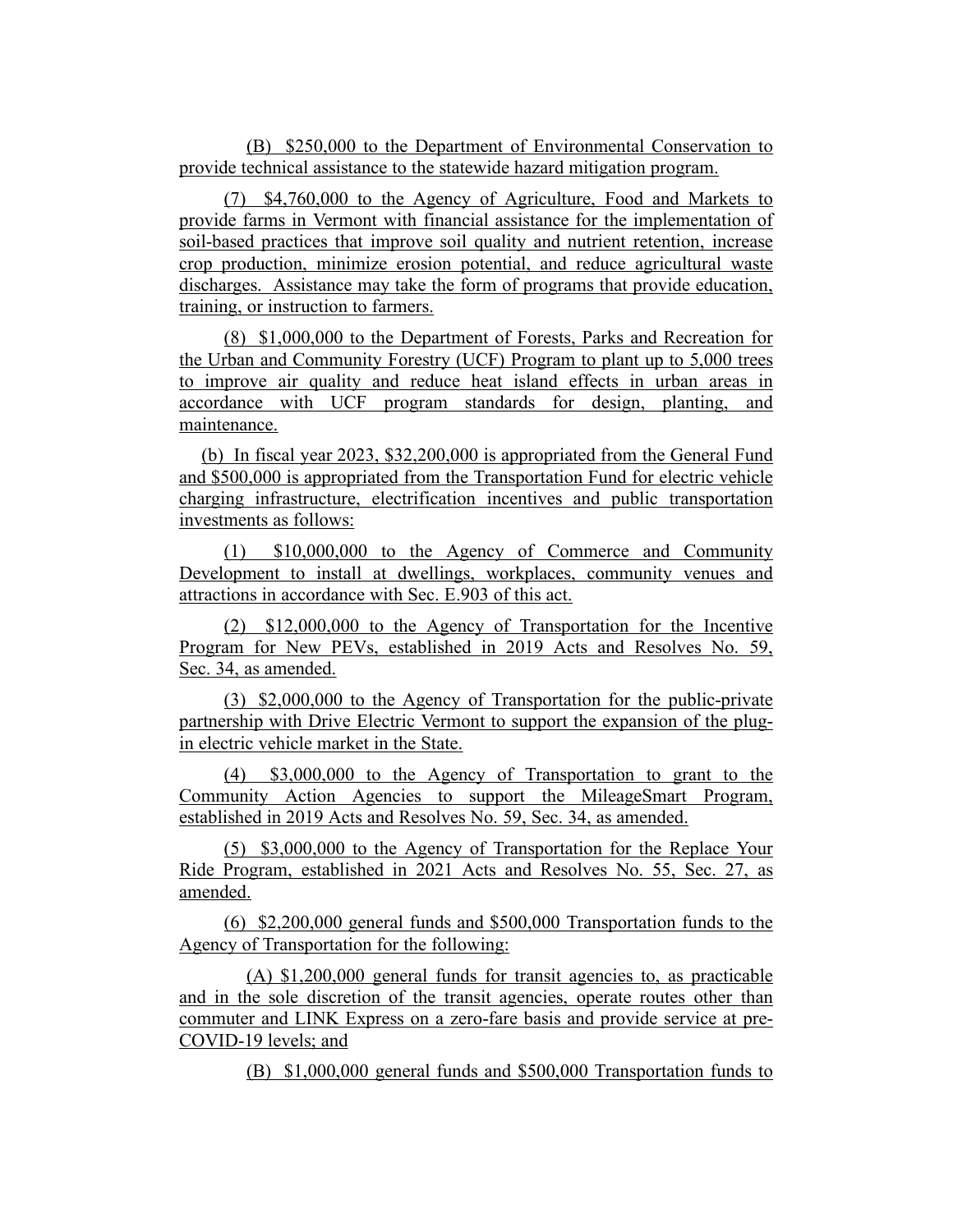continue administering the Mobility and Transportation Innovation (MTI) Grant program to support projects that improve both mobility and access to services for transit-dependent Vermonters, reduce the use of single-occupancy vehicles, and reduce greenhouse gas emissions.

(c) In fiscal year 2023, \$8,000,000 is appropriated from the General Fund to the Department of Public Service to offer up to 70 percent reimbursement to municipal and cooperative electrical distribution utilities for the implementation of one or more systems of Advanced Metering Infrastructure that has been approved by the Public Utility Commission.

(d) Additional funding of \$35,000,000 is included H.518 from ARPA resources for a Municipal Energy Resilience Grant Program.

\* \* \* Clean Water Investments \* \* \*

Sec. G.700 WATER AND SEWER INVESTMENTS

(a) In fiscal year 2023, \$94,000,000 is appropriated from the American Rescue Plan Act (ARPA) - Coronavirus State Fiscal Recovery Funds as follows:

(1) \$31,000,000 for Stormwater Retrofit Projects to provide three-acre stormwater permitting design and construction support for entities subject to the Vermont 3- 9050 Stormwater General Permit and to provide design and construction for practices necessary to restore impaired waters subject to flow restoration plans. These funds shall be allocated as follows:

(A) \$30,000,000 to the Department of Environmental Conservation to provide three-acre stormwater permitting design and construction support for entities subject to the Vermont 3- 9050 Stormwater General Permit and to provide permitting, design, and construction services; and

(B) \$1,000,000 to the Department of Forests, Parks and Recreation to support compliance with the three-acre stormwater rule.

(2) \$35,000,000 to the Department of Environmental Conservation to support water and wastewater projects and pretreatment activities, as follows:

(A) \$15,000,000 to support the design and construction of community-scale water or decentralized wastewater projects, or both, to support underserved designated centers;

(B) \$5,000,000 to provide financial assistance to municipalities, Vermont businesses, and nonprofit entities to install or enhance pretreatment processes to address high strength or toxic wastes that otherwise require treatment at municipal expense by publicly owned treatment facilities; and

(C) \$10,000,000 to municipalities with small and primarily residential customer bases to upgrade or replace existing water or wastewater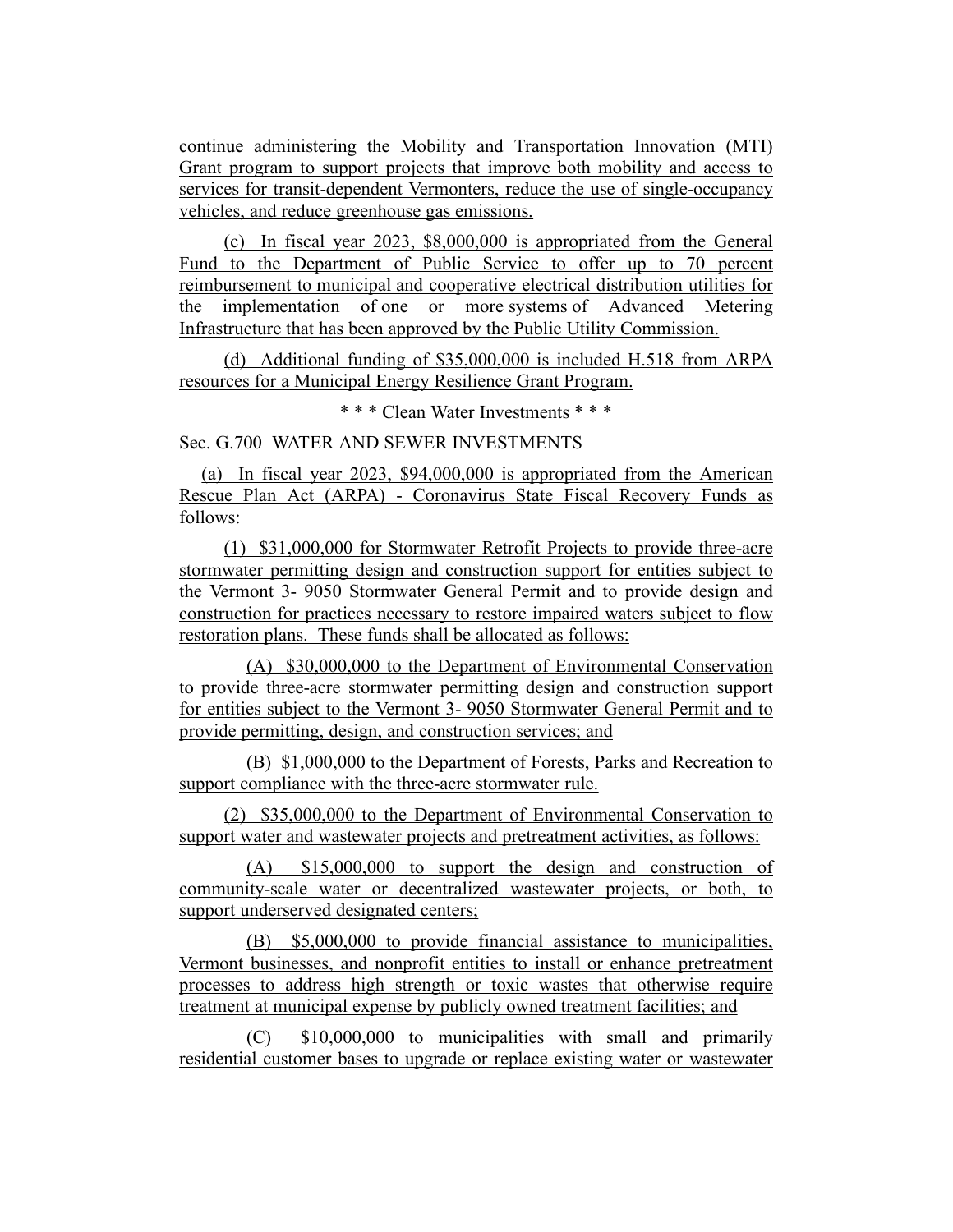treatment systems that are at risk of failure.

(3) \$20,000,000 to the Department of Environmental Conservation to assist municipalities to design and construct projects to reduce or eliminate wet weather sewer overflows.

(4) \$13,000,000 to make repairs or improvements to water and wastewater systems in Vermont homes to be allocated as follows:

(A) \$6,500,000 to the Department of Environmental Conservation for improving water/wastewater systems at coop-owned or nonprofit mobile home parks (MHPs);

(B) \$5,000,000 to the Department of Environmental Conservation to replace failed on-site wastewater and water supplies for Vermonters with low income or who are unable to access or afford market rate loans; and

(C) \$1,500,000 to the Department of Housing and Community Development to update leaking service lines, old plumbing, and replacing outdated fixtures (sinks, toilets, dishwashers, laundry) with high-efficiency devices.

## Sec. G.701 APPROPRIATIONS: OFFSET CAPITAL BILL FUNDED PROJECTS BY SWAP TO ARPA

(a) Fiscal year 2022. \$500,000 in fiscal year 2022 is appropriated from the American Rescue Plan Act (ARPA) - Coronavirus State Fiscal Recovery Funds to the Department of Forests, Parks and Recreation for forestry access road water quality improvements.

(b) Fiscal year 2023. \$5,236,781 in fiscal year 2023 is appropriated from the American Rescue Plan Act (ARPA) - Coronavirus State Fiscal Recovery Funds for projects authorized in the fiscal year 2023 Capital Budget Adjustment Act. as follows:

(1) \$600,000 to the Department of Buildings and General Services for three-acre parcel stormwater planning, design, and implementation;

(2) \$300,000 to the Department of Forests, Parks and Recreation for State parks major maintenance;

(3) \$585,000 to the Department of Environmental Conservation for Municipal Pollution Control Grants;

(4) \$700,000 to the Department of Forests, Parks and Recreation for forestry access road water quality improvements;

(5) \$2,451,781 to the Agency of Agriculture, Food and Markets for water quality grants; and

(6) \$600,000 to the Vermont Housing and Conservation Board for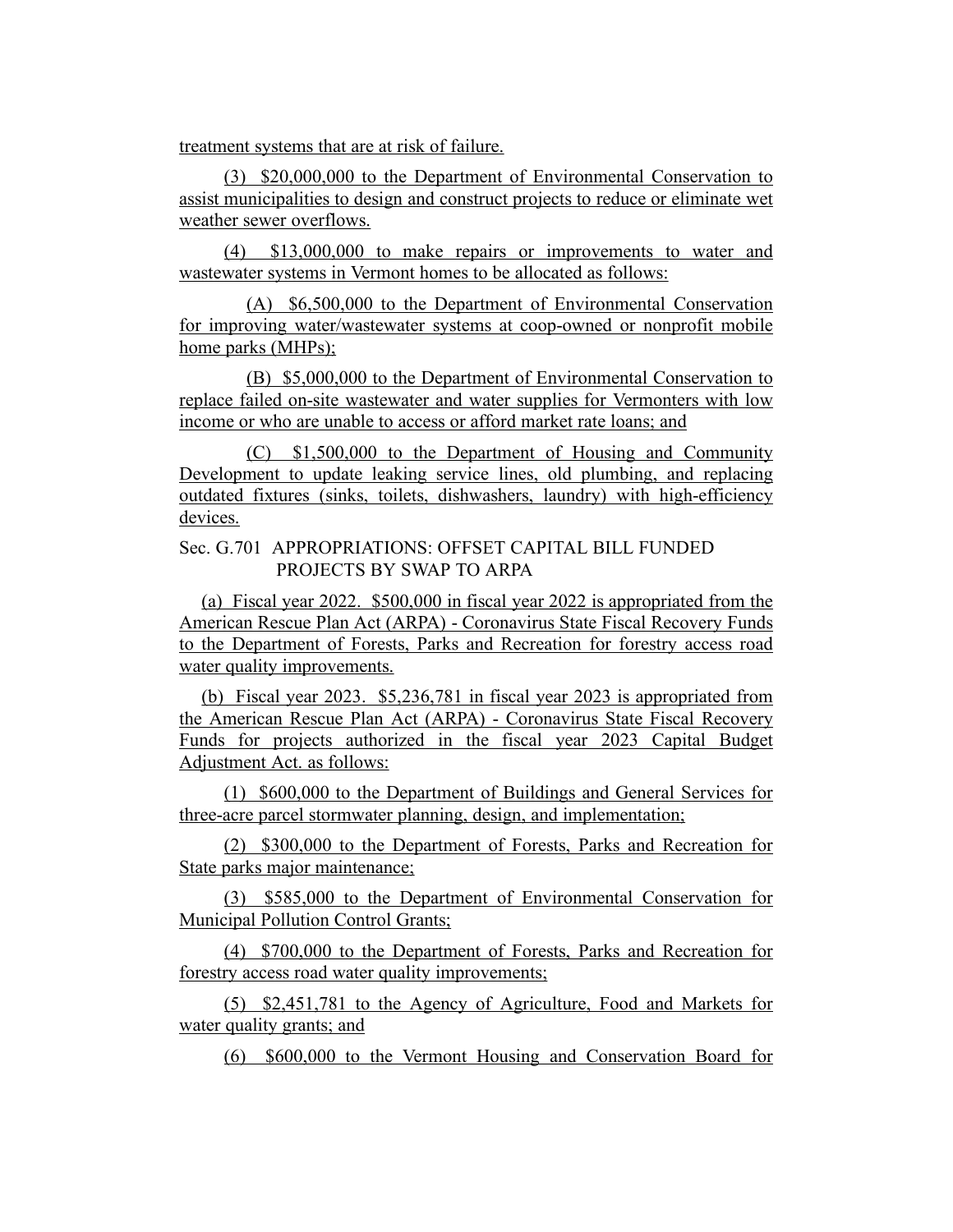agricultural water quality projects.

Sec. G.702 2021 Acts and Resolves No. 74, Sec. G.700(c) is amended to read as follows:

(c)  $$15,000,000$  to be used to  $To$  the extent capital funds have been appropriated to projects supporting water and sewer infrastructure in fiscal year 2022 and capital appropriations can be offset for reuse for future capital construction projects in the fiscal years 2022–2023 capital budget adjustment process. On on or before December 15, 2021, the Commissioner of Finance and Management shall review and recommend water and sewer infrastructure projects funded in fiscal year 2022 that could be funded with ARPA funds to the Chairs of the House Committee on Corrections and Institutions and the Senate Committee on Institutions and to the Governor for the fiscal years 2022–2023 capital budget adjustment report.

\* \* \* Administration \* \* \*

Sec. G.800 ARPA FUNDED LIMITED-SERVICE POSITIONS

(a) The establishment of the following 23 new classified limited-service positions is authorized in fiscal year 2023.

(1) Agency of Administration: one Grants Manager.

(2) Agency of Agriculture, Food and Markets: two Water Quality Program Coordinators.

(3) Public Service Department:

(A) one Administrative Services Coordinator;

(B) one Outreach Coordinator;

(C) one Grants Manager;

(D) one Financial Manager; and

(E) one Program Coordinator.

(4) Vermont Community Broadband Board:

(A) one Fiscal and Federal Reporting Specialist;

(B) one Rural Broadband Technical Specialist;

(C) one Business Office Manager; and

(D) one Digital Equity Office Manager.

(E) Vermont Community Broadband Board: one Fiber Optics Engineer.

(5) Natural Resources Board: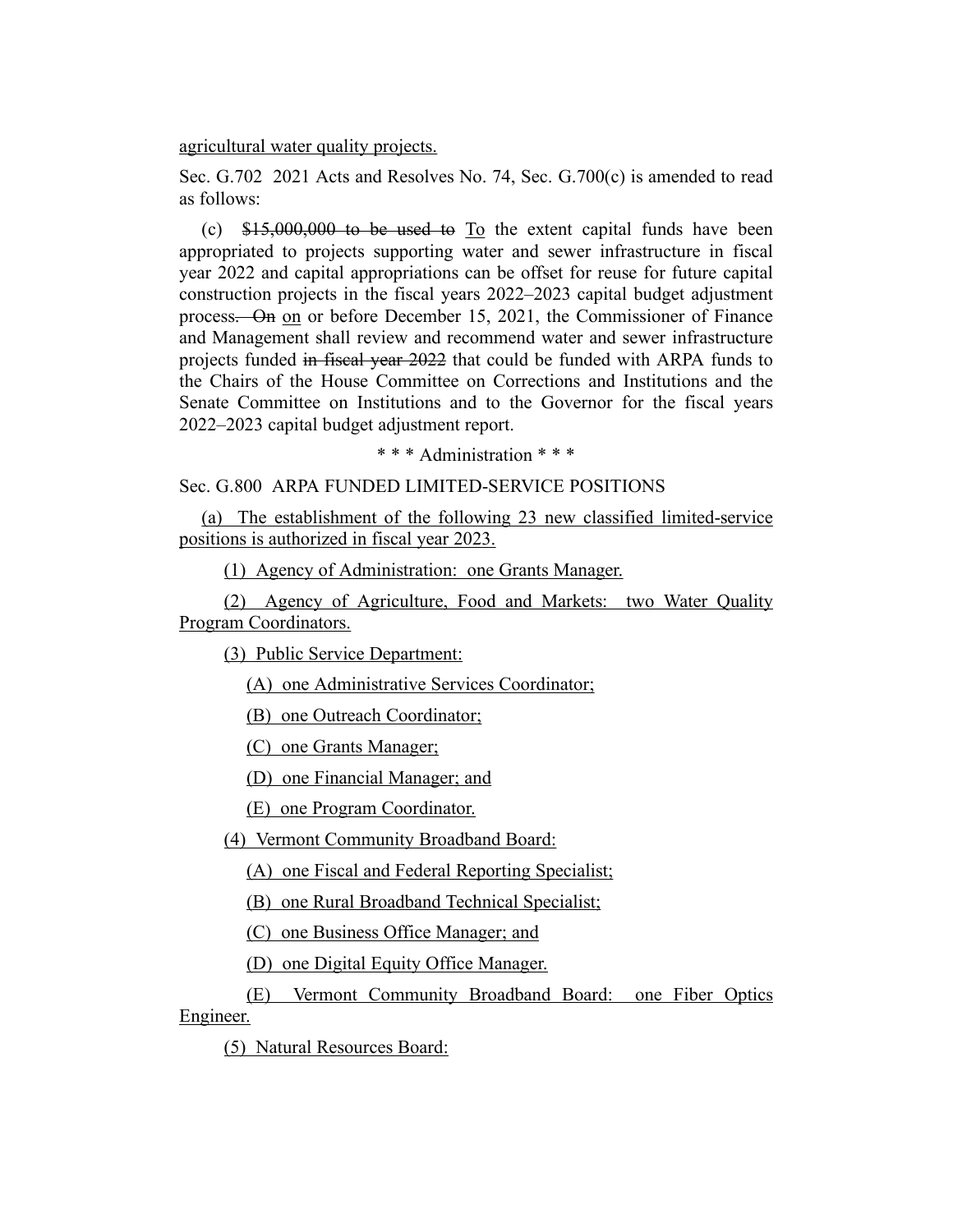(A) two District Coordinators; and

(B) one Executive Director.

(6) Agency of Human Services, Office of Economic Opportunity:

(A) one Senior Energy Services Program Officer; and

(B) two Energy Services Program Officers.

(7) Department of Labor: three Program Technicians.

(8) Agency of Natural Resources, Department of Forests, Parks and Recreation: one Environmental Analyst III.

(9) Agency of Natural Resources, Central Office: one Environmental Analyst III.

(10) Agency of Transportation:

(A) one Grants Management Specialist; and

(B) one Grants Manager.

Sec. G.801 APPROPRIATION FOR ADMINISTRATIVE COSTS

(a) \$10,500,000 in fiscal year 2023 is appropriated from the American Rescue Plan Act - Coronavirus State Fiscal Recovery Funds to the Agency of Administration to be distributed as needed to address the statewide costs of administering these funds, including the costs of related limited-service positions, and contracting for programs and services.

\* \* \* Effective Dates \* \* \*

Sec. H.100 EFFECTIVE DATES

(a) This section; Secs. C.100 through C.111 (fiscal year 2022 one-time appropriations, adjustments, and amendments); Secs. E.240.1 (7 V.S.A. § 845), E.240.2 (32 V.S.A. § 7909), E.240.3 (repeal of 2020 Acts and Resolves No. 164, Sec. 6(c)), E.240.4 (repeal of 2020 Acts and Resolves No. 164, Sec. 33(h)), and Sec. G.702 (amendment to 2021 Acts and Resolves No.74, Sec. G.700(c)); and subsection G.701(a) (offset capital funds by swap to ARPA) shall take effect upon passage.

(b) Secs. E.240.5 (7 V.S.A. § 845) and E.240.6 (32 V.S.A. § 7909(a)) shall take effect on July 1, 2025.

(c) Notwithstanding 1 V.S.A. § 214, Secs. E.709 and E.709.1 (definition of release; PCBs) shall take effect retroactively on July 1, 2021.

(d) Sec. E.702 (Fish and Wildlife) shall take effect on July 1, 2023.

(e) All remaining sections shall take effect on July 1, 2022.

And by renumbering all of the sections of the bill to be numerically correct